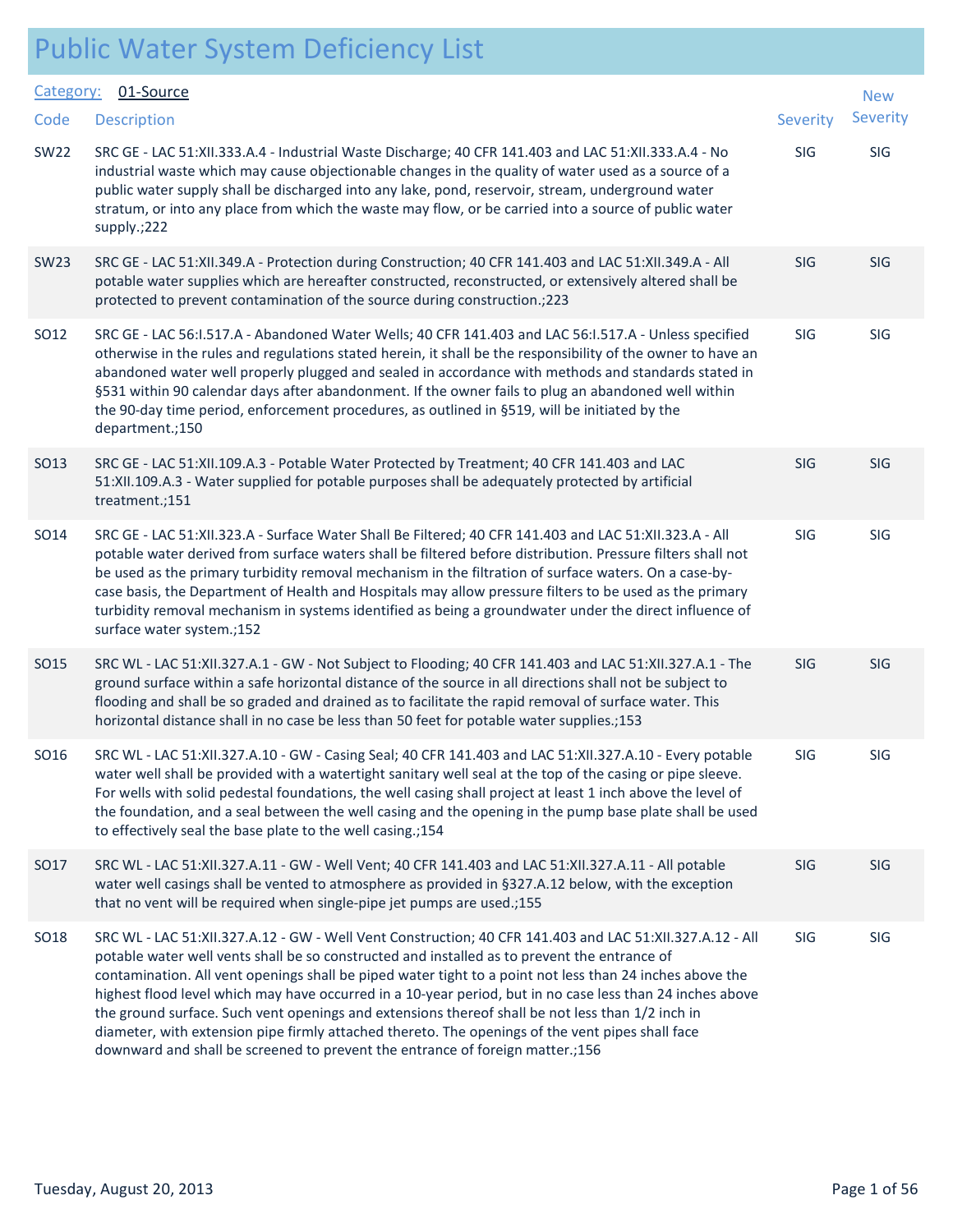| Category:        | 01-Source                                                                                                                                                                                                                                                                                                                                                                                                                                                                                                                                                                                                                                                                                                                                                                                                                                                                                                                                                                      |            | <b>New</b> |
|------------------|--------------------------------------------------------------------------------------------------------------------------------------------------------------------------------------------------------------------------------------------------------------------------------------------------------------------------------------------------------------------------------------------------------------------------------------------------------------------------------------------------------------------------------------------------------------------------------------------------------------------------------------------------------------------------------------------------------------------------------------------------------------------------------------------------------------------------------------------------------------------------------------------------------------------------------------------------------------------------------|------------|------------|
| Code             | <b>Description</b>                                                                                                                                                                                                                                                                                                                                                                                                                                                                                                                                                                                                                                                                                                                                                                                                                                                                                                                                                             | Severity   | Severity   |
| SO19             | SRC WL - LAC 51:XII.327.A.13 - GW - Manholes; 40 CFR 141.403 and LAC 51:XII.327.A.13 - Manholes may<br>be provided on dug wells, reservoirs, tanks, and other similar water supply structures. Every such<br>manhole shall be fitted with a watertight collar or frame having edges which project at least 2 inches<br>above the level of the surrounding surface, and shall be provided with a solid watertight cover having<br>edges which overlap and project downward at least inches around the outside of the frame. The cover<br>shall be kept locked at all times, except when it is necessary to open the manhole.;157                                                                                                                                                                                                                                                                                                                                                | SIG        | SIG        |
| SO20             | SRC WL - LAC 51:XII.327.A.14 - GW - Well Construction Water Well Rules; 40 CFR 141.403 and LAC<br>51:XII.327.A.14 - All wells constructed to serve a potable water supply shall be constructed in accordance<br>with Louisiana Water Well Rules, Regulations, and Standards. Drillers of wells to serve a potable water<br>supply will comply with the requirements for licensing of water well drillers under state Act No. 715 of<br>1980 which is administered by the Louisiana Office of Public Works.;158                                                                                                                                                                                                                                                                                                                                                                                                                                                                 | SIG        | SIG        |
| SO21             | SRC WL - LAC 51:XII.327.A.15 - GW - Sample Tap; 40 CFR 141.403 and LAC 51:XII.327.A.15 - All potable<br>water supply wells shall be provided with a readily accessible faucet or tap on the well discharge line at<br>the well for the collection of water samples. The faucet or tap shall be of the smooth nozzle type, shall<br>be upstream of the well discharge line check valve and shall terminate in a downward direction.;159                                                                                                                                                                                                                                                                                                                                                                                                                                                                                                                                         | <b>SIG</b> | SIG        |
| SO22             | SRC WL - LAC 51:XII.327.A.6 - GW - Casings Project Below Ground; 40 CFR 141.403 and LAC<br>51:XII.327.A.6 - All well and spring basin casings or curbings shall extend a safe distance below the<br>ground surface. The minimum depth of casings or curbings shall not be less than 50 feet in the case of<br>public water supplies and not less than 10 feet in the case of private water supplies.;160                                                                                                                                                                                                                                                                                                                                                                                                                                                                                                                                                                       | SIG        | SIG        |
| SO <sub>23</sub> | SRC WL - LAC 51:XII.327.A.7 - GW - Casings Project Above Ground; 40 CFR 141.403 and LAC<br>51:XII.327.A.7 - In wells with pipe casings, the casings shall project at least 12 inches above ground level<br>or the top of the cover or floor shall slope away from the well casings or suction pipe in all directions.<br>Dug well linings shall extend at least 12 inches above the ground surface and cover installed thereon. The<br>cover shall be watertight, and its edges shall overlap and extend downward at least 2 inches over the<br>walls or curbings of such wells. In flood-prone areas the top of the casing shall be at least 2 feet above<br>the highest flood level which may have occurred in a 10-year period, but in no case less than feet above<br>the ground surface.;161                                                                                                                                                                              | SIG        | SIG        |
| SO24             | SRC WL - LAC 51:XII.327.A.8 - GW - Grouting; 40 CFR 141.403 and LAC 51:XII.327.A.8 - The annular space<br>between the well casing and the bore hole shall be sealed with cement-bentonite slurry or neat cement.<br>Community public water supply wells shall be cemented to their full depth from the top of the producing<br>aquifer to the ground surface. non community public supply wells shall be cemented from a minimum<br>depth of 50 feet to the ground surface. and private supply wells shall be cemented for minimum depth of<br>10 feet to the ground surface.; 162                                                                                                                                                                                                                                                                                                                                                                                             | SIG        | SIG        |
| SO <sub>25</sub> | SRC WL - LAC 51:XII.327.A.9 - GW - Water Tight Cover/Pump Room Floors; 40 CFR 141.403 and LAC<br>51:XII.327.A.9 - Every dug well, spring, or other structure used as a source of potable water, or for the<br>storage of potable water, shall be provided with a watertight cover. Covers and every pump room floor<br>shall be constructed of concrete or similar impervious material, and shall be elevated above the adjacent<br>ground level and sloped to facilitate the rapid removal of water so as to provide drainage from the cover<br>or floor and prevent contamination of the water supply. Such cover or floor shall be constructed so that<br>there are no copings, parapets, or other features which may prevent proper drainage, or by which water<br>can be held on the cover. Concrete floors or cover slabs shall be of such thickness and so reinforced as to<br>carry the load which may be imposed upon it, but in no case less and 4 inches thick.;163 | SIG        | SIG        |
| SO26             | SRC IN - TSS 3.1.4.1.a - SW - Intake Structures; 40 CFR 141.403 and TSS 3.1.4.1.a - Design of intake<br>structures shall provide for withdrawal of water from more than one level if quality varies with<br>depth.;164                                                                                                                                                                                                                                                                                                                                                                                                                                                                                                                                                                                                                                                                                                                                                         | SIG        | <b>REC</b> |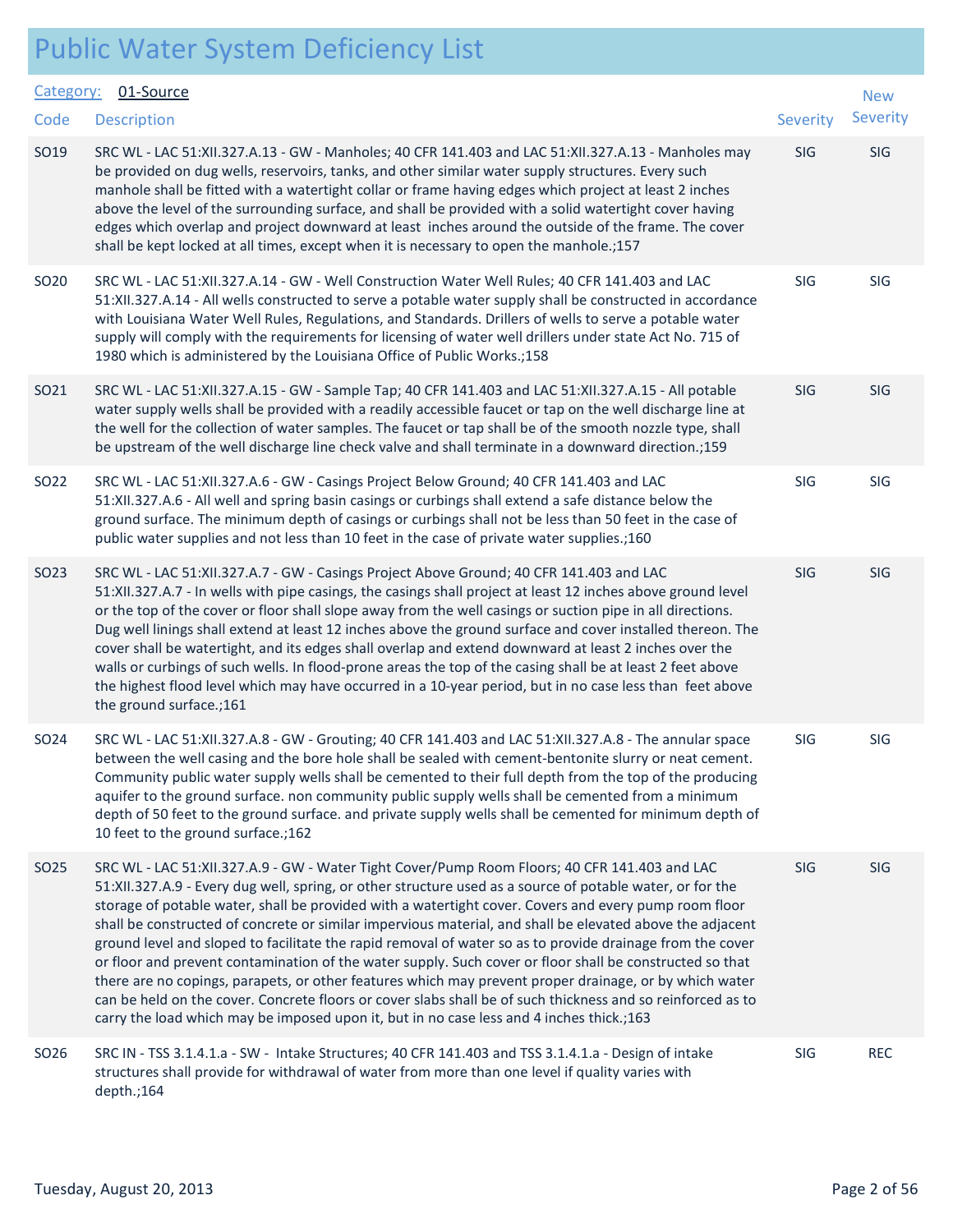| Category:<br>Code | 01-Source<br><b>Description</b>                                                                                                                                                                                                                                                                                                                                                                                                                                                                                                                                                                                                                                        | Severity   | <b>New</b><br>Severity |
|-------------------|------------------------------------------------------------------------------------------------------------------------------------------------------------------------------------------------------------------------------------------------------------------------------------------------------------------------------------------------------------------------------------------------------------------------------------------------------------------------------------------------------------------------------------------------------------------------------------------------------------------------------------------------------------------------|------------|------------------------|
| SO27              | SRC GE - TSS 3.2.1.2 - Groundwater Sources Backup/Redundancy; 40 CFR 141.403 and TSS 3.2.1.2 - A<br>minimum of two sources of groundwater shall be provided.;165                                                                                                                                                                                                                                                                                                                                                                                                                                                                                                       | SIG        | <b>MIN</b>             |
| SO28              | SRC WL - TSS 3.2.5.10.a - GW - Upper Terminal Well Construction; 40 CFR 141.403 and TSS 3.2.5.10.a -<br>Permanent casing for all groundwater sources shall project at least 12 inches above the pumphouse floor<br>or concrete apron surface and at least 18 inches above final ground surface.; 166                                                                                                                                                                                                                                                                                                                                                                   | SIG        | SIG                    |
| SO30              | SRC WL - TSS 3.2.7.3.a.4 - GW - Check and Shutoff Valve, Pressure Gauge, Flow Meter, and Sample Tap;<br>40 CFR 141.403 and TSS 3.2.7.3.a.4 - The discharge piping shall be equipped with a check valve in or at<br>the well, a shutoff valve, a pressure gauge, a means of measuring flow, and a smooth nosed sampling tap<br>located at a point where positive pressure is maintained.;168                                                                                                                                                                                                                                                                            | SIG        | SIG                    |
| SO31              | SRC WL - TSS 3.2.7.3.a.5 - GW - Air Release Valve (where applicable); 40 CFR 141.403 and TSS 3.2.7.3.a.5 -<br>The discharge piping shall where applicable, be equipped with an air release-vacuum relief valve located<br>upstream from the check valve, with exhaust/relief piping terminating in a down-turned position at least<br>18 inches above the floor and covered with a 4 mesh corrosion resistant screen.;169                                                                                                                                                                                                                                              | SIG        | SIG                    |
| SO33              | SRC WL - TSS 3.2.7.3.a.7 - GW - Piping Protected from Damage/Freezing; 40 CFR 141.403 and TSS<br>3.2.7.3.a.7 - The discharge piping shall have all exposed piping, valves and appurtenances protected<br>against physical damage and freezing.;171                                                                                                                                                                                                                                                                                                                                                                                                                     | <b>SIG</b> | <b>SIG</b>             |
| SO34              | SRC WL - TSS 3.2.7.7.b - GW - Drawdown Tubing Sealed; 40 CFR 141.403 and TSS 3.2.7.7.b - Where<br>pneumatic water level measuring equipment is used it shall be made using corrosion resistant materials<br>attached firmly to the drop pipe or pump column and in such a manner as to prevent the entrance of<br>foreign materials.;172                                                                                                                                                                                                                                                                                                                               | SIG        | SIG                    |
| SW11              | SRC GE - LAC 51:XII.109.A.1 - Potable Water Free from Pollution; 40 CFR 141.403 and LAC 51:XII.109.A.1 -<br>Water supplied for potable purposes shall be obtained from a source free from pollution.;211                                                                                                                                                                                                                                                                                                                                                                                                                                                               | SIG        | <b>SIG</b>             |
| SW12              | SRC GE - LAC 51:XII.109.A.2 - Potable Water Protected from Pollution; 40 CFR 141.403 and LAC<br>51:XII.109.A.2 - Water supplied for potable purposes shall be obtained from a source adequately<br>protected by natural agencies from the effects of pollution.;212                                                                                                                                                                                                                                                                                                                                                                                                    | SIG        | <b>SIG</b>             |
| <b>SW13</b>       | SRC WL - LAC 51:XII.327.A.2 - GW - Safe Distance; 40 CFR 141.403 and LAC 51:XII.327.A.2 - Every potable<br>water well, and the immediate appurtenances thereto that comprise the well, shall be located at a safe<br>distance from all possible sources of contamination, including but not limited to, privies, cesspools,<br>septic tanks, subsurface tile systems, sewers, drains, barnyards, and pits below the ground surface. The<br>horizontal distance from any such possible source of pollution shall be as great as possible, but in no<br>case less than the following minimum distances, except as otherwise approved by the state health<br>officer.;213 | <b>SIG</b> | <b>SIG</b>             |
| SW14              | SRC WL - LAC 51:XII.327.A.3 - GW - Toilet, Soil Pipe, and Drains; 40 CFR 141.403 and LAC 51:XII.327.A.3 -<br>No toilet, sewer, soil pipe or drain shall be located above or where leakage therefrom can reach any<br>water storage basin, reservoir or source of water supply.; 214                                                                                                                                                                                                                                                                                                                                                                                    | SIG        | <b>SIG</b>             |
| <b>SW15</b>       | SRC WL - LAC 51:XII.327.A.4 - GW - Unauthorized Pits; 40 CFR 141.403 and LAC 51:XII.327.A.4 - There<br>shall be no unauthorized pits or unfilled spaces below level of ground surface, any part of which is within<br>50 feet of such water supply, except properly constructed well, pump, or valve pits as covered under<br>§329.A.4 of this Part.;215                                                                                                                                                                                                                                                                                                               | SIG        | SIG                    |
| SW16              | SRC WL - LAC 51:XII.327.A.5 - GW - Earth Formation Exclude Seepage; 40 CFR 141.403 and LAC<br>51:XII.327.A.5 - The earth formations above the water-bearing stratum shall be of such character and<br>depth as to exclude contamination of the source of supply by seepage from the surface of the<br>ground.;216                                                                                                                                                                                                                                                                                                                                                      | SIG        | SIG                    |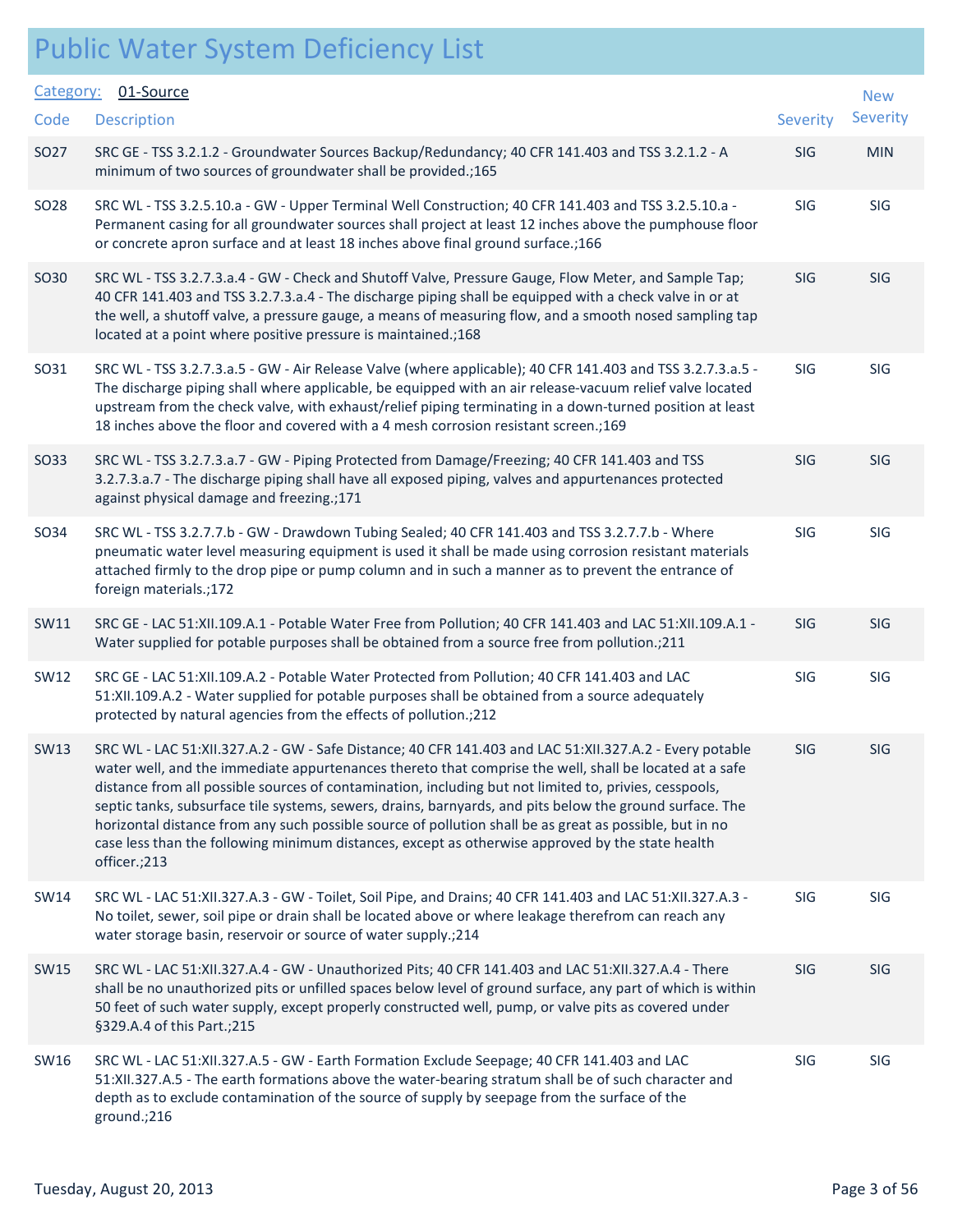| Category:        | 01-Source                                                                                                                                                                                                                                                                                                                                                                                                                                                                                                                                                                                                                                        |                 | <b>New</b> |  |
|------------------|--------------------------------------------------------------------------------------------------------------------------------------------------------------------------------------------------------------------------------------------------------------------------------------------------------------------------------------------------------------------------------------------------------------------------------------------------------------------------------------------------------------------------------------------------------------------------------------------------------------------------------------------------|-----------------|------------|--|
| Code             | <b>Description</b>                                                                                                                                                                                                                                                                                                                                                                                                                                                                                                                                                                                                                               | <b>Severity</b> | Severity   |  |
| <b>SW17</b>      | SRC GE - LAC 51:XII.331.A - Well Abandonment; 40 CFR 141.403 and LAC 51:XII.331.A - Abandoned water<br>wells and well holes shall be plugged in accordance with the Louisiana Water Well Rules, Regulations,<br>and Standards.; 217                                                                                                                                                                                                                                                                                                                                                                                                              | SIG             | SIG        |  |
| <b>SW18</b>      | SRC GE - LAC 51:XII.333.A - Designate Waterbody as "Reservoir"; 40 CFR 141.403 and LAC 51:XII.333.A -<br>The state health officer may designate any water body, or a part of any water body, as a reservoir,<br>where, in its use as a water source for public water supply, the control of other uses of the water body,<br>or designated part of the water body, and its watershed, is necessary to protect public health.; 218                                                                                                                                                                                                                | SIG             | SIG        |  |
| SW19             | SRC GE - LAC 51:XII.333.A.1 - Human Waste Storage Distance from Reservoir; 40 CFR 141.403 and LAC<br>51:XII.333.A.1 - No cesspool, privy or other place for the deposit of storage of human excrement shall be<br>located within 50 feet of the high water mark of any reservoir, stream, brook, or other watercourse<br>flowing into any reservoir, and no place of this character shall be located within 250 feet of the high<br>water mark of any reservoir or watercourse as above mentioned, unless such receptacle is so<br>constructed that no portion of the contents can escape or be washed into the reservoir or<br>watercourse.;219 | SIG             | SIG        |  |
| <b>SW20</b>      | SRC GE - LAC 51:XII.333.A.2 - Animal Waste Storage Distance from Reservoir; 40 CFR 141.403 and LAC<br>51:XII.333.A.2 - No stable, pigpen, chicken house or other structure where the excrement of animals or<br>fowls is allowed to accumulate, shall be located within 50 feet of the high water mark of any reservoir or<br>watercourse as above mentioned, and no structure of this character shall be located within 250 feet of<br>the high water mark of such waters unless provision is made for preventing manure or other polluting<br>materials from flowing or being washed into such waters.; 220                                    | SIG             | SIG        |  |
| SW21             | SRC GE - LAC 51:XII.333.A.3 - Restriction of Activities in Reservoir; 40 CFR 141.403 and LAC<br>51:XII.333.A.3 - Boating, fishing, water skiing and swimming on any reservoir or watercourse as above<br>mentioned shall be prohibited or otherwise restricted by the state health officer, when it has been<br>determined that the public water source is exposed to a health hazard, and that such prohibitions or<br>restrictions are therefore necessary. In any case, the aforementioned activities shall be prohibited within<br>100 feet of the water intake point of the public water supply.; 221                                       | SIG             | SIG        |  |
| SO <sub>29</sub> | SRC WL - TSS 3.2.7.3.a.3 - GW - Discharge Piping Protected from Contamination; 40 CFR 141.403 and TSS<br>3.2.7.3.a.3 - The discharge piping shall be protected against the entrance of contamination.;167                                                                                                                                                                                                                                                                                                                                                                                                                                        | SIG             | SIG        |  |
| SO36             | SRC WL - TSS 3.2.5.10.e - GW - Protection from physical damage; 40 CFR 141.403 and TSS 3.2.5.10.e -<br>Protection from physical damage shall be provided as required by the reviewing authority.;                                                                                                                                                                                                                                                                                                                                                                                                                                                | SIG             | SIG        |  |
| SO11             | SRC GE - LAC 56:1.107.C.1 - Registration of Water Wells; 40 CFR 141.403 and LAC 56:1.107.C.1 - All wells<br>used to supply a public water system, regardless of yield, and all other water wells capable of producing<br>more than 50,000 gallons per day, which were constructed on or after July 1, 1975, shall be registered by<br>the owner by completing a water well registration long form (DOTD GW-1) for each well and sending<br>them to the Department for verification and registration within ninety (90) calendar days after the<br>effective date of these regulations.;149                                                       | <b>MIN</b>      | <b>MIN</b> |  |
| SO32             | SRC WL - TSS 3.2.7.3.a.6 - GW - Valve to Permit Test Pumping; 40 CFR 141.403 and TSS 3.2.7.3.a.6 - The<br>discharge piping shall be valved to permit test pumping and control of each well.;170                                                                                                                                                                                                                                                                                                                                                                                                                                                  | <b>MIN</b>      | <b>MIN</b> |  |
| <b>MG42</b>      | SRC GE - TSS 3.2.4.4 - Water Well Records; TSS 3.2.4.4 - The owner of each well shall retain all records<br>pertaining to each well, until the well has been properly abandoned.;92                                                                                                                                                                                                                                                                                                                                                                                                                                                              | <b>MIN</b>      | <b>MIN</b> |  |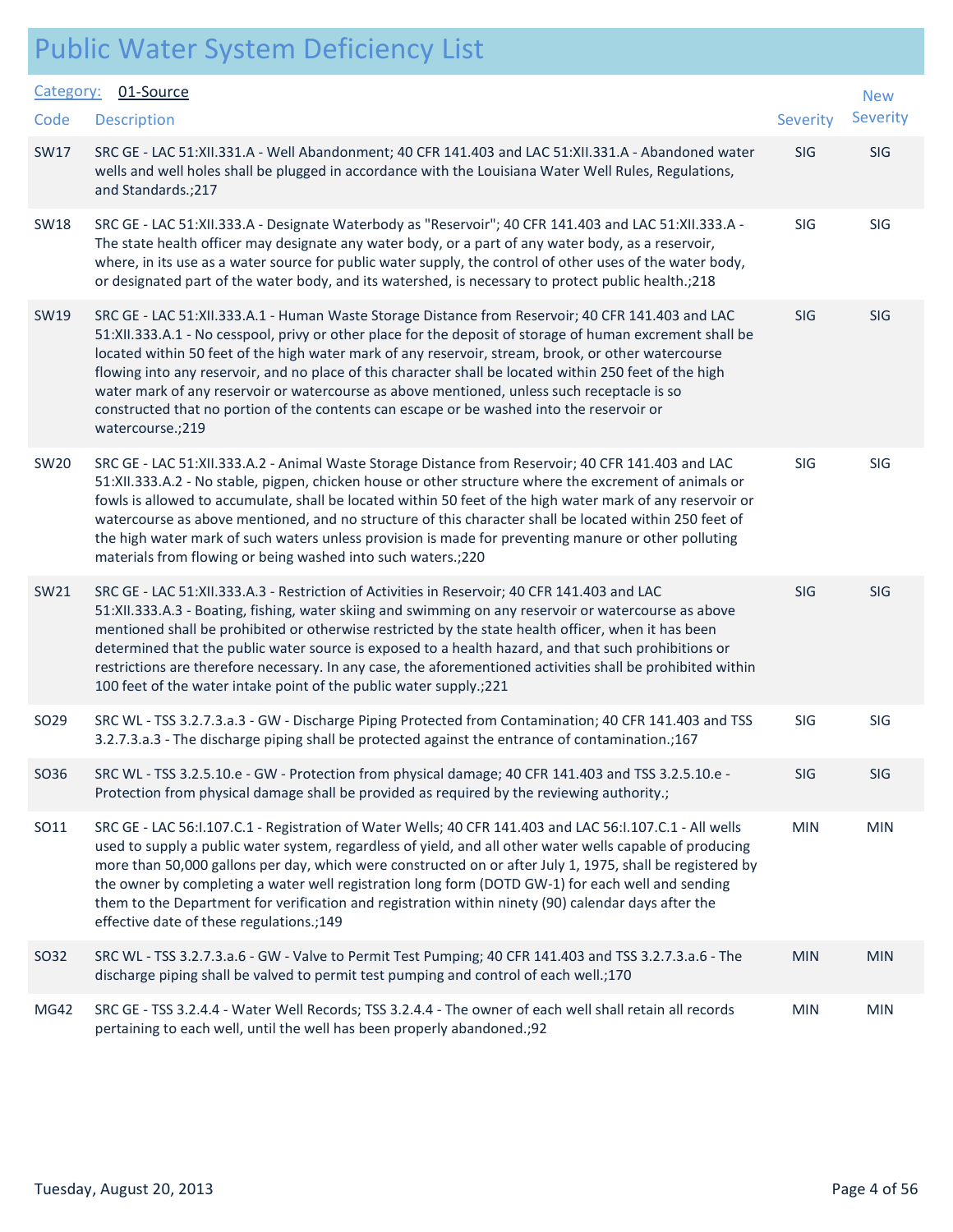| Category: | 02-Treatment                                                                                                                                                                                                                                                                                                                                                                                                                                                                                                                                                                                                     |          | <b>New</b> |
|-----------|------------------------------------------------------------------------------------------------------------------------------------------------------------------------------------------------------------------------------------------------------------------------------------------------------------------------------------------------------------------------------------------------------------------------------------------------------------------------------------------------------------------------------------------------------------------------------------------------------------------|----------|------------|
| Code      | <b>Description</b>                                                                                                                                                                                                                                                                                                                                                                                                                                                                                                                                                                                               | Severity | Severity   |
| T329      | TRTMT - TSS 5.1.5 - Chemical Application - Liquid Chemical Feeders - Siphon Control; 40 CFR 141.403 and<br>TSS 5.1.5 - Liquid chemical feeders shall be such that chemical solutions cannot be siphoned or overfed<br>into the water supply, by assuring discharge at a point of positive pressure, providing vacuum relief,<br>providing a suitable air gap, or providing other suitable means or combinations as necessary.; 274                                                                                                                                                                               | SIG      | SIG        |
| T330      | TRTMT - TSS 5.1.6.a - Cross-connection Control - Water Lines to Solution Tanks; 40 CFR 141.403 and TSS<br>5.1.6.a - The service water lines discharging to solution tanks shall be properly protected from backflow<br>as required by the reviewing authority.; 275                                                                                                                                                                                                                                                                                                                                              | SIG      | <b>SIG</b> |
| T331      | TRTMT - TSS 5.1.7 - Chemical Application - Chemical Feed Equipment Location; 40 CFR 141.403 and TSS<br>5.1.7 - Chemical feed equipment shall be readily accessible for servicing, repair, and observation or<br>operation, should be located in a separate room where required to reduce hazards and dust problems,<br>and should be conveniently located near points of application to minimize length of feed lines.; 276                                                                                                                                                                                      | SIG      | SIG        |
| T332      | TRTMT - TSS 5.1.8.d - In-plant Water Supply; 40 CFR 141.403 and TSS 5.1.8.d - In-plant water supply shall<br>be properly protected against backflow.;277                                                                                                                                                                                                                                                                                                                                                                                                                                                         | SIG      | SIG        |
| T333      | TRTMT - TSS 5.1.9.a - Chemical Application - Storage of Chemicals - Space; 40 CFR 141.403 and TSS<br>5.1.9.a - Space should be provided for at least 30 days of chemical supply, convenient and efficient<br>handling of chemicals, dry storage conditions, and a minimum storage volume of 1.5 truck loads where<br>purchase is by truck load lots.;278                                                                                                                                                                                                                                                         | SIG      | <b>REC</b> |
| T334      | TRTMT - TSS 5.1.9.d - Chemical Application - Storage of Chemicals - Level Indicator and Spill<br>Containment; 40 CFR 141.403 and TSS 5.1.9.d - Liquid chemical storage tanks must have a liquid level<br>indicator and have an overflow and a receiving basin capable of receiving accidental spills or overflows<br>without uncontrolled discharge. a common receiving basin may be provided for each group or<br>compatible chemicals, that provides sufficient containment volume to prevent accidental discharge in<br>the event of failure of the largest tank.; 279                                        | SIG      | <b>MIN</b> |
| T335      | TRTMT - TSS 5.2.2 - Chemicals - Specifications - Approved Chemicals; 40 CFR 141.403 and TSS 5.2.2 -<br>Chemicals shall be approved by the reviewing authority or meet the appropriate ANSI/AWWA standards<br>and/or ANSI/NSF Standard 60.;280                                                                                                                                                                                                                                                                                                                                                                    | SIG      | SIG        |
| T336      | TRTMT - TSS 5.4.1.a - Specific Chemicals - Chlorine Gas Feed and Storage; 40 CFR 141.403 and TSS<br>5.4.1.a - Chlorine gas feed and storage shall be enclosed and separated from other operating areas. The<br>chlorine room shall be provided with a shatter resistant inspection window installed in an interior wall,<br>constructed in such a manner that all openings between the chlorine room and the remainder of the<br>plant are sealed, and provided with doors equipped with panic hardware, assuring ready means of exit<br>and opening outward only to the building exterior.; 200 220 401 403;179 | SIG      | <b>MIN</b> |
| T344      | TRTMT - TSS 5.4.1.c.8 - Chlorine Gas - Floor Drains in Chlorine Rooms; 40 CFR 141.403 and TSS 5.4.1.c.8 -<br>Where chlorine gas is used, the room shall be constructed to provide the following: floor drains are<br>discouraged. Where provided, the floor drains shall discharge to the outside of the building and shall not<br>be connected to other internal or external drainage systems.; 401 403;187                                                                                                                                                                                                     | SIG      | <b>REC</b> |
| T384      | TRTMT - TSS 4.7.6 - Fluoridation - Testing Equipment; 40 CFR 141.403 and TSS 4.7.6 - Equipment shall be<br>provided for measuring the quantity of fluoride in the water. Such equipment shall be subject to the<br>approval of the reviewing authority.; 380;216                                                                                                                                                                                                                                                                                                                                                 | SIG      | <b>SIG</b> |
| T306      | TRTMT - TSS 5.1.1.b - Chemical Application - Facility Design - Separate Feeders; 40 CFR 141.403 and TSS<br>5.1.1.b - A separate feeder shall be used for each chemical applied.;254                                                                                                                                                                                                                                                                                                                                                                                                                              | SIG      | SIG        |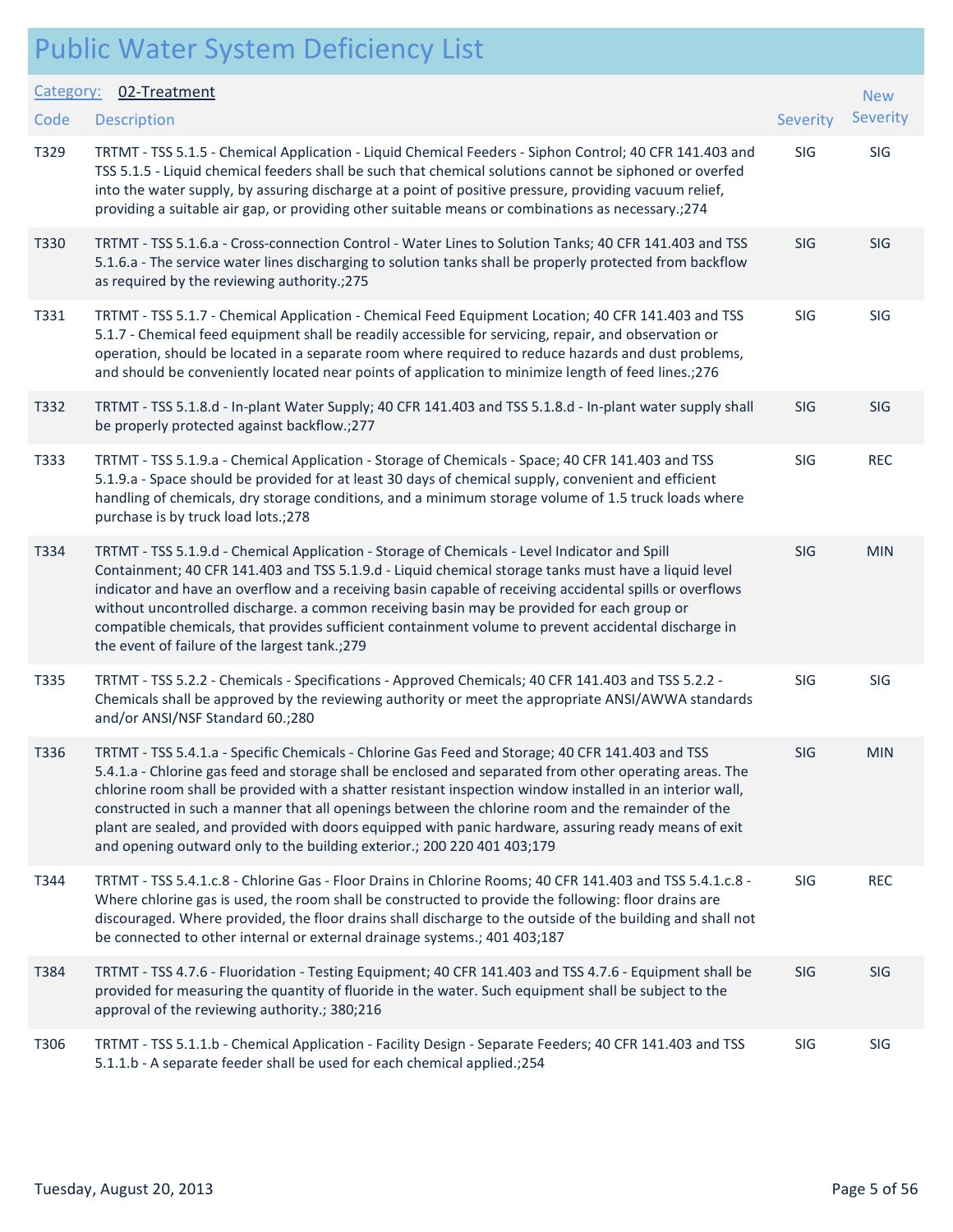| Category: | 02-Treatment                                                                                                                                                                                                                                                                                                                                                                                                                                                                                                                                                                                                                                                                                                                                                  |            | <b>New</b> |
|-----------|---------------------------------------------------------------------------------------------------------------------------------------------------------------------------------------------------------------------------------------------------------------------------------------------------------------------------------------------------------------------------------------------------------------------------------------------------------------------------------------------------------------------------------------------------------------------------------------------------------------------------------------------------------------------------------------------------------------------------------------------------------------|------------|------------|
| Code      | <b>Description</b>                                                                                                                                                                                                                                                                                                                                                                                                                                                                                                                                                                                                                                                                                                                                            | Severity   | Severity   |
| T307      | TRTMT - TSS 5.1.10.a - Chemical Application - Solution Tanks - Maintain Solution Strength; 40 CFR<br>141.403 and TSS 5.1.10.a - A means which is consistent with the nature of the chemical solution shall be<br>provided in a solution tank to maintain uniform strength of solution. Continuous agitation shall be<br>provided to maintain slurries in suspension.;255                                                                                                                                                                                                                                                                                                                                                                                      | SIG        | SIG        |
| T308      | TRTMT - TSS 5.1.10.c - Chemical Application - Solution Tanks - Measuring; 40 CFR 141.403 and TSS<br>5.1.10.c - Means shall be provided to measure the liquid level in the tank.; 256                                                                                                                                                                                                                                                                                                                                                                                                                                                                                                                                                                          | <b>SIG</b> | SIG        |
| T309      | TRTMT - TSS 5.1.10.e - Chemical Application - Solution Tanks - Subsurface Locations; 40 CFR 141.403 and<br>TSS 5.1.10.e - Subsurface locations for solution tanks shall be free from sources of possible<br>contamination and assure positive drainage for ground waters, accumulated water, chemical spills and<br>overflows.;257                                                                                                                                                                                                                                                                                                                                                                                                                            | SIG        | SIG        |
| T311      | TRTMT - TSS 5.1.10.g - Chemical Application - Solution Tanks - Acid Tanks; 40 CFR 141.403 and TSS<br>5.1.10.g - Acid storage tanks must be vented to the outside atmosphere, but not through vents in<br>common with day tanks.;259                                                                                                                                                                                                                                                                                                                                                                                                                                                                                                                           | SIG        | SIG        |
| T312      | TRTMT - TSS 5.1.10.h - Chemical Application - Solution Tanks - Drain; 40 CFR 141.403 and TSS 5.1.10.h -<br>Each tank shall be provided with a valved drain, protected against backflow in accordance with Sections<br>5.1.5 and 5.1.6.;260                                                                                                                                                                                                                                                                                                                                                                                                                                                                                                                    | <b>SIG</b> | SIG        |
| T313      | TRTMT - TSS 5.1.10.i - Chemical Application - Solution Tanks - Spill Protection; 40 CFR 141.403 and TSS<br>5.1.10.i - Solution tanks shall be located and protective curbings provided so that chemicals from<br>equipment failure, spillage or accidental drainage shall not enter the water in conduits, treatment or<br>storage basins.;261                                                                                                                                                                                                                                                                                                                                                                                                                | SIG        | <b>MIN</b> |
| T314      | TRTMT - TSS 5.1.11.a - Chemical Application - Day Tanks Required; 40 CFR 141.403 and TSS 5.1.11.a - Day<br>tanks shall be provided where bulk storage of liquid chemical is provided, meet all the requirements of<br>Section 5.1.10, hold no more than a 30 hour supply, and be scale mounted or have a calibrated gauge<br>painted or mounted on the side if liquid levels can be observed in a gauge tube or through translucent<br>sidewalls of the tank. In opaque tanks, a gauge rod extending above a reference point at the top of the<br>tank, attached to a float may be used. The ratio of the area of the tank to its height must be such that<br>unit readings are meaningful in relation to the total amount of chemical fed during a day.; 262 | <b>SIG</b> | <b>SIG</b> |
| T316      | TRTMT - TSS 5.1.11.e - Chemical Application - Day Tanks w/ Transfer Pumps; 40 CFR 141.403 and TSS<br>5.1.11.e - For day tanks where motor driven transfer pumps are provided, a liquid level limit switch and<br>an over-flow from the day tank, must be provided.;264                                                                                                                                                                                                                                                                                                                                                                                                                                                                                        | SIG        | SIG        |
| T317      | TRTMT - TSS 5.1.11.f - Chemical Application - Day Tanks Maintain Solution Strength; 40 CFR 141.403 and<br>TSS 5.1.11.f - A means which is consistent with the nature of chemical solution shall be provided to<br>maintain uniform strength of solution in a day tank. Continuous agitation shall be provided to maintain<br>chemical slurries in suspension.; 265                                                                                                                                                                                                                                                                                                                                                                                            | SIG        | SIG        |
| T318      | TRTMT - TSS 5.1.13.d - Chemical Application - Handling - Measuring; 40 CFR 141.403 and TSS 5.1.13.d -<br>Provision shall be made for measuring quantities of chemicals used to prepare feed solutions.; 266                                                                                                                                                                                                                                                                                                                                                                                                                                                                                                                                                   | SIG        | SIG        |
| T320      | TRTMT - TSS 5.1.2.d - Chemical Application - Water Flow Meter; 40 CFR 141.403 and TSS 5.1.2.d - A<br>means to measure water flow must be provided in order to determine chemical feed rates.; 268                                                                                                                                                                                                                                                                                                                                                                                                                                                                                                                                                             | SIG        | SIG        |
| T321      | TRTMT - TSS 5.1.2.e - Chemical Application - Required Measuring Provisions; 40 CFR 141.403 and TSS<br>5.1.2.e - Provisions shall be made for measuring the quantities of chemicals used.;269                                                                                                                                                                                                                                                                                                                                                                                                                                                                                                                                                                  | SIG        | <b>MIN</b> |
| T322      | TRTMT - TSS 5.1.2.f.1 - Chemical Application - Weighing Scales Chlorine Gas; 40 CFR 141.403 and TSS<br>5.1.2.f.1 - Weighing scales shall be provided for weighing cylinders at all plants utilizing chlorine gas.; 200<br>220 401 403;176                                                                                                                                                                                                                                                                                                                                                                                                                                                                                                                     | SIG        | SIG        |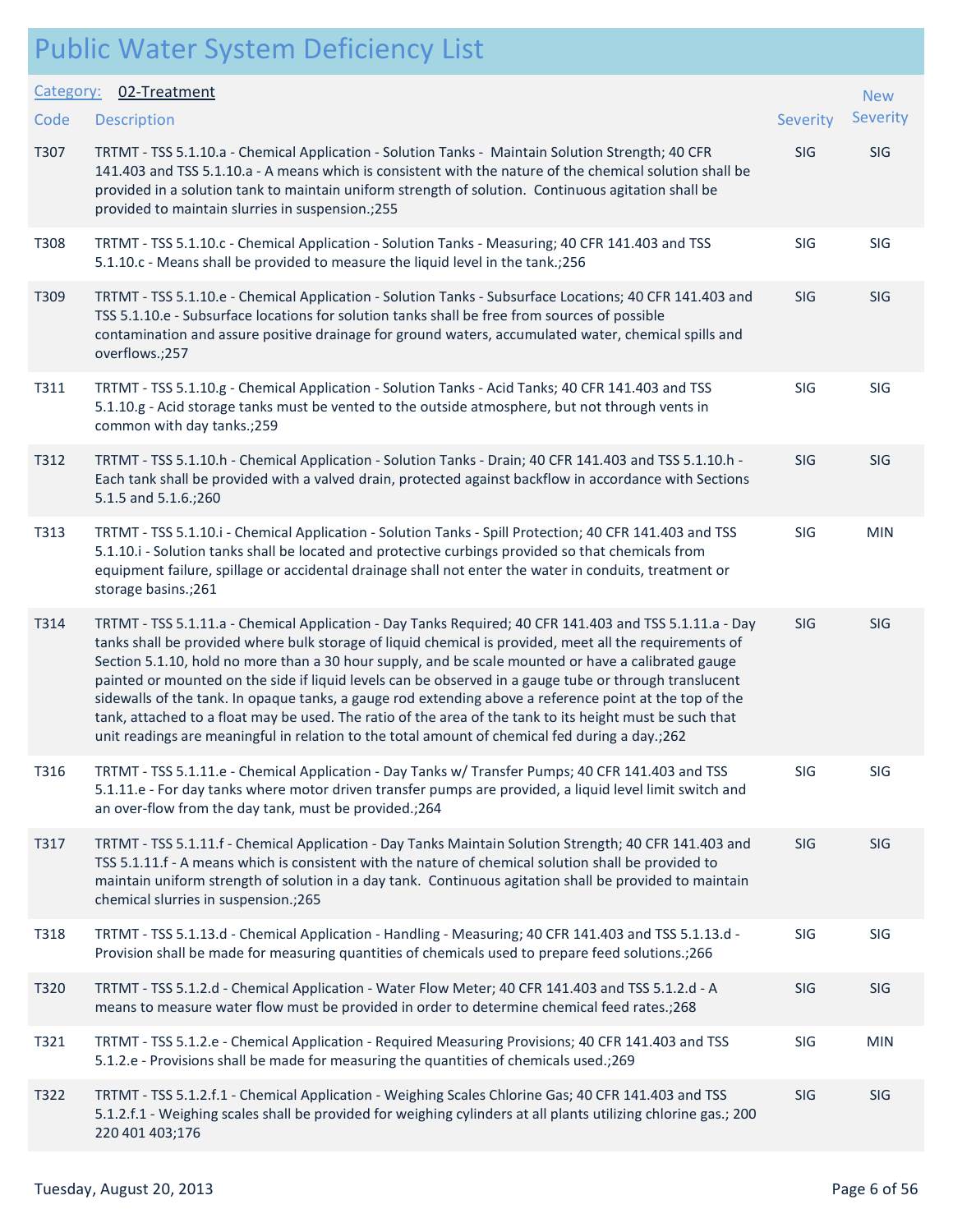| Category: | 02-Treatment                                                                                                                                                                                                                                                                                                                                                                                                                                                                                                                                                                     |            | <b>New</b> |
|-----------|----------------------------------------------------------------------------------------------------------------------------------------------------------------------------------------------------------------------------------------------------------------------------------------------------------------------------------------------------------------------------------------------------------------------------------------------------------------------------------------------------------------------------------------------------------------------------------|------------|------------|
| Code      | <b>Description</b>                                                                                                                                                                                                                                                                                                                                                                                                                                                                                                                                                               | Severity   | Severity   |
| T323      | TRTMT - TSS 5.1.2.f.4 - Chemical Application - Weighing Scales Precision; 40 CFR 141.403 and TSS<br>5.1.2.f.4 - Weighing scales shall be capable of providing reasonable precision in relation to average daily<br>dose.; 200 220 401 403;177                                                                                                                                                                                                                                                                                                                                    | SIG        | SIG        |
| T325      | TRTMT - TSS 5.1.3.a - Chemical Application - Dry Chemical Feeders - Measuring; 40 CFR 141.403 and TSS<br>5.1.3.a - Dry chemical feeders shall measure chemicals volumetrically or gravimetrically.;270                                                                                                                                                                                                                                                                                                                                                                           | <b>SIG</b> | <b>SIG</b> |
| T326      | TRTMT - TSS 5.1.3.b - Chemical Application - Dry Chemical Feeders - Solution Water and Agitation; 40 CFR<br>141.403 and TSS 5.1.3.b - Dry chemical feeders shall provide adequate solution water and agitation of<br>the chemical in the solution pot.;271                                                                                                                                                                                                                                                                                                                       | SIG        | SIG        |
| T327      | TRTMT - TSS 5.1.3.c - Chemical Application - Dry Chemical Feeders - Enclose Chemicals; 40 CFR 141.403<br>and TSS 5.1.3.c - Dry chemical feeders shall completely enclose chemicals to prevent emission of dust to<br>the operating room.;272                                                                                                                                                                                                                                                                                                                                     | SIG        | <b>MIN</b> |
| T328      | TRTMT - TSS 5.1.4 - Positive Displacement Solution Pumps; 40 CFR 141.403 and TSS 5.1.4 - Positive<br>displacement type solution feed pumps should be used to feed liquid chemicals, but shall not be used to<br>feed chemical slurries. Pumps must be capable of operating at the required maximum rate against the<br>maximum head conditions found at the point of injection.;273                                                                                                                                                                                              | SIG        | SIG        |
| T244      | TRTMT - TSS 4.4.2.10 - Softening - Bypass Piping and Equipment; 40 CFR 141.403 and TSS 4.4.2.10 - A<br>bypass must be provided around softening units to produce a blended water of desirable hardness.<br>Totalizing meters must be installed on the bypass line and on each softener unit. The bypass line must<br>have a shutoff valve and should have an automatic proportioning or regulating device. In some<br>installations, it may be necessary to treat the bypassed water to obtain acceptable levels of iron and/or<br>manganese in the finished water.; 460 500;122 | SIG        | SIG        |
| T245      | TRTMT - TSS 4.4.2.11 - Softening - Chlorine Residual; 40 CFR 141.403 and TSS 4.4.2.11 - When the applied<br>water contains a chlorine residual, the cation exchange resin shall be a type that is not damaged by<br>residual chlorine. Phenolic resin should not be used.; 460 500;123                                                                                                                                                                                                                                                                                           | SIG        | <b>REC</b> |
| T348      | TRTMT - TSS 5.4.3 - Sodium Chlorite - Proper Storage and Handling; 40 CFR 141.403 and TSS 5.4.3 -<br>Proposals for the storage and use of sodium chlorite must be approved by the reviewing authority prior<br>to the preparation of final plans and specifications. Provisions shall be made for proper storage and<br>handling of sodium chlorite to eliminate any danger of fire or explosion associated with its powerful<br>oxidizing nature.; 220;191                                                                                                                      | SIG        | SIG        |
| T349      | TRTMT - TSS 5.4.3.a.1 - Sodium Chlorite - Storage; 40 CFR 141.403 and TSS 5.4.3.a.1 - Chlorite (sodium<br>chlorite) shall be stored by itself in a separate room and preferably shall be stored in an outside building<br>detached from the water treatment facility. It must be stored away from organic materials because many<br>materials will catch fire and burn violently when in contact with chlorite.; 220;192                                                                                                                                                         | SIG        | <b>MIN</b> |
| T350      | TRTMT - TSS 5.4.3.a.2 - Sodium Chlorite - Storage; 40 CFR 141.403 and TSS 5.4.3.a.2 - The storage<br>structures shall be constructed of noncombustible materials.; 220;193                                                                                                                                                                                                                                                                                                                                                                                                       | SIG        | <b>SIG</b> |
| T351      | TRTMT - TSS 5.4.3.a.3 - Sodium Chlorite - Water Available in Case of Fire; 40 CFR 141.403 and TSS<br>5.4.3.a.3 - If the storage structures must be located in an area where a fire may occur, water must be<br>available to keep the sodium chlorite area cool enough to prevent heat induced explosive decomposition<br>of the chlorite.; 220;194                                                                                                                                                                                                                               | SIG        | SIG        |
| T353      | TRTMT - TSS 5.4.3.c.1 - Sodium Chlorite - Feeders - Positive Displacement; 40 CFR 141.403 and TSS<br>5.4.3.c.1 - Positive displacement feeders shall be provided.; 220;196                                                                                                                                                                                                                                                                                                                                                                                                       | <b>SIG</b> | <b>SIG</b> |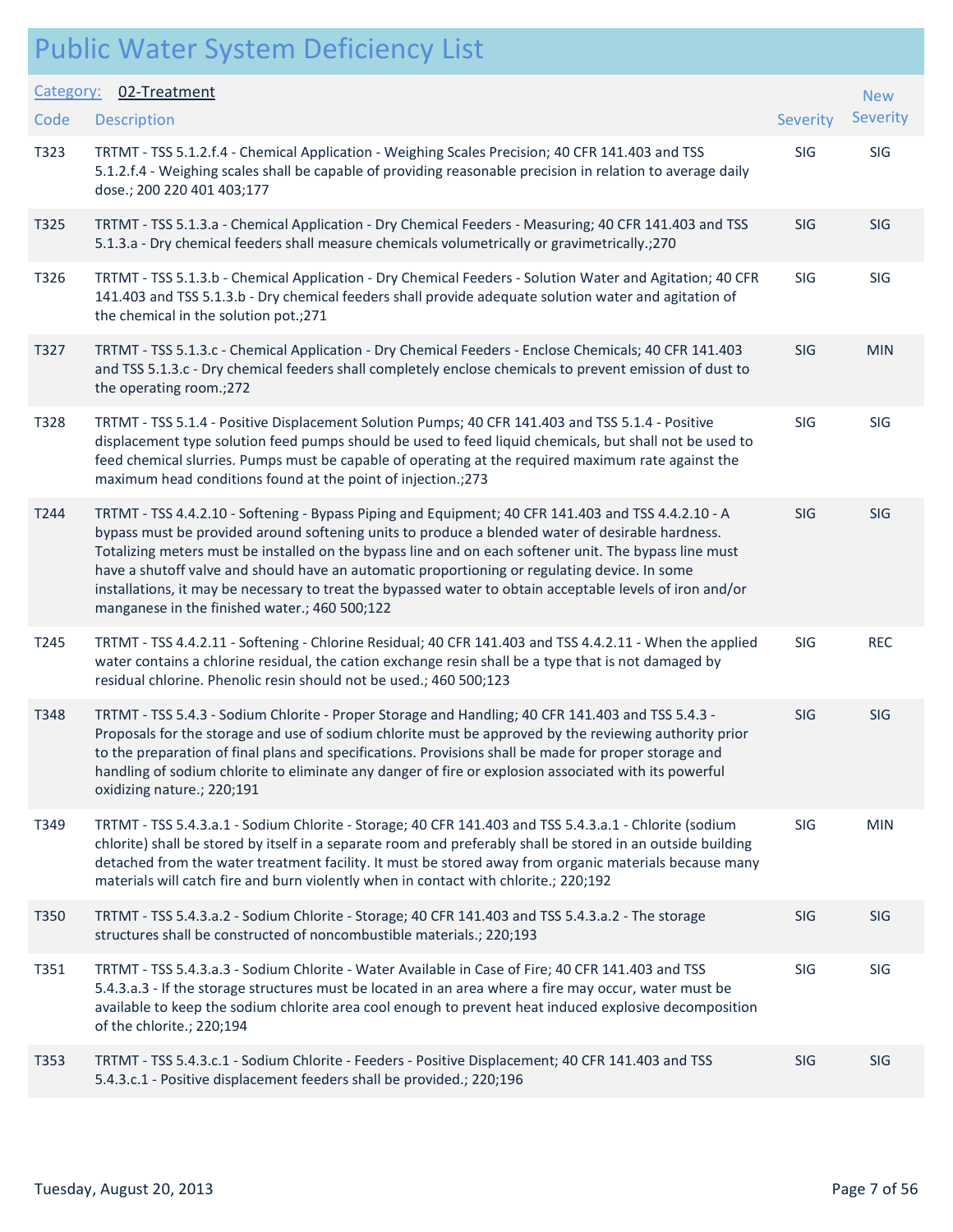| Category: | 02-Treatment                                                                                                                                                                                                                                                                                                                                                                                                                                                                                                                |            | <b>New</b> |
|-----------|-----------------------------------------------------------------------------------------------------------------------------------------------------------------------------------------------------------------------------------------------------------------------------------------------------------------------------------------------------------------------------------------------------------------------------------------------------------------------------------------------------------------------------|------------|------------|
| Code      | <b>Description</b>                                                                                                                                                                                                                                                                                                                                                                                                                                                                                                          | Severity   | Severity   |
| T354      | TRTMT - TSS 5.4.3.c.2 - Sodium Chlorite - Feeders - Tubing Material; 40 CFR 141.403 and TSS 5.4.3.c.2 -<br>Tubing for conveying sodium or chlorine dioxide solutions shall be Type 1 PVC, polyethylene or materials<br>recommended by the manufacturer.; 220;197                                                                                                                                                                                                                                                            | SIG        | SIG        |
| T356      | TRTMT - TSS 5.4.3.c.5 - Sodium Chlorite - Feeders - Check Valve; 40 CFR 141.403 and TSS 5.4.3.c.5 - Check<br>valves shall be provided to prevent the backflow of chlorine into the sodium chlorite line.; 220;199                                                                                                                                                                                                                                                                                                           | SIG        | <b>SIG</b> |
| T357      | TRTMT - TSS 5.4.4.b.1 - Sodium Hypochlorite - Feeder Type; 40 CFR 141.403 and TSS 5.4.4.b.1 - Positive<br>displacement pumps with hypochlorite compatible materials for wetted surfaces shall be used.; 421<br>423;200                                                                                                                                                                                                                                                                                                      | SIG        | SIG        |
| T358      | TRTMT - TSS 5.4.4.b.2 - Sodium Hypochlorite - Feeder Suction Line - Small; 40 CFR 141.403 and TSS<br>5.4.4.b.2 - To avoid air locking in smaller installations, smaller diameter suction lines shall be used with<br>foot valves and degassing pump heads.; 421 423;201                                                                                                                                                                                                                                                     | SIG        | <b>SIG</b> |
| T359      | TRTMT - TSS 5.4.4.b.3 - Sodium Hypochlorite - Feeder Suction Line - Large; 40 CFR 141.403 and TSS<br>5.4.4.b.3 - In larger installations flooded suction shall be used with pipe work arranged to ease escape of<br>gas bubbles.; 421 423;202                                                                                                                                                                                                                                                                               | SIG        | SIG        |
| T360      | TRTMT - TSS 5.4.4.b.4 - Sodium Hypochlorite - Feeder Calibration Tubes or Mass Flow Monitors; 40 CFR<br>141.403 and TSS 5.4.4.b.4 - Calibration tubes or mass flow monitors which allow for direct physical<br>checking of actual feed rates shall be fitted.; 421 423;203                                                                                                                                                                                                                                                  | <b>SIG</b> | <b>SIG</b> |
| T361      | TRTMT - TSS 5.4.4.b.5 - Sodium Hypochlorite - Feeder Injectors; 40 CFR 141.403 and TSS 5.4.4.b.5 -<br>Injectors shall be made removable for regular cleaning where hard water is to be treated.; 421 423;204                                                                                                                                                                                                                                                                                                                | SIG        | SIG        |
| T362      | TRTMT - TSS 5.4.5.2 - Ammonia - Aqua Ammonia Area Separated; 40 CFR 141.403 and TSS 5.4.5.2 - Aqua<br>ammonia feed pumps and storage shall be enclosed and separated from other operating areas.; 200;205                                                                                                                                                                                                                                                                                                                   | SIG        | <b>MIN</b> |
| T363      | TRTMT - TSS 5.4.5.2.a - Ammonia - Aqua Ammonia Bulk Storage; 40 CFR 141.403 and TSS 5.4.5.2.a - The<br>aqua ammonia room shall be equipped as in Section 5.4.1 with the following changes: A corrosion<br>resistant, closed, unpressurized tank shall be used for bulk storage, vented through an inert liquid trap to<br>a high point outside and an incompatible connector or lockout provisions shall be made to prevent<br>accidental addition of other chemicals to the storage tank.; 200;206                         | SIG        | <b>MIN</b> |
| T364      | TRTMT - TSS 5.4.5.2.b - Ammonia - Aqua Ammonia Vapor Pressure Control; 40 CFR 141.403 and TSS<br>5.4.5.2.b - The aqua ammonia room shall be equipped as in Section 5.4.1 with the following changes: The<br>storage tank shall be fitted either with cooling/refrigeration and/or with provision without opening the<br>system to dilute and mix the contents with water to avoid conditions where temperature increases cause<br>the ammonia vapor pressure over the aqua ammonia to exceed atmospheric pressure.; 200;207 | <b>SIG</b> | <b>SIG</b> |
| T347      | TRTMT - TSS 5.4.1.e - Chlorine Gas - Pressurized Feed Lines; 40 CFR 141.403 and TSS 5.4.1.e - Pressurized<br>chlorine feed lines shall not carry chlorine gas beyond the chlorinator room.; 401 403;190                                                                                                                                                                                                                                                                                                                     | SIG        | <b>MIN</b> |
| T366      | TRTMT - TSS 5.4.5.2.d - Ammonia - Aqua Ammonia Pressure Relief Vents; 40 CFR 141.403 and TSS<br>5.4.5.2.d - The aqua ammonia room shall be equipped as in Section 5.4.1 with the following changes: The<br>aqua ammonia feed pump, regulators, and lines shall be fitted with pressure relief vents discharging<br>outside the building away from any air intake and with water purge lines leading back to the headspace<br>of the bulk storage tank.; 200;209                                                             | <b>SIG</b> | <b>SIG</b> |
| T367      | TRTMT - TSS 5.4.5.2.e - Ammonia - Aqua Ammonia Conveyed Directly; 40 CFR 141.403 and TSS 5.4.5.2.e -<br>The aqua ammonia room shall be equipped as in Section 5.4.1 with the following changes: The aqua<br>ammonia shall be conveyed direct from storage to the treated water stream injector without the use of a<br>carrier water stream unless the carrier stream is softened.; 200;210                                                                                                                                 | SIG        | SIG        |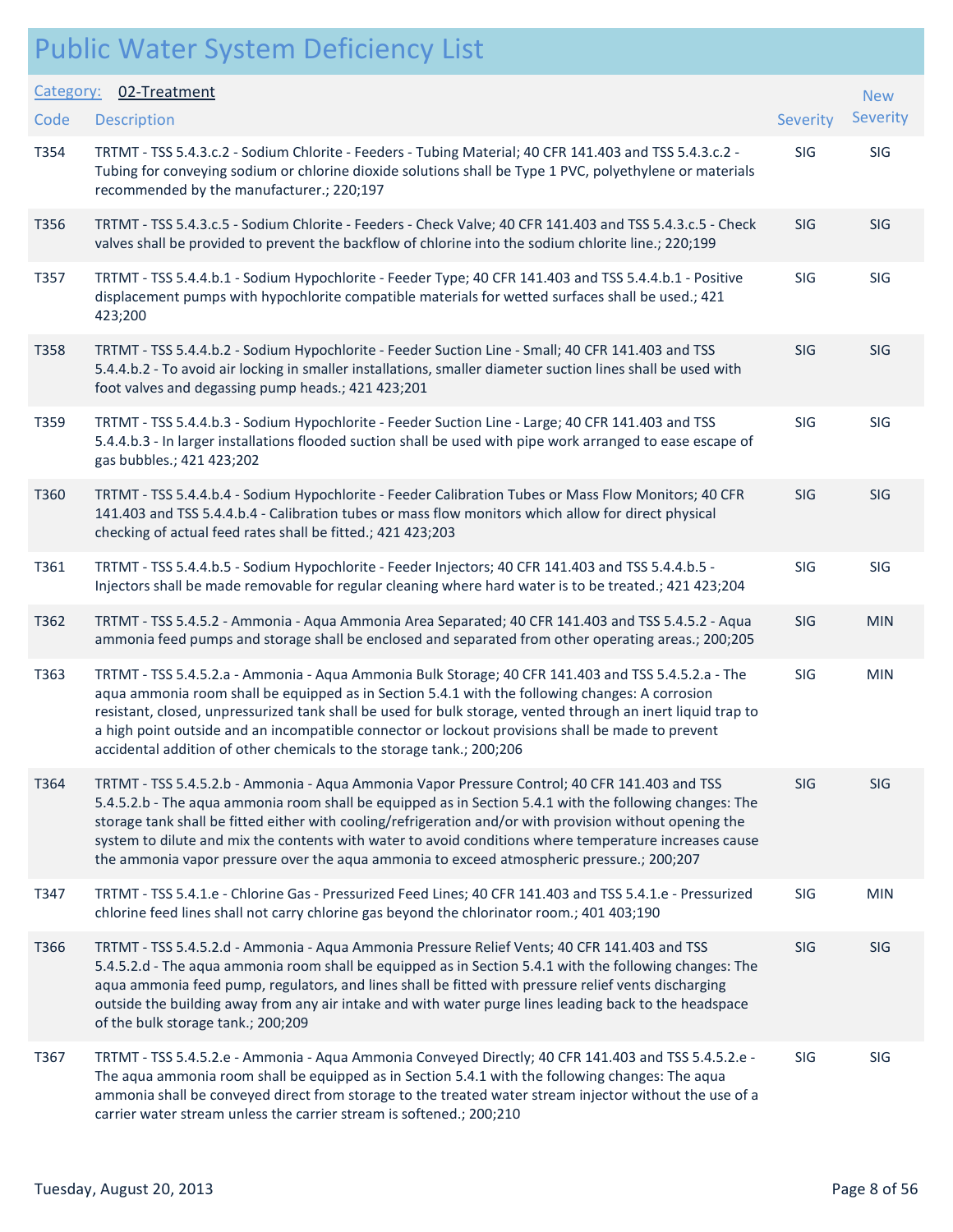| Category:        | 02-Treatment                                                                                                                                                                                                                                                                                                                                                                                                                                                                                                                                                                                                                      |            | <b>New</b> |  |
|------------------|-----------------------------------------------------------------------------------------------------------------------------------------------------------------------------------------------------------------------------------------------------------------------------------------------------------------------------------------------------------------------------------------------------------------------------------------------------------------------------------------------------------------------------------------------------------------------------------------------------------------------------------|------------|------------|--|
| Code             | <b>Description</b>                                                                                                                                                                                                                                                                                                                                                                                                                                                                                                                                                                                                                | Severity   | Severity   |  |
| T368             | TRTMT - TSS 5.4.5.3.a - Ammonia - Anhydrous Ammonia Area Separated; 40 CFR 141.403 and TSS<br>5.4.5.3.a - Anhydrous ammonia and storage feed systems (including heater where required) shall be<br>enclosed and separated from other works areas and constructed of corrosion resistant materials.;<br>200;211                                                                                                                                                                                                                                                                                                                    | <b>SIG</b> | <b>MIN</b> |  |
| T370             | TRTMT - TSS 5.4.5.3.d - Ammonia - Anhydrous Ammonia Leak Detection; 40 CFR 141.403 and TSS<br>5.4.5.3.d - Leak detection systems shall be fitted in all areas through which ammonia is piped.; 200;213                                                                                                                                                                                                                                                                                                                                                                                                                            | SIG        | SIG        |  |
| T371             | TRTMT - TSS 5.4.5.3.e - Ammonia - Anhydrous Ammonia Water Backflow Into Cylinders; 40 CFR 141.403<br>and TSS 5.4.5.3.e - Special vacuum breaker/regulator provisions must be made to avoid potentially<br>violent results of backflow of water into cylinders or storage tanks.; 200;214                                                                                                                                                                                                                                                                                                                                          | <b>SIG</b> | <b>SIG</b> |  |
| T105             | TRTMT - LAC 51:XII.353.C - Disinfection of New Water Supplies; 40 CFR 141.403 and LAC 51:XII.353.C -<br>Water from new systems, or from new parts of existing systems, shall not be furnished for consumer's<br>use until tests performed by a laboratory which is certified by the state health officer have shown the<br>new system or new part of the system to be free form contamination by coliform bacteria. Samples shall<br>not be collected from the new facilities until such new facilities have been disinfected as prescribed in<br>§353.A above, and the chlorinated water thoroughly flushed from the system.;226 | SIG        | SIG        |  |
| T106             | TRTMT - LAC 51:XII.355.A - Mandatory Disinfection; 40 CFR 141.403 and LAC 51:XII.355.A - Routine,<br>continuous disinfection is required of all public water systems other than those under § 361.A of this<br>Part. Where continuous chlorination methods are used, the following minimum concentration of free<br>chlorine residual shall be provided leaving the plant. pH up to 7.0 requires 0.4 mg/l free chlorine, pH 7.0 -<br>8.0 requires 0.6 mg/l free chlorine, pH 8.0 - 9.0 requires 0.8 mg/l free chlorine, pH over 9.0 requires 1.0<br>mg/I free chlorine.;227                                                       | SIG        | SIG        |  |
| T107             | TRTMT - LAC 51:XII.355.B - GW - Mandatory Disinfection Contact Time; 40 CFR 141.403 and LAC<br>51:XII.355.B - All new groundwater systems installed after the effective date of these regulations shall<br>provide at least 30 minutes contact time prior to the first customer. It is recommended that all existing<br>systems provide the 30 minute contact time prior to the first customer. Additions to or extensions of<br>existing systems are exempt from the 30 minute contact time.; 228                                                                                                                                | SIG        | SIG        |  |
| T <sub>108</sub> | TRTMT - LAC 51:XII.355.C - SW/GUDI - Mandatory Disinfection/Contact Time; 40 CFR 141.403 and LAC<br>51:XII.355.C - Public water systems which use surface water or ground water under the direct influence<br>of surface water shall meet the requirements of applicable sections of the Interim Enhanced Surface<br>Water Treatment Rule as it pertains to CT and Giardia, Cryptosporidium, and virus<br>removal/inactivation/disinfection requirements.;229                                                                                                                                                                     | SIG        | SIG        |  |
| T109             | TRTMT - LAC 51:XII.355.D - Mandatory Disinfection Date Pop > 500; 40 CFR 141.403 and LAC<br>51:XII.355.D - The effective date for mandatory disinfection for all public water systems serving a<br>population greater than 500 shall be July 1, 1995.;230                                                                                                                                                                                                                                                                                                                                                                         | SIG        | SIG        |  |
| T110             | TRTMT - LAC 51:XII.355.E - Mandatory Disinfection Date Pop< 500; 40 CFR 141.403 and LAC 51:XII.355.E -<br>The effective date of mandatory disinfection for all public water supplies serving a population of 500 or<br>less shall be July 1, 1996.;231                                                                                                                                                                                                                                                                                                                                                                            | SIG        | SIG        |  |
| T111             | TRTMT - LAC 51:XII.357.A - Minimum Disinfection Residuals in Distribution System; 40 CFR 141.403 and<br>LAC 51:XII.357.A - A minimum disinfectant residual of detectable amount of total chlorine shall be<br>maintained at all points throughout the distribution system at all times for chlorination methods other<br>than chloramines. For very small water systems a residual of 0.2 mg/l free chlorine is generally required<br>to maintain said systems.;232                                                                                                                                                               | SIG        | SIG        |  |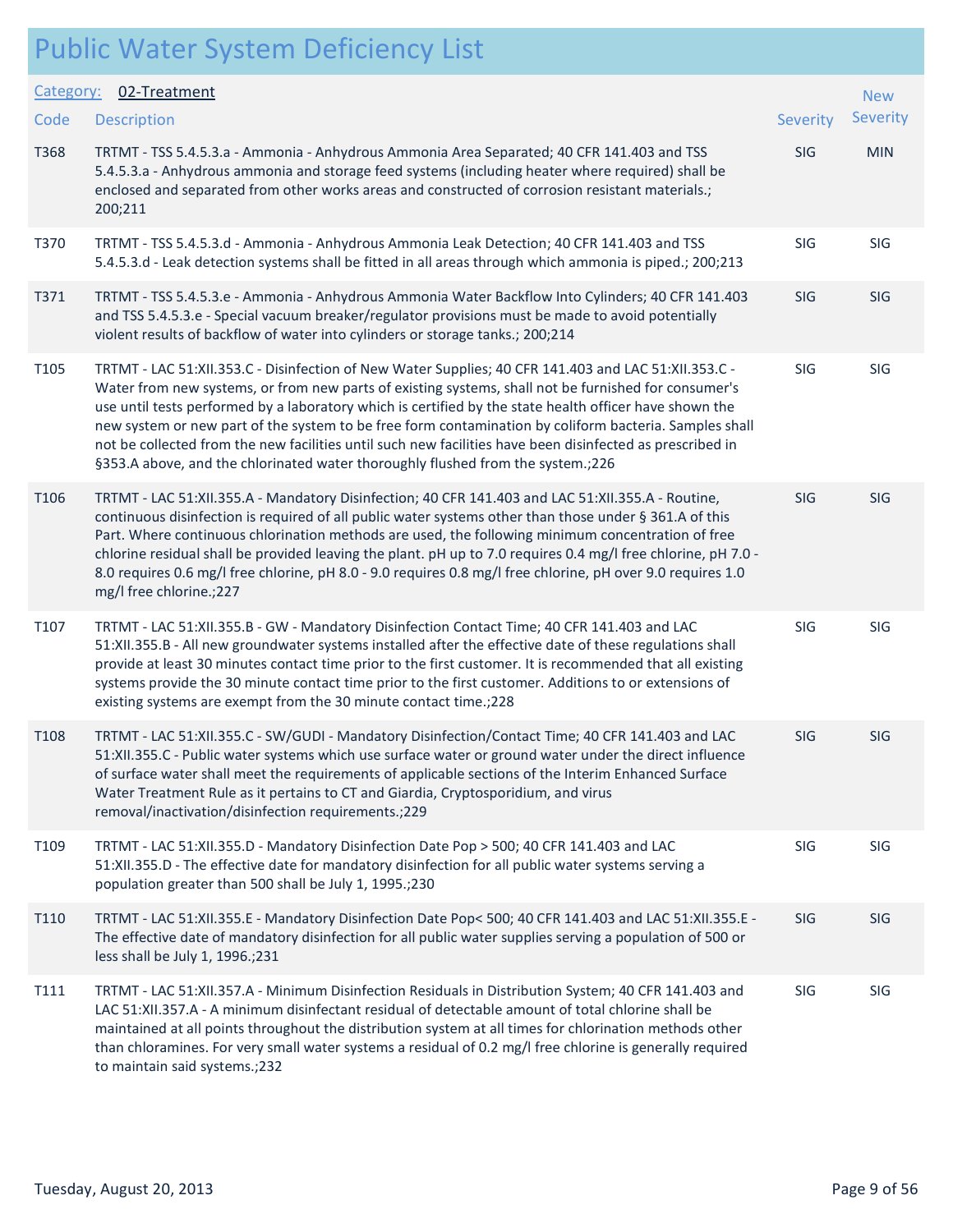| <b>Public Water System Deficiency List</b> |  |
|--------------------------------------------|--|
|--------------------------------------------|--|

| Category:        | 02-Treatment                                                                                                                                                                                                                                                                                                                                                                                                                                                                                                                                                                                                                                                                                                                                                                                                                                        |            | <b>New</b> |
|------------------|-----------------------------------------------------------------------------------------------------------------------------------------------------------------------------------------------------------------------------------------------------------------------------------------------------------------------------------------------------------------------------------------------------------------------------------------------------------------------------------------------------------------------------------------------------------------------------------------------------------------------------------------------------------------------------------------------------------------------------------------------------------------------------------------------------------------------------------------------------|------------|------------|
| Code             | <b>Description</b>                                                                                                                                                                                                                                                                                                                                                                                                                                                                                                                                                                                                                                                                                                                                                                                                                                  | Severity   | Severity   |
| T112             | TRTMT - LAC 51:XII.359.A - Other Methods of Disinfection; 40 CFR 141.403 and LAC 51:XII.359.A - Where<br>chlorination is not used as the primary disinfectant, chlorine or chloramines shall be used as the<br>secondary disinfectant to provide the residuals required in §357.A of this Part. Other methods shall be<br>evaluated on a case-by-case basis by the state health officer.; 233                                                                                                                                                                                                                                                                                                                                                                                                                                                       | SIG        | SIG        |
| T113             | TRTMT - LAC 51:XII.365.A - Batch Disinfection; 40 CFR 141.403 and LAC 51:XII.365.A - The state health<br>officer may allow batch disinfection for emergency purposes. Batch disinfection shall not be considered a<br>method of continuous disinfection.;234                                                                                                                                                                                                                                                                                                                                                                                                                                                                                                                                                                                        | SIG        | SIG        |
| T114             | TRTMT - LAC 51:XIV.627.A - LSPC - Water Treatment Units; 40 CFR 141.403 and LAC 51:XIV.627.A -<br>Drinking water treatment units shall meet the requirements of ANSI/NSF 42 and 53. Units are designed<br>to be used for the reduction of specific contaminants from potable drinking water, such contaminants<br>being considered as potential health hazards or affecting the aesthetic quality characteristics of potable<br>drinking water.;235                                                                                                                                                                                                                                                                                                                                                                                                 | <b>SIG</b> | SIG        |
| T101             | TRTMT - LAC 51:XII.1131.B.1 - Conventional and Direct Filtration Rates; 40 CFR 141.403 and LAC<br>51:XII.1131.B.1 - Conventional and direct filtration treatment plants shall be operated at flow rates not<br>to exceed 3 gallons per minute per square foot for gravity filters.; 342 345;1                                                                                                                                                                                                                                                                                                                                                                                                                                                                                                                                                       | SIG        | SIG        |
| T <sub>102</sub> | TRTMT - LAC 51:XII.1131.B.2 - Slow Sand Filtration Rate; 40 CFR 141.403 and LAC 51:XII.1131.B.2 - Slow<br>sand filters shall be operated at filtration rates not to exceed 0.10 gallons per minute per square foot.;<br>346;2                                                                                                                                                                                                                                                                                                                                                                                                                                                                                                                                                                                                                       | SIG        | SIG        |
| T115             | TRTMT - TSS 2.8.1.h - Poly and/or Orthophosphate Test Equipment; 40 CFR 141.403 and TSS 2.8.1.h -<br>Public water supplies which feed poly and/or orthophosphates shall have test equipment capable of<br>accurately measuring phosphates from 0.1 to 20 milligrams per liter.; 441 443 445 447 449 680;3                                                                                                                                                                                                                                                                                                                                                                                                                                                                                                                                           | SIG        | <b>SIG</b> |
| T117             | TRTMT - TSS 4.1.3.a - Clarification - Flocculation - Basin Design; 40 CFR 141.403 and TSS 4.1.3.a - Inlet and<br>outlet design shall minimize short-circuiting and destruction of floc, A drain and/or pumps shall be<br>provided to handle dewatering and sludge removal.; 240 360 660;5                                                                                                                                                                                                                                                                                                                                                                                                                                                                                                                                                           | SIG        | <b>MIN</b> |
| T119             | TRTMT - TSS 4.1.3.c - Clarification - Flocculation - Equipment; 40 CFR 141.403 and TSS 4.1.3.c - Agitators<br>shall be driven by variable speed drives with the peripheral speed of paddles ranging from 0.5 to 3.0 feet<br>per second.; 240 360 660;7                                                                                                                                                                                                                                                                                                                                                                                                                                                                                                                                                                                              | SIG        | <b>REC</b> |
| T <sub>120</sub> | TRTMT - TSS 4.1.4.a - Clarification - Sedimentation - Detention Time; 40 CFR 141.403 and TSS 4.1.4.a -<br>Shall provide a minimum of four hours of settling time. This may be reduced to two hours for lime-soda<br>softening facilities treating only groundwater. Reduced sedimentation time may also be approved when<br>equivalent effective settling is demonstrated or when overflow rate is not more than 0.5 gpm per square<br>foot (1.2 m/hr).; 240 360 660;8                                                                                                                                                                                                                                                                                                                                                                              | SIG        | <b>REC</b> |
| T121             | TRTMT - TSS 4.1.4.b - Clarification - Sedimentation - Inlet Devices; 40 CFR 141.403 and TSS 4.1.4.b - Inlets<br>shall be designed to distribute the water equally and at uniform velocities. Open ports, submerged ports,<br>and similar entrance arrangements are required. A baffle should be constructed across the basin close to<br>the inlet end and should project several feet below the water surface to dissipate inlet velocities and<br>provide uniform flows across the basin.; 240 360 660;9                                                                                                                                                                                                                                                                                                                                          | SIG        | <b>REC</b> |
| T122             | TRTMT - TSS 4.1.4.c - Clarification - Sedimentation - Outlet Devices; 40 CFR 141.403 and TSS 4.1.4.c -<br>Outlet weirs or submerged orifices shall maintain velocities suitable for settling in the basin and minimize<br>short-circuiting. The use of submerged orifices is recommended in order to provide a volume above the<br>orifices for storage when there are fluctuations in flow. Outlet weirs and submerged orifices shall be<br>designed as follows. (1) The rate of low over the outlet weirs or through the submerged orifices shall not<br>exceed 20,000 gallons per day per foot (250m3/day/m) of the outlet launder. (2) submerged orifices<br>should not be located lower than three feet below the flow line. (3) the entrance velocity through the<br>submerged orifices shall not exceed 0.5 feet per second.; 240 360 660;10 | <b>SIG</b> | <b>MIN</b> |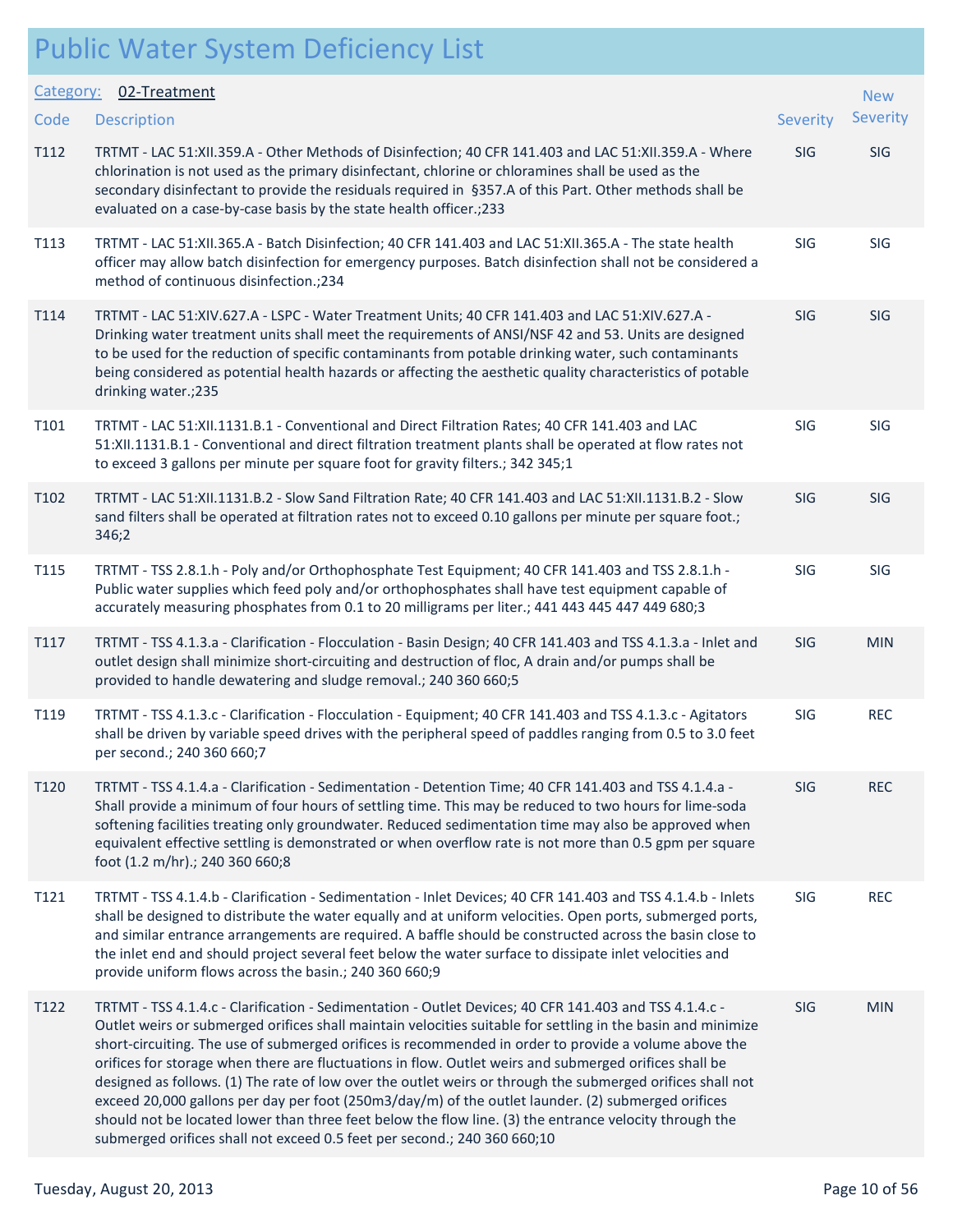| Category: | 02-Treatment                                                                                                                                                                                                                                                                                                                                                                                                                                                                                                                                |            | <b>New</b> |  |
|-----------|---------------------------------------------------------------------------------------------------------------------------------------------------------------------------------------------------------------------------------------------------------------------------------------------------------------------------------------------------------------------------------------------------------------------------------------------------------------------------------------------------------------------------------------------|------------|------------|--|
| Code      | <b>Description</b>                                                                                                                                                                                                                                                                                                                                                                                                                                                                                                                          | Severity   | Severity   |  |
| T123      | TRTMT - TSS 4.1.4.d - Clarification - Sedimentation - Velocity; 40 CFR 141.403 and TSS 4.1.4.d - The<br>velocity through settling basins should not exceed 0.5 feet per minute. The basins must be designed to<br>minimize short-circuiting. Fixed or adjustable baffles must be provided as necessary to achieve the<br>maximum potential for clarification.; 240 360 660;11                                                                                                                                                               | SIG        | <b>REC</b> |  |
| T124      | TRTMT - TSS 4.1.4.e - Clarification - Sedimentation - Overflow; 40 CFR 141.403 and TSS 4.1.4.e - An<br>overflow weir or pipe designed to establish the maximum water level desired on top of the filters should<br>be provided. The overflow shall discharge by gravity with a free fall at a location where the discharge will<br>be noted.; 240 360 660;12                                                                                                                                                                                | SIG        | <b>REC</b> |  |
| T125      | TRTMT - TSS 4.1.4.g - Clarification - Sedimentation - Sludge Collection; 40 CFR 141.403 and TSS 4.1.4.g -<br>Adequate sludge collection equipment that ensures proper basin coverage shall be provided.; 240 360<br>660;13                                                                                                                                                                                                                                                                                                                  | SIG        | <b>MIN</b> |  |
| T126      | TRTMT - TSS 4.1.4.h - Clarification - Sedimentation - Drainage; 40 CFR 141.403 and TSS 4.1.4.h - Basins<br>must be provided with a means for dewatering. Basin bottoms should slope toward the drain not less<br>than one foot in twelve feet where mechanical sludge collection equipment is not required.; 240 360<br>660;14                                                                                                                                                                                                              | <b>SIG</b> | <b>MIN</b> |  |
| T127      | TRTMT - TSS 4.1.4.i - Clarification - Sedimentation - Flushing Lines; 40 CFR 141.403 and TSS 4.1.4.i -<br>Flushing lines or hydrants shall be provided and must be equipped with backflow prevention devices<br>acceptable to the reviewing authority.; 240 360 660;15                                                                                                                                                                                                                                                                      | SIG        | SIG        |  |
| T128      | TRTMT - TSS 4.1.4.k - Clarification - Sedimentation - Sludge Removal; 40 CFR 141.403 and TSS 4.1.4.k -<br>Sludge removal design shall provide that. (1) sludge pipes shall be not less than three inches in diameter<br>and so arranged as to facilitate cleaning. (2) entrance to sludge withdrawal piping shall prevent clogging.<br>(3) valves shall be located outside the tank for accessibility. (4) and the operator may observe and<br>sample sludge being withdrawn from the unit.; 240 360 660;16                                 | SIG        | <b>MIN</b> |  |
| T129      | TRTMT - TSS 4.1.5.12.a - Clarification - Solids Contact Unit - Weirs or Orifices; 40 CFR 141.403 and TSS<br>4.1.5.12.a - The units should be equipped with either overflow weirs or orifices constructed so that water<br>at the surface of the unit does not travel over 10 feet horizontally to the collection trough. Weirs shall be<br>adjustable, and at least equivalent in length to the perimeter of the tank.; 240 360 660;17                                                                                                      | SIG        | <b>MIN</b> |  |
| T130      | TRTMT - TSS 4.1.5.12.b - Clarification - Solids Contact Unit - Weir or Orifices; 40 CFR 141.403 and TSS<br>4.1.5.12.b - The units should be equipped with either overflow weirs or orifices constructed so that<br>water at the surface of the unit does not travel over 10 feet horizontally to the collection trough. Weir<br>loading shall not exceed. (1) 10 gpm per foot of weir length (120 L/min/m) for units used for clarifiers. (2)<br>20 gpm per foot of weir length (240 L/min/m) for units used for softeners.; 240 360 660;18 | SIG        | <b>MIN</b> |  |
| T131      | TRTMT - TSS 4.1.5.13.a - Clarification - Solids Contact Unit - Upflow Rates; 40 CFR 141.403 and TSS<br>4.1.5.13.a - Unless supporting data is submitted to the reviewing authority to justify rates exceeding the<br>following, rates shall not exceed 1.0 gpm per square foot of area (2.4 m/hr) at the sludge separation line<br>for units used for clarifiers and 1.75 gpm per square foot of area (4.2 m/hr) at the slurry separation line,<br>for units used for softeners.; 240 360 660;19                                            | SIG        | <b>MIN</b> |  |
| T132      | TRTMT - TSS 4.1.5.2.c - Clarification - Solids Contact Unit - Operating Equipment; 40 CFR 141.403 and TSS<br>4.1.5.2.c - The following shall be provided for plant operation: c. adequate piping with suitable sampling<br>taps so located as to permit the collection of samples of water from critical portions of the units.; 240<br>360 660;20                                                                                                                                                                                          | SIG        | <b>SIG</b> |  |
| T133      | TRTMT - TSS 4.1.5.3 - Clarification - Solids Contact Unit - Chemical Feed; 40 CFR 141.403 and TSS 4.1.5.3 -<br>Chemicals shall be applied at such points and by such means as to insure satisfactory mixing of the<br>chemicals with the water.; 240 360 660;21                                                                                                                                                                                                                                                                             | SIG        | SIG        |  |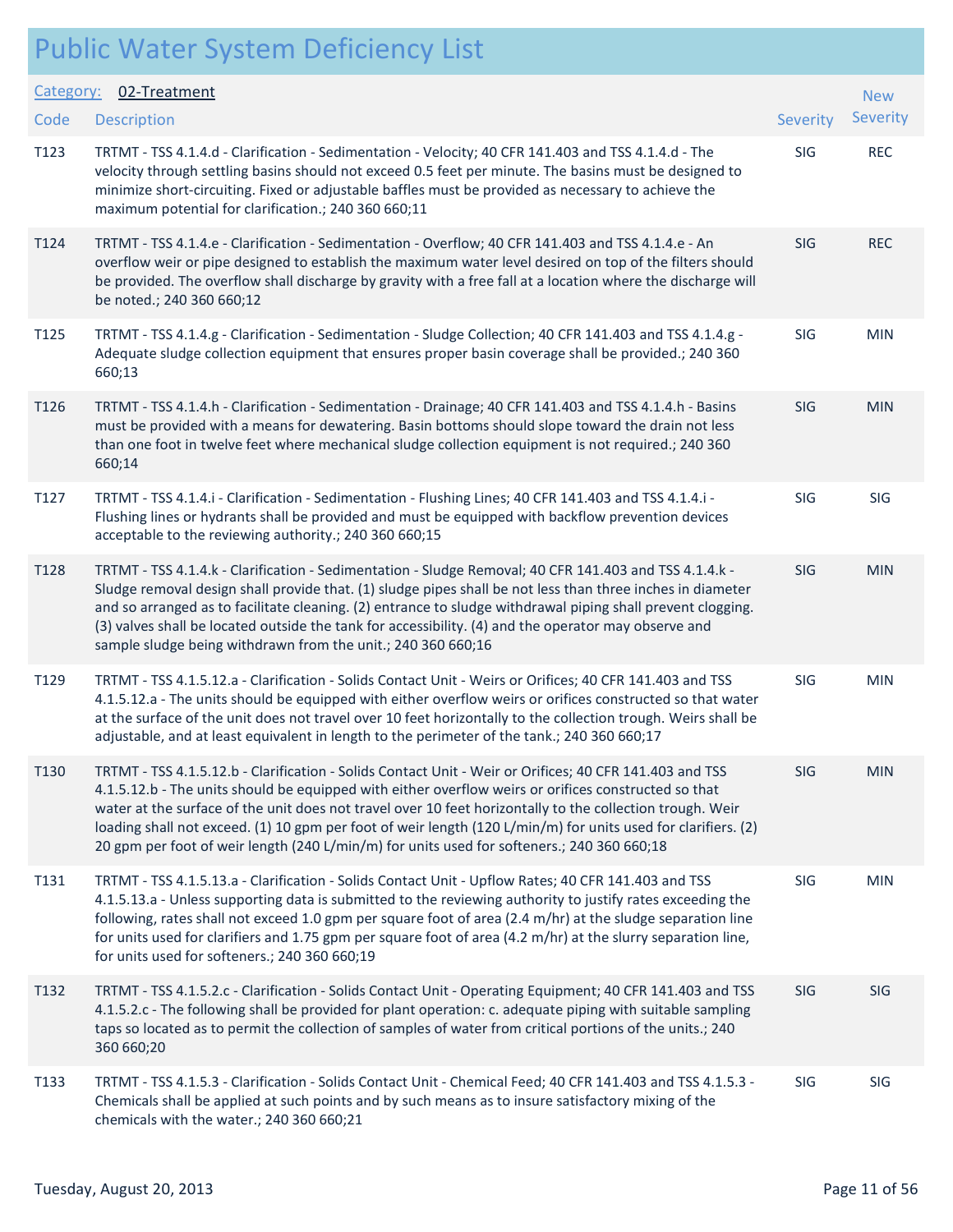|  |  | <b>Public Water System Deficiency List</b> |  |
|--|--|--------------------------------------------|--|
|--|--|--------------------------------------------|--|

|           | I GOIL WOULD SYSLEM BEHEICHT LIST                                                                                                                                                                                                                                                                                                                                                                                                                                                                          |          |            |
|-----------|------------------------------------------------------------------------------------------------------------------------------------------------------------------------------------------------------------------------------------------------------------------------------------------------------------------------------------------------------------------------------------------------------------------------------------------------------------------------------------------------------------|----------|------------|
| Category: | 02-Treatment                                                                                                                                                                                                                                                                                                                                                                                                                                                                                               |          | <b>New</b> |
| Code      | <b>Description</b>                                                                                                                                                                                                                                                                                                                                                                                                                                                                                         | Severity | Severity   |
| T135      | TRTMT - TSS 4.1.5.7.a - Clarification - Solids Contact Unit - Sludge Pipe Diameter; 40 CFR 141.403 and TSS<br>4.1.5.7.a - Sludge removal design shall provide that sludge pipes shall be not less than three inches in<br>diameter and so arranged as to facilitate cleaning, entrance to sludge withdrawal piping shall prevent<br>clogging, valves shall be located outside the tank for accessibility, and the operator may observe and<br>sample sludge being withdrawn from the unit.; 240 360 660;23 | SIG      | <b>MIN</b> |
| T136      | TRTMT - TSS 4.1.5.8.b - Clarification - Solids Contact Unit - Backflush Sludge Lines; 40 CFR 141.403 and<br>TSS 4.1.5.8.b - Cross-connection control must be included for the potable water lines used to backflush<br>sludge lines.; 240 360 660;24                                                                                                                                                                                                                                                       | SIG      | SIG        |
| T138      | TRTMT - TSS 4.1.6.1.a - Clarification - Tube/Plate Settlers - Inlet/Outlet; 40 CFR 141.403 and TSS<br>4.1.6.1.a - Design to maintain velocities suitable for settling in the basin and to minimize short circuiting.<br>Plate units shall be designed to minimize maldistribution across the units.; 240 360 660;26                                                                                                                                                                                        | SIG      | <b>MIN</b> |
| T139      | TRTMT - TSS 4.1.6.1.b - Clarification - Tube/Plate Settlers - Drainage; 40 CFR 141.403 and TSS 4.1.6.1.b -<br>Drain piping from the settler units must be sized to facilitate a quick flush of the settler units and to<br>prevent flooding other portions of the plant.; 236                                                                                                                                                                                                                              | SIG      | <b>MIN</b> |
| T140      | TRTMT - TSS 4.1.6.1.d - Clarification - Tube/Plate Settlers - Application Rate for Tubes; 40 CFR 141.403<br>and TSS 4.1.6.1.d - A maximum rate of 2 gpm per square foot of cross-sectional area (4.8 m/hr) for tube<br>settlers, unless higher rates are successfully shown through pilot plant or in plant-demonstration<br>studies.; 240 360 660;27                                                                                                                                                      | SIG      | <b>MIN</b> |
| T141      | TRTMT - TSS 4.1.6.1.e - Clarification - Tube/Plate Settlers - Application Rate for Plates; 40 CFR 141.403<br>and TSS 4.1.6.1.e - A maximum plate loading rate of 0.5 gpm per square foot (1.2 m/hr), based on 80<br>percent of the projected horizontal plate area.; 240 360 660;28                                                                                                                                                                                                                        | SIG      | <b>MIN</b> |
| T142      | TRTMT - TSS 4.1.6.1.f - Clarification - Tube/Plate Settlers - Flushing Lines; 40 CFR 141.403 and TSS<br>4.1.6.1.f - Flushing lines shall be provided to facilitate maintenance and must be properly protected<br>against backflow or back siphonage.; 240 360 660;29                                                                                                                                                                                                                                       | SIG      | SIG        |
| T143      | TRTMT - TSS 4.1.a - Clarification - Multiple Units; 40 CFR 141.403 and TSS 4.1.a - Plants designed to<br>include clarification for processing surface water shall provide a minimum of two units each for rapid<br>mix, flocculation and sedimentation.; 240 360 660;30                                                                                                                                                                                                                                    | SIG      | SIG        |
| T144      | TRTMT - TSS 4.1.c - Clarification - Allow Unit to be Taken Out of Service; 40 CFR 141.403 and TSS 4.1.c -<br>Plants designed to include clarification for processing surface water shall be constructed to permit units<br>to be taken out of service without disrupting operation, and with drains or pumps sized to allow<br>dewatering in a reasonable period of time.; 240 360 660;31                                                                                                                  | SIG      | SIG        |
| T145      | TRTMT - TSS 4.10.1.b - Microscreening; 40 CFR 141.403 and TSS 4.10.1.b - Design shall provide (1) a<br>durable, corrosion-resistant screen. (2) by-pass arrangements. (3) protection against back-siphonage<br>when potable water is used for washing. (4) proper disposal of wash waters.; 520;32                                                                                                                                                                                                         | SIG      | <b>REC</b> |
| T146      | TRTMT - TSS 4.10.1.b.1-4 - Microscreening - Design; 40 CFR 141.403 and TSS 4.10.1.b.1-4 - Design shall<br>provide: 1. a durable, corrosion-resistant screen. 2. by-pass arrangements. 3. protection against back-<br>siphonage when potable water is used for washing. 4. proper disposal of wash meters.; 520;33                                                                                                                                                                                          | SIG      | <b>REC</b> |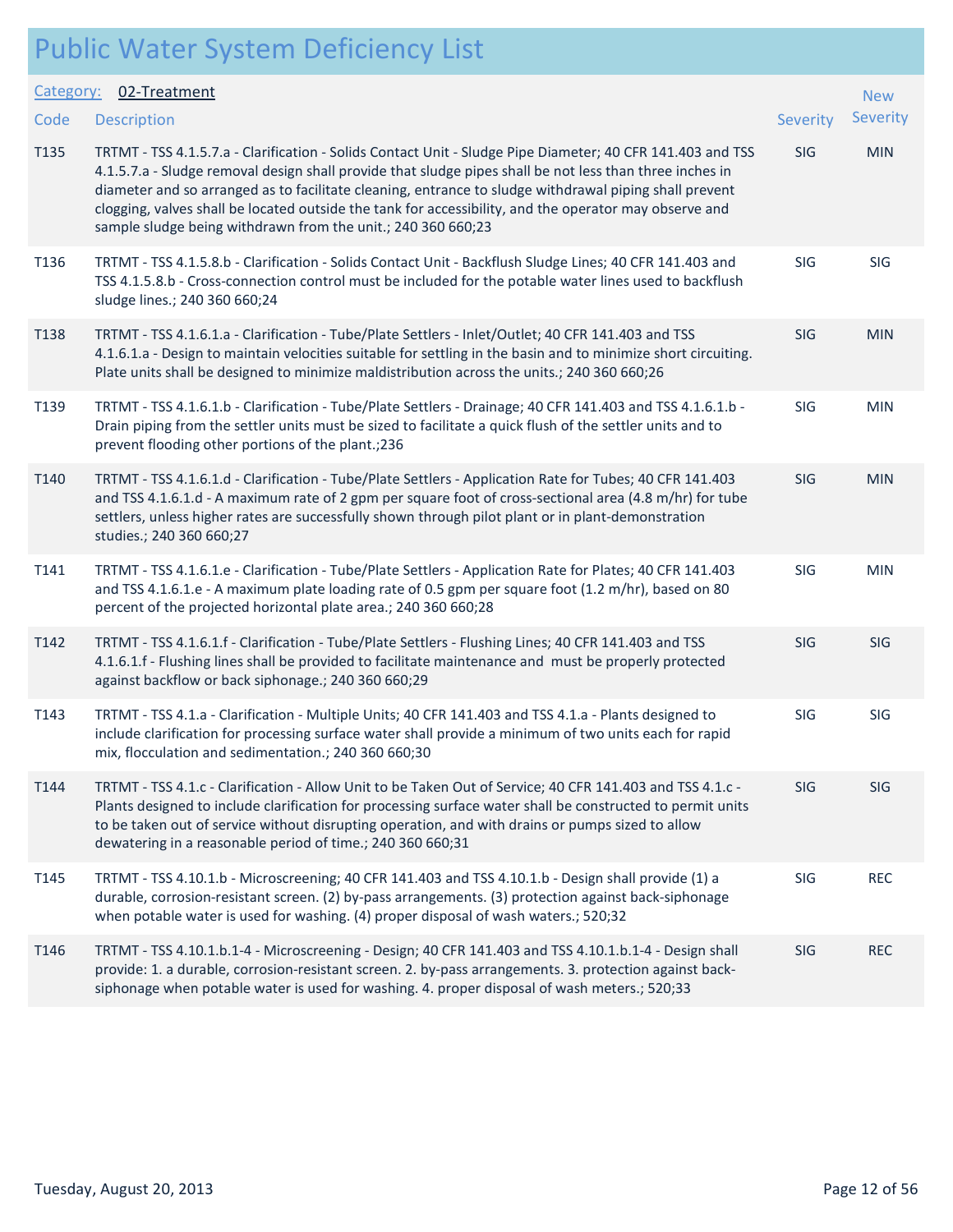| <b>Public Water System Deficiency List</b> |  |
|--------------------------------------------|--|
|--------------------------------------------|--|

| Category:        | 02-Treatment                                                                                                                                                                                                                                                                                                                                                                                                                                                                                                                                                                                                                                                                                                                                                                                                                                                                                        |            | <b>New</b> |
|------------------|-----------------------------------------------------------------------------------------------------------------------------------------------------------------------------------------------------------------------------------------------------------------------------------------------------------------------------------------------------------------------------------------------------------------------------------------------------------------------------------------------------------------------------------------------------------------------------------------------------------------------------------------------------------------------------------------------------------------------------------------------------------------------------------------------------------------------------------------------------------------------------------------------------|------------|------------|
| Code             | <b>Description</b>                                                                                                                                                                                                                                                                                                                                                                                                                                                                                                                                                                                                                                                                                                                                                                                                                                                                                  | Severity   | Severity   |
| T147             | TRTMT - TSS 4.2.1.10.a.1-4 - Filtration - Rapid Gravity - Appurtenances; 40 CFR 141.403 and TSS<br>4.2.1.10.a.1-4 - For appurtenances the following shall be provided for every filter: 1. influent and effluent<br>sampling taps. 2. an indicating loss of head gauge. 3. an indicating rate of flow meter. A modified rate<br>controller which limits the rate of filtration to a maximum rate may be used. However, equipment that<br>simply maintains a constant water level on the filters is not acceptable, unless the rate of flow onto the<br>filter is properly controlled. A pump or a flow meter in each filter effluent line my be used as the limiting<br>device for the rate of filtration only after consultation with the reviewing authority. 4. where used for<br>surface water, provisions for filtering to waste with appropriate measures for backflow prevention.;<br>345;34 | SIG        | SIG        |
| T148             | TRTMT - TSS 4.2.1.11.a - Filtration - Rapid Gravity - Backwash - Rate; 40 CFR 141.403 and TSS 4.2.1.11.a -<br>A minimum rate of 15 gallons per minute per square foot (37m/hr), consistent with water temperatures<br>and specific gravity of the filter media. A rate of 20 gallons per minute per square foot (50m/hr) or a rate<br>necessary to provide for 50 percent expansion of the filter bed is recommended. A reduced rate of 10<br>gallons per minute per square foot (24m/hr) may be acceptable for full depth anthracite or granular<br>activated carbon filters.; 345;35                                                                                                                                                                                                                                                                                                              | <b>SIG</b> | <b>REC</b> |
| T149             | TRTMT - TSS 4.2.1.11.b - Filtration - Rapid Gravity - Backwash - Equipment; 40 CFR 141.403 and TSS<br>4.2.1.11.b - Filtered water provided at the required rate by washwater tanks, a washwater pump, from<br>the high service main, or a combination of these.; 345;36                                                                                                                                                                                                                                                                                                                                                                                                                                                                                                                                                                                                                             | SIG        | SIG        |
| T <sub>150</sub> | TRTMT - TSS 4.2.1.11.c - Filtration - Rapid Gravity - Backwash - Duplicate Pumps; 40 CFR 141.403 and TSS<br>4.2.1.11.c - Washwater pumps in duplicate unless an alternate means of obtaining washwater is<br>available.; 345;37                                                                                                                                                                                                                                                                                                                                                                                                                                                                                                                                                                                                                                                                     | <b>SIG</b> | SIG        |
| T151             | TRTMT - TSS 4.2.1.11.d - Filtration - Rapid Gravity - Backwash - Minimum Wash Time; 40 CFR 141.403 and<br>TSS 4.2.1.11.d - Not less than 15 minutes wash of one filter at the design rate of wash.; 345;38                                                                                                                                                                                                                                                                                                                                                                                                                                                                                                                                                                                                                                                                                          | SIG        | <b>REC</b> |
| T152             | TRTMT - TSS 4.2.1.11.e - Filtration - Rapid Gravity - Backwash - Flow Controlling Valve; 40 CFR 141.403<br>and TSS 4.2.1.11.e - A washwater regulator or valve on the main washwater line to obtain the desired<br>rate of filter wash with the washwater valves on the individual filters open wide.; 345;39                                                                                                                                                                                                                                                                                                                                                                                                                                                                                                                                                                                       | SIG        | SIG        |
| T153             | TRTMT - TSS 4.2.1.11.f - Filtration - Rapid Gravity - Backwash - Flow Meter; 40 CFR 141.403 and TSS<br>4.2.1.11.f - A rate-of-flow indicator, preferably with a totalizer, on the main washwater line, located so<br>that it can be easily read by the operator during the washing process.; 345;40                                                                                                                                                                                                                                                                                                                                                                                                                                                                                                                                                                                                 | SIG        | SIG        |
| T154             | TRTMT - TSS 4.2.1.11.g - Filtration - Rapid Gravity - Backwash - Rapid Changes in Flow rate; 40 CFR<br>141.403 and TSS 4.2.1.11.g - Design to prevent rapid changes in backwash water flow.; 345;41                                                                                                                                                                                                                                                                                                                                                                                                                                                                                                                                                                                                                                                                                                 | <b>SIG</b> | SIG        |
| T155             | TRTMT - TSS 4.2.1.12 - Filtration - Rapid Gravity - Roof Drains; 40 CFR 141.403 and TSS 4.2.1.12 - Roof<br>drains shall not discharge into the filters or basins and conduits preceding the filters.; 345;42                                                                                                                                                                                                                                                                                                                                                                                                                                                                                                                                                                                                                                                                                        | SIG        | SIG        |
| T156             | TRTMT - TSS 4.2.1.3 - Filtration - Rapid Gravity - At Least Two Units; 40 CFR 141.403 and TSS 4.2.1.3 - At<br>least two units shall be provided. Where only two units are provided, each shall be capable of meeting<br>the plant design capacity at this approved filtration rate. Where more than two filter units are provided,<br>the filters shall be capable of meeting the plant design capacity at the approved filtration rate with one<br>filter removed from service.; 345;43                                                                                                                                                                                                                                                                                                                                                                                                            | SIG        | SIG        |
|                  |                                                                                                                                                                                                                                                                                                                                                                                                                                                                                                                                                                                                                                                                                                                                                                                                                                                                                                     |            |            |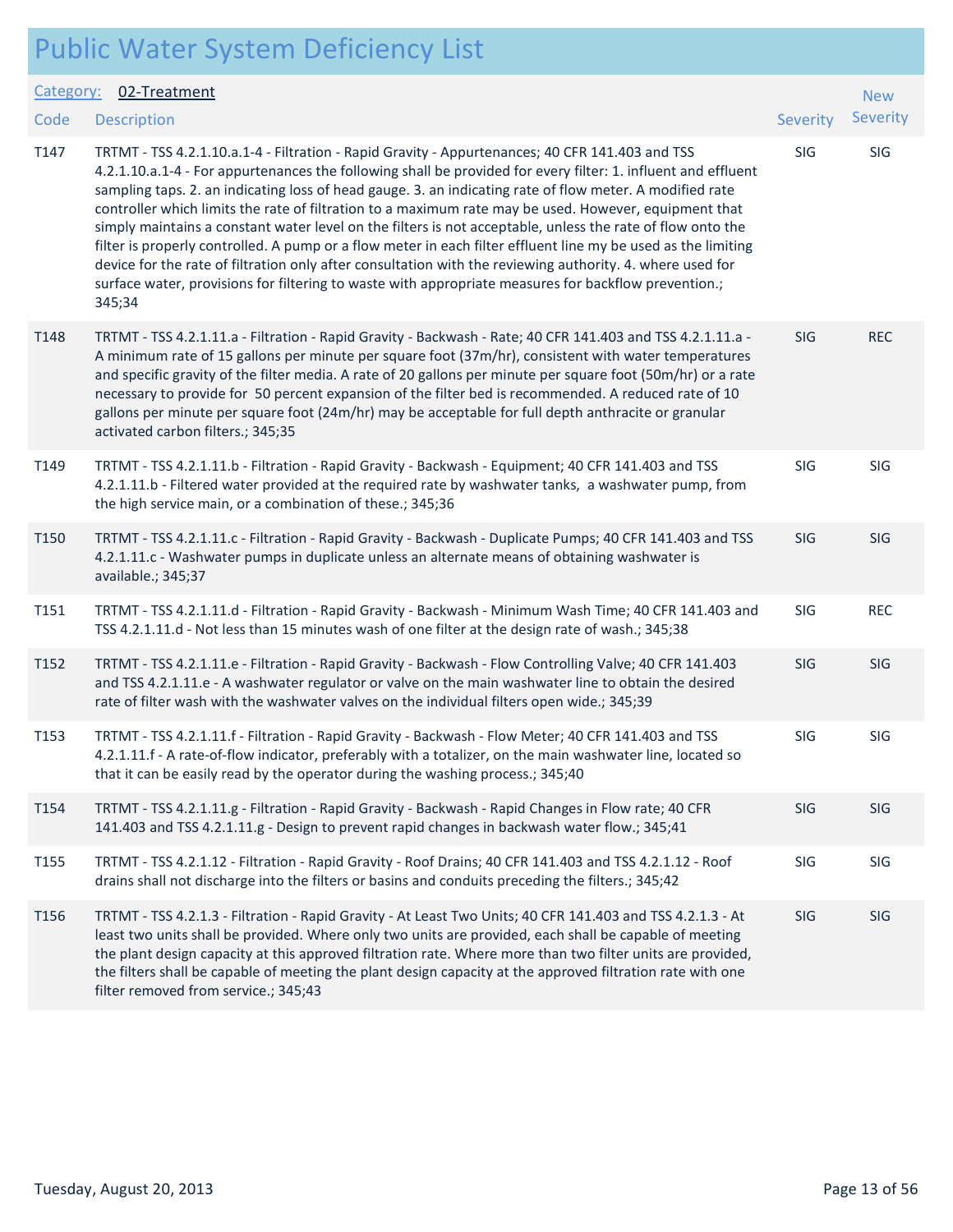| <b>Public Water System Deficiency List</b> |  |
|--------------------------------------------|--|
|--------------------------------------------|--|

| Category:        | 02-Treatment                                                                                                                                                                                                                                                                                                                                                                                                                                                                                                                                                                                                                                                                                                                                                                                                                                                                                                                                                                                                                                                                                                                                                                                                                                                   |            | <b>New</b> |
|------------------|----------------------------------------------------------------------------------------------------------------------------------------------------------------------------------------------------------------------------------------------------------------------------------------------------------------------------------------------------------------------------------------------------------------------------------------------------------------------------------------------------------------------------------------------------------------------------------------------------------------------------------------------------------------------------------------------------------------------------------------------------------------------------------------------------------------------------------------------------------------------------------------------------------------------------------------------------------------------------------------------------------------------------------------------------------------------------------------------------------------------------------------------------------------------------------------------------------------------------------------------------------------|------------|------------|
| Code             | <b>Description</b>                                                                                                                                                                                                                                                                                                                                                                                                                                                                                                                                                                                                                                                                                                                                                                                                                                                                                                                                                                                                                                                                                                                                                                                                                                             | Severity   | Severity   |
| T157             | TRTMT - TSS 4.2.1.4.a-o - Filtration - Rapid Gravity - Filter Structure; 40 CFR 141.403 and TSS 4.2.1.4.a-o -<br>The filter structure shall be designed to provide for a. vertical walls within the filter. b. no protrusion of<br>the filter walls into the filter media. c. cover by superstructure. d. head room to permit inspection and<br>operation. e. minimum depth of filter box of 8.5 feet. f. minimum water depth over the surface of the<br>filter media of three feet. g. trapped effluent to prevent backflow of air to the bottom of the filters. h.<br>prevention of floor drainage to the filter with a minimum 4-inch curb around the filters. i. prevention of<br>flooding by providing overflow. j. maximum velocity of treated water in pipe and conduits to filters of<br>two feet per second. k. cleanouts and straight alignment for influent pipes or conduits where solids<br>loading is heavy, or following lime-soda softening. I. washwater drain capacity to carry maximum flow.<br>m. walkways around filters, to be not less than 24 inches wide. n. safety handrails or walls around all<br>filter walkways. o. construction to prevent cross connections and common walls between potable and<br>non-potable water.; 345;44 | SIG        | SIG        |
| T158             | TRTMT - TSS 4.2.1.6.e.3.d - Granular Activated Carbon - Replacement/Regeneration; 40 CFR 141.403 and<br>TSS 4.2.1.6.e.3.d - Granular activated carbon (GAC) - Provisions must be made for frequent replacement<br>or regeneration.; 121;45                                                                                                                                                                                                                                                                                                                                                                                                                                                                                                                                                                                                                                                                                                                                                                                                                                                                                                                                                                                                                     | <b>SIG</b> | <b>MIN</b> |
| T159             | TRTMT - TSS 4.2.1.8.a-c - Filtration - Rapid Gravity - Surface or Subsurface Wash; 40 CFR 141.403 and TSS<br>4.2.1.8.a-c - Surface or subsurface wash facilities are required except for filters used exclusively for iron<br>or manganese removal, and may be accomplished by a system of fixed nozzles or a revolving-type<br>apparatus. All devices shall be designed with: a. provision for water pressure of at least 45 psi (310 kPa).<br>b. a properly installed vacuum breaker or other approved device to prevent back siphonage if connected<br>to the treated water system. c. rate of flow of 2.0 gallons per minute per square foot of filter area (4.9<br>m/hr) with fixed nozzles or 0.5 gallons per minute per square foot (1. m/hr) with revolving arms.; 345;46                                                                                                                                                                                                                                                                                                                                                                                                                                                                              | SIG        | SIG        |
| T <sub>160</sub> | TRTMT - TSS 4.2.1.9.a - Filtration - Rapid Gravity - Air Scouring - Air Flow; 40 CFR 141.403 and TSS<br>4.2.1.9.a - Air flow for air scouring the filter be 3-5 standard cubic feet per minute square foot of filter<br>area (0.9-1.5 m3/min/m2) when the air is introduced in the underdrain. a lower air rate must be used<br>when the air scour distribution system is placed above the underdrains.; 345;47                                                                                                                                                                                                                                                                                                                                                                                                                                                                                                                                                                                                                                                                                                                                                                                                                                                | <b>SIG</b> | <b>MIN</b> |
| T161             | TRTMT - TSS 4.2.1.9.b - Filtration - Rapid Gravity - Air Scouring - Loss of Filter Media; 40 CFR 141.403 and<br>TSS 4.2.1.9.b - A method for avoiding excessive loss of the filter media during backwashing must be<br>provided.; 345;48                                                                                                                                                                                                                                                                                                                                                                                                                                                                                                                                                                                                                                                                                                                                                                                                                                                                                                                                                                                                                       | SIG        | <b>REC</b> |
| T162             | TRTMT - TSS 4.2.1.9.c - Filtration - Rapid Gravity - Air Scouring - Fluidization Wash; 40 CFR 141.403 and<br>TSS 4.2.1.9.c - Air scouring must be followed by a fluidization wash sufficient to restratify the media.;<br>345;49                                                                                                                                                                                                                                                                                                                                                                                                                                                                                                                                                                                                                                                                                                                                                                                                                                                                                                                                                                                                                               | SIG        | <b>MIN</b> |
| T163             | TRTMT - TSS 4.2.1.9.d - Filtration - Rapid Gravity - Air Scouring - Air Quality; 40 CFR 141.403 and TSS<br>4.2.1.9.d - Wash air must be free from contamination.; 345;50                                                                                                                                                                                                                                                                                                                                                                                                                                                                                                                                                                                                                                                                                                                                                                                                                                                                                                                                                                                                                                                                                       | SIG        | <b>SIG</b> |
| T164             | TRTMT - TSS 4.2.1.9.e - Filtration - Rapid Gravity - Air Scouring - Distribution System; 40 CFR 141.403 and<br>TSS 4.2.1.9.e - Air scour distribution systems should be placed below the media and supporting bed<br>interface. if placed at the interface the air scour nozzles shall be designed to prevent media from<br>clogging the nozzles or entering the air distribution system.; 345;51                                                                                                                                                                                                                                                                                                                                                                                                                                                                                                                                                                                                                                                                                                                                                                                                                                                              | <b>SIG</b> | <b>REC</b> |
| T165             | TRTMT - TSS 4.2.1.9.f - Filtration - Rapid Gravity - Air Scouring - Distribution Piping; 40 CFR 141.403 and<br>TSS 4.2.1.9.f - Piping for the air distribution system shall not be flexible hose which will collapse when not<br>under air pressure and shall not be a relatively soft material which may erode at the orifice opening with<br>the passage of air at high velocity.; 345;52                                                                                                                                                                                                                                                                                                                                                                                                                                                                                                                                                                                                                                                                                                                                                                                                                                                                    | SIG        | <b>MIN</b> |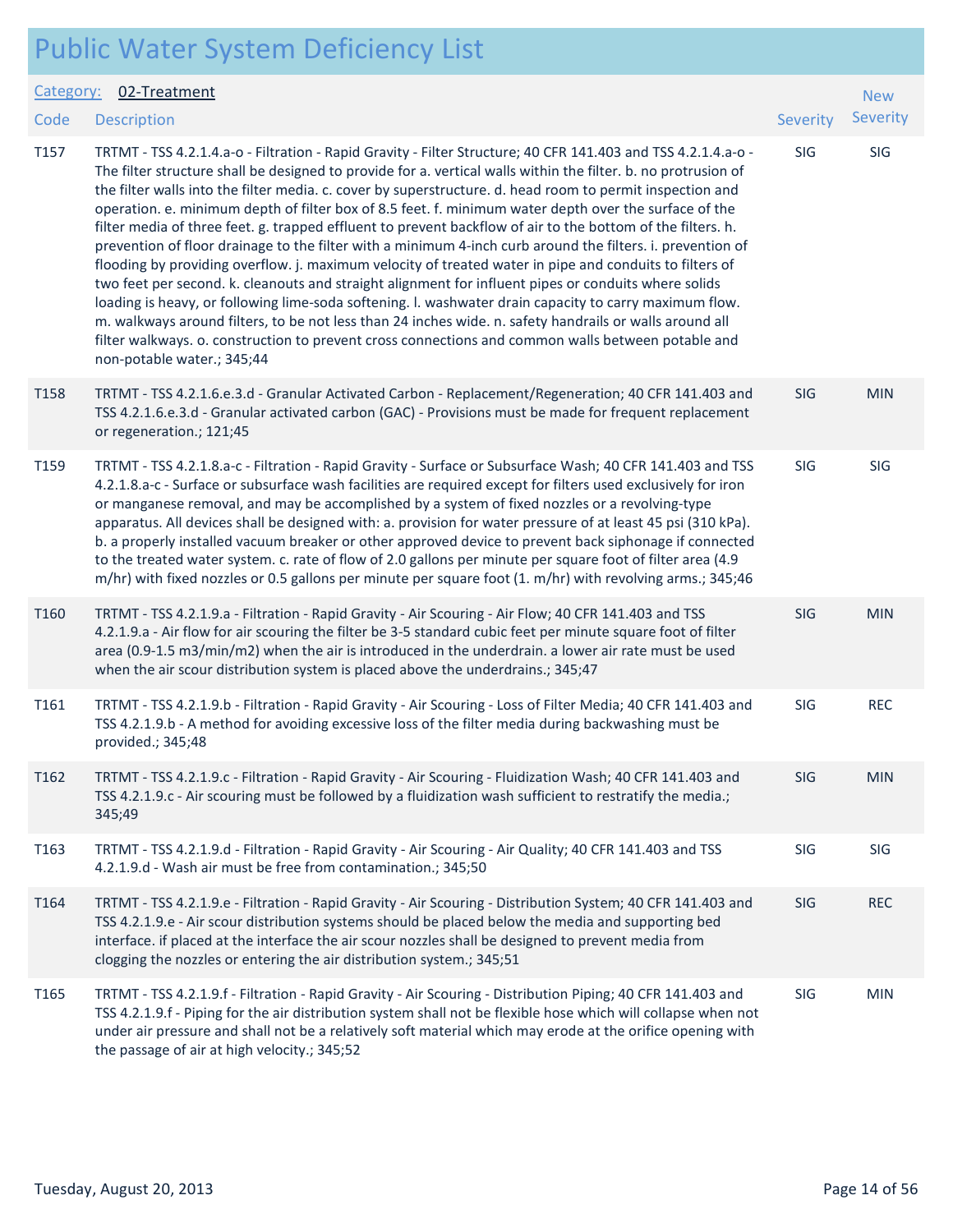|           | I GOIL WALL SYSLEM DENCICITY LIST                                                                                                                                                                                                                                                                                                                                                                                                                                                                                                                            |            |            |
|-----------|--------------------------------------------------------------------------------------------------------------------------------------------------------------------------------------------------------------------------------------------------------------------------------------------------------------------------------------------------------------------------------------------------------------------------------------------------------------------------------------------------------------------------------------------------------------|------------|------------|
| Category: | 02-Treatment                                                                                                                                                                                                                                                                                                                                                                                                                                                                                                                                                 |            | <b>New</b> |
| Code      | <b>Description</b>                                                                                                                                                                                                                                                                                                                                                                                                                                                                                                                                           | Severity   | Severity   |
| T166      | TRTMT - TSS 4.2.1.9.g - Filtration - Rapid Gravity - Air Scouring - No Piping Through Media; 40 CFR<br>141.403 and TSS 4.2.1.9.g - Air delivery piping shall not pass down through the filter media nor shall<br>there be any arrangement in the filter design which would allow short circuiting between the applied<br>unfiltered water and the filtered water.; 345;53                                                                                                                                                                                    | SIG        | SIG        |
| T167      | TRTMT - TSS 4.2.1.9.I - Filtration - Rapid Gravity - Air Scouring - Backwash Water Rate; 40 CFR 141.403<br>and TSS 4.2.1.9.1 - The backwash water delivery system must be capable of 15 gallons per minute per<br>square foot of filter surface area (37 m/hr). however, when air scour is provided the backwash water rate<br>must be variable and should not exceed 8 gallons per minute per square foot (20 m/hr) unless operating<br>experience shows that a higher rate is necessary to remove scoured particles from filter media surfaces.;<br>345;54 | SIG        | <b>REC</b> |
| T225      | TRTMT - TSS 4.3.7.5.a - Disinfection - Ozone Destruction - Treat Final Off-Gas; 40 CFR 141.403 and TSS<br>4.3.7.5.a - A system for treating the final off-gas from each contactor must be provided in order to meet<br>safety and air quality standards. Acceptable systems include thermal destruction and thermal/catalytic<br>destruction units.; 541 543;103                                                                                                                                                                                             | SIG        | SIG        |
| T226      | TRTMT - TSS 4.3.7.5.d - Disinfection - Ozone Destruction - Multiple Units; 40 CFR 141.403 and TSS<br>4.3.7.5.d - For ozone destruction at least two units shall be provided which are each capable of handling<br>the entire gas flow.; 541 543;104                                                                                                                                                                                                                                                                                                          | SIG        | SIG        |
| T227      | TRTMT - TSS 4.3.7.6 - Disinfection - Ozone - Piping Materials; 40 CFR 141.403 and TSS 4.3.7.6 - For piping<br>materials only low carbon 340L and 316L stainless steels shall be used for ozone service with 316L the<br>preferred.; 541 543;105                                                                                                                                                                                                                                                                                                              | <b>SIG</b> | SIG        |
| T228      | TRTMT - TSS 4.3.7.7.b - Disinfection - Ozone - Joints and Connections - Flanged Joints; 40 CFR 141.403<br>and TSS 4.3.7.7.b - Connections with meters, valves or other equipment are to be made with flanged<br>joints with ozone resistant gaskets, such as Teflon or Hypalon. Screwed fittings shall not be used because<br>of their tendency to leak.; 541 543;106                                                                                                                                                                                        | SIG        | SIG        |
| T229      | TRTMT - TSS 4.3.7.7.c - Disinfection - Ozone - Joints and Connections - Valves; 40 CFR 141.403 and TSS<br>4.3.7.7.c - A positive closing plug or butterfly valve plus a leak-proof check valve shall be provided in the<br>piping between the generator and the contactor to prevent moisture reaching the generator.; 541<br>543;107                                                                                                                                                                                                                        | <b>SIG</b> | SIG        |
| T230      | TRTMT - TSS 4.3.7.8.a - Disinfection - Ozone - Instrumentation - Pressure Gauge; 40 CFR 141.403 and TSS<br>4.3.7.8.a - For Instrumentation pressure gauges shall be provided at the discharge from the air<br>compressor, at the inlet to the refrigeration dryers, at the inlet and outlet of the desiccant dryers, at the<br>inlet to the ozone generators and contactors and at the inlet to the ozone destruction unit.; 541 543;108                                                                                                                     | SIG        | SIG        |
| T231      | TRTMT - TSS 4.3.7.8.c - Disinfection - Ozone - Instrumentation - Dew Point Monitors; 40 CFR 141.403 and<br>TSS 4.3.7.8.c - Dew point monitors shall be provided for measuring the moisture of the feed gas from the<br>desiccant dryers.; 541 543;109                                                                                                                                                                                                                                                                                                        | <b>SIG</b> | SIG        |
| T232      | TRTMT - TSS 4.3.7.8.d - Disinfection - Ozone - Instrumentation - Air Flow Meters; 40 CFR 141.403 and TSS<br>4.3.7.8.d - Air flow meters shall be provided for measuring air flow from the desiccant dryers to each of<br>other ozone generators, air flow to each contactor and purge air flow to the desiccant dryers.; 541<br>543;110                                                                                                                                                                                                                      | SIG        | SIG        |
| T233      | TRTMT - TSS 4.3.7.8.e - Disinfection - Ozone - Instrumentation - Temperature Gauges; 40 CFR 141.403<br>and TSS 4.3.7.8.e - Temperature gauges shall be provided for the inlet and outlet of the ozone cooling<br>water and the inlet and outlet of the generator feed gas, and, if necessary, for the inlet and outlet of the<br>ozone power supply cooling water.; 541 543;111                                                                                                                                                                              | <b>SIG</b> | <b>SIG</b> |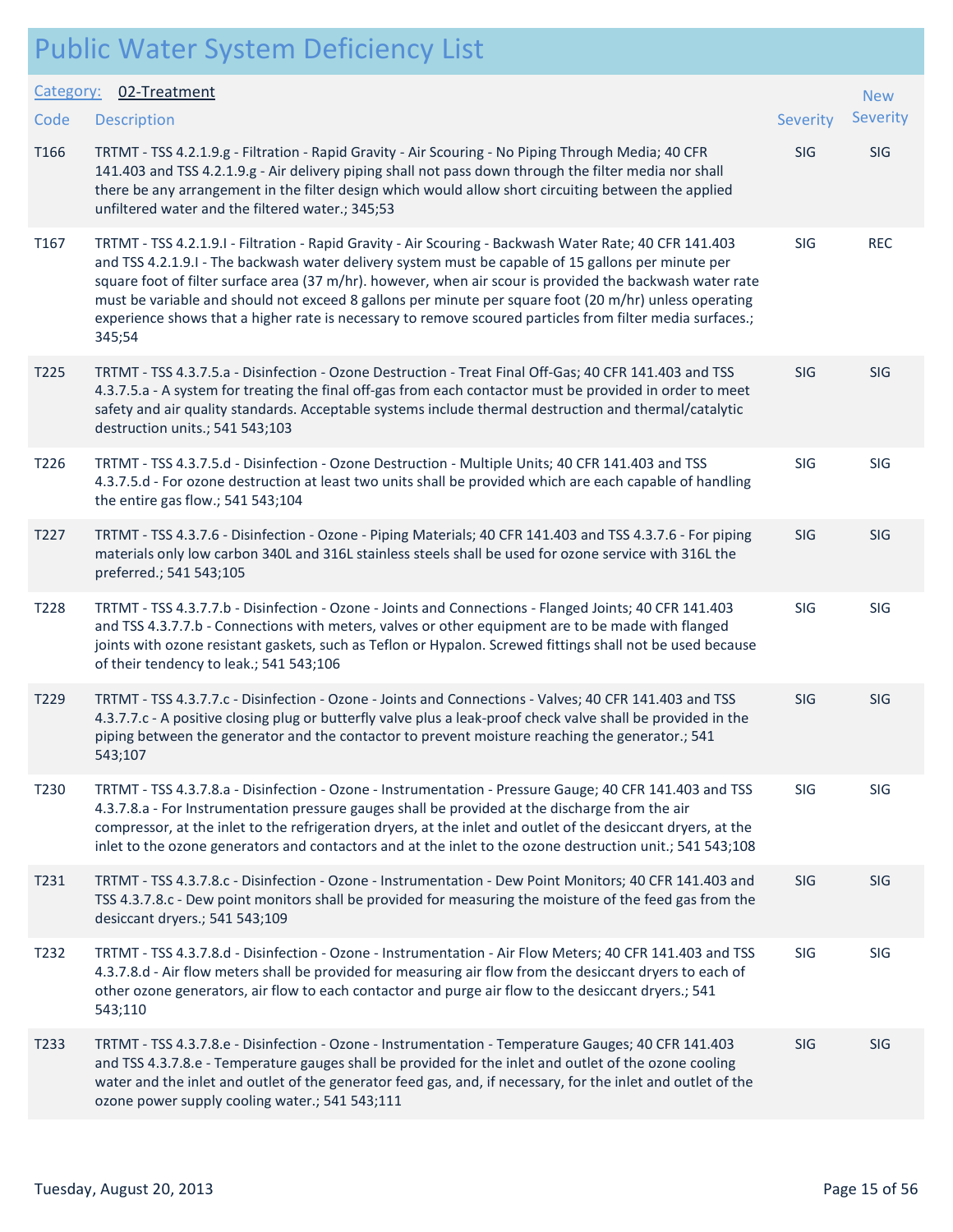|                  | <b>Public Water System Deficiency List</b>                                                                                                                                                                                                                                                                                                                                                                                                                                                                                                                                             |            |            |
|------------------|----------------------------------------------------------------------------------------------------------------------------------------------------------------------------------------------------------------------------------------------------------------------------------------------------------------------------------------------------------------------------------------------------------------------------------------------------------------------------------------------------------------------------------------------------------------------------------------|------------|------------|
| Category:        | 02-Treatment                                                                                                                                                                                                                                                                                                                                                                                                                                                                                                                                                                           |            | <b>New</b> |
| Code             | <b>Description</b>                                                                                                                                                                                                                                                                                                                                                                                                                                                                                                                                                                     | Severity   | Severity   |
| T234             | TRTMT - TSS 4.3.7.8.f - Disinfection - Ozone - Instrumentation - Water Flow Meter; 40 CFR 141.403 and<br>TSS 4.3.7.8.f - Water flow meters shall be installed to monitor the flow of cooling water to the ozone<br>generators and, if necessary, to the ozone power supply.; 541 543;112                                                                                                                                                                                                                                                                                               | SIG        | SIG        |
| T <sub>235</sub> | TRTMT - TSS 4.3.7.8.g - Disinfection - Ozone - Instrumentation - Ozone Monitor; 40 CFR 141.403 and TSS<br>4.3.7.8.g - Ozone monitors shall be installed to measure zone concentration in both the feed-gas and off-<br>gas from the contactor and in the off-gas from the destruct unit. For disinfection systems, monitors shall<br>also be provided for monitoring ozone residuals in the water. The number and location of ozone residual<br>monitors shall be such that the amount of time that the water is in contact with the ozone residual can<br>be determined.; 541 543;113 | <b>SIG</b> | <b>SIG</b> |
| T236             | TRTMT - TSS 4.3.7.8.h - Disinfection - Ozone - Instrumentation - Ambient Ozone Monitor; 40 CFR 141.403<br>and TSS 4.3.7.8.h - A minimum of one ambient ozone monitor shall be installed in the vicinity of the<br>contactor and a minimum of one shall be installed in the vicinity of the generator. Ozone monitors shall<br>also be installed in any areas where ozone gas my accumulate.; 541 543;114                                                                                                                                                                               | SIG        | SIG        |
| T237             | TRTMT - TSS 4.3.8.1 - Disinfection - Chlorine Dioxide - Generation Equipment; 40 CFR 141.403 and TSS<br>4.3.8.1 - Chlorine dioxide generation equipment shall be factory assembled pre-engineered units with a<br>minimum efficiency of 95 percent. The excess free chlorine shall not exceed three percent of the<br>theoretical stoichiometric concentration required.; 220;115                                                                                                                                                                                                      | SIG        | SIG        |
| T239             | TRTMT - TSS 4.4.1.4 - Softening - Rapid Mix Detention Time; 40 CFR 141.403 and TSS 4.4.1.4 - Rapid mix<br>basins must provide not more than 30 seconds detention time with adequate velocity gradients to keep<br>the lime particles dispersed.; 460 500;117                                                                                                                                                                                                                                                                                                                           | SIG        | <b>REC</b> |
| T240             | TRTMT - TSS 4.4.1.5 - Softening - Stabilization; 40 CFR 141.403 and TSS 4.4.1.5 - Equipment for<br>stabilization of water softened by the lime or lime-soda process is required.; 460 500;118                                                                                                                                                                                                                                                                                                                                                                                          | SIG        | <b>SIG</b> |
| T243             | TRTMT - TSS 4.4.1.8 - Softening - Disinfection - Excess Lime; 40 CFR 141.403 and TSS 4.4.1.8 - The use of<br>excess lime shall not be considered an acceptable substitute for disinfection.; 460 500;121                                                                                                                                                                                                                                                                                                                                                                               | <b>SIG</b> | SIG        |
| T169             | TRTMT - TSS 4.2.2.3.a - Filtration - Rapid Pressure - Loss of Head Gauges; 40 CFR 141.403 and TSS<br>4.2.2.3.a - The filters shall be designed to provide for a loss of head gauges on the inlet and outlet pipes<br>of each battery of filters.; 344;56                                                                                                                                                                                                                                                                                                                               | SIG        | SIG        |
| T170             | TRTMT - TSS 4.2.2.3.b - Filtration - Rapid Pressure - Flow Meter; 40 CFR 141.403 and TSS 4.2.2.3.b - The<br>filters shall be designed to provide for an easily readable meter or flow indicator on each battery of<br>filters. A flow indicator is recommended for each filtering unit.; 344;57                                                                                                                                                                                                                                                                                        | SIG        | SIG        |
| T171             | TRTMT - TSS 4.2.2.3.c - Filtration - Rapid Pressure - Individual Filter Piping; 40 CFR 141.403 and TSS<br>4.2.2.3.c - The filters shall be designed to provide for filtration and backwashing of each filter individually<br>with an arrangement of piping as simple as possible to accomplish these purposes.; 344;58                                                                                                                                                                                                                                                                 | SIG        | SIG        |
| T172             | TRTMT - TSS 4.2.2.3.d - Filtration - Rapid Pressure - Side Wall Height; 40 CFR 141.403 and TSS 4.2.2.3.d -<br>The filters shall be designed to provide for minimum side wall shell height of five feet. A corresponding<br>reduction in side wall height is acceptable where proprietary bottoms permit reduction of the gravel<br>depth.; 344;59                                                                                                                                                                                                                                      | SIG        | <b>REC</b> |
| T173             | TRTMT - TSS 4.2.2.3.e - Filtration - Rapid Pressure - Washwater Collector Height; 40 CFR 141.403 and TSS<br>4.2.2.3.e - The filters shall be designed to provide for the top of the washwater collectors to be at least<br>18 inches above the surface of the media.; 344;60                                                                                                                                                                                                                                                                                                           | SIG        | <b>REC</b> |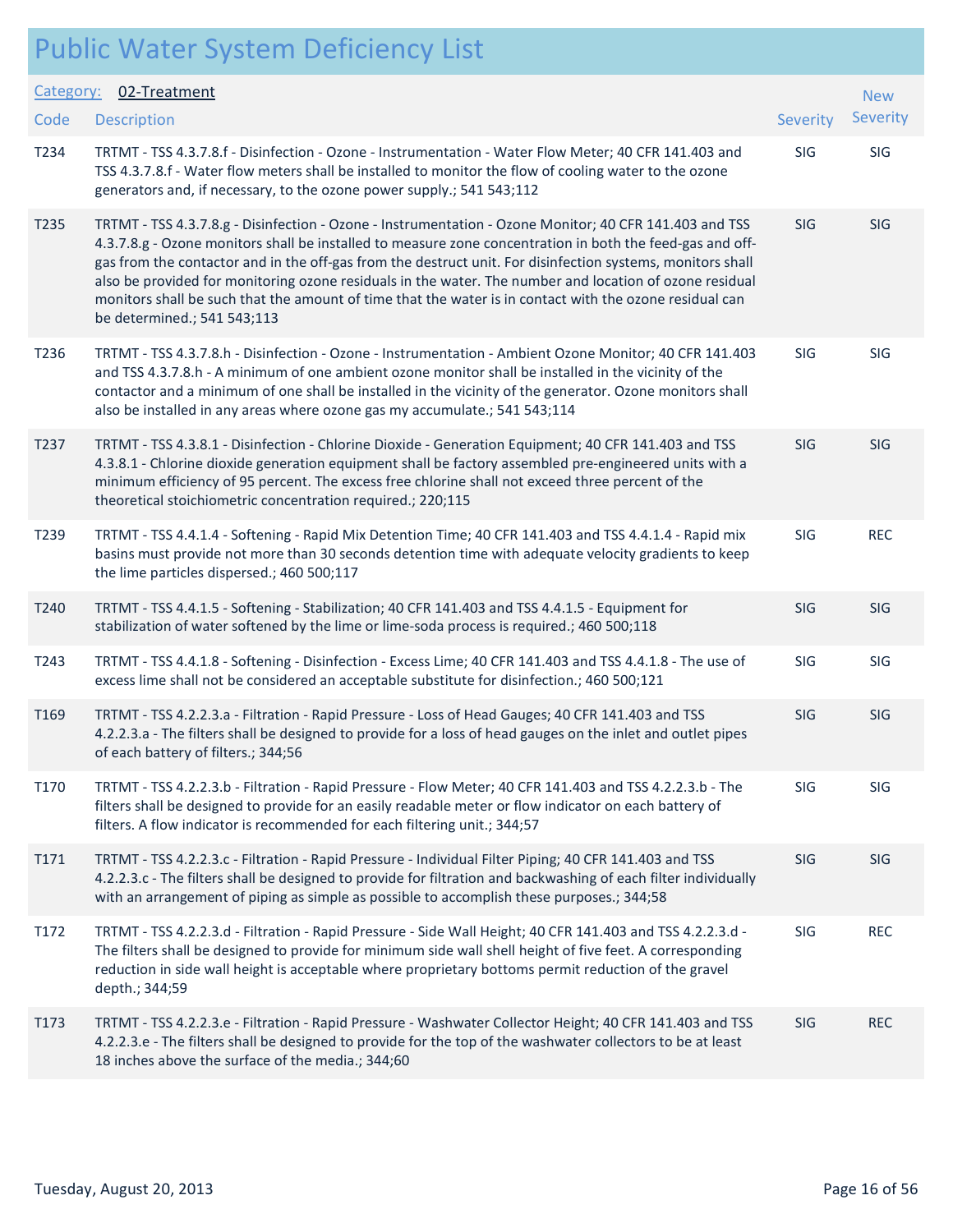| Category: | 02-Treatment                                                                                                                                                                                                                                                                                                                                                                                                                                                                                                                                 |          | <b>New</b> |
|-----------|----------------------------------------------------------------------------------------------------------------------------------------------------------------------------------------------------------------------------------------------------------------------------------------------------------------------------------------------------------------------------------------------------------------------------------------------------------------------------------------------------------------------------------------------|----------|------------|
| Code      | <b>Description</b>                                                                                                                                                                                                                                                                                                                                                                                                                                                                                                                           | Severity | Severity   |
| T174      | TRTMT - TSS 4.2.2.3.f - Filtration - Rapid Pressure - Underdrain; 40 CFR 141.403 and TSS 4.2.2.3.f - The<br>filters shall be designed to provide for the underdrain system to efficiently collect the filtered water an to<br>uniformly distribute the backwash water at a rate not less than 15 gallons per minute per square foot of<br>filter area (37 m/hr).; 344;61                                                                                                                                                                     | SIG      | <b>REC</b> |
| T175      | TRTMT - TSS 4.2.2.3.g - Filtration - Rapid Pressure - Backwash Flow Meter; 40 CFR 141.403 and TSS<br>4.2.2.3.g - The filters shall be designed to provide for backwash flow indicators and controls that are<br>easily readable while operating the control valves.; 344;62                                                                                                                                                                                                                                                                  | SIG      | SIG        |
| T246      | TRTMT - TSS 4.4.2.12 - Softening - Sampling Taps; 40 CFR 141.403 and TSS 4.4.2.12 - Smooth-nose<br>sampling taps must be provided for the collection of representative samples. The taps shall be located to<br>provide for sampling of the softener influent, effluent and blended water. The sampling taps for the<br>blended water shall be at least 20 feet downstream from the point of blending. Petcocks are not<br>acceptable as sampling taps. Sampling taps should be provided on the brine tank discharge piping.; 460<br>500;124 | SIG      | SIG        |
| T248      | TRTMT - TSS 4.4.2.13.c - Softening - Brine and Salt Storage Tanks - Manholes; 40 CFR 141.403 and TSS<br>4.4.2.13.c - Wet salt storage basins must be equipped with manholes or hatchways for access and for<br>direct dumping of salt from truck or railcar. Openings must be provided with raised curbs and watertight<br>covers having overlapping edges similar to those required for finished water reservoirs.; 460 500;126                                                                                                             | SIG      | SIG        |
| T249      | TRTMT - TSS 4.4.2.13.d - Softening - Brine and Salt Storage Tanks - Overflows; 40 CFR 141.403 and TSS<br>4.4.2.13.d - Overflows, where provided, must be protected with corrosion resistant screens and must<br>terminate with either a turned downed bend having a proper free fall discharge or a self-closing flap<br>valve.; 460 500;127                                                                                                                                                                                                 | SIG      | SIG        |
| T251      | TRTMT - TSS 4.4.2.13.f - Softening - Brine and Salt Storage Tanks - Salt Support; 40 CFR 141.403 and TSS<br>4.4.2.13.f - The salt shall be supported on graduated layers of gravel placed over brine collection<br>system.; 460 500;129                                                                                                                                                                                                                                                                                                      | SIG      | <b>MIN</b> |
| T254      | TRTMT - TSS 4.4.2.17 - Softening - Waste Disposal; 40 CFR 141.403 and TSS 4.4.2.17 - Suitable disposal<br>must be provided for brine waste. Where the volume of spent brine must be reduced, consideration may<br>be given to using a part of the spent brine for a subsequent regeneration.; 460 500;132                                                                                                                                                                                                                                    | SIG      | <b>REC</b> |
| T255      | TRTMT - TSS 4.4.2.18 - Softening - Construction Materials; 40 CFR 141.403 and TSS 4.4.2.18 - Pipes and<br>contact materials must be resistant to the aggressiveness of salt. Plastic and red brass are acceptable<br>piping materials. Steel and concrete must be cooled with a non-leaching protective coating which is<br>compatible with salt and brine.; 460 500;133                                                                                                                                                                     | SIG      | <b>MIN</b> |
| T256      | TRTMT - TSS 4.4.2.19 - Softening - Housing; 40 CFR 141.403 and TSS 4.4.2.19 - Bagged salt and Dry bulk<br>salt storage shall be enclosed and separated from other operating areas in order to prevent damage to<br>equipment.; 460 500;134                                                                                                                                                                                                                                                                                                   | SIG      | <b>MIN</b> |
| T258      | TRTMT - TSS 4.4.2.5 - Softening - Flow Rates; 40 CFR 141.403 and TSS 4.4.2.5 - The rate of softening<br>should not exceed seven gallons per minute per square foot of bed area (17 m/hr) and the backwash<br>rate should be six to eight gallons per minute per square foot (14-20 m/hr) of bed area. Rate-of-flow<br>controllers or the equivalent must be installed for the above purposes.; 460 500;136                                                                                                                                   | SIG      | <b>REC</b> |
| T260      | TRTMT - TSS 4.4.2.7 - Softening - Underdrains and Supporting Gravel; 40 CFR 141.403 and TSS 4.4.2.7 -<br>The bottoms, strainer systems and support for the exchange resin shall conform to criteria provided for<br>rapid rate gravity filters. (see Sections 1.2.1.6 and 4.2.1.7).; 460 500;138                                                                                                                                                                                                                                             | SIG      | <b>MIN</b> |
| T262      | TRTMT - TSS 4.4.2.9 - Softening - Cross-connection Control; 40 CFR 141.403 and TSS 4.4.2.9 - Backwash,<br>rinse and air relief discharge pipes shall be installed in such a manner as to prevent any possibility of<br>back-siphonage.; 460 500;140                                                                                                                                                                                                                                                                                          | SIG      | <b>SIG</b> |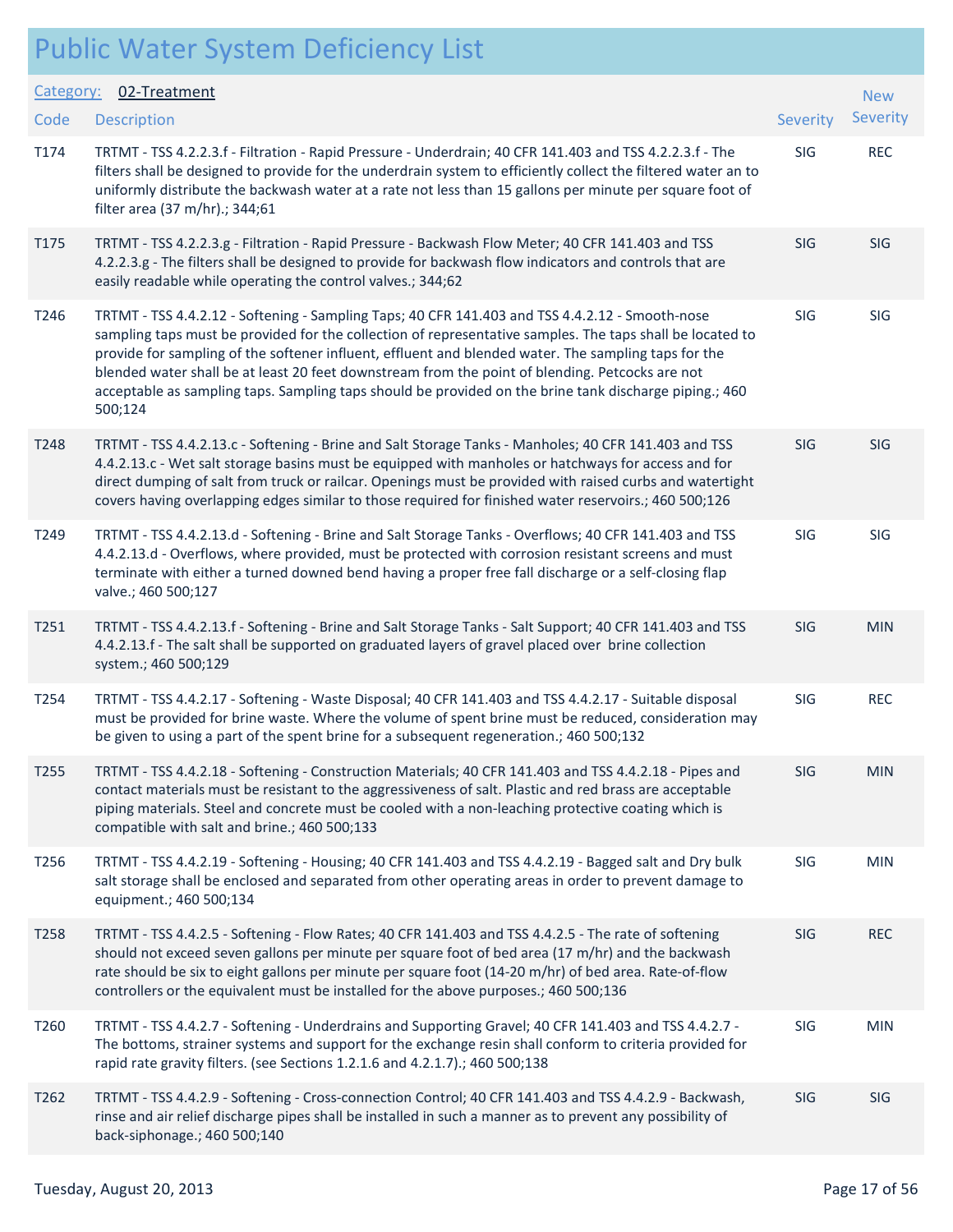| Category:        | 02-Treatment                                                                                                                                                                                                                                                                                                                                                                                                                                                                                                                             |            | <b>New</b> |
|------------------|------------------------------------------------------------------------------------------------------------------------------------------------------------------------------------------------------------------------------------------------------------------------------------------------------------------------------------------------------------------------------------------------------------------------------------------------------------------------------------------------------------------------------------------|------------|------------|
| Code             | <b>Description</b>                                                                                                                                                                                                                                                                                                                                                                                                                                                                                                                       | Severity   | Severity   |
| T264             | TRTMT - TSS 4.5.7 - Aeration - Protection of Aerators; 40 CFR 141.403 and TSS 4.5.7 - All aerators except<br>those discharging to lime softening or clarification plants shall be protected from contamination by birds,<br>insects, wind borne debris, rainfall, and water draining off the exterior of the aerator.; 141 143 145 147<br>149;142                                                                                                                                                                                        | SIG        | SIG        |
| T265             | TRTMT - TSS 4.5.8 - Aeration - Disinfection; 40 CFR 141.403 and TSS 4.5.8 - Groundwater supplies<br>exposed to the atmosphere by aeration must receive chlorination as the minimum additional treatment.;<br>141 143 145 147 149;143                                                                                                                                                                                                                                                                                                     | SIG        | SIG        |
| T266             | TRTMT - TSS 4.6.6 - Iron and Manganese Control - Sequestration by Polyphosphates; 40 CFR 141.403 and<br>TSS 4.6.6 - This process shall not be used when iron, manganese or combination thereof exceeds<br>1.0mg/L. The total phosphate applied shall not exceed 10 mg/L PO4.; 441 443 445 447 449 680;144                                                                                                                                                                                                                                | SIG        | <b>REC</b> |
| T <sub>267</sub> | TRTMT - TSS 4.6.6.b - Iron and Manganese Control - Stock Phosphate Solution; 40 CFR 141.403 and TSS<br>4.6.6.b - Stock phosphate solution must be kept covered and disinfected by carrying approximately 10<br>mg/L free chlorine residual unless the phosphate is not able to support bacterial growth and the<br>phosphate is being fed from the covered shipping container. Phosphate solutions having a pH or 2.0 or<br>less may also be exempted from this requirement by the reviewing authority .; 441 443 445 447 449<br>680;145 | <b>SIG</b> | SIG        |
| T268             | TRTMT - TSS 4.6.6.c - Iron and Manganese Control - Polyphosphate Injection Point; 40 CFR 141.403 and<br>TSS 4.6.6.c - Polyphosphates shall not be applied ahead of iron and manganese removal treatment. The<br>point of application shall be prior to any aeration, oxidation or disinfection if no iron or manganese<br>removal treatment is provided.; 441 443 445 447 449 680;146                                                                                                                                                    | SIG        | <b>MIN</b> |
| T <sub>269</sub> | TRTMT - TSS 4.6.8 - Iron and Manganese Control - Sample Taps; 40 CFR 141.403 and TSS 4.6.8 - Smooth-<br>nosed sampling taps shall be provided for control purposes. Taps shall be located on each raw water<br>source, each treatment unit influent and each treatment unit effluent.; 441 443 445 447 449 680;147                                                                                                                                                                                                                       | SIG        | SIG        |
| T270             | TRTMT - TSS 4.6.9 - Iron and Manganese Control - Test Equipment; 40 CFR 141.403 and TSS 4.6.9 -<br>Testing equipment shall be provided for all plants. (a) The equipment should have the capacity to<br>accurately measure the iron content to a minimum of 0.1 mg/L and the manganese content to a<br>minimum of 0.05 mg/L. (b) where polyphosphate sequestration is practiced, appropriate phosphate<br>testing equipment shall be provided.; 441 443 445 447 449 680;148                                                              | SIG        | SIG        |
| T271             | TRTMT - TSS 4.7 - Fluoridation; 40 CFR 141.403 and TSS 4.7 - Sodium fluoride, sodium silicofluoride and<br>fluorosilicic acid shall conform to applicable AWWA standards and ANSI/NSF Standard 60.; 380;149                                                                                                                                                                                                                                                                                                                              | SIG        | SIG        |
| T272             | TRTMT - TSS 4.7.1 - Fluoridation - Fluoride Compound Storage; 40 CFR 141.403 and TSS 4.7.1 - Fluoride<br>chemicals should be isolated from other chemicals to prevent contamination. Compounds shall be stored<br>in covered or unopened shipping containers and should be stored inside a building. Unsealed storage<br>units for fluorosilicic acid should be vented to the atmosphere t a point outside any building. Bags, fiber<br>drums and steel drums should be stored on pallets.; 380;150                                      | SIG        | <b>MIN</b> |
| T273             | TRTMT - TSS 4.7.2.a - Fluoridation - Measuring Equipment/Devices; 40 CFR 141.403 and TSS 4.7.2.a -<br>Scales, loss-of-weight recorders or liquid level indicators, as appropriate, accurate to within five percent<br>of the average daily change in reading shall be provided for chemical feeds.; 380;151                                                                                                                                                                                                                              | SIG        | SIG        |
| T274             | TRTMT - TSS 4.7.2.b - Fluoridation - Chemical Feeder; 40 CFR 141.403 and TSS 4.7.2.b - Feeders shall be<br>accurate to within five percent of any desired feed rate.; 380;152                                                                                                                                                                                                                                                                                                                                                            | SIG        | SIG        |
| T275             | TRTMT - TSS 4.7.2.c - Fluoridation - Application Point; 40 CFR 141.403 and TSS 4.7.2.c - Fluoride<br>compound shall not be added before lime-soda softening or ion exchange softening.; 380;153                                                                                                                                                                                                                                                                                                                                          | SIG        | SIG        |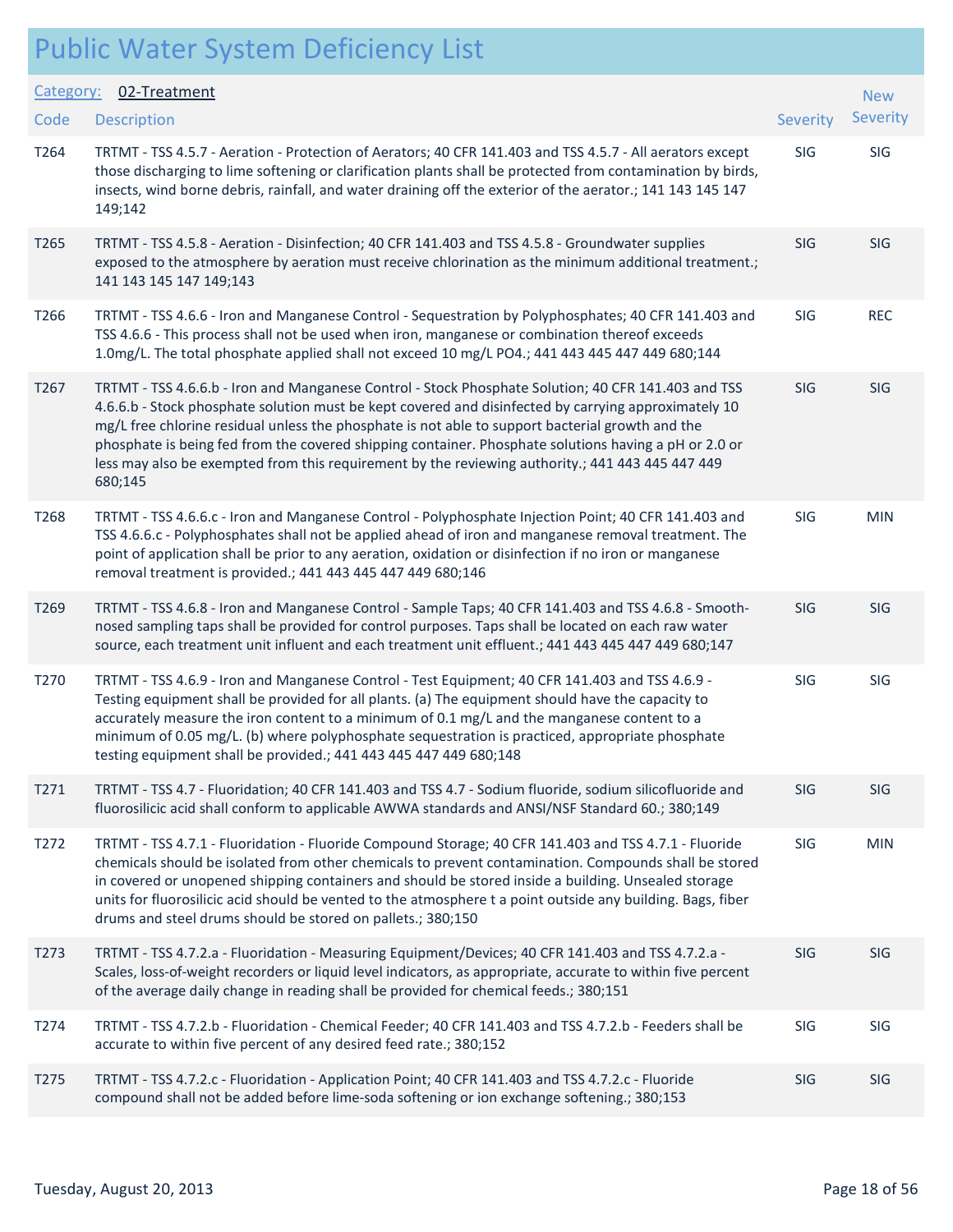#### Public Water System Deficiency List Description Severity of the contract of the contract of the contract of the contract of the contract of the contract of the contract of the contract of the contract of the contract of the contract of the contract of the co Category: 02-Treatment **Code** New **Severity** T276 TRTMT - TSS 4.7.2.d - Fluoridation - Pipe Injection Point; 40 CFR 141.403 and TSS 4.7.2.d - The point of SIG SIG application of fluorosilicic acid, if into a horizontal pipe, shall be in the lower half of the pipe.; 380;154 T277 TRTMT - TSS 4.7.2.e - Fluoridation - Positive Displacement Pump; 40 CFR 141.403 and TSS 4.7.2.e - A SIG SIG fluoride solution shall be applied by a positive displacement pump having stroke rate not less than 20 strokes per minute, and at a feed rate not less than 20 percent of the rated capacity of the feed pump.; 380;155 T278 TRTMT - TSS 4.7.2.f - Fluoridation - Anti-Siphon Device; 40 CFR 141.403 and TSS 4.7.2.f - A spring opposed SIG SIG diaphragm type anti- siphon device shall be provided for all fluoride feed lines and dilution water lines.; 380;156 T279 TRTMT - TSS 4.7.2.g - Fluoridation -Water Flow Meter; 40 CFR 141.403 and TSS 4.7.2.g - Except for SIG SIG constant flow systems, device to measure the flow of water to be treated is required.; 380;157 T280 TRTMT - TSS 4.7.2.h - Fluoridation - Water Inlet Air Gap; 40 CFR 141.403 and TSS 4.7.2.h - The dilution SIG SIG water pipe shall terminate at least two pipe diameters above the solution tank.; 380;158 T281 TRTMT - TSS 4.7.2.i - Fluoridation - Dilution Water Hardness; 40 CFR 141.403 and TSS 4.7.2.i - Water used SIG SIG for sodium fluoride dissolution shall be softened if hardness exceeds 75 mg/l as calcium carbonate.; 380;159 T282 TRTMT - TSS 4.7.2.j - Fluoridation - Injection Point Positive Pressure; 40 CFR 141.403 and TSS 4.7.2.j - SIG SIG Fluoride solutions shall be injected at a point of continuous positive pressure or suitable air gap provided.; 380;160 T283 TRTMT - TSS 4.7.2.k - Fluoridation -Electrical for Feed Pump Connected to Well Pump; 40 CFR 141.403 SIG SIG and TSS 4.7.2.k - The electrical outlet used for the fluoride feed pump should have a nonstandard receptacle and shall be interconnected with the well or service pump.; 380;161 T286 TRTMT - TSS 4.7.4 - Fluoridation - Protective Equipment; 40 CFR 141.403 and TSS 4.7.4 - Personal SIG BIG protective equipment outlined in Section 5.3.4 shall be provided for operators handling fluoride compounds. Deluge showers and eye wash devices shall be provided at all fluorosilicic acid installations.; 380;164 T287 TRTMT - TSS 4.8 - Stabilization - Required; 40 CFR 141.403 and TSS 4.8 - Water that is unstable due either SIG SIG to natural causes or to subsequent treatment shall be stabilized. The expected treated water quality shall be evaluated to determine what, if any, treatment is necessary.; 740 741 742;165 T290 TRTMT - TSS 4.8.1.c - Stabilization - Liquid Carbon Dioxide; 40 CFR 141.403 and TSS 4.8.1.c - Where liquid SIG SIG carbon dioxide is used, adequate precautions must be taken to prevent carbon dioxide from entering the plant from the recarbonation process.; 740 741 742;168 T291 TRTMT - TSS 4.8.1.d - Stabilization - Carbon Dioxide Addition - Recarb Tanks; 40 CFR 141.403 and TSS SIG REC 4.8.1.d - Recarbonation tanks shall be located outside or be sealed and vented to the outside with adequate seals and adequate purge flow of air to ensure workers safety.; 740 741 742;169 T292 TRTMT - TSS 4.8.1.e - Stabilization - Carbon Dioxide Addition - Recarb Basins; 40 CFR 141.403 and TSS SIG MIN 4.8.1.e - Provisions shall be made for draining the recarbonation basin and removing sludge.; 740 741 742;170 T298 TRTMT - TSS 5.0.3.a - Chemical Application - Adequate Feeders; 40 CFR 141.403 and TSS 5.0.3.a - General SIG SIG equipment design shall be such that feeders will be able to supply, at all times, the necessary amounts of chemicals at an accurate rate throughout the range of feed.;246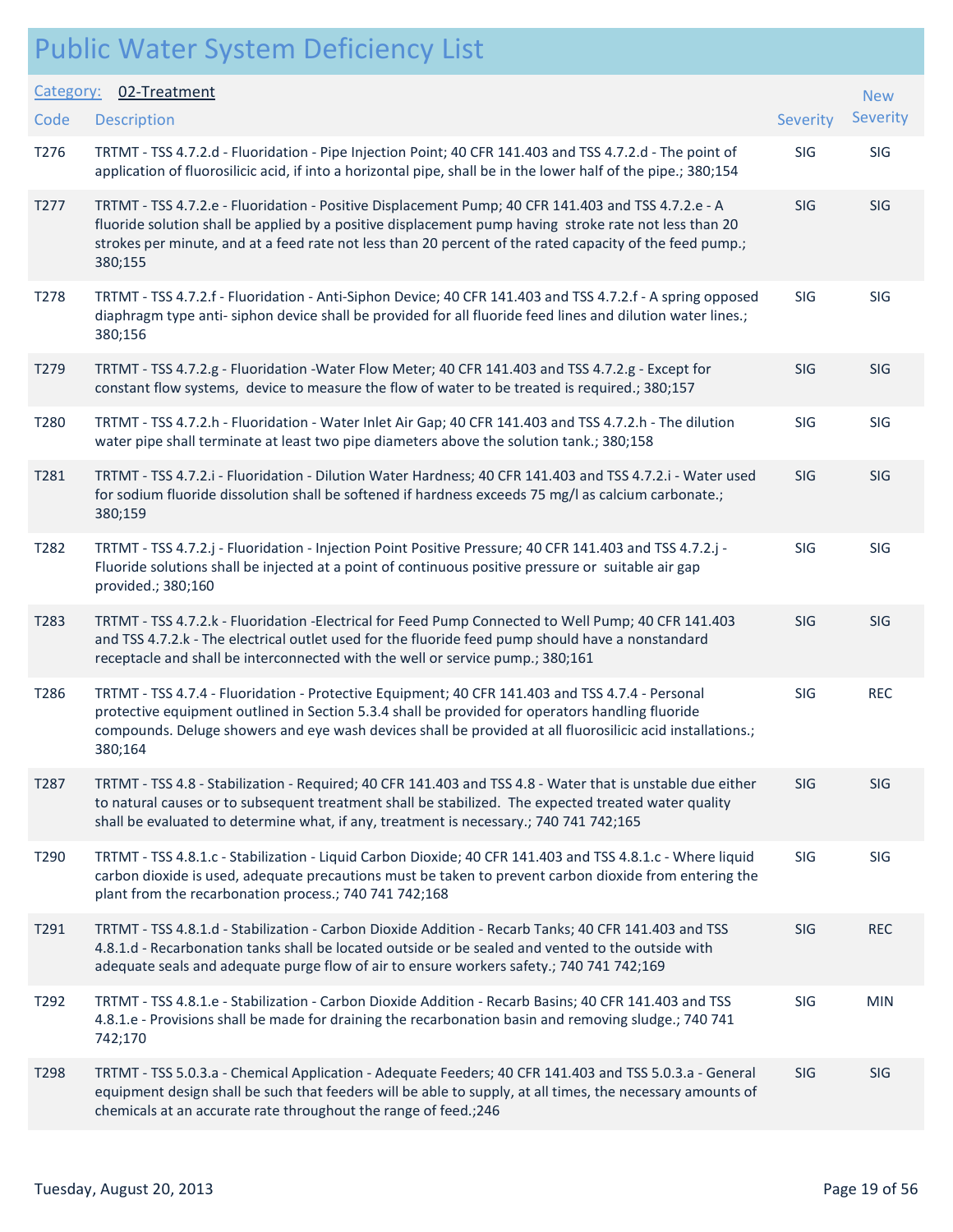| Category:        | 02-Treatment                                                                                                                                                                                                                                                                                                                                                                                                                                                                                                                                                                                                                                                                                                                                                                                                                                                                                                                |                 | <b>New</b> |
|------------------|-----------------------------------------------------------------------------------------------------------------------------------------------------------------------------------------------------------------------------------------------------------------------------------------------------------------------------------------------------------------------------------------------------------------------------------------------------------------------------------------------------------------------------------------------------------------------------------------------------------------------------------------------------------------------------------------------------------------------------------------------------------------------------------------------------------------------------------------------------------------------------------------------------------------------------|-----------------|------------|
| Code             | <b>Description</b>                                                                                                                                                                                                                                                                                                                                                                                                                                                                                                                                                                                                                                                                                                                                                                                                                                                                                                          | <b>Severity</b> | Severity   |
| T299             | TRTMT - TSS 5.0.3.b - Chemical Application - Adequate Material; 40 CFR 141.403 and TSS 5.0.3.b -<br>General equipment design shall be such that chemical-contact materials and surfaces are resistant to the<br>aggressiveness of the chemical solution.; 247                                                                                                                                                                                                                                                                                                                                                                                                                                                                                                                                                                                                                                                               | SIG             | SIG        |
| T <sub>285</sub> | TRTMT - TSS 4.7.3 - Fluoridation - Secondary Controls; 40 CFR 141.403 and TSS 4.7.3 - Secondary control<br>systems for fluoride chemical feed devices shall be provided as a means of reducing the possibility for<br>overfeed. these may include flow or pressure switches or other devices.; 380;163                                                                                                                                                                                                                                                                                                                                                                                                                                                                                                                                                                                                                      | SIG             | SIG        |
| T300             | TRTMT - TSS 5.0.3.c - Chemical Application - Corrosive Chemicals; 40 CFR 141.403 and TSS 5.0.3.c -<br>General equipment design shall be such that corrosive chemicals are introduced in such a manner as to<br>minimize potential for corrosion.; 248                                                                                                                                                                                                                                                                                                                                                                                                                                                                                                                                                                                                                                                                       | <b>SIG</b>      | SIG        |
| T301             | TRTMT - TSS 5.0.3.d - Chemical Application - Incompatible Chemicals; 40 CFR 141.403 and TSS 5.0.3.d -<br>General equipment design shall be such that chemicals that are incompatible are not stored or handled<br>together.; 249                                                                                                                                                                                                                                                                                                                                                                                                                                                                                                                                                                                                                                                                                            | SIG             | <b>MIN</b> |
| T302             | TRTMT - TSS 5.0.3.e - Chemical Application - Separate Conduits for Chemicals; 40 CFR 141.403 and TSS<br>5.0.3.e - General equipment design shall be such that all chemicals are conducted from the feeder to the<br>point of application in separate conduits.;250                                                                                                                                                                                                                                                                                                                                                                                                                                                                                                                                                                                                                                                          | SIG             | SIG        |
| T303             | TRTMT - TSS 5.0.3.f - Chemical Application - Proximity of Chemical Feeder; 40 CFR 141.403 and TSS<br>5.0.3.f - General equipment design shall be such that chemical feeders are as near as practical to the feed<br>point.;251                                                                                                                                                                                                                                                                                                                                                                                                                                                                                                                                                                                                                                                                                              | <b>SIG</b>      | <b>MIN</b> |
| T304             | TRTMT - TSS 5.0.3.g - Chemical Application - Chemical Feeder Operating Range; 40 CFR 141.403 and TSS<br>5.0.3.g - General equipment design shall be such that chemical feeders and pumps shall operate at no<br>lower than 20 percent of the feed range unless two fully independent adjustment mechanisms such as<br>pump pulse rate and stroke length are fitted when the pump shall operate at no lower than 10 percent<br>of the rated maximum.;252                                                                                                                                                                                                                                                                                                                                                                                                                                                                     | SIG             | <b>SIG</b> |
| T305             | TRTMT - TSS 5.1.1.a.1-3 - Chemical Application - Facility Design - Number of Feeders; 40 CFR 141.403 and<br>TSS 5.1.1.a.1-3 - Where chemical feed is necessary for the protection of the supply, such as chlorination,<br>coagulation or other essential processes, 1. a minimum of two feeders shall be provided. 2. the standby<br>unit or a combination of units of sufficient capacity should be available to replace the largest unit during<br>shut downs. 3. where a booster pump is required, duplicate equipment should be provided and, when<br>necessary, standby power.;253                                                                                                                                                                                                                                                                                                                                     | <b>SIG</b>      | <b>MIN</b> |
| T103             | TRTMT - LAC 51:XII.301.A - Comply with MCLs, MRDLs, and TT; 40 CFR 141.403 and LAC 51:XII.301.A -<br>Each public water supply shall comply with the maximum contaminant levels, maximum residual<br>disinfectant levels, and treatment technique requirements as prescribed and as applicable in the<br>National Primary Drinking Water Regulations, the Louisiana Total Coliform Rule, the Louisiana Surface<br>Water Treatment Rule, the Louisiana State I Disinfectants and Disinfection Byproducts Rule, and the<br>Louisiana Lead and Copper Rule. The state health officer, upon determining that a risk to human health<br>may exist, reserves the right to limit exposure to any other contaminant. Further, each public water<br>supply should comply with the National Secondary Drinking Water Regulations. Treatment to remove<br>questionable characteristics shall be approved the state health officer.; 224 | SIG             | SIG        |
| T104             | TRTMT - LAC 51:XII.325.A - Treatment Chemicals AWWA/EPA Approved; 40 CFR 141.403 and LAC<br>51:XII.325.A - Chemicals used in the treatment of water to be used for potable purposes shall either<br>meet the standards of the American Water Works Association or meet the guidelines for potable water<br>applications established by the U.S. Environmental Protection Agency.; 225                                                                                                                                                                                                                                                                                                                                                                                                                                                                                                                                       | SIG             | SIG        |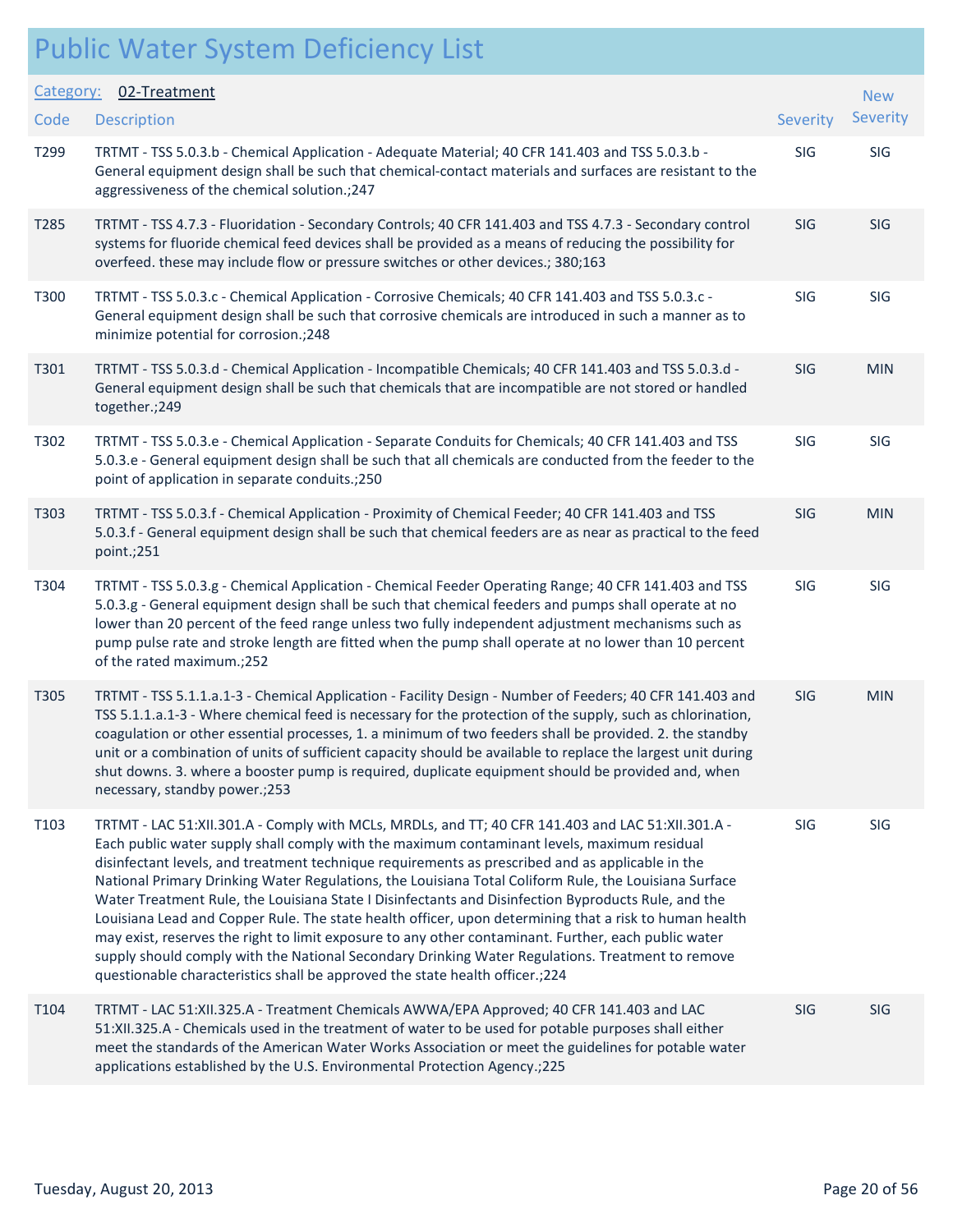|             | <b>Public Water System Deficiency List</b>                                                                                                                                                                                                                                                                                                                                                                                                                                                                                                                                                                                                                                        |            |            |
|-------------|-----------------------------------------------------------------------------------------------------------------------------------------------------------------------------------------------------------------------------------------------------------------------------------------------------------------------------------------------------------------------------------------------------------------------------------------------------------------------------------------------------------------------------------------------------------------------------------------------------------------------------------------------------------------------------------|------------|------------|
| Category:   | 02-Treatment                                                                                                                                                                                                                                                                                                                                                                                                                                                                                                                                                                                                                                                                      |            | <b>New</b> |
| Code        | <b>Description</b>                                                                                                                                                                                                                                                                                                                                                                                                                                                                                                                                                                                                                                                                | Severity   | Severity   |
| <b>SE14</b> | TRTMT - LAC 51:XII.315.D - Fencing; 40 CFR 141.403 and LAC 51:XII.315.D - All public water supply wells,<br>treatment units, tanks, etc., shall be located inside a fenced area that is capable of being locked. and<br>areas shall be locked when unattended. The fence shall be resistant to climbing and at least 6 feet<br>high.;146                                                                                                                                                                                                                                                                                                                                          | SIG        | SIG        |
| T176        | TRTMT - TSS 4.2.2.3.h - Filtration - Rapid Pressure - Air Release Valve; 40 CFR 141.403 and TSS 4.2.2.3.h -<br>The filters shall be designed to provide for an air release valve on the highest point of each filter.; 344;63                                                                                                                                                                                                                                                                                                                                                                                                                                                     | <b>SIG</b> | <b>SIG</b> |
| T177        | TRTMT - TSS 4.2.2.3.i - Filtration - Rapid Pressure - Manhole Access; 40 CFR 141.403 and TSS 4.2.2.3.i -<br>The filters shall be designed to provide for an accessible manhole to facilitate inspection and repairs for<br>filters 36 inches or more in diameter. Sufficient handholds shall be provided for filters less than 36 inches<br>in diameter. Manholes should be at least 24 inches in diameter where feasible.; 344;64                                                                                                                                                                                                                                                | SIG        | SIG        |
| T178        | TRTMT - TSS 4.2.2.3.j - Filtration - Rapid Pressure - Observation of Backwash Water; 40 CFR 141.403 and<br>TSS 4.2.2.3.j - The filters shall be designed to provide for means to observe the wastewater during<br>backwashing.; 344;65                                                                                                                                                                                                                                                                                                                                                                                                                                            | SIG        | <b>MIN</b> |
| T179        | TRTMT - TSS 4.2.3.10.a-f - Filtration - Diatomaceous Earth - Appurtenances; 40 CFR 141.403 and TSS<br>4.2.3.10.a-f - For appurtenances the following shall be provided for every filter: a. sampling taps for raw<br>and filtered water. b. loss of head or differential pressure gauge. c. rate-of-flow indicator, preferably with<br>totalizer. d. a throttling valve used to reduce rates below normal during adverse raw water conditions. e.<br>evaluation of the need for body feed, recirculation, and any other pumps, in accordance with Section<br>6.3. f. provisions for filtering to waste with appropriate measures for backflow prevention (see Part 9).;<br>342;66 | SIG        | <b>REC</b> |
| T180        | TRTMT - TSS 4.2.3.4 - Filtration - Diatomaceous Earth - Treated Water Storage; 40 CFR 141.403 and TSS<br>4.2.3.4 - Treated water storage capacity in excess of normal requirements shall be provided to allow<br>operation of the filters at a uniform rate during all conditions of system demand at or below the<br>approved filtration rate, and guarantee continuity of service during adverse raw water conditions<br>without by-passing the system.; 342;67                                                                                                                                                                                                                 | <b>SIG</b> | <b>REC</b> |
| T181        | TRTMT - TSS 4.2.3.6.a - Filtration - Diatomaceous Earth - Precoat Application; 40 CFR 141.403 and TSS<br>4.2.3.6.a - A uniform precoat shall be applied hydraulically to each septum by introducing a slurry to the<br>tank influent line and employing a filter-to-waste or recirculation system.; 342;68                                                                                                                                                                                                                                                                                                                                                                        | SIG        | <b>REC</b> |
| T182        | TRTMT - TSS 4.2.3.7 - Filtration - Diatomaceous Earth - Body Feed; 40 CFR 141.403 and TSS 4.2.3.7 - A<br>body feed system to apply additional amounts of diatomaceous earth slurry during the filter run is<br>required to avoid short filter runs or excessive head losses.; 342;69                                                                                                                                                                                                                                                                                                                                                                                              | SIG        | <b>REC</b> |
| T183        | TRTMT - TSS 4.2.3.8.b - Filtration - Diatomaceous Earth - Head Loss; 40 CFR 141.403 and TSS 4.2.3.8.b -<br>The head loss shall not exceed 30 psi (210 kPa) for pressure diatomaceous earth filters, or a vacuum of<br>15 inches of mercury (-51 kPa) for a vacuum system.; 342;70                                                                                                                                                                                                                                                                                                                                                                                                 | SIG        | <b>REC</b> |
| T184        | TRTMT - TSS 4.2.3.8.c - Filtration - Diatomaceous Earth - Recirculation; 40 CFR 141.403 and TSS 4.2.3.8.c -<br>A recirculation or holding pump shall be employed to maintain differential pressure across the filter<br>when the unit is not in operation in order to prevent the filter cake from dropping off the filter elements.<br>A minimum recirculation rate of 0.1 gallons per minute per square foot of filter area shall be provided.;<br>342;71                                                                                                                                                                                                                       | <b>SIG</b> | <b>REC</b> |
| T185        | TRTMT - TSS 4.2.3.9 - Filtration - Diatomaceous Earth - Backwash; 40 CFR 141.403 and TSS 4.2.3.9 - A<br>satisfactory method to thoroughly remove and dispose of spent filter cake shall be provided.; 342;72                                                                                                                                                                                                                                                                                                                                                                                                                                                                      | SIG        | <b>REC</b> |
| T168        | TRTMT - TSS 4.2.2.2 - Filtration - Pressure Sand - Rate of Filtration; 40 CFR 141.403 and TSS 4.2.2.2 - The<br>rate shall not exceed four gallons per minute per square foot of filter area except where inplant testing<br>as approved by the reviewing authority has demonstrated satisfactory results at higher rates.; 344;55                                                                                                                                                                                                                                                                                                                                                 | SIG        | SIG        |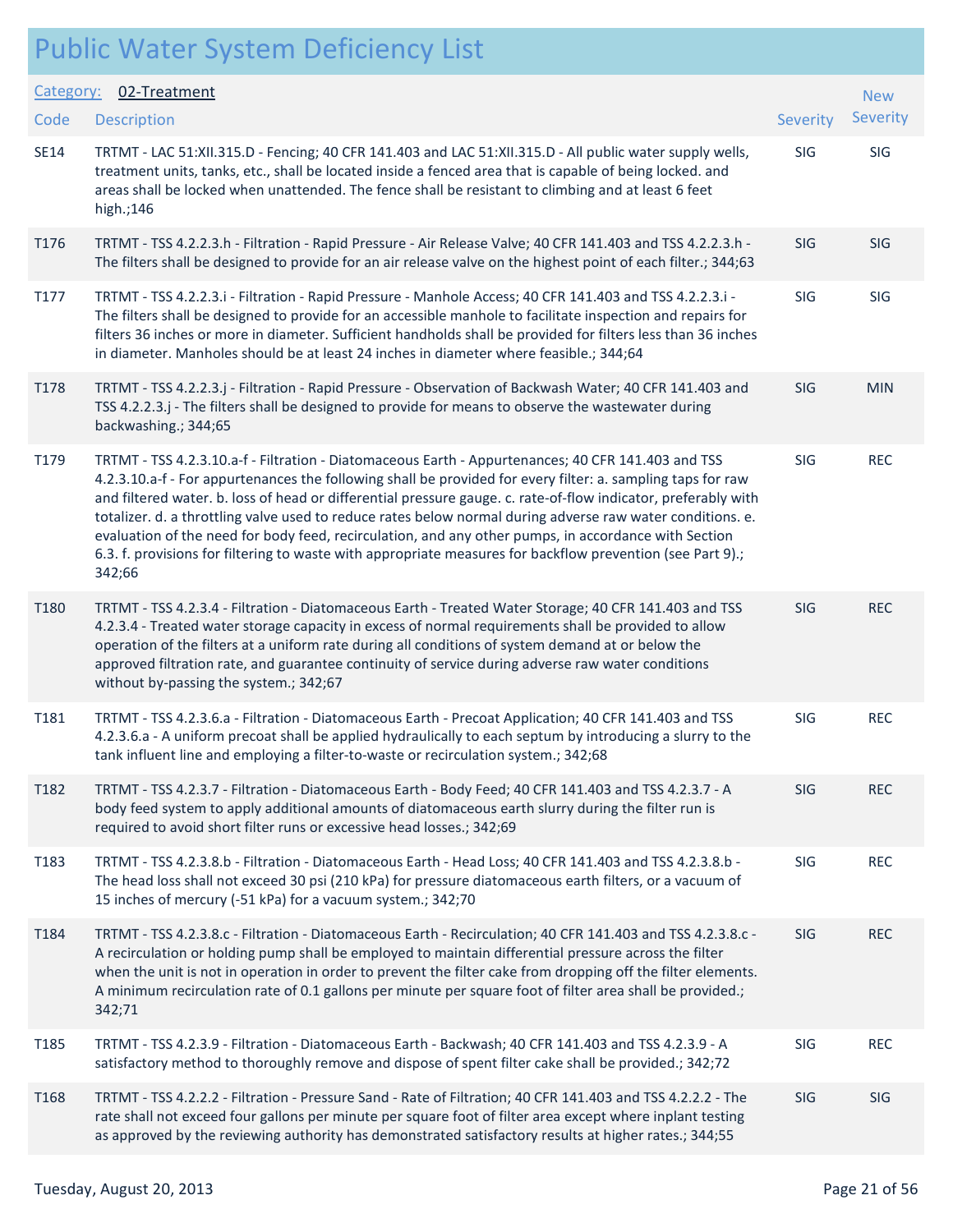| Category: | 02-Treatment                                                                                                                                                                                                                                                                                                                                                                                                                                                                                                     |            | <b>New</b> |
|-----------|------------------------------------------------------------------------------------------------------------------------------------------------------------------------------------------------------------------------------------------------------------------------------------------------------------------------------------------------------------------------------------------------------------------------------------------------------------------------------------------------------------------|------------|------------|
| Code      | <b>Description</b>                                                                                                                                                                                                                                                                                                                                                                                                                                                                                               | Severity   | Severity   |
| T186      | TRTMT - TSS 4.2.4.1 - Filtration - Slow Gravity - Limitations; 40 CFR 141.403 and TSS 4.2.4.1 - Slow rate<br>gravity filtration shall be limited to waters having maximum turbidities of 10 units and maximum color of<br>15 units. such turbidity must not be attributable to colloidal clay.; 346;73                                                                                                                                                                                                           | SIG        | <b>SIG</b> |
| T187      | TRTMT - TSS 4.2.4.2 - Filtration - Slow Gravity - At Least Two Units; 40 CFR 141.403 and TSS 4.2.4.2 - At<br>least two units shall be provided. Where only two units are provided, each shall be capable of meeting<br>the plant design capacity at the approved filtration rate. Where more than two filter units are provided,<br>the filters shall be capable of meeting the plant design capacity at the approved filtration rate with one<br>filter removed from service.; 346;74                           | SIG        | SIG        |
| T188      | TRTMT - TSS 4.2.4.3.a-f - Filtration - Slow Gravity - Structural Details; 40 CFR 141.403 and TSS 4.2.4.3.a-f -<br>Slow rate gravity filters shall be so designed as to provide: a. a cover. b. headroom to permit normal<br>movement by operating personnel for scraping and sand removal operations. c. adequate access hatches<br>and access ports for handling of sand and for ventilation. d. filtration to waste. e. an overflow at the<br>maximum filter water level. f. protection from freezing.; 346;75 | SIG        | SIG        |
| T189      | TRTMT - TSS 4.2.4.9.a-c - Filtration - Slow Gravity - Control Appurtenances; 40 CFR 141.403 and TSS<br>4.2.4.9.a-c - For control appurtenances each filter shall be equipped with: a. loss of head gauge. b. an<br>orifice, Venturi meter, or other suitable means of discharge measurement installed on each filter to<br>control the rate of filtration. c. an effluent pipe designed to maintain the water level above the top of the<br>filter sand.; 346;76                                                 | SIG        | SIG        |
| T190      | TRTMT - TSS 4.3.1.1 - Disinfection - Chlorination Equipment - Type; 40 CFR 141.403 and TSS 4.3.1.1 -<br>Solution-feed gas chlorinators or hypochlorite feeders of the positive displacement type must be<br>provided.;237                                                                                                                                                                                                                                                                                        | <b>SIG</b> | SIG        |
| T191      | TRTMT - TSS 4.3.1.2 - Disinfection - Chlorination - Equipment Capacity; 40 CFR 141.403 and TSS 4.3.1.2 -<br>The chlorinator capacity shall be such that a free chlorine residual of at least 2 mg/L can be maintained<br>in the water once all demands are met after contact time of at least 30 minutes when maximum flow<br>rate coincides with anticipated maximum chlorine demand. The equipment shall be of such design that it<br>will operate accurately over the desired feeding range.; 238             | SIG        | SIG        |
| T192      | TRTMT - TSS 4.3.1.3 - Disinfection - Chlorination Equipment - Standby Equipment; 40 CFR 141.403 and<br>TSS 4.3.1.3 - Where chlorination is required for protection of the supply, standby equipment of sufficient<br>capacity shall be available to replace the largest unit. Spare parts shall be made available to replace parts<br>subject to wear and breakage.;239                                                                                                                                          | SIG        | <b>MIN</b> |
| T196      | TRTMT - TSS 4.3.1.7 - Disinfection - Chlorination Equipment - Injector/Diffuser; 40 CFR 141.403 and TSS<br>4.3.1.7 - The chlorine solution injector/diffuser must be compatible with the point of application to<br>provide a rapid and thorough mix with all the water being treated. The center of a pipeline is the<br>preferred application point.; 200 220 401 403;79                                                                                                                                       | <b>SIG</b> | SIG        |
| T197      | TRTMT - TSS 4.3.2.d - Disinfection - Chlorine for Residual Disinfectant; 40 CFR 141.403 and TSS 4.3.2.d - If<br>primary disinfection is accomplished using ozone or some other chemical that does not provide a<br>residual disinfectant, then chlorine must be added to provide a residual disinfectant as mentioned in<br>4.3.3.;241                                                                                                                                                                           | SIG        | SIG        |
| T198      | TRTMT - TSS 4.3.4.a - Disinfection - Chlorination - Testing Equipment; 40 CFR 141.403 and TSS 4.3.4.a -<br>Chlorine residual test equipment recognized in the latest edition of Standard Methods for the<br>Examination of Water and Wastewater shall be provided and should be capable of measuring residuals<br>to the nearest 0.1 milligrams per liter.; 242                                                                                                                                                  | <b>SIG</b> | <b>SIG</b> |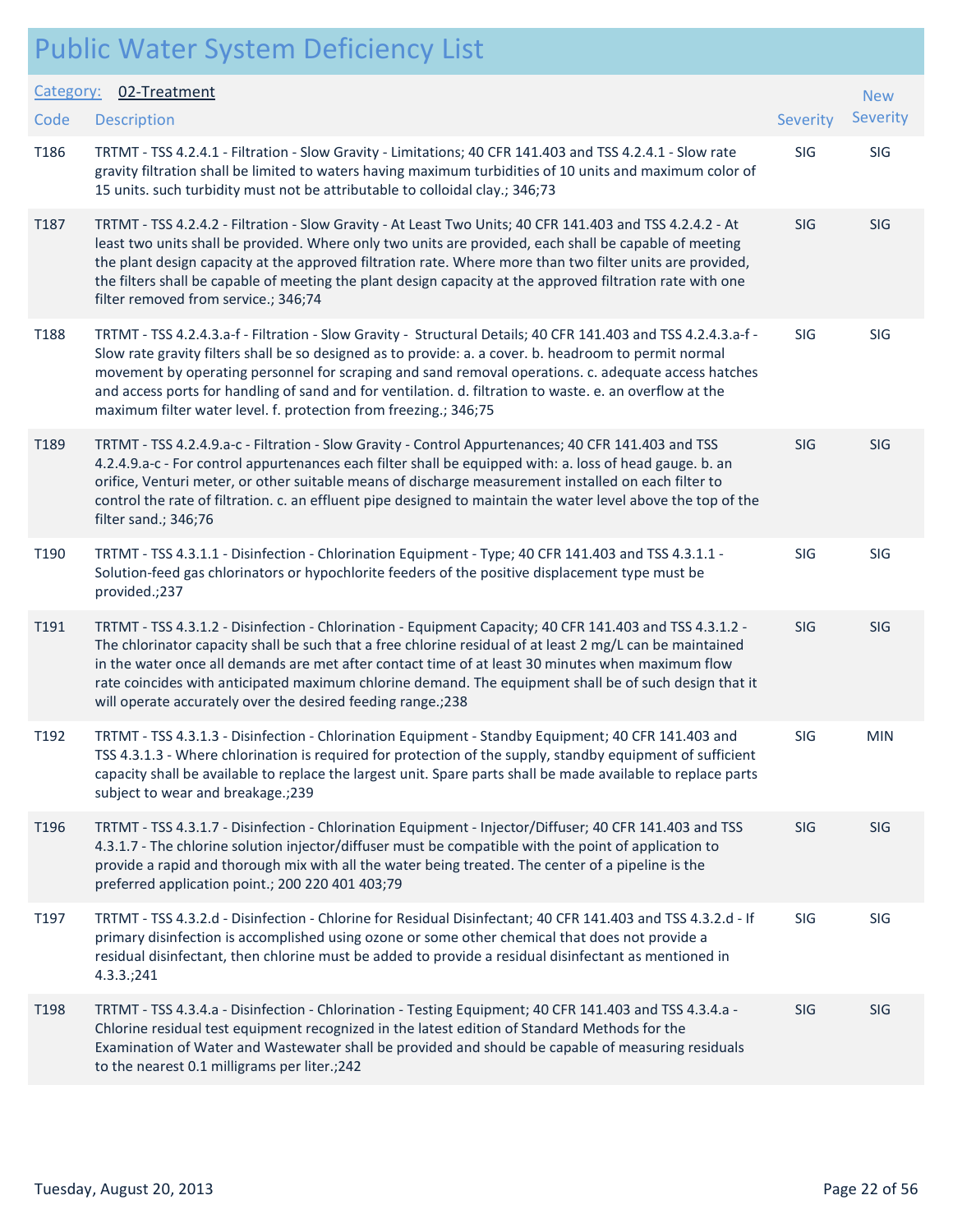| Category:<br>Code | 02-Treatment<br><b>Description</b>                                                                                                                                                                                                                                                                                                                                                                                                                                                                                                                                                | Severity   | <b>New</b><br>Severity |
|-------------------|-----------------------------------------------------------------------------------------------------------------------------------------------------------------------------------------------------------------------------------------------------------------------------------------------------------------------------------------------------------------------------------------------------------------------------------------------------------------------------------------------------------------------------------------------------------------------------------|------------|------------------------|
| T199              | TRTMT - TSS 4.3.5.1 - Disinfection - Chlorinator Piping - Cross Connections; 40 CFR 141.403 and TSS<br>4.3.5.1 - The chlorinator water supply piping shall be designed to prevent contamination of the treated<br>water supply by sources of questionable quality. At all facilities treating surface water, pre- and post-<br>chlorination systems must be independent to prevent possible siphoning of partially treated water in to<br>the clear well. The water supply to each eductor shall have a separate shut-off valve, No master shut-off<br>valve will be allowed.;243 | SIG        | SIG                    |
| T200              | TRTMT - TSS 4.3.5.2 - Disinfection - Chlorinator Piping - Pipe Material; 40 CFR 141.403 and TSS 4.3.5.2 -<br>The pipes carrying elemental liquid or dry gaseous chlorine under pressure must be Schedule 80<br>seamless steel tubing or other materials recommended by the Chlorine Institute (never use PVC).<br>Rubber, PVC, polyethylene, or other materials recommended by the Chlorine Institute must be used for<br>chlorine solution piping and fittings. Nylon products are not acceptable for any part of the chlorine<br>solution piping system.; 244                   | <b>SIG</b> | SIG                    |
| T205              | TRTMT - TSS 4.3.7.2.a - Disinfection - Ozone - Air Handling Equipment; 40 CFR 141.403 and TSS 4.3.7.2.a -<br>Air handling equipment on conventional low pressure air feed systems shall consist of an air compressor,<br>water/air separator, refrigerant dryer, heat reactivated desiccant dryer, and particulate filters.; 541<br>543;83                                                                                                                                                                                                                                        | SIG        | SIG                    |
| T206              | TRTMT - TSS 4.3.7.2.b.1 - Disinfection - Ozone - Air Compressor Type; 40 CFR 141.403 and TSS<br>4.3.7.2.b.1 - Air compressors shall be of the liquid-ring or rotary lone, oil-less, positive displacement type<br>for smaller systems or dry rotary screw compressors for large systems.; 541 543;84                                                                                                                                                                                                                                                                              | SIG        | SIG                    |
| T207              | TRTMT - TSS 4.3.7.2.b.2 - Disinfection - Ozone - Air Compressor Capacity; 40 CFR 141.403 and TSS<br>4.3.7.2.b.2 - The air compressors shall have the capacity to simultaneously provide for maximum ozone<br>demand, provide the air flow required for purging the desiccant dryers (where required) and allow for<br>standby capacity.; 541 543;85                                                                                                                                                                                                                               | SIG        | SIG                    |
| T <sub>208</sub>  | TRTMT - TSS 4.3.7.2.b.3 - Disinfection - Ozone - Air Compressor Feed; 40 CFR 141.403 and TSS<br>4.3.7.2.b.3 - Air feed for the compressor shall be drawn from a point protected from rain, condensation,<br>mist, fog, and contaminated air sources to minimize moisture and hydrocarbon content of the air<br>supply.; 541 543;86                                                                                                                                                                                                                                                | <b>SIG</b> | SIG                    |
| T209              | TRTMT - TSS 4.3.7.2.b.4 - Disinfection - Ozone - Air Compressor - After-Cooler/Entrainment Separator; 40<br>CFR 141.403 and TSS 4.3.7.2.b.4 - A compressed air after-cooler and/or entertainment separator with<br>automatic drain shall be provided prior to the dryers to reduce the water vapor.; 541 543;87                                                                                                                                                                                                                                                                   | SIG        | <b>SIG</b>             |
| T210              | TRTMT - TSS 4.3.7.2.b.5 - Disinfection - Ozone - Air Compressor - Standby Equipment; 40 CFR 141.403<br>and TSS 4.3.7.2.b.5 - A back-up air compressor must be provided so that ozone generation is not<br>interrupted in the event of a break-down.; 541 543;88                                                                                                                                                                                                                                                                                                                   | SIG        | SIG                    |
| T211              | TRTMT - TSS 4.3.7.2.c.1 - Disinfection - Ozone - Air Drying - Sufficient Drying; 40 CFR 141.403 and TSS<br>4.3.7.2.c.1 - Dry, dust-free and oil-free feed gas must be provided to the ozone generator. Dry gas is<br>essential to prevent formation of nitric acid, to increase the efficiency of ozone generation and to<br>prevent damage to the generator dielectrics. Sufficient drying to a maximum dew point of -76 ºF (-60 °C)<br>must be provided at the end of the drying cycle.; 541 543;89                                                                             | SIG        | SIG                    |
| T212              | TRTMT - TSS 4.3.7.2.c.2 - Disinfection - Ozone - Air Drying - Types Required; 40 CFR 141.403 and TSS<br>4.3.7.2.c.2 - Drying for high pressure systems my be accomplished using heatless desiccant dryers only.<br>For low pressure systems, a refrigerant air dryer in series with heat-reactivated desiccant dryers shall be<br>used.; 541 543;90                                                                                                                                                                                                                               | <b>SIG</b> | <b>SIG</b>             |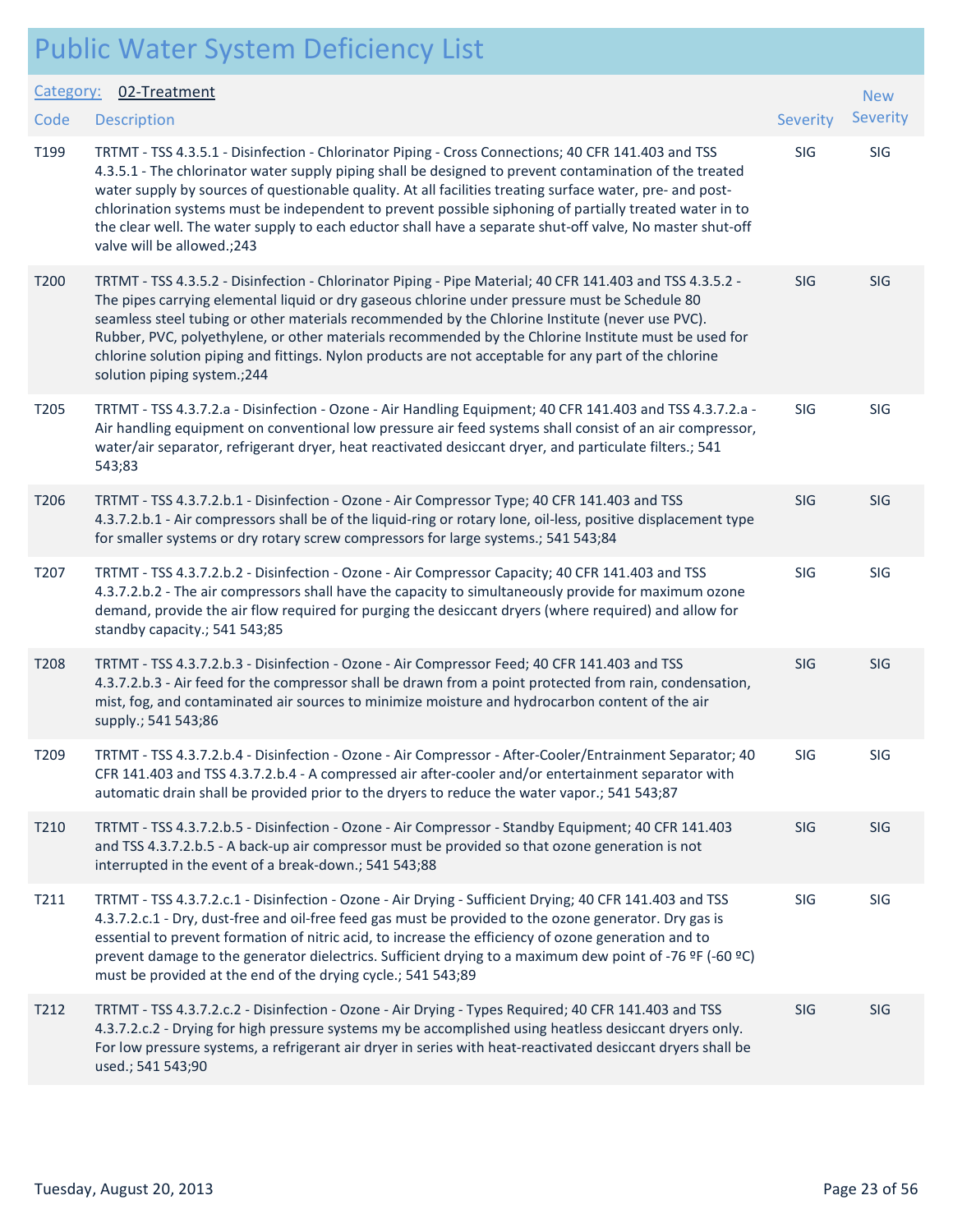#### Public Water System Deficiency List Description Severity of the contract of the contract of the contract of the contract of the contract of the contract of the contract of the contract of the contract of the contract of the contract of the contract of the co Category: 02-Treatment **Code** T213 TRTMT - TSS 4.3.7.2.c.3 - Disinfection - Ozone - Air Drying - Refrigeration Drying; 40 CFR 141.403 and TSS SIG SIG 4.3.7.2.c.3 - A refrigerant dryer capable of reducing inlet air temperature to 40 ºF (4 ºC) shall be provided for low pressure air preparation systems. The dryer can be of the compressed refrigerant type or chilled water type.; 541 543;91 T214 TRTMT - TSS 4.3.7.2.c.4 - Disinfection - Ozone - Air Drying - Heat-Reactivated Desiccant Drying; 40 CFR SIG SIG 141.403 and TSS 4.3.7.2.c.4 - For heat-reactivated desiccant dryers, the unite shall contain two desiccant filled towers complete with pressure relief valves, two four-way valves and a heater. In addition, external type dryers shall have cooler unit and blowers. The size of the unit shall be such that the specified dew point will be achieved during a minimum adsorption cycle time of 16 hours while operating at the

T215 TRTMT - TSS 4.3.7.2.c.5 - Disinfection - Ozone - Air Drying - Multiple Units; 40 CFR 141.403 and TSS SIG SIG 4.3.7.2.c.5 - Multiple air dryers shall be provided so that the ozone generation is not interrupted in the event of dryer breakdown.; 541 543;93

maximum expected moisture loading conditions.; 541 543;92

- T216 TRTMT TSS 4.3.7.2.c.6 Disinfection Ozone Air Drying Venting "dry" Gas; 40 CFR 141.403 and TSS SIG SIG 4.3.7.2.c.6 - Each dryer shall be capable of venting "dry" gas to the atmosphere, prior to the ozone generator, to allow start-up when other dryers are "one-line".; 541 543;94
- T217 TRTMT TSS 4.3.7.2.d.1 Disinfection Ozone Air Filters Be Provided; 40 CFR 141.403 and TSS SIG SIG 4.3.7.2.d.1 - Air filters shall be provided on the suction side of the air compressors, between the air compressors and the dryers and between the dryers and the ozone generators.; 541 543;95
- T218 TRTMT TSS 4.3.7.2.d.2 Disinfection Ozone Air Filters Type; 40 CFR 141.403 and TSS 4.3.7.2.d.2 The SIG SIG filter before the desiccant dryers shall be of the coalescing type and be capable of removing aerosol and particulates larger than 0.3 microns in diameter. The filter after the desiccant dryer shall be of the particulate type and be capable of removing all particulates greater than 0.1 microns in diameter, or smaller if specified by the generator manufacturer.; 541 543;96
- T219 TRTMT TSS 4.3.7.2.e Disinfection Ozone Feed Gas Preparation Piping; 40 CFR 141.403 and TSS SIG SIG 4.3.7.2.e - Piping in the air preparation system can be common grade steel, seamless copper, stainless steel or galvanized steel. The piping must be designed to withstand the maximum pressures in the air preparation system.; 541 543;97 T220 TRTMT - TSS 4.3.7.3.a.5 - Disinfection - Ozone Generator - Backup Equipment; 40 CFR 141.403 and TSS SIG SIG
- 4.3.7.3.a.5 Appropriate ozone generator backup equipment must be provided.; 541 543;98

T221 TRTMT - TSS 4.3.7.3.c - Disinfection - Ozone Generator - Cooling; 40 CFR 141.403 and TSS 4.3.7.3.c - SIG SIG Adequate cooling shall be provided.; 541 543;99 T222 TRTMT - TSS 4.3.7.3.d - Disinfection - Ozone Generator - Material; 40 CFR 141.403 and TSS 4.3.7.3.d - To SIG SIG

- prevent corrosion, the ozone generator shell and tubes shall be constructed of Type 316L stainless steel.; 541 543;100 T223 TRTMT - TSS 4.3.7.4.a.10 - Disinfection - Ozone Contactors - Bubble Diffusers - Pressure/Vacuum Relief; SIG SIG 40 CFR 141.403 and TSS 4.3.7.4.a.10 - For bubble diffusers a pressure/vacuum relief valve shall be provided in the contactor and piped to location where there will be no damage to the destruction unit.;
- T224 TRTMT TSS 4.3.7.4.a.9 Disinfection Ozone Contactors Bubble Diffusers Sample Taps; 40 CFR SIG SIG 141.403 and TSS 4.3.7.4.a.9 - For bubble diffusers multiple sampling ports shall be provided to enable sampling of each compartment's effluent water and to confirm "CT" calculations.; 541 543;102

541 543;101

New Severity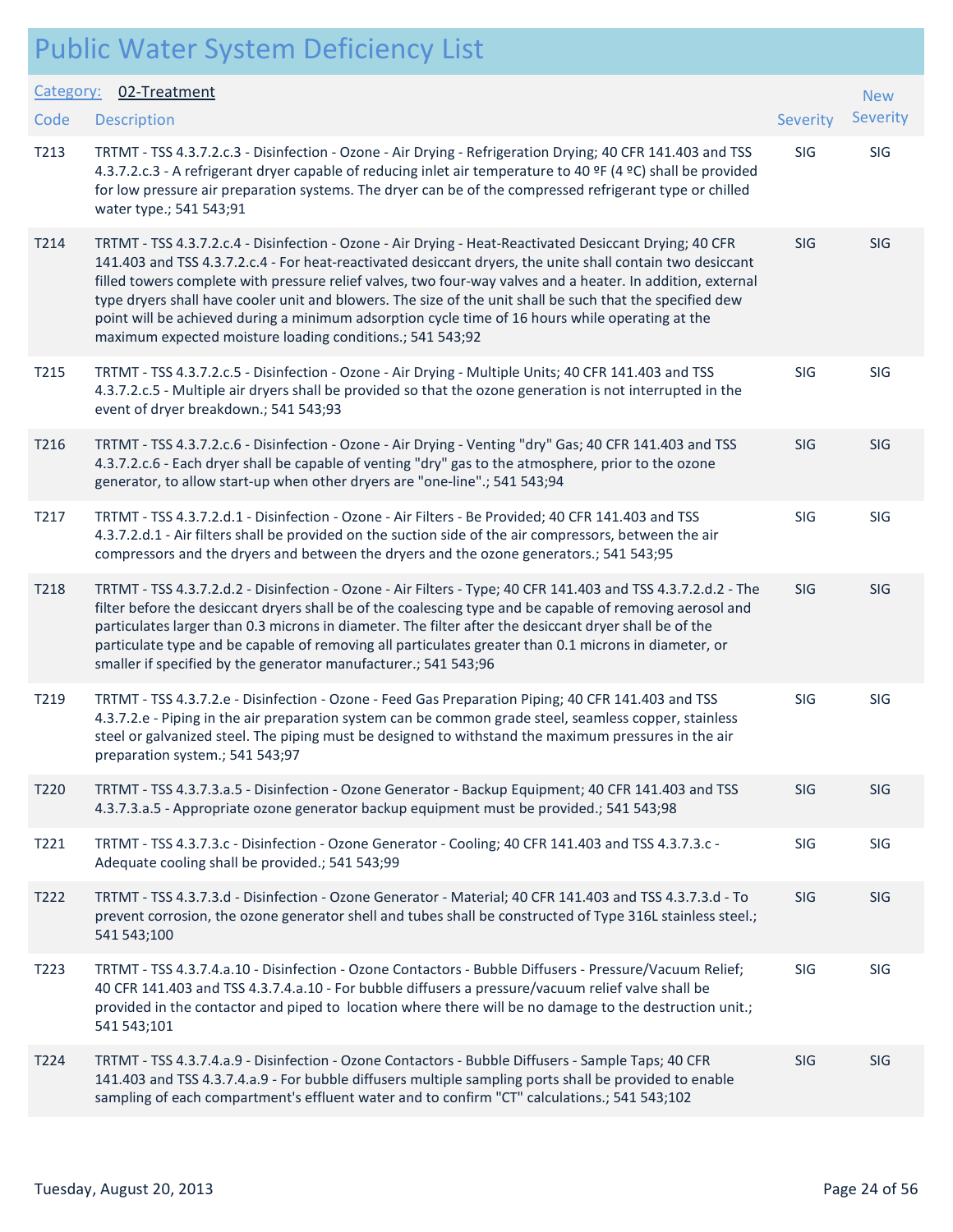| <b>Public Water System Deficiency List</b> |  |
|--------------------------------------------|--|
|--------------------------------------------|--|

| Category: | 02-Treatment                                                                                                                                                                                                                                                                                                                                                                                                                                                                                                                                                                                                      |            | <b>New</b> |
|-----------|-------------------------------------------------------------------------------------------------------------------------------------------------------------------------------------------------------------------------------------------------------------------------------------------------------------------------------------------------------------------------------------------------------------------------------------------------------------------------------------------------------------------------------------------------------------------------------------------------------------------|------------|------------|
| Code      | <b>Description</b>                                                                                                                                                                                                                                                                                                                                                                                                                                                                                                                                                                                                | Severity   | Severity   |
| T411      | TSS 2.10 - Sample taps shall be provided; 40 CFR 141.403 and TSS 2.10 - Sample taps shall be provided so<br>that water samples can be obtained from each water source and from appropriate locations in each unit<br>of operation of treatment, and from the finished water. Taps shall be consistent with sampling needs<br>and shall not be of the petcock type. Taps used for obtaining samples for bacteriological analysis shall be<br>of the smooth-nosed type without interior or exterior threads, shall not be of the mixing type, and shall<br>not have a screen, aerator, or other such appurtenance.; | SIG        | SIG        |
| T412      | LAC 51.XII.1127.A.1c.i - Disinfectant Contact Time >3300; 40 CFR 141.403 and LAC 51.XII.1127.A.1c.i - for<br>systems serving 3,300 persons or more, the disinfectant contact time(s) is to be determined through the<br>use of data developed from actual tracer studies conducted on the system (see Paragraph 1119.C.1).<br>[Theoretical contact time(s) using baffling factors are not to be used for systems serving 3.300 persons or<br>more].;309                                                                                                                                                           | <b>SIG</b> | SIG        |
| T413      | LAC 51.XII.1127.A.1c.ii- Disinfectant Contact Time <3300; 40 CFR 141.403 and LAC 51.XII.1127.A.1c.ii- for<br>systems serving less than 3,300 person, the disinfectant contact time(s) may be estimated through the<br>use of data developed in a theoretical manner by determining pipeline capacities, treatement basin<br>capacities, clearwell storage capacity, storage tank capacities, etc., and applying the appropriate<br>geometry and faffling factor(s) (see Paragraph 1119.C.2).; 310                                                                                                                 | SIG        | <b>SIG</b> |
| T414      | LAC 51:XII.1119.C.3 - Additional tracer studies; 40 CFR 141.403 and LAC 51:XII.1119.C.3 - Additional<br>tracer studies shall be conducted by the supplier whenever modifications are made which may impact<br>flow distribution, contact time, or disinfectant distribution.; 311                                                                                                                                                                                                                                                                                                                                 | <b>SIG</b> | <b>SIG</b> |
| T338      | TRTMT - TSS 5.4.1.c.1 - Chlorine Gas - Ventilating Fan; 40 CFR 141.403 and TSS 5.4.1.c.1 - Where chlorine<br>gas is used, the room shall be constructed to provide the following: each room shall have a ventilating<br>fan with capacity which provides one complete air change per minute when the room is occupied.; 401<br>403;181                                                                                                                                                                                                                                                                            | <b>MIN</b> | <b>MIN</b> |
| T339      | TRTMT - TSS 5.4.1.c.2 - Chlorine Gas - Take Suction Near Floor; 40 CFR 141.403 and TSS 5.4.1.c.2 - Where<br>chlorine gas is used, the room shall be constructed to provide the following: the ventilating fan shall take<br>suction near the floor as far as practical from the door and air inlet, with the point of discharge so<br>located as not to contaminate air inlets to any rooms or structures.; 401 403;182                                                                                                                                                                                           | <b>MIN</b> | <b>MIN</b> |
| T340      | TRTMT - TSS 5.4.1.c.3 - Chlorine Gas - Air Inlets; 40 CFR 141.403 and TSS 5.4.1.c.3 - Where chlorine gas is<br>used, the room shall be constructed to provide the following: air inlets should be through louvers near<br>the ceiling.; 401 403;183                                                                                                                                                                                                                                                                                                                                                               | <b>MIN</b> | <b>MIN</b> |
| T341      | TRTMT - TSS 5.4.1.c.4 - Chlorine Gas - Louvers Facilitate Airtight Closure; 40 CFR 141.403 and TSS<br>5.4.1.c.4 - Where chlorine gas is used, the room shall be constructed to provide the following: louvers for<br>chlorine room air intake and exhaust shall facilitate airtight closure.; 401 403;184                                                                                                                                                                                                                                                                                                         | <b>MIN</b> | <b>MIN</b> |
| T342      | TRTMT - TSS 5.4.1.c.5 - Chlorine Gas - Switches; 40 CFR 141.403 and TSS 5.4.1.c.5 - Where chlorine gas is<br>used, the room shall be constructed to provide the following: separate switches for the fan and lights<br>shall be located outside of the chlorine room and at the inspection window. Outside switches shall be<br>protected from vandalism. A signal light indicating fan operation shall be provided at each entrance<br>when the fan can be controlled from more than one point.; 401 403;185                                                                                                     | <b>MIN</b> | <b>MIN</b> |
| T343      | TRTMT - TSS 5.4.1.c.6 - Chlorine Gas - Vents from Feeders and Storage Tanks; 40 CFR 141.403 and TSS<br>5.4.1.c.6 - Where chlorine gas is used, the room shall be constructed to provide the following: vents from<br>feeders and storage shall discharge to the outside atmosphere, above grade.; 401 403;186                                                                                                                                                                                                                                                                                                     | <b>MIN</b> | <b>MIN</b> |
| T319      | TRTMT - TSS 5.1.14 - Chemical Application - Housing - Floor Surfaces; 40 CFR 141.403 and TSS 5.1.14 -<br>Floor surfaces shall be smooth and impervious, slip proof and well drained and vents from feeders,<br>storage facilities and equipment exhaust shall discharge to the outside atmosphere above grade and<br>remote from air intakes.; 267                                                                                                                                                                                                                                                                | <b>MIN</b> | <b>MIN</b> |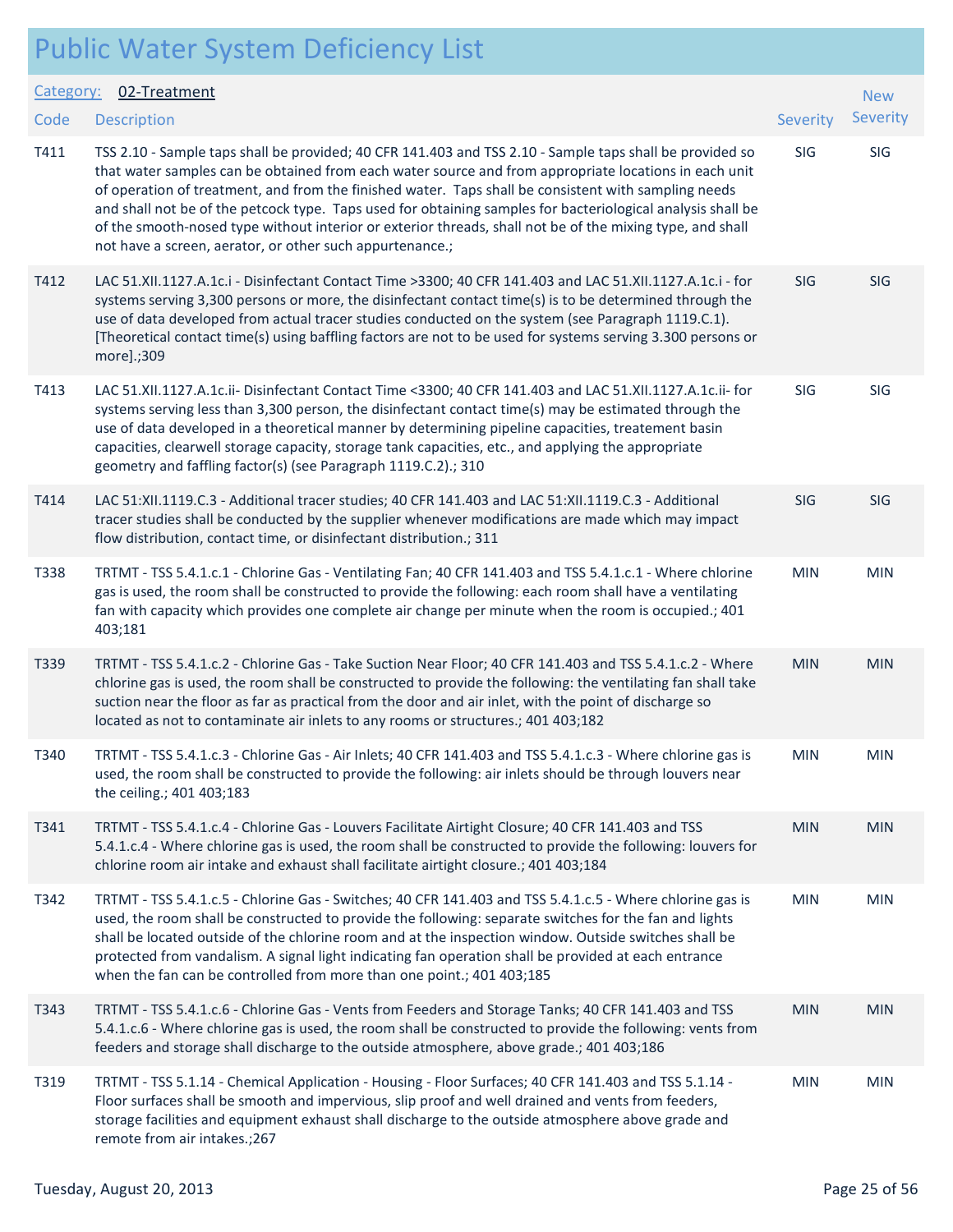| <b>Public Water System Deficiency List</b> |  |
|--------------------------------------------|--|
|--------------------------------------------|--|

|                  | I UDIIC VVALEI JYSLEIII DEIICIEIICY LISL                                                                                                                                                                                                                                                                                                                                                                                                                                                                                                                                                                                                                                                                                                                                                                                                  |            |                 |
|------------------|-------------------------------------------------------------------------------------------------------------------------------------------------------------------------------------------------------------------------------------------------------------------------------------------------------------------------------------------------------------------------------------------------------------------------------------------------------------------------------------------------------------------------------------------------------------------------------------------------------------------------------------------------------------------------------------------------------------------------------------------------------------------------------------------------------------------------------------------|------------|-----------------|
| Category:        | 02-Treatment                                                                                                                                                                                                                                                                                                                                                                                                                                                                                                                                                                                                                                                                                                                                                                                                                              |            | <b>New</b>      |
| Code             | <b>Description</b>                                                                                                                                                                                                                                                                                                                                                                                                                                                                                                                                                                                                                                                                                                                                                                                                                        | Severity   | <b>Severity</b> |
| T345             | TRTMT - TSS 5.4.1.c.9 - Chlorine Gas - Neutralize Chlorine Gas; 40 CFR 141.403 and TSS 5.4.1.c.9 - Where<br>chlorine gas is used, the room shall be constructed to provide the following: where deemed necessary by<br>the reviewing authority, provision shall be made to chemically neutralize chlorine gas before discharge<br>from the water treatment plant building into the environment. Such equipment shall be designed as part<br>of the chlorine gas storage and feed areas to automatically engage in the event of any measured chlorine<br>release. The equipment shall be sized to treat the entire contents of the largest storage container on<br>site.; 401 403;188                                                                                                                                                      | <b>MIN</b> | <b>REC</b>      |
| T352             | TRTMT - TSS 5.4.3.b.3 - Sodium Chlorite - Drum Recycling/Reuse; TSS 5.4.3.b.3 - Storage drums must be<br>thoroughly flushed prior to recycling or disposal.; 220;195                                                                                                                                                                                                                                                                                                                                                                                                                                                                                                                                                                                                                                                                      | <b>MIN</b> | <b>REC</b>      |
| T355             | TRTMT - TSS 5.4.3.c.4 - Sodium Chlorite - Feed Line Installation; TSS 5.4.3.c.4 - Feed lines shall be installed<br>in a manner to prevent formation of gas pockets and shall terminate at a point of positive pressure.;<br>220;198                                                                                                                                                                                                                                                                                                                                                                                                                                                                                                                                                                                                       | <b>MIN</b> | <b>SIG</b>      |
| T365             | TRTMT - TSS 5.4.5.2.c - Ammonia - Aqua Ammonia Room Exhaust Fan; 40 CFR 141.403 and TSS 5.4.5.2.c -<br>The aqua ammonia room shall be equipped as in Section 5.4.1 with the following changes: An exhaust<br>fan shall be installed to withdraw air from high points in the room and makeup air shall be allowed to<br>enter at a low point.; 200;208                                                                                                                                                                                                                                                                                                                                                                                                                                                                                     | <b>MIN</b> | <b>MIN</b>      |
| T369             | TRTMT - TSS 5.4.5.3.c - Ammonia - Anhydrous Ammonia Room Exhaust Fan; 40 CFR 141.403 and TSS<br>5.4.5.3.c - An emergency air exhaust system, as in Section 5.4.1c but with an elevated intake, shall be<br>provided in the ammonia storage room.; 200;212                                                                                                                                                                                                                                                                                                                                                                                                                                                                                                                                                                                 | <b>MIN</b> | <b>MIN</b>      |
| T372             | TRTMT - TSS 6.2.3 - Stairways and Ladders Required; 40 CFR 141.403 and TSS 6.2.3 - Stairways and<br>ladders shall be provided between all floors, and in pits or compartments which must be entered and<br>have handrails on both sides, and treads of non-slip material. Stairs are preferred in areas where there is<br>frequent traffic or where supplies are transported by hand. They shall have risers not exceeding nine<br>inches and treads wide enough for safety.; 281                                                                                                                                                                                                                                                                                                                                                         | <b>MIN</b> | <b>REC</b>      |
| T373             | TRTMT - TSS 6.2.5 - Ventilation; 40 CFR 141.403 and TSS 6.2.5 - Adequate ventilation shall be provided<br>for all pumping stations for operator comfort and dissipation of excess heat from the equipment.; 282                                                                                                                                                                                                                                                                                                                                                                                                                                                                                                                                                                                                                           | <b>MIN</b> | <b>REC</b>      |
| T374             | TRTMT - TSS 9.2 - Waste Residuals - Brine Waste; TSS 9.2 - Waste from ion exchange plants,<br>demineralization plants, or other plants which produce a brine, may be disposed of by controlled<br>discharge to a stream if adequate dilution is available. Surface water quality requirements of the<br>regulatory agency will control the rate of discharge. Except when discharging to large waterways, a<br>holding tank of sufficient size should be provided to allow the brine to be discharged over a twenty-four<br>hour period. Where discharging to a sanitary sewer, a holding tank may be required to prevent the<br>overloading of the sewer and/or interference with the waste treatment processes. The effect of brine<br>discharge to sewage lagoons may depend on the rate of evaporation from the lagoons.; 460 500;215 | <b>MIN</b> | <b>REC</b>      |
| T242             | TRTMT - TSS 4.4.1.7 - Softening - Sludge Disposal; 40 CFR 141.403 and TSS 4.4.1.7 - Provisions must be<br>included for proper disposal of softening sludges.; 460 500;120                                                                                                                                                                                                                                                                                                                                                                                                                                                                                                                                                                                                                                                                 | <b>MIN</b> | <b>MIN</b>      |
| T294             | TRTMT - TSS 4.9.4.b - Powdered Activated Carbon - Dry Feed Properly Wetted; TSS 4.9.4.b - The carbon<br>can be added as a pre-mixed slurry or by means of a dry-feed machine as long as the carbon is properly<br>wetted.; 125;172                                                                                                                                                                                                                                                                                                                                                                                                                                                                                                                                                                                                        | <b>MIN</b> | <b>MIN</b>      |
| T <sub>295</sub> | TRTMT - TSS 4.9.4.d - Powdered Activated Carbon - Dust Control; TSS 4.9.4.d - Provisions shall be made<br>for adequate dust control.; 125;173                                                                                                                                                                                                                                                                                                                                                                                                                                                                                                                                                                                                                                                                                             | <b>MIN</b> | <b>REC</b>      |
| T201             | TRTMT - TSS 4.3.6 - Disinfection - Housing; 40 CFR 141.403 and TSS 4.3.6 - Adequate housing must be<br>provided for the chlorination equipment and for storing the chlorine (See Part 5).;245                                                                                                                                                                                                                                                                                                                                                                                                                                                                                                                                                                                                                                             | <b>MIN</b> | <b>MIN</b>      |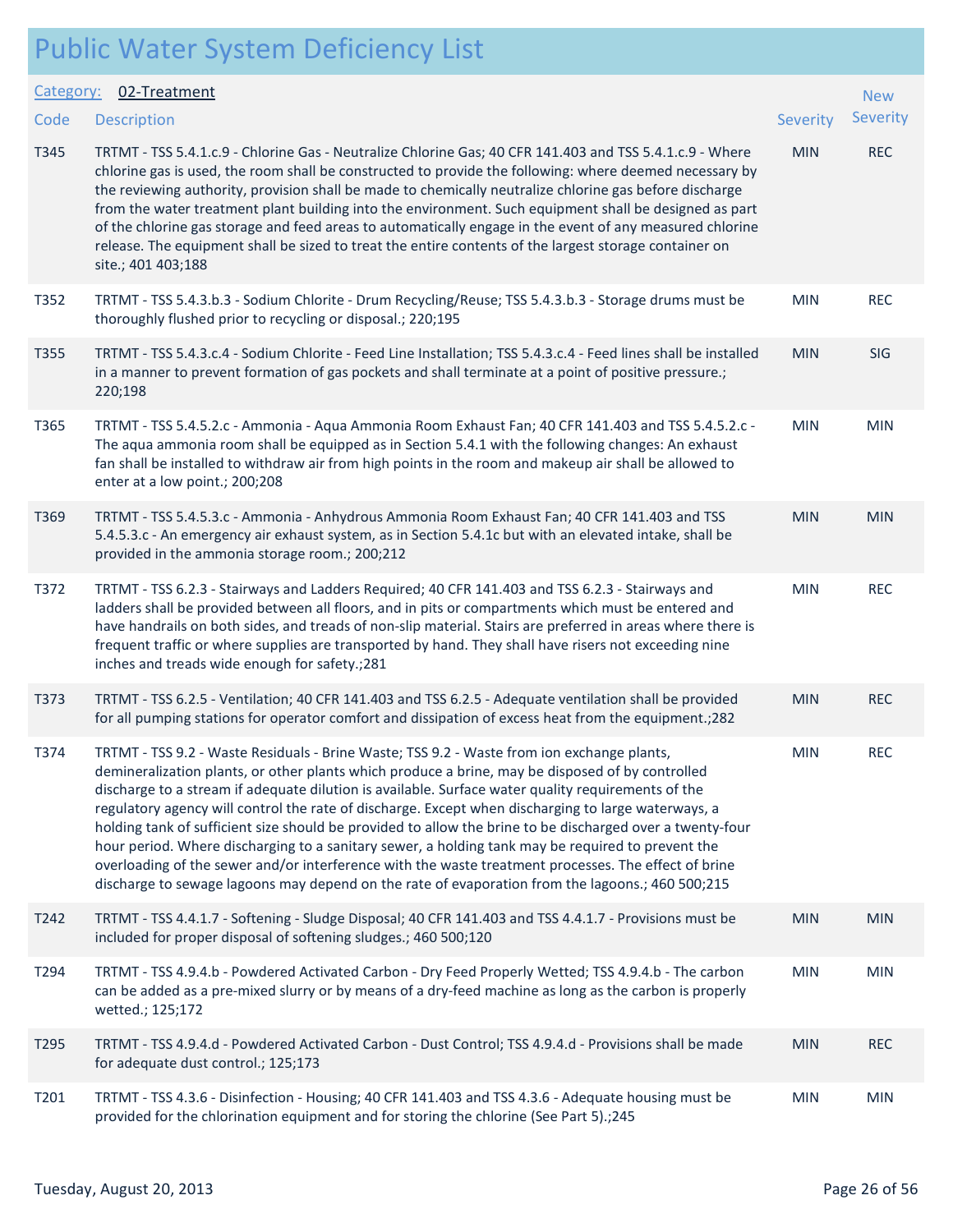| Category: | 02-Treatment                                                                                                                                                                                                                                                                                                                                                                                                                                                                                                                           |                 | <b>New</b> |
|-----------|----------------------------------------------------------------------------------------------------------------------------------------------------------------------------------------------------------------------------------------------------------------------------------------------------------------------------------------------------------------------------------------------------------------------------------------------------------------------------------------------------------------------------------------|-----------------|------------|
| Code      | <b>Description</b>                                                                                                                                                                                                                                                                                                                                                                                                                                                                                                                     | <b>Severity</b> | Severity   |
| T202      | TRTMT - TSS 4.3.7.10.a - Disinfection - Ozone - Safety - Max Ozone Exposure; 40 CFR 141.403 and TSS<br>4.3.7.10.a - For safety the maximum allowable ozone concentration in the air to which workers may be<br>exposed must not exceed 0.1 ppm (by volume).; 541 543;80                                                                                                                                                                                                                                                                | <b>MIN</b>      | <b>REC</b> |
| T203      | TRTMT - TSS 4.3.7.10.d - Disinfection - Ozone - Safety - Emergency Fans; 40 CFR 141.403 and TSS<br>4.3.7.10.d - Emergency exhaust fans must be provided in the rooms containing the ozone generators to<br>remove ozone gas if leakage occurs.; 541 543;81                                                                                                                                                                                                                                                                             | <b>MIN</b>      | <b>MIN</b> |
| T204      | TRTMT - TSS 4.3.7.10.e - Disinfection - Ozone - Safety - Portable Purge Air Blower; 40 CFR 141.403 and<br>TSS 4.3.7.10.e - A portable purge air blower that will remove residual ozone in the contactor prior to<br>entry for repair or maintenance should be provided.; 541 543;82                                                                                                                                                                                                                                                    | <b>MIN</b>      | <b>REC</b> |
| T337      | TRTMT - TSS 5.4.1.b - Specific Chemicals - Chlorine Gas Cylinders; 40 CFR 141.403 and TSS 5.4.1.b - Full<br>and empty cylinders of chlorine gas should be isolated from operating areas, restrained in position to<br>prevent upset, stored in rooms separate from ammonia storage, and stored in areas not in direct<br>sunlight or exposed to excessive heat.; 200 220 401 403;180                                                                                                                                                   | <b>REC</b>      | <b>MIN</b> |
| T310      | TRTMT - TSS 5.1.10.f - Chemical Application - Solution Tanks - Overflow Pipes; TSS 5.1.10.f - Overflow<br>pipes, when provided, should be turned downward, with the end screened, have a free fall discharge,<br>and be located where noticeable.;258                                                                                                                                                                                                                                                                                  | <b>REC</b>      | <b>REC</b> |
| T315      | TRTMT - TSS 5.1.11.c - Day Tank Capacity; TSS 5.1.11.c - Day tanks should hold no more than a 30 hour<br>supply.;263                                                                                                                                                                                                                                                                                                                                                                                                                   | <b>REC</b>      | <b>REC</b> |
| T324      | TRTMT - TSS 5.1.2.g - Process Control for Coagulant Addition; TSS 5.1.2.g - Where conditions warrant, for<br>example with rapidly fluctuating intake turbidity, coagulant and coagulant aid addition may be made<br>according to turbidity, streaming current, or other sensed parameter.; 240 360 660;178                                                                                                                                                                                                                             | <b>REC</b>      | <b>REC</b> |
| T346      | TRTMT - TSS 5.4.1.d - Chlorine Gas - Rooms Temperature Control; 40 CFR 141.403 and TSS 5.4.1.d -<br>Chlorinator rooms should be heated to 60 degrees Fahrenheit, and be protected from excessive heat.<br>Cylinders and gas lines should be protected from temperatures above that of the feed equipment.; 401<br>403;189                                                                                                                                                                                                              | <b>REC</b>      | <b>REC</b> |
| T116      | TRTMT - TSS 4.1.2.b - Rapid Mix - Detention Period; TSS 4.1.2.b - The detention period should be not<br>more than thirty seconds.; 240 360 660 600;4                                                                                                                                                                                                                                                                                                                                                                                   | <b>REC</b>      | <b>REC</b> |
| T118      | TRTMT - TSS 4.1.3.b - Clarification - Flocculation - Detention; TSS 4.1.3.b - The flow-through velocity<br>should be not less than 0.5 nor greater than 1.5 feet per minute with a detention time for floc formation<br>of at least 30 minutes.; 240 360 660;6                                                                                                                                                                                                                                                                         | <b>REC</b>      | <b>REC</b> |
| T134      | TRTMT - TSS 4.1.5.6.a - Clarification - Solids Contact Unit - Sludge Concentrators; TSS 4.1.5.6.a - The<br>equipment should provide either internal or external concentrators in order to obtain a concentrated<br>sludge with a minimum of waste water.; 240 360 660;22                                                                                                                                                                                                                                                               | <b>REC</b>      | <b>REC</b> |
| T137      | TRTMT - TSS 4.1.5.9 - Clarification - Solids Contact Unit - Detention Time; TSS 4.1.5.9 - The detention time<br>shall be established on the basis of the raw water characteristics and other local conditions that affect<br>the operation of the unit. Based on design flow rates, the detention time should be. (a) two to four hours<br>for suspended solids contact clarifiers and softeners treating surface water. (b) one to two hours for the<br>suspended solids contact softeners treating only groundwater.; 240 360 660;25 | <b>REC</b>      | <b>REC</b> |
| T238      | TRTMT - TSS 4.4.1.3 - Softening - Chemical Feed Point; TSS 4.4.1.3 - Lime and recycled sludge should be<br>fed directly into the rapid mix basin.; 460 500;116                                                                                                                                                                                                                                                                                                                                                                         | <b>REC</b>      | <b>REC</b> |
| T241      | TRTMT - TSS 4.4.1.6.b - Sludge Collection; TSS 4.4.1.6.b - Sludge recycling to the rapid mix should be<br>provided.; 240 360 660 600;119                                                                                                                                                                                                                                                                                                                                                                                               | <b>REC</b>      | <b>REC</b> |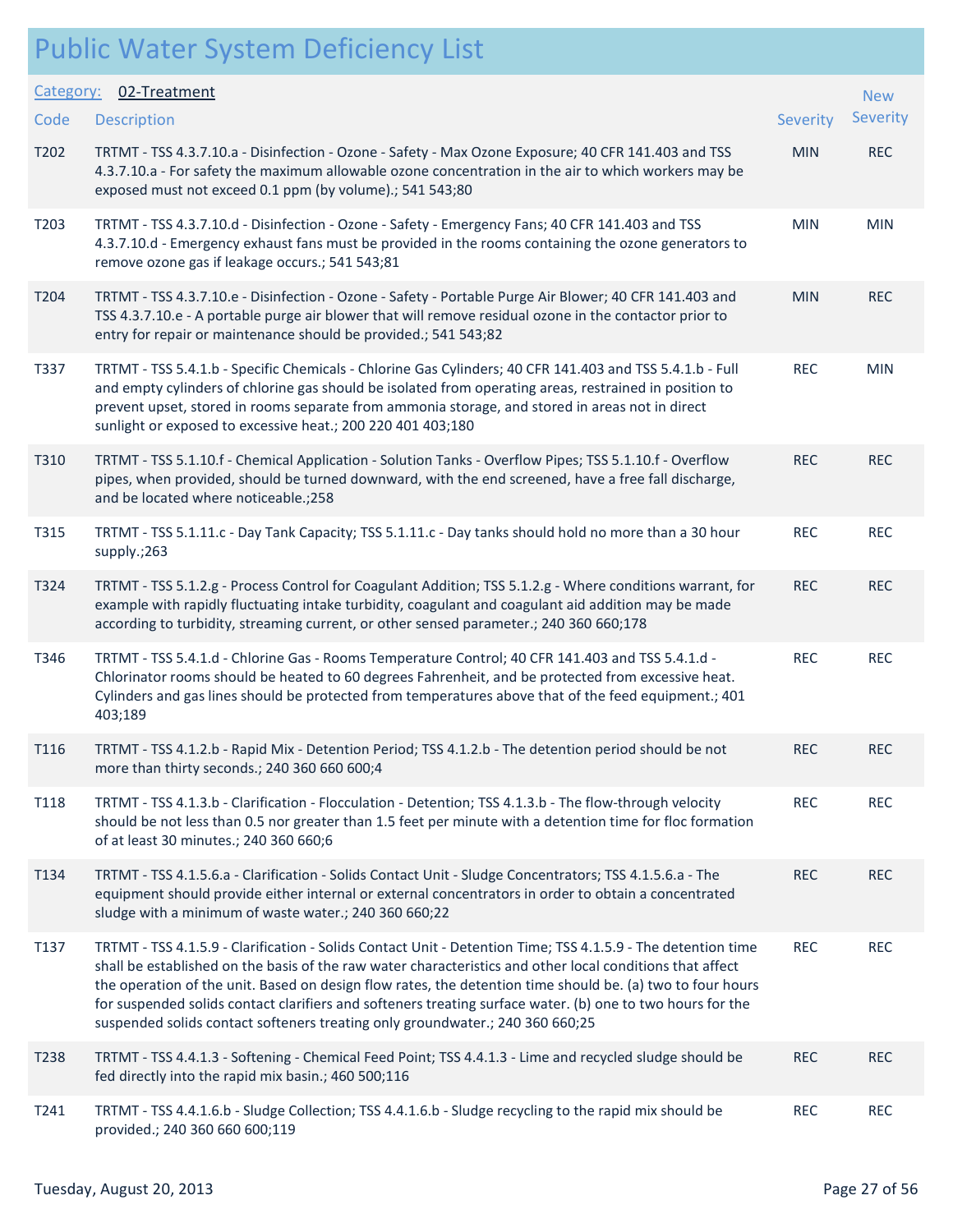| Category: | 02-Treatment                                                                                                                                                                                                                                                                                                                                                                                                                               |            | <b>New</b> |
|-----------|--------------------------------------------------------------------------------------------------------------------------------------------------------------------------------------------------------------------------------------------------------------------------------------------------------------------------------------------------------------------------------------------------------------------------------------------|------------|------------|
| Code      | <b>Description</b>                                                                                                                                                                                                                                                                                                                                                                                                                         | Severity   | Severity   |
| T247      | TRTMT - TSS 4.4.2.13.b - Softening - Brine and Salt Storage Tanks - Water Inlet; TSS 4.4.2.13.b - The make-<br>up water inlet must be protected from back-siphonage. Water for filing the tank should be distributed<br>over the entire surface by pipes above the maximum brine level in the tank. The tanks should be<br>provided with an automatic declining level control system on the make-up water line.; 460 500;125               | <b>REC</b> | <b>REC</b> |
| T250      | TRTMT - TSS 4.4.2.13.e - Softening - Wet Salt Storage Tanks; TSS 4.4.2.13.e - Two wet salt storage tanks<br>or compartments designed to operate independently should be provided.; 460 500;128                                                                                                                                                                                                                                             | <b>REC</b> | <b>REC</b> |
| T252      | TRTMT - TSS 4.4.2.14 - Softening - Salt and Brine Storage Capacity; TSS 4.4.2.14 - Total salt storage should<br>have sufficient capacity to store in excess of 1.5 carloads or truckloads of salt, and provide for at least 30<br>days of operation.; 460 500;130                                                                                                                                                                          | <b>REC</b> | <b>REC</b> |
| T253      | TRTMT - TSS 4.4.2.15 - Softening - Brine Pump or Eductor; TSS 4.4.2.15 - An eductor may be used to<br>transfer brine from the brine tank to the softeners. If a pump is used, a brine measuring tank or means of<br>metering should be provided to obtain proper dilution.; 460 500;131                                                                                                                                                    | <b>REC</b> | <b>REC</b> |
| T257      | TRTMT - TSS 4.4.2.4 - Softening - Depth of Resin; TSS 4.4.2.4 - The depth of the exchange resin should not<br>be less than three feet.; 460 500;135                                                                                                                                                                                                                                                                                        | <b>REC</b> | <b>REC</b> |
| T259      | TRTMT - TSS 4.4.2.6 - Softening - Freeboard; TSS 4.4.2.6 - The freeboard will depend upon the size and<br>specific gravity of the resin and the direction of water flow. Generally, the washwater collector should be<br>24 inches above the top of the resin on downflow units.; 460 500;137                                                                                                                                              | <b>REC</b> | <b>REC</b> |
| T261      | TRTMT - TSS 4.4.2.8 - Softening - Brine Distribution; TSS 4.4.2.8 - Facilities should be included for even<br>distribution of the brine over the entire surface of both upflow and downflow units.; 460 500;139                                                                                                                                                                                                                            | <b>REC</b> | <b>REC</b> |
| T263      | TRTMT - TSS 4.4.3 - Softening - Water Quality Test Equipment; TSS 4.4.3 - Test equipment for alkalinity,<br>total hardness, carbon dioxide content, and pH should be provided to determine treatment<br>effectiveness.; 460 500;141                                                                                                                                                                                                        | <b>REC</b> | <b>REC</b> |
| T284      | TRTMT - TSS 4.7.2.1 - Fluoridation - Saturator Type; TSS 4.7.2.1 - Saturators should be of the upflow type<br>and be provided with a meter and backflow protection on the makeup water line.; 380;162                                                                                                                                                                                                                                      | <b>REC</b> | <b>REC</b> |
| T288      | TRTMT - TSS 4.8.1.a.1 - Stabilization - Recarb Basin Detention Time; TSS 4.8.1.a.1 - Recarbonation basin<br>design should provide for a total detention time of twenty minutes.; 740 741 742;166                                                                                                                                                                                                                                           | <b>REC</b> | <b>REC</b> |
| T289      | TRTMT - TSS 4.8.1.a.2 - Stabilization - Recarb Basin Design; TSS 4.8.1.a.2 - Recarbonation basin design<br>should provide for two compartments, with a depth that will provide a diffuser submergence of not less<br>than 7.5 feet nor greater submergence than recommended by the manufacturer as follows: (a) a mixing<br>compartment having a detention time of at least three minutes. (b) a reaction compartment.; 740 741<br>742;167 | <b>REC</b> | <b>REC</b> |
| T293      | TRTMT - TSS 4.9.4.a - Powdered Activated Carbon Addition Early in Treatment; TSS 4.9.4.a - Powdered<br>activated carbon should be added as early as possible in the treatment process to provide maximum<br>contact time. Flexibility to allow the addition of carbon at several points is preferred. Activated carbon<br>should not be applied near the point of chlorine or other oxidant application.; 125;171                          | <b>REC</b> | <b>REC</b> |
| T296      | TRTMT - TSS 4.9.4.e - Powdered Activated Carbon - Rate of Feed; TSS 4.9.4.e - The required rate of feed<br>of carbon in a water treatment plant depends upon the tastes and/or odors involved, but provision<br>should be made for adding from 0.1 milligrams per liter to at least 40 milligrams per liter.; 125;174                                                                                                                      | <b>REC</b> | <b>REC</b> |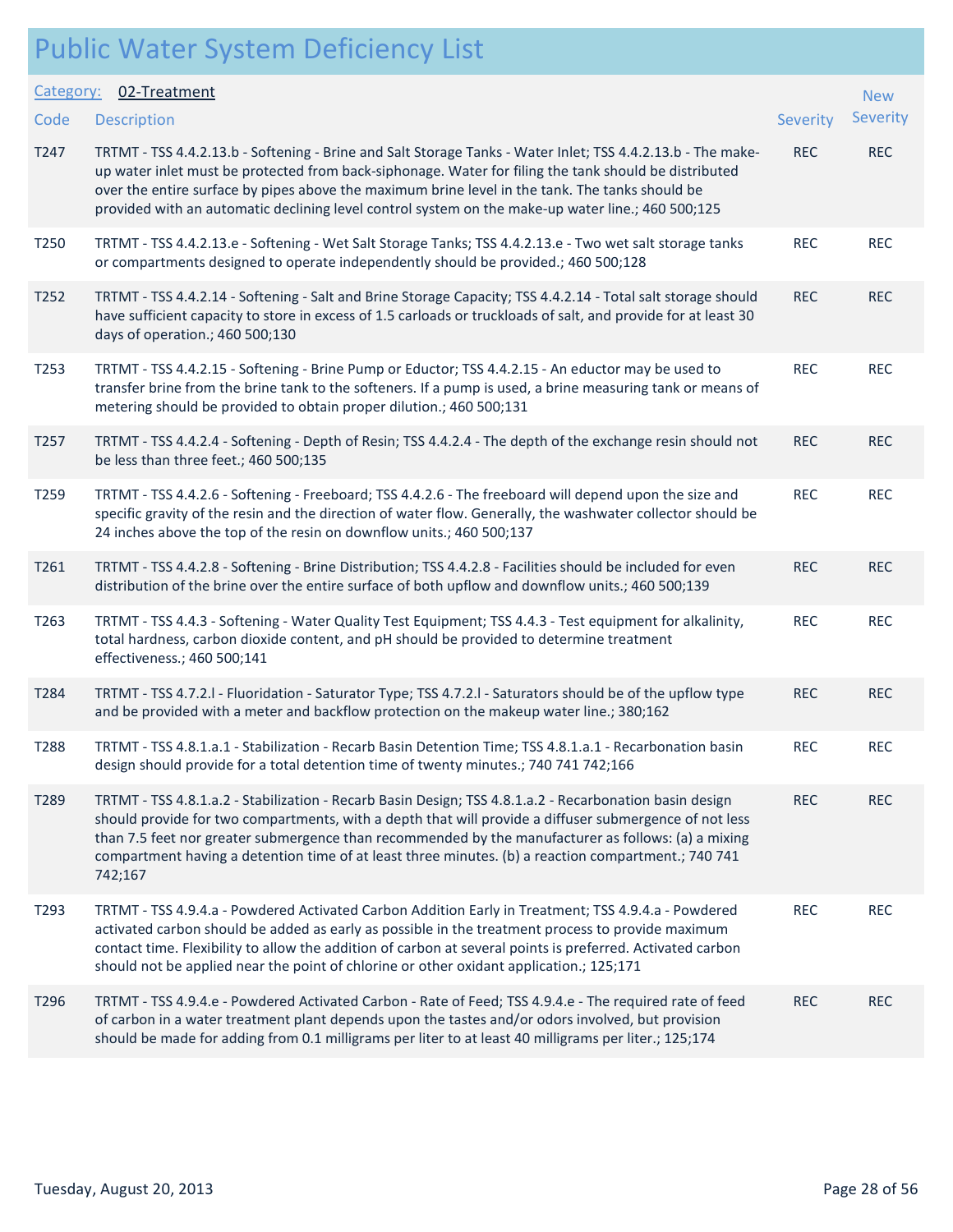| Category: | 02-Treatment                                                                                                                                                                                                                                                                                                                                                                                                                                                                                                                                                                             |            | <b>New</b> |
|-----------|------------------------------------------------------------------------------------------------------------------------------------------------------------------------------------------------------------------------------------------------------------------------------------------------------------------------------------------------------------------------------------------------------------------------------------------------------------------------------------------------------------------------------------------------------------------------------------------|------------|------------|
| Code      | <b>Description</b>                                                                                                                                                                                                                                                                                                                                                                                                                                                                                                                                                                       | Severity   | Severity   |
| T297      | TRTMT - TSS 4.9.4.f - Powdered Activated Carbon - Combustible Material; 40 CFR 141.403 and TSS<br>4.9.4.f - Powdered activated carbon shall be handled as a potentially combustible material. It should be<br>stored in a building or compartment as nearly fireproof as possible. Other chemicals should not be<br>stored in the same compartment. A separate room should be provided for carbon feed installations.<br>Carbon feeder rooms should be equipped with explosion-proof electrical outlets, lights, and motors.;<br>125;175                                                 | <b>REC</b> | <b>REC</b> |
| T193      | TRTMT - TSS 4.3.1.4 - Chlorination - Automatic Switch-Over; TSS 4.3.1.4 - Automatic switch-over of<br>chlorine cylinders should be provided, where necessary, to assure continuous disinfection.; 401 403;77                                                                                                                                                                                                                                                                                                                                                                             | <b>REC</b> | <b>REC</b> |
| T194      | TRTMT - TSS 4.3.1.5 - Disinfection - Chlorination - Automatic Proportioning; TSS 4.3.1.5 - Automatic<br>proportioning chlorinators will be required where the rate of flow or chlorine demand is not reasonably<br>constant.; 240                                                                                                                                                                                                                                                                                                                                                        | <b>REC</b> | <b>REC</b> |
| T195      | TRTMT - TSS 4.3.1.6 - Disinfection - Chlorination Equipment - Eductor; TSS 4.3.1.6 - Each eductor must be<br>selected for the point of application with particular attention given to the quantity of chlorine to be<br>added, the maximum injector waterflow, the total discharge back pressure, the injector operating<br>pressure, and the size of the chlorine solution line. Gauges for measuring water pressure and vacuum at<br>the inlet and outlet of each eductor should be provided.; 200 220 401 403;78                                                                      | <b>REC</b> | <b>REC</b> |
| T410      | TSS 2.14 - Piping Color Code; TSS 2.14 - To facilitate identification of piping in plants and pumping<br>stations it is recommended that the following color scheme be utilized: (See page 12 of TSS 2003). In<br>situations where two colors do not have sufficient contrast to easily differentiate between them, a six-<br>inch band of contrasting color should be on one of the pipes at approximately 30 inch intervals. The<br>name of the liquid or gas should also be on the pipe. In some cases it may be advantageous to provide<br>arrows indicating the direction of flow.; | <b>REC</b> | <b>REC</b> |
| T415      | TSS 4.2.2.3.k - Filtration - Rapid Pressure - Details of Design; 40 CFR 141.403 and TSS 4.2.2.3.k - The filters<br>shall be designed to provide for construction to prevent cross-connection.;                                                                                                                                                                                                                                                                                                                                                                                           | <b>REC</b> | <b>REC</b> |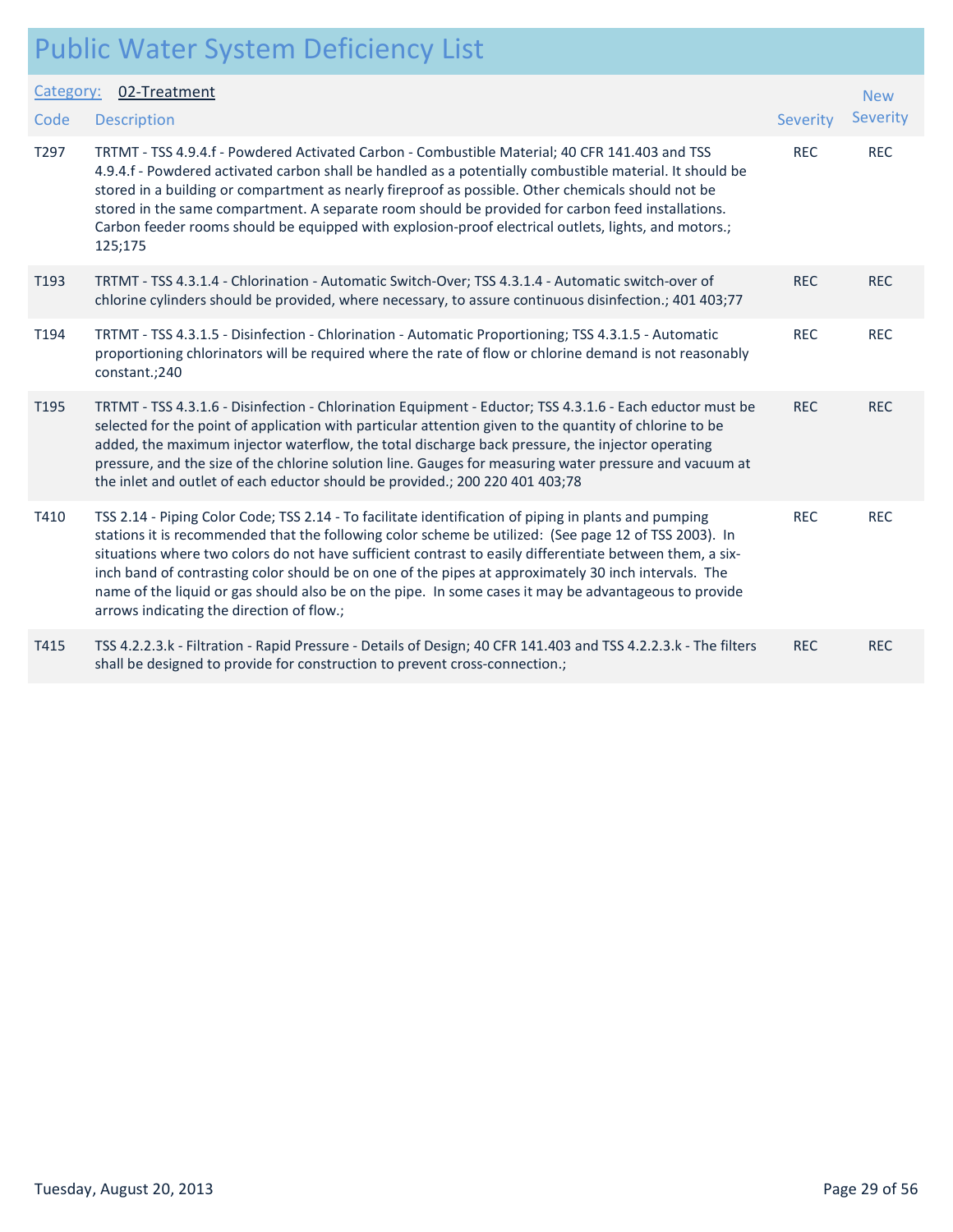| Category:   | 03-Distribution System                                                                                                                                                                                                                                                                                                                                                                                                                                                                                                                                                                                                                                   |            | <b>New</b> |
|-------------|----------------------------------------------------------------------------------------------------------------------------------------------------------------------------------------------------------------------------------------------------------------------------------------------------------------------------------------------------------------------------------------------------------------------------------------------------------------------------------------------------------------------------------------------------------------------------------------------------------------------------------------------------------|------------|------------|
| Code        | <b>Description</b>                                                                                                                                                                                                                                                                                                                                                                                                                                                                                                                                                                                                                                       | Severity   | Severity   |
| CC11        | LAC 51:XII.343.A - No Physical Connection with Non-Potable Source; 40 CFR 141.403 and LAC<br>51:XII.343.A - There shall be no physical connection between a public water supply and any other water<br>supply which is not of equal sanitary quality and under an equal degree of official supervision. and there<br>shall be no connection or arrangement by which unsafe water may enter a public water supply<br>system.;25                                                                                                                                                                                                                           | SIG        | SIG        |
| CC12        | LAC 51:XII.343.B - Air Gap between Potable and Non-Potable; 40 CFR 141.403 and LAC 51:XII.343.B -<br>Water from any potable water supply complying with these requirements may be supplied to any other<br>system containing water of questionable quality only by means of any independent line discharging not<br>less than a distance equal to two times the pipe diameter or inches, whichever is greater, above the<br>overflow level of storage units open to atmospheric pressure or by other methods approved by the state<br>health officer.;26                                                                                                 | SIG        | SIG        |
| CC13        | LAC 51:XII.345.A - Cross-Connections Prohibited; 40 CFR 141.403 and LAC 51:XII.345.A - There shall be no<br>cross-connection, auxiliary intake, bypass, inter-connection or other arrangement, including overhead<br>leakage, whereby water from a source that does not comply with these regulations may be discharged or<br>drawn into any potable water supply which does not comply with these requirements. The use of valves,<br>including check or back pressure valves, is not considered protection against return flow, or back-<br>siphonage, or for the prevention of flow of water from an unapproved source into an approved<br>system.;27 | SIG        | SIG        |
| CC14        | LAC 51:XIV.609.D.1 - LSPC - Backflow Preventer Installation; 40 CFR 141.403 and LAC 51:XIV.608.D.1 -<br>Reduced pressure zone (RPZ) type backflow preventers, and other types of backflow preventers with<br>atmospheric ports and/or test cocks, shall not be installed below grade (in vaults or pits) where the<br>potential for a relief valve, an atmospheric port, or a test cock being submerged exists.;28                                                                                                                                                                                                                                       | <b>SIG</b> | SIG        |
| CC15        | LAC 51:XIV.609.F.4 - LSPC - Responsibility of Water Suppliers; 40 CFR 141.403 and LAC 51:XIV.609.F.4 - As<br>required by LAC 51:XII.344, each water supplier shall protect the water produced and distributed by its<br>water supply system from potential contamination by ensuring compliance with the containment<br>practices and maintenance/field testing requirements prescribed by this Part or as otherwise directed by<br>the state health officer.;29                                                                                                                                                                                         | SIG        | SIG        |
| <b>DS11</b> | LAC 51:XII.335.A - Leaks in Distribution System; 40 CFR 141.403 and LAC 51:XII.335.A - All potable water<br>distribution systems shall be designed, constructed, and maintained so as to prevent leakage of water<br>due to defective materials, improper jointing, corrosion, settling, impacts, freezing, or other causes.<br>Valves and blow-offs shall be provided so that necessary repairs can be made with a minimum<br>interruption of service.;31                                                                                                                                                                                               | SIG        | SIG        |
| <b>DS12</b> | LAC 51:XII.335.C - Water Piping Quality; 40 CFR 141.403 and LAC 51:XII.335.C - All potable water pipes,<br>pipe related products and materials that join or seal pipes and pipe related products shall be evaluated<br>and listed as conforming with a national consensus product (or material) standard, ANSI/NSF Standard<br>61, and NSF/ANSI 372. Any solder or flux which is used in the installation or repair of any public water<br>system or any plumbing system in a residential or nonresidential facility providing for human<br>consumption shall be lead free.;32                                                                           | SIG        | SIG        |
| <b>DS13</b> | LAC 51:XII.335.D - Low Pressure Protection from Pumps; 40 CFR 141.403 and LAC 51:XII.335.D - Where<br>pumps are used to draw water from a water supply distribution system or are placed in a system to<br>increase the line pressure, provision must be made to limit the pressure on the suction side of the pump<br>to not less than 15 pounds per square inch gauge. Where the use of automatic pressure cut-offs is not<br>possible, such pumps must draw water from a tank, supplied with water from a water distribution<br>system through an air gap as per Part XIV of this Code.;33                                                            | SIG        | SIG        |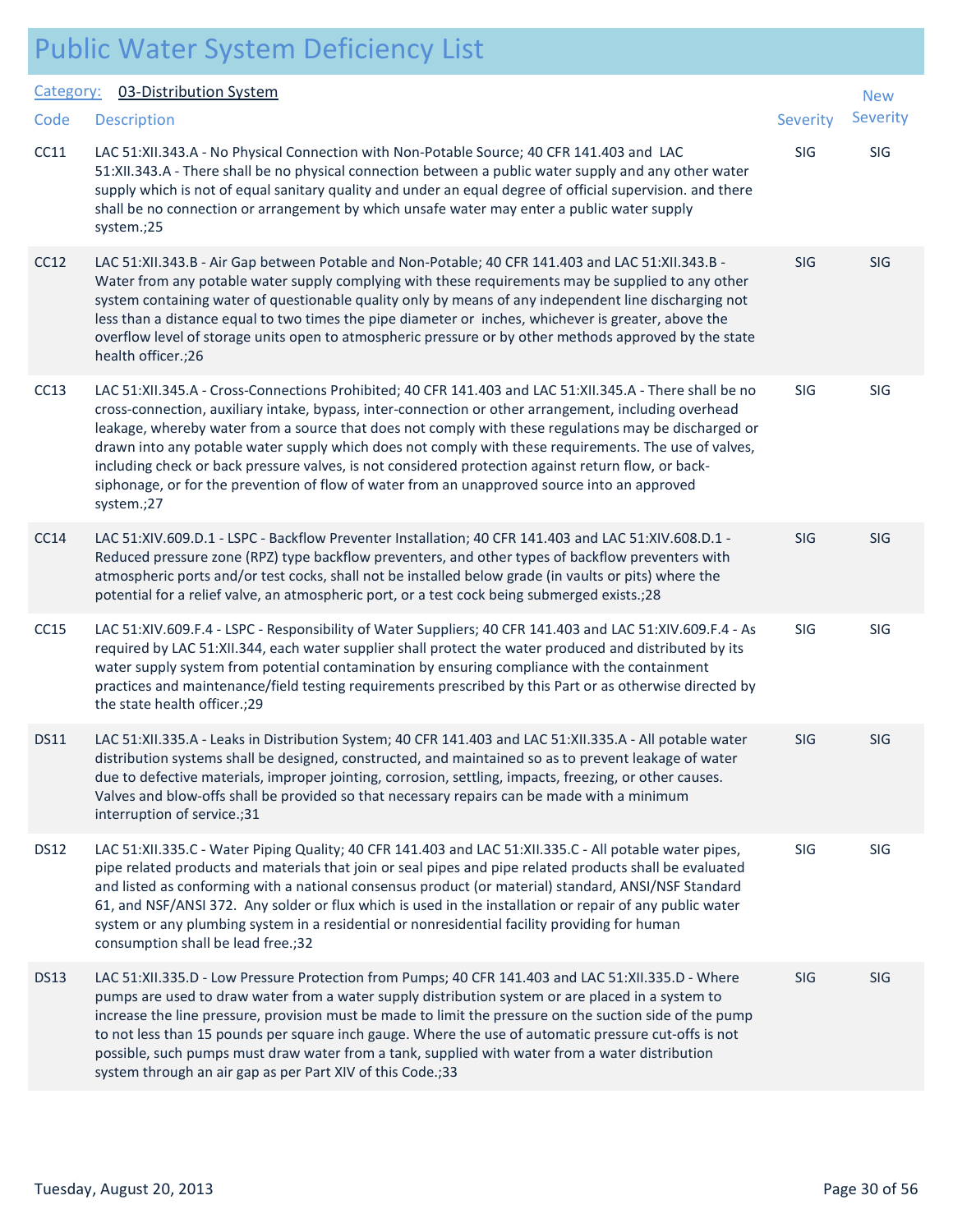| Category:        | 03-Distribution System                                                                                                                                                                                                                                                                                                                                                                                                                                                                                                                                                                                                                                                                                                |            | <b>New</b> |
|------------------|-----------------------------------------------------------------------------------------------------------------------------------------------------------------------------------------------------------------------------------------------------------------------------------------------------------------------------------------------------------------------------------------------------------------------------------------------------------------------------------------------------------------------------------------------------------------------------------------------------------------------------------------------------------------------------------------------------------------------|------------|------------|
| Code             | <b>Description</b>                                                                                                                                                                                                                                                                                                                                                                                                                                                                                                                                                                                                                                                                                                    | Severity   | Severity   |
| <b>DS14</b>      | LAC 51:XII.339.A - Protection of Suction Pipes from Contamination; 40 CFR 141.403 and LAC<br>51:XII.339.A - All subsurface suction piping, such as that leading from detached wells or reservoirs, shall<br>be protected against the entrance of contamination.; 34                                                                                                                                                                                                                                                                                                                                                                                                                                                   | <b>SIG</b> | SIG        |
| <b>DS15</b>      | LAC 51:XII.339.B - Valve Boxes on Suction Pipes; 40 CFR 141.403 and LAC 51:XII.339.B - Valve boxes shall<br>be provided for valves on buried suction lines. Every such valve box shall project at least 6 inches above<br>the floor if in a room or building, and at least 12 inches above the ground if not enclosed in a building.<br>The top of the box shall be provided with a cover with overlapping edges.;35                                                                                                                                                                                                                                                                                                  | SIG        | <b>SIG</b> |
| <b>DS16</b>      | LAC 51:XII.341.A - Water and Sewer Main Separation; 40 CFR 141.403 and LAC 51:XII.341.A - Sewer and<br>water mains shall be laid in separate trenches not less than 6 feet apart horizontally, when installed in<br>parallel. Crossing water and sewer mains shall have a minimum vertical separation of 18 inches. In cases<br>where it is not possible to maintain a 6 foot horizontal separation, the state health officer may allow a<br>waiver of this requirement on a case by case basis if supported by data from the design engineer.;36                                                                                                                                                                     | SIG        | SIG        |
| <b>DS17</b>      | LAC 51:XII.903.B - Coliform Routine Compliance Monitoring; 40 CFR 141.403 and LAC 51:XII.903.B - The<br>water supply must provide suitable taps which draw water directly from the mains or the service lines.<br>Such taps provide for samples which are most representative of the quality of water provided without<br>"interference" which may be caused by plumbing problems within residences or other structures. Use of<br>such taps decreases the chance of "bad samples" resulting in a coliform maximum contaminant level<br>(MCL) violation which requires public notification by the public water supply and an administrative<br>enforcement action by the EPA/DHH against the public water supply.; 37 | SIG        | SIG        |
| <b>DS18</b>      | LAC 51:XIV.303.F - LSPC - Water Piping Quality; 40 CFR 141.403 and LAC 51:XIV.303.F - All potable water<br>pipes, pipe related products and materials that join or seal pipes and pipe related products shall be<br>evaluated and listed as conforming with a national consensus product (or material) standard and<br>ANSI/NSF Standard 61.;38                                                                                                                                                                                                                                                                                                                                                                       | SIG        | SIG        |
| <b>DS19</b>      | LAC 51:XIV.609.B - LSPC - Approval of Devices and Installation for Backflow; 40 CFR 141.403 and LAC<br>51:XIV.609.B - Devices for the prevention of backflow or back-siphoning shall comply with the standards<br>listed in Table 609 of this code. Devices installed in a potable water supply for protection against<br>backflow shall be maintained in good working condition by the person or persons having control of such<br>devices.;39                                                                                                                                                                                                                                                                       | SIG        | <b>SIG</b> |
| <b>DS20</b>      | LAC 51:XIV.609.C.4.a - LSPC - Hose Bibbs and Outlets; LAC 51:XIV.609.C.4.a - Fixture valve outlets with<br>hose attachments, hose bibbs, and lawn hydrants shall be protected against backflow by an air gap, a<br>vacuum breaker or other approved back-siphonage backflow preventer on the discharge side of the<br>valve.;40                                                                                                                                                                                                                                                                                                                                                                                       | SIG        | SIG        |
| <b>DS21</b>      | LAC 51:XIV.609.F.9.c - LSPC - Frequency of Field Testing for Backflow Devices; 40 CFR 141.403 and LAC<br>51:XIV.609.F.9.c - The backflow prevention assemblies and methods specified in 609.F.9.a of this code<br>shall be field tested: (i) upon installation. (ii) when cleaned repaired or overhauled. (iii) when relocated.<br>(iv) annually. (v) as required by the Plumbing Official. (vi) as required by the water supplier for<br>assemblies or methods providing containment protection for their water supply system.;41                                                                                                                                                                                    | SIG        | <b>SIG</b> |
| DS <sub>22</sub> | TSS 8.1.1.a - Materials - Standards and Materials Selection; 40 CFR 141.403 and TSS 8.1.1.a - All materials<br>including pipe, fittings, valves and fire hydrants shall conform to the latest standards issued by the<br>AWWA and ANSI/NSF, where such standards exist, and be acceptable to the reviewing authority.;42                                                                                                                                                                                                                                                                                                                                                                                              | SIG        | SIG        |
| DS23             | TSS 8.1.4 - Materials - Joints; 40 CFR 141.403 and TSS 8.1.4 - Packing and jointing materials used in the<br>joints of pipe shall meet the standards of AWWA and the reviewing authority. Pipe having mechanical<br>joints or slip-on joints with rubber gaskets is preferred. Gaskets containing lead shall not be used.<br>Repairs to lead-joint pipe shall be made using alternative methods. Manufacturer approved transition<br>joints shall be used between dissimilar piping materials.;43                                                                                                                                                                                                                     | SIG        | <b>SIG</b> |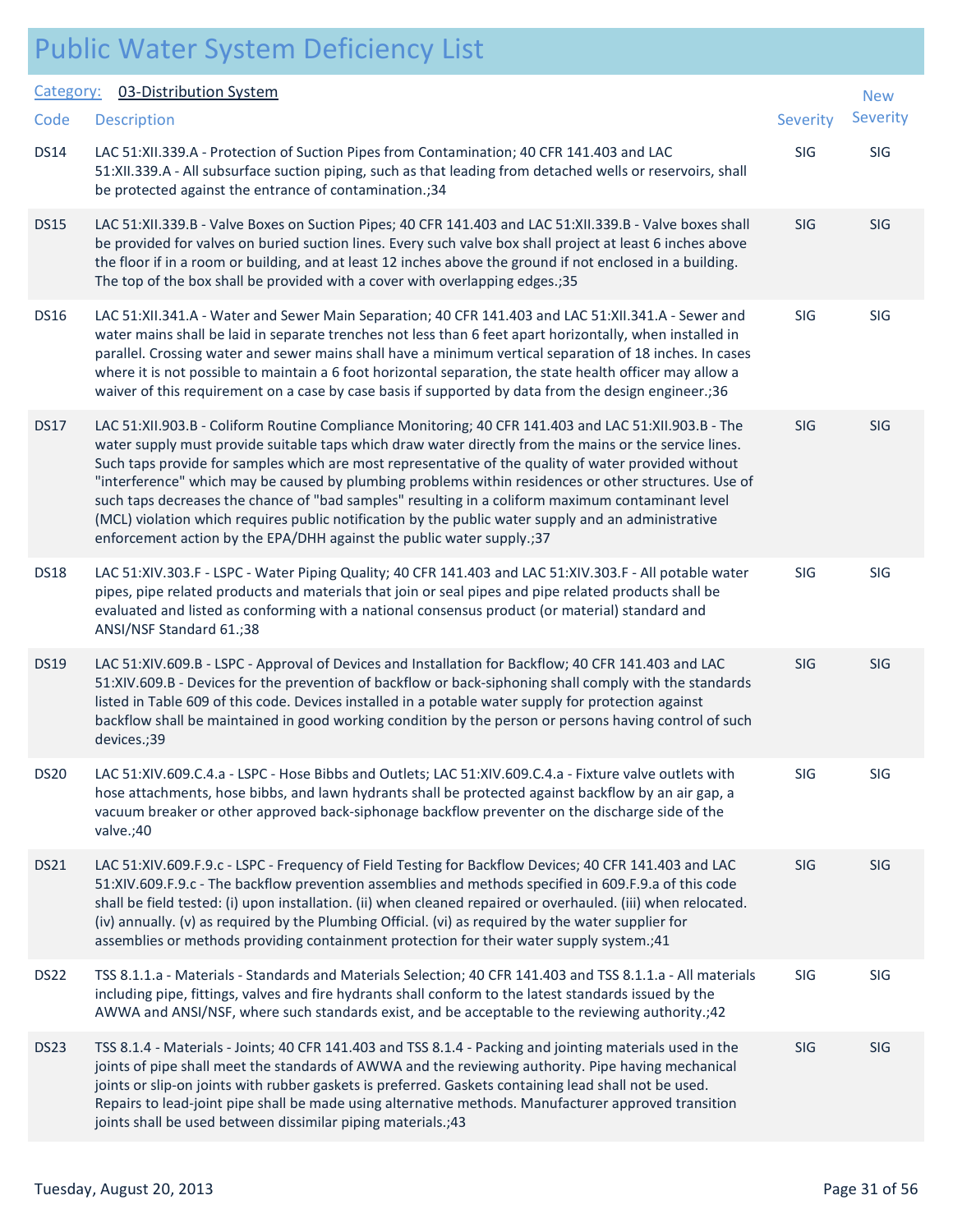| Category:        | 03-Distribution System                                                                                                                                                                                                                                                                                                                                                                                                                                                                                                                                                                             |            | <b>New</b> |
|------------------|----------------------------------------------------------------------------------------------------------------------------------------------------------------------------------------------------------------------------------------------------------------------------------------------------------------------------------------------------------------------------------------------------------------------------------------------------------------------------------------------------------------------------------------------------------------------------------------------------|------------|------------|
| Code             | <b>Description</b>                                                                                                                                                                                                                                                                                                                                                                                                                                                                                                                                                                                 | Severity   | Severity   |
| DS24             | TSS 8.2.2 - System Design - Diameter; 40 CFR 141.403 and TSS 8.2.2 - The minimum size of water main<br>which provides for fire protection and serving fire hydrants shall be six-inch diameter. The minimum size<br>of water main in the distribution system where fire protection is not to be provided should be a<br>minimum of three (3) inch diameter. Any departure from minimum requirements shall be justified by<br>hydraulic analysis and future water use, and can be considered only in specific circumstances.;44                                                                     | SIG        | SIG        |
| DS <sub>25</sub> | TSS 8.2.4.b - System Design - Dead Ends; 40 CFR 141.403 and TSS 8.2.4.b - Dead end mains shall be<br>equipped with a means to provide adequate flushing.; 45                                                                                                                                                                                                                                                                                                                                                                                                                                       | <b>SIG</b> | <b>MIN</b> |
| <b>DS26</b>      | TSS 8.5.1 - Air Relief Valves; 40 CFR 141.403 and TSS 8.5.1 - At high points in water mains where air can<br>accumulate provisions shall be made to remove the air by means of air relief valves.;46                                                                                                                                                                                                                                                                                                                                                                                               | SIG        | <b>MIN</b> |
| DS27             | TSS 8.5.2.b - Air Relief Valves - Air Relief Valve Piping - Manual; 40 CFR 141.403 and TSS 8.5.2.b - The<br>open end of an air relief pipe from a manually operated valve should be extended to the top of the pit<br>and provided with a screened, downward-facing elbow if drainage is provided for the manhole.;47                                                                                                                                                                                                                                                                              | SIG        | SIG        |
| DS28             | TSS 8.5.2.c - Air Relief Valves - Air Relief Valve Piping - Automatic; 40 CFR 141.403 and TSS 8.5.2.c - The<br>open end of an air relief pipe from automatic valves shall be extended to at least one foot above grade<br>and provided with a screened, downward-facing elbow.;48                                                                                                                                                                                                                                                                                                                  | SIG        | SIG        |
| <b>DS29</b>      | TSS 8.5.2.d - Air Relief Valves - Air Relief Valve Piping - Connections; 40 CFR 141.403 and TSS 8.5.2.d -<br>Discharge piping from air relief valves shall not connect directly to any storm drain, storm sewer, or<br>sanitary sewer.;49                                                                                                                                                                                                                                                                                                                                                          | <b>SIG</b> | <b>SIG</b> |
| <b>DS30</b>      | TSS 8.6 - Valve, Meter and Blow-Off Chambers; 40 CFR 141.403 and TSS 8.6 - Wherever possible,<br>chambers, pits or manholes containing valves, blow-offs, meters, or other such appurtenances to a<br>distribution system, shall not be located in areas subject to flooding or in areas of high groundwater.<br>Such chambers or pits should drain to the ground surface, or to absorption pits underground. The<br>chambers, pits and manholes shall not connect directly to any storm drain or sanitary sewer. Blow-offs<br>shall not connect directly to any storm drain or sanitary sewer.;50 | SIG        | SIG        |
| <b>DS31</b>      | TSS 8.7.2 - Installation of Water Mains - Bedding; 40 CFR 141.403 and TSS 8.7.2 - A continuous and<br>uniform bedding shall be provided in the trench for all buried pipe. Backfill material shall be tamped in<br>layers around the pipe and to a sufficient height above the pipe to adequately support and protect the<br>pipe. Stones found in the trench shall be removed for a depth of at least six inches below the bottom of<br>the pipe.;51                                                                                                                                              | <b>SIG</b> | <b>REC</b> |
| DS32             | TSS 8.7.3 - Installation of Water Mains - Cover; 40 CFR 141.403 and TSS 8.7.3 - Water mains shall be<br>covered with sufficient earth or other insulation to prevent freezing.;52                                                                                                                                                                                                                                                                                                                                                                                                                  | SIG        | SIG        |
| DS33             | TSS 8.7.4 - Installation of Water Mains - Blocking; 40 CFR 141.403 and TSS 8.7.4 - All tees, bends, plugs<br>and hydrants shall be provided with reaction blocking, tie rods or joints designated to prevent<br>movement.;53                                                                                                                                                                                                                                                                                                                                                                       | <b>SIG</b> | <b>MIN</b> |
| <b>DS34</b>      | TSS 8.9.1 - Surface Water Crossing - Above Water Crossing; 40 CFR 141.403 and TSS 8.9.1 - The pipe shall<br>be adequately supported and anchored, protected from damage and freezing, and accessible for repair<br>or replacement.;54                                                                                                                                                                                                                                                                                                                                                              | SIG        | SIG        |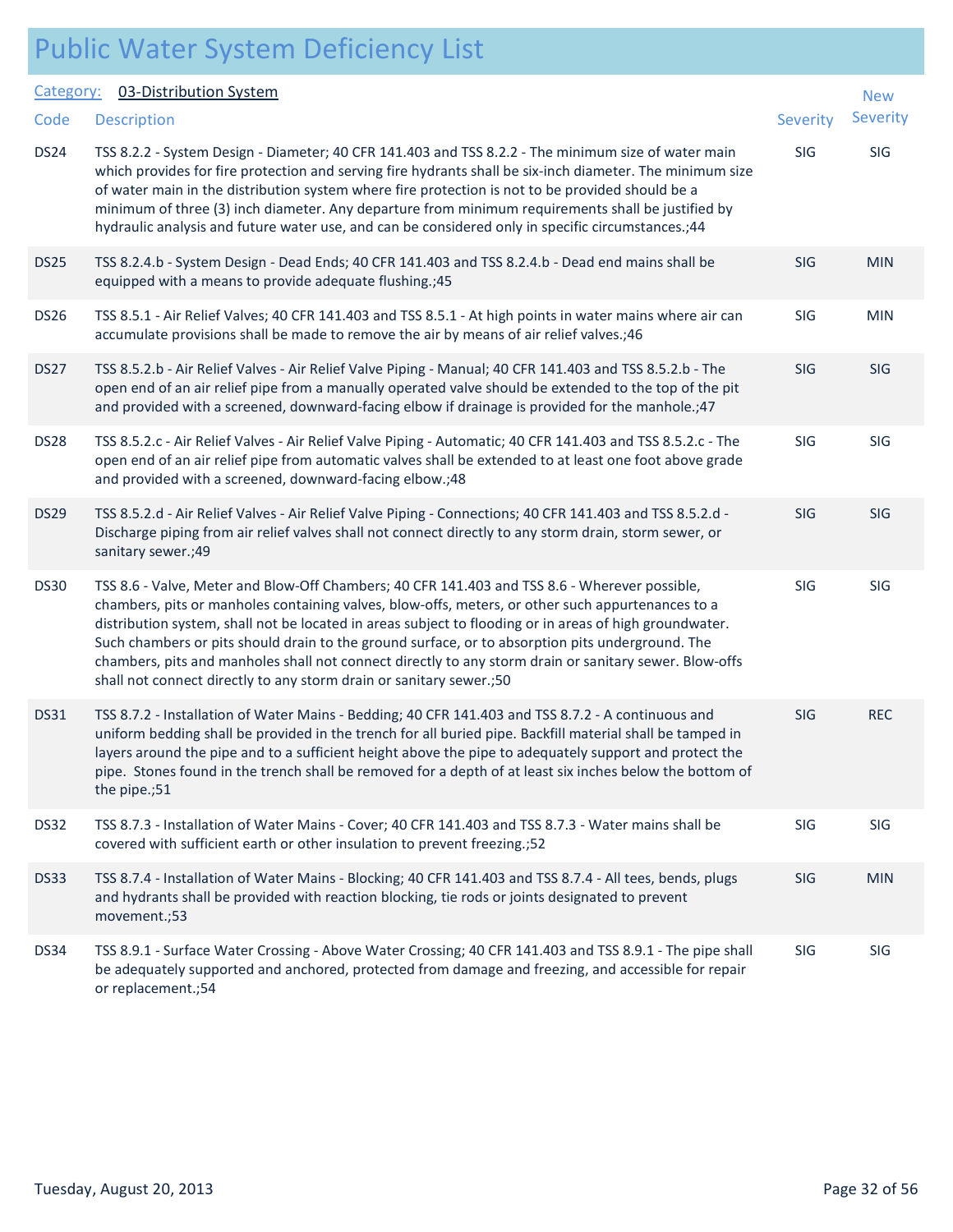| <b>Public Water System Deficiency List</b> |  |  |  |
|--------------------------------------------|--|--|--|
|--------------------------------------------|--|--|--|

#### Category: 03-Distribution System

|             | Category: 03-Distribution System                                                                                                                                                                                                                                                                                                                                                                                                                                                                                                                                                                                                                                                                                                                                                                                         |                 | <b>New</b> |
|-------------|--------------------------------------------------------------------------------------------------------------------------------------------------------------------------------------------------------------------------------------------------------------------------------------------------------------------------------------------------------------------------------------------------------------------------------------------------------------------------------------------------------------------------------------------------------------------------------------------------------------------------------------------------------------------------------------------------------------------------------------------------------------------------------------------------------------------------|-----------------|------------|
| Code        | <b>Description</b>                                                                                                                                                                                                                                                                                                                                                                                                                                                                                                                                                                                                                                                                                                                                                                                                       | <b>Severity</b> | Severity   |
| <b>DS35</b> | TSS 8.9.2 - Surface Water Crossing - Underwater Crossings; 40 CFR 141.403 and TSS 8.9.2 - A minimum<br>cover of two feet shall be provided over the pipe. When crossing water courses which are greater than<br>15 feet in width, the following shall be provided: the pipe shall be of special construction, having flexible,<br>restrained or welded watertight joints, valves shall be provided at both ends of water crossings so that<br>the section can be isolated for testing or repair. the valves shall be easily accessible, and not subject to<br>flooding, and permanent taps or other provisions to allow insertion of a small meter to determine<br>leakage and obtain water samples shall be made on each side of the valve closest to the supply<br>source.;55                                          | SIG             | <b>MIN</b> |
| <b>DS36</b> | LAC 51:XII.335.E - Minimum Pressure 15 psi; 40 CFR 141.403 and LAC 51:XII.335.E - All public water<br>supplies shall be operated and maintained to provide a minimum positive pressure of 15 pounds per<br>square inch gauge at all service connections at all times.;56                                                                                                                                                                                                                                                                                                                                                                                                                                                                                                                                                 | SIG             | SIG        |
| <b>DS46</b> | TSS 8.2.1 - Pressure; 40 CFR 141.403 and TSS 8.2.1 - All water mains, including those not designed to<br>provide fire protection, shall be sized after a hydraulic analysis based on flow demands and pressure<br>requirements. The system shall be designed to maintain a minimum pressure of 20 psi (140 kPa) at<br>ground level at all points in the distribution system under all conditions of flow. The normal working<br>pressure in the distribution system should be approximately 60 to 80 psi (410 - 550 kPa) and not less<br>than 35 psi (240 kPa).;                                                                                                                                                                                                                                                         | <b>SIG</b>      | <b>REC</b> |
| CC17        | LAC 51:XII.344 - LSPC - Protection of Water Supply/Containment Practices; 40 CFR 141.403 and LAC<br>51:XII.344 - Each water supplier shall protect the water produced and distributed by its water supply<br>system from potential contaminantion by ensuring compliance with the containment practices and<br>maintenance/field testing requirements prescribed in LAC 51:XIV.609.F or as otherwise directed by the<br>state health officer. In implementing ordinances, rules, contracts, policies, or other steps to achieve such<br>compliance, water suppliers shall have the authority to prohibit or discontinue water service to<br>customers who fail to install, maintain, field test, or report the results of the field test for containment<br>assemblies or methods in accordance with LAC 51:XIV609.F.9.; | SIG             | SIG        |
| CC18        | LAC 51:XIV.607.A - LSPC - Color Code Identification of Nonpotable Water Piping; 40 CFR 141.403 and LAC<br>51:XIV.607.A - Piping and outlets conveying nonpotable water shall be adequately and durably identified<br>by a distintive yellow-colored paint so that it is readily distinguished from piping carrying potable water.;                                                                                                                                                                                                                                                                                                                                                                                                                                                                                       | SIG             | SIG        |
| CC19        | LAC 51:XIV.607.A.1 - LSPC - Reclaimed Water; 40 CFR 141.403 and LAC 51:XIV.607.A.1 - Where reclaimed<br>water is piped or used, piping and outlets conveying this particular type of nonpotable water shall be<br>adequately and durably identified by a distinctive purple-colored paint (or, in lieu of paint, the purple<br>color may be manufactured integral to the pipe) so that it is readily distinguished from piping carrying<br>potable water.;                                                                                                                                                                                                                                                                                                                                                               | SIG             | SIG        |
| CC20        | LAC 51:XIV.607.A.1 - LSPC - Nonpotable Water; 40 CFR 141.403 and LAC:XIV.607.A.2 - In those instances<br>when it is not feasible to paint the entire length of the nonpotable water pipe, each nonpotable pipe<br>shall be minimally identified with the words "caution: nonpotable water, - do not drink" in black<br>lettering on a band of yellow-colored paint as background to designate that the liquid being conveyed<br>therein is nonpotable. Such identification shall not be concealed by pipe insulation and when insulated<br>the insulation shall be painted the same color as is required for the pipe. Maintenance of all<br>identification shall be the responsibility of the owner.;                                                                                                                   | SIG             | <b>SIG</b> |
| CC21        | LAC 51:XIV.607.B - LSPC - Contents Identification; 40 CFR 141.403 and LAC:XIV.607.B - Where any type of<br>nonpotable water is used, all valves, branch fittings and branch terminals shall be minimally identified by<br>the words "caution: nonpotable water, - do not drink" in black lettering on a yellow background. This<br>identification shall be done in accordance with ASME A 13.1. Besides the caution statement, the<br>contents (i.e., the specific nonpotable liquid) may also be identified on the legend.;                                                                                                                                                                                                                                                                                             | SIG             | SIG        |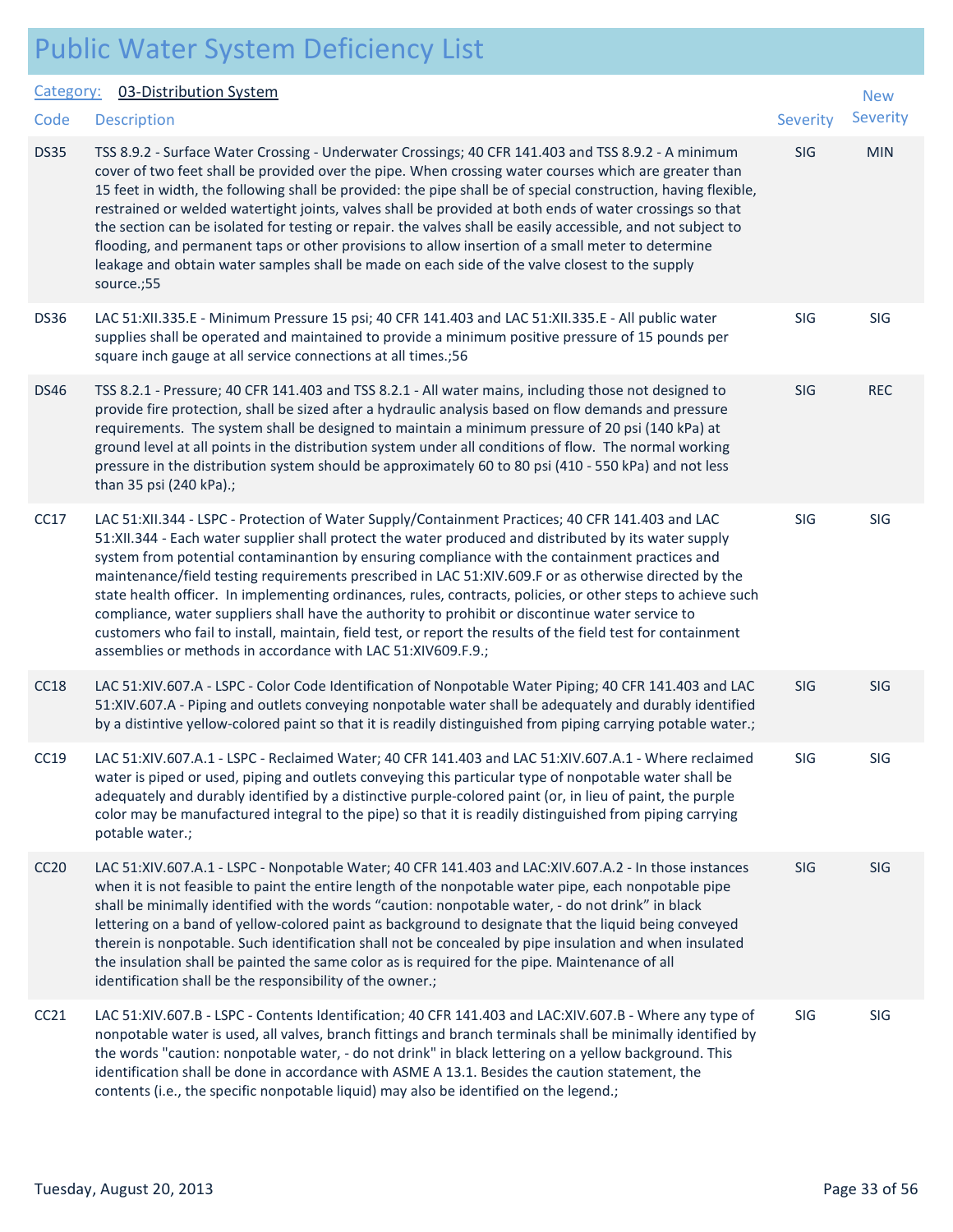| Category:   | 03-Distribution System                                                                                                                                                                                                                                                                                                                                                                                                                                                                                                   |                 | <b>New</b>      |
|-------------|--------------------------------------------------------------------------------------------------------------------------------------------------------------------------------------------------------------------------------------------------------------------------------------------------------------------------------------------------------------------------------------------------------------------------------------------------------------------------------------------------------------------------|-----------------|-----------------|
| Code        | <b>Description</b>                                                                                                                                                                                                                                                                                                                                                                                                                                                                                                       | <b>Severity</b> | <b>Severity</b> |
| <b>DS45</b> | TSS 8.3 - Distribution System - Valves; 40 CFR 141.403 and TSS 8.3 - A sufficient number of valves shall be<br>provided on water mains to minimize inconvenience and sanitary hazards during repairs. Valves should<br>be located at not more than 500 foot intervals in commercial districts and at not more than one block or<br>800 foot intervals in other districts. Where systems serve widely scattered customers and where future<br>development is not expected, the valve spacing should not exceed one mile.; | <b>MIN</b>      | <b>MIN</b>      |
| <b>DS41</b> | Corrosion-Water Pipes; The water pipes are showing signs of corrosion. This corrosion can result in<br>leaks if not treated. The water pipes are to be cleaned and treated to prevent further corrosion.;57                                                                                                                                                                                                                                                                                                              | <b>REC</b>      | <b>REC</b>      |
| <b>DS44</b> | Compile ID Plan; This office recommends that a single document titled "Potable Water Distribution<br>Identification Plan" be compiled from the multiple referenced documents.;60                                                                                                                                                                                                                                                                                                                                         | <b>REC</b>      | <b>REC</b>      |
| <b>DS42</b> | Formal Cross Connection Control Survey; Louisiana Revised Statute 40:4.12.b.1.c.iii requires that a formal<br>cross connection control survey be performed by a "qualified individual". This office recommends that<br>the formal cross connection control survey be conducted by an individual/entity formally trained in cross<br>connection identification and control measures.;58                                                                                                                                   | <b>REC</b>      | <b>SIG</b>      |
| <b>DS43</b> | Potable Water Distribution ID Plan; Please ensure that the Potable Water Distribution Identification Plan<br>is distributed to all employees and contractors and subcontractors working at the facility in accordance<br>with R.S.40:4.12.B.3.;59                                                                                                                                                                                                                                                                        | <b>REC</b>      | <b>SIG</b>      |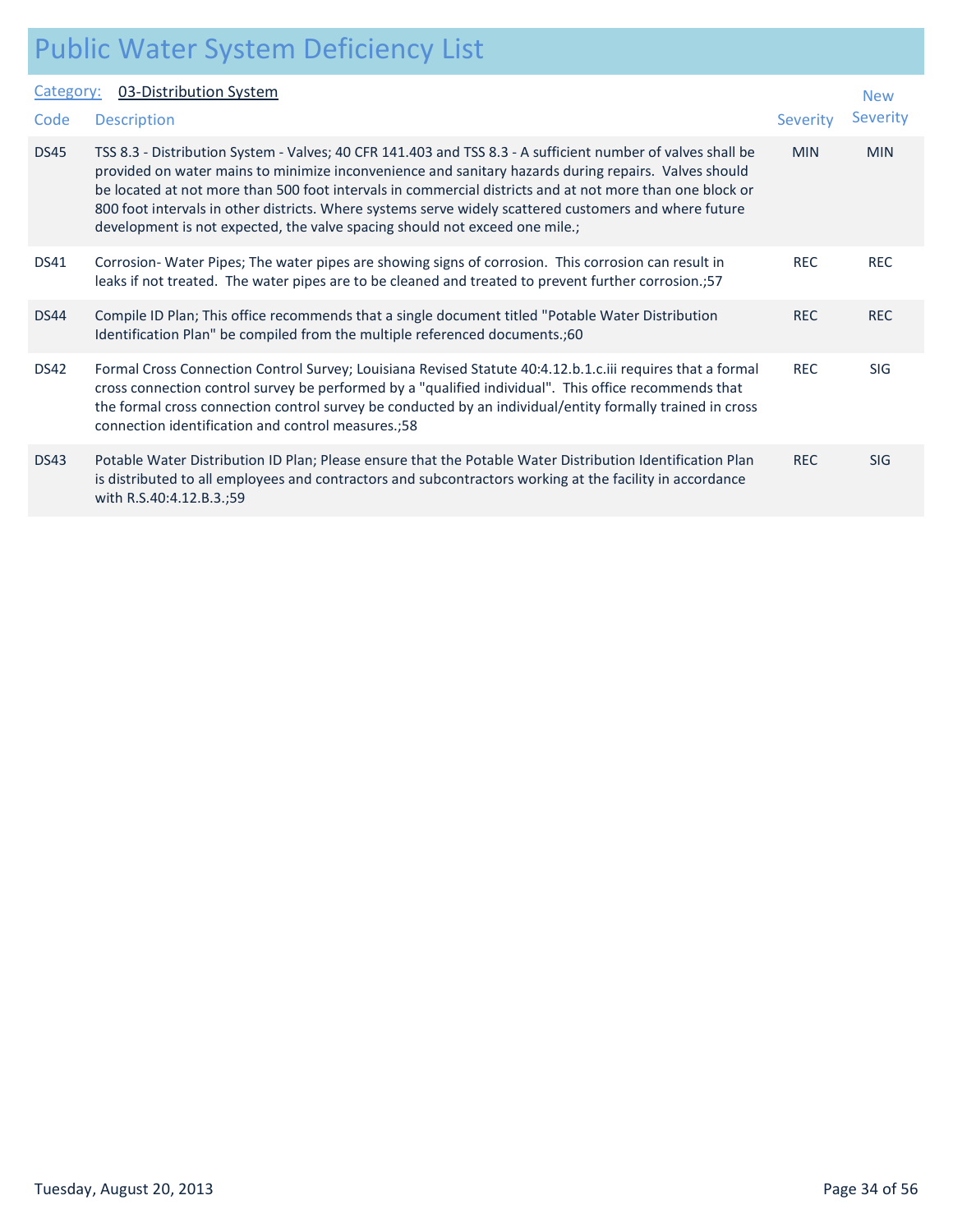| Category:   | 04-Finished Water Storage                                                                                                                                                                                                                                                                                                                                                                                                                                                                                                              |            | <b>New</b> |  |
|-------------|----------------------------------------------------------------------------------------------------------------------------------------------------------------------------------------------------------------------------------------------------------------------------------------------------------------------------------------------------------------------------------------------------------------------------------------------------------------------------------------------------------------------------------------|------------|------------|--|
| Code        | <b>Description</b>                                                                                                                                                                                                                                                                                                                                                                                                                                                                                                                     | Severity   | Severity   |  |
| <b>SE12</b> | LAC 51:XII.315.B - Fencing; 40 CFR 141.403 and LAC 51:XII.315.B - All public water supply wells, treatment<br>units, tanks, etc., shall be located inside a fenced area that is capable of being locked and areas shall be<br>locked when unattended. The fence shall be resistant to climbing and at least 6 feet high.;144                                                                                                                                                                                                           | SIG        | SIG        |  |
| SE16        | TSS 7.0.4 - Storage Facility Security; 40 CFR 141.403 and TSS 7.0.4 - Fencing, locks on access manholes,<br>and other necessary precautions shall be provided to prevent trespassing, vandalism, and sabotage.; 148                                                                                                                                                                                                                                                                                                                    | SIG        | <b>SIG</b> |  |
| ST28        | TSS 7.0.7 - Overflow Required; 40 CFR 141.403 and TSS 7.0.7 - No overflow may be connected directly to<br>a sewer or a storm drain. All overflow pipes shall be located so that any discharge is visible.;191                                                                                                                                                                                                                                                                                                                          | <b>SIG</b> | <b>MIN</b> |  |
| ST29        | TSS 7.0.7.b - Ground Storage Overflow; 40 CFR 141.403 and TSS 7.0.7.b - The overflow for a ground- level<br>storage reservoir shall open downward and be screened with twenty-four mesh non-corrodible screen.<br>The screen shall be installed within the overflow pipe at a location least susceptible to damage by<br>vandalism. If a flapper valve is used, a screen shall be provided inside the valve.;192                                                                                                                       | SIG        | SIG        |  |
| ST30        | TSS 7.0.7.c - Elevated Storage Overflow; 40 CFR 141.403 and TSS 7.0.7.c - The overflow for an elevated<br>tank shall open downward and be screened with a four mesh, non-corrodible screen. The screen shall be<br>installed within the overflow pipe at a location least susceptible to damage by vandalism. If a flapper is<br>used, a screen shall be provided inside the valve.;193                                                                                                                                                | <b>SIG</b> | SIG        |  |
| ST31        | TSS 7.0.7.d - Overflow Diameter; 40 CFR 141.403 and TSS 7.0.7.d - The overflow pipe shall be of sufficient<br>diameter to permit waste of water in excess of the filling rate.; 194                                                                                                                                                                                                                                                                                                                                                    | SIG        | <b>SIG</b> |  |
| ST32        | TSS 7.0.8.1.a - Elevated Storage Access Manhole; 40 CFR 141.403 and TSS 7.0.8.1.a - At least one of the<br>access manholes shall be framed at least four inches above the surface of the roof at the opening. They<br>shall be fitted with a solid water tight cover which overlap the framed opening and extends down<br>around the frame at least two inches, shall be hinged on one side, and shall have a locking device.;195                                                                                                      | SIG        | SIG        |  |
| ST33        | TSS 7.0.8.2.a-b - Ground Storage Access Manhole; 40 CFR 141.403 and TSS 7.0.8.2.a-b - Each manhole<br>shall be elevated at least 24 inches above the top of the tank or covering sod, whichever is higher, and.<br>Each manhole shall be fitted with a solid water tight cover which overlaps a framed opening and extends<br>down around the frame at least two inches. The frame shall be at least four inches high. Each cover shall<br>be hinged on one side, and shall have a locking device.; 196                                | SIG        | SIG        |  |
| ST34        | TSS 7.0.9.a - Vents Exclude Surfacewater and Rainwater; 40 CFR 141.403 and TSS 7.0.9.a - Finished water<br>storage structures shall be vented. The overflow pipe shall not be considered a vent. Open construction<br>between the sidewall and roof is not permissible. Vents shall prevent the entrance of surface water and<br>rainwater.;197                                                                                                                                                                                        | SIG        | SIG        |  |
| ST35        | TSS 7.0.9.b - Vents Exclude Bird and Animals; 40 CFR 141.403 and TSS 7.0.9.b - Finished water storage<br>structures shall be vented. The overflow pipe shall not be considered a vent. Open construction between<br>the sidewall and roof is not permissible. Vents shall exclude birds and animals.;198                                                                                                                                                                                                                               | SIG        | <b>SIG</b> |  |
| ST36        | TSS 7.0.9.c - Vents Should Exclude Insects and Dust; 40 CFR 141.403 and TSS 7.0.9.c - Finished water<br>storage structures shall be vented. The overflow pipe shall not be considered a vent. Open construction<br>between the sidewall and roof is not permissible. Vents should exclude insects and dust, as much as this<br>function can be made compatible with effective venting.;199                                                                                                                                             | SIG        | SIG        |  |
| ST37        | TSS 7.0.9.d - Vents on Ground Storage; 40 CFR 141.403 and TSS 7.0.9.d - Finished water storage<br>structures shall be vented. The overflow pipe shall not be considered a vent. Open construction between<br>the sidewall and roof is not permissible. Vents shall, on ground-level structures, open downward with<br>the opening at least 24 inches above the roof or sod and covered with twenty-four mesh non-corrodible<br>screen. The screen shall be installed within the pipe at a location least susceptible to vandalism.;200 | SIG        | <b>SIG</b> |  |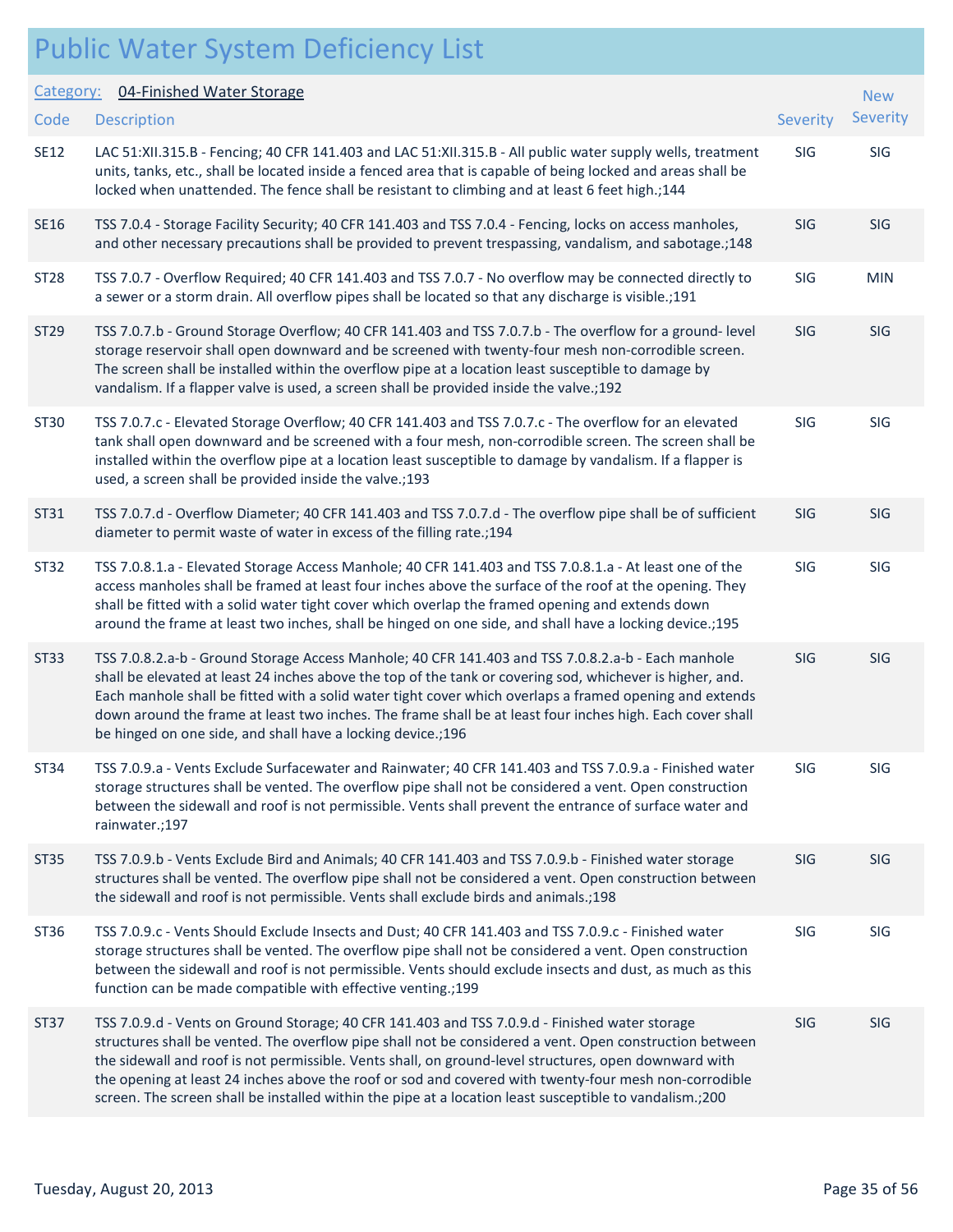#### Public Water System Deficiency List Description Severity of the contract of the contract of the contract of the contract of the contract of the contract of the contract of the contract of the contract of the contract of the contract of the contract of the co Category: 04-Finished Water Storage **Code** New Severity ST38 TSS 7.0.9.e - Vents on Elevated Storage and Standpipes; 40 CFR 141.403 and TSS 7.0.9.e - Finished water SIG SIG storage structures shall be vented. The overflow pipe shall not be considered a vent. Open construction between the sidewall and roof is not permissible. Vents shall, on elevated tanks and standpipes, opendownward, and be fitted with either four mesh non-corrodible screen, or with finer mesh non-corrodible screen in combination with an automatically resetting pressure-vacuum relief mechanism, as required by the reviewing authority.;201 ST39 TSS 7.1.2.c - Clearwell Overflow and Vent; 40 CFR 141.403 and TSS 7.1.2.c - An overflow and vent shall be SIG SIG provided.;202 ST40 TSS 7.1.2.d - Clearwell Minimum Two Compartments; 40 CFR 141.403 and TSS 7.1.2.d - A minimum of SIG REC two clearwell compartments shall be provided.;203 ST41 TSS 7.1.3 - Clearwell - Adjacent Storage; 40 CFR 141.403 and TSS 7.1.3 - Finished or treated water must SIG SIG not be stored or conveyed in a compartment adjacent to untreated or partially treated water when the two compartments are separated by a single wall, unless approved by the reviewing authority.;204 ST42 TSS 7.2 - Hydropneumatic Tank Systems - ASME Standard; 40 CFR 141.403 and TSS 7.2 - Pressure tanks SIG SIG shall meet ASME code requirements or an equivalent requirement of state and local laws and regulations for the construction and installation of unfired pressure vessels.;205 ST44 TSS 7.2.3 - Hydropneumatic Tank Systems - Bypass Piping; 40 CFR 141.403 and TSS 7.2.3 - The SIG SIG SIG hydropneumatic tank(s) shall have bypass piping to permit operation of the system while the tank is being repaired or painted.;207 ST45 TSS 7.2.4 - Hydropneumatic Tank Systems - Appurtenances; 40 CFR 141.403 and TSS 7.2.4 - Each tank SIG SIG shall have an access manhole, a drain, and control equipment consisting of a pressure gauge, water sight glass, automatic or manual air blow-off, means for adding air, and pressure operated start-stop controls for the pumps. Where practical the access manhole should be 24 inches in diameter.;208 ST46 TSS 7.3.2 - Drainage; 40 CFR 141.403 and TSS 7.3.2 - Finished water storage structures which provide SIG SIG pressure directly to the distribution system shall be designed so they can be isolated from the distribution system and drained for cleaning or maintenance without causing a loss of pressure in the distribution system. The storage structure drain shall discharge to the ground surface with no direct connection to a sewer or storm drain.;209 ST47 TSS 7.3.3 - Level Controls for Distribution System Storage; 40 CFR 141.403 and TSS 7.3.3 - Adequate SIG SIG controls shall be provided to maintain levels in distribution system storage structures. Level indicating devices should be provided at a central location.;210

ST11 LAC 51:XII.335.A - Leaks in Storage Tank; 40 CFR 141.403 and LAC 51:XII.335.A - All potable storage SIG SIG facilities shall be designed, constructed, and maintained so as to prevent leakage of water due to defective materials, improper jointing, corrosion, settling, impacts, freezing, or other causes. Valves and blow-offs shall be provided so that necessary repairs can be made with a minimum interruption of service.;174

- ST12 LAC 51:XII.337.A Materials and Watertight Construction; 40 CFR 141.403 and LAC 51:XII.337.A All SIG SIG cisterns and storage tanks shall be of watertight construction and made of concrete, steel or other materials approved for this purpose by the state health officer. When located wholly or partly below ground, such storage basins shall be corrosion resistant materials.;175
- ST13 LAC 51:XII.337.B Cisterns; 40 CFR 141.403 and LAC 51:XII.337.B Cisterns used for potable water shall SIG REC be provided with a rain water cut-off, suitable to deflect the first washings of the roof and prevent contamination of the water. Cisterns shall be tightly covered, and screened with 18-mesh wire screen.;176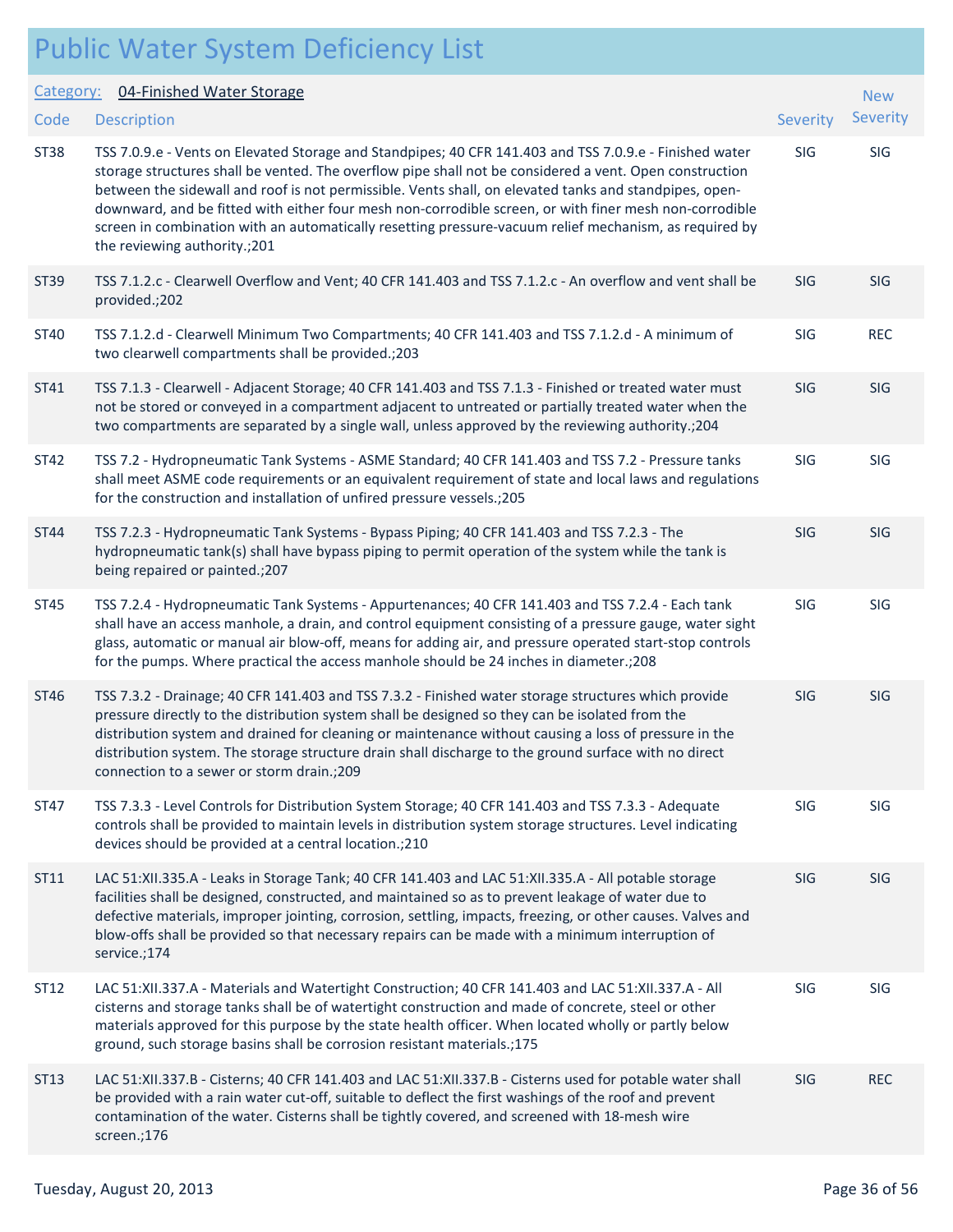|                   | <b>Public Water System Deficiency List</b>                                                                                                                                                                                                                                                                                                                                                                                                                                                                                                                                                                                                                                                                                                    |            |                        |
|-------------------|-----------------------------------------------------------------------------------------------------------------------------------------------------------------------------------------------------------------------------------------------------------------------------------------------------------------------------------------------------------------------------------------------------------------------------------------------------------------------------------------------------------------------------------------------------------------------------------------------------------------------------------------------------------------------------------------------------------------------------------------------|------------|------------------------|
| Category:<br>Code | 04-Finished Water Storage<br><b>Description</b>                                                                                                                                                                                                                                                                                                                                                                                                                                                                                                                                                                                                                                                                                               | Severity   | <b>New</b><br>Severity |
| ST14              | LAC 51:XII.337.C - Protection from Birds, Insects, and Other Contaminants; 40 CFR 141.403 and LAC<br>51:XII.337.C - Any vent, overflow, or water level control gauge provided on tanks or other structures<br>containing water for any potable water supply shall be constructed so as to prevent the entrance of<br>birds, insects, dust or other contaminating material. Openings or vents shall face downward and shall be<br>not less than 2 feet above the floor of a pump room, the roof or cover of a tank, the ground surface or<br>the surface of other water supply structures.;177                                                                                                                                                 | SIG        | SIG                    |
| ST15              | LAC 51:XII.337.D - Paints, Coatings, and Materials; 40 CFR 141.403 and LAC 51:XII.337.D - Paints or other<br>materials used in the coating of the interior of cisterns, tanks, or other containers in which potable water<br>is processed or stored shall be nontoxic to humans and shall be of such composition that the palatability<br>of the water stored or processed shall not be adversely affected. The "Standard for Painting Steel Water<br>Storage Tanks" published by the American Water Works Association shall be complied with.<br>Determination of acceptability of coatings for potable water applications by the U.S. Environmental<br>Protection Agency may be considered evidence of compliance with this Subsection.;178 | <b>SIG</b> | <b>SIG</b>             |
| ST16              | TSS 7.0 - Material and Design; 40 CFR 141.403 and TSS 7.0 - The materials and designs used for finished<br>water storage structures shall provide stability and durability as well as protect the quality of the stored<br>water. Steel structures shall follow the current AWWA standards concerning steel tanks, standpipes,<br>reservoirs, and elevated tanks wherever they are applicable.;179                                                                                                                                                                                                                                                                                                                                            | SIG        | SIG                    |
| ST17              | TSS 7.0.1.b - Sizing; 40 CFR 141.403 and TSS 7.0.1.b - The minimum storage capacity (or equivalent<br>capacity) for systems not providing fire protection shall be equal to the average daily consumption. This<br>requirement may be reduced when the source and treatment facilities have sufficient capacity with<br>standby power to supplement peak demands of the system.;180                                                                                                                                                                                                                                                                                                                                                           | SIG        | <b>SIG</b>             |
| <b>ST18</b>       | TSS 7.0.10 - Roof and Sidewall - Watertight; 40 CFR 141.403 and TSS 7.0.10 - The roof and sidewalls of all<br>water storage structures must be watertight with no openings except properly constructed vents,<br>manholes, overflows, risers, drains, pump mountings, control ports, or piping for inflow and outflow.<br>Particular attention shall be given to the sealing of roof structures which are not integral to the tank<br>body.;181                                                                                                                                                                                                                                                                                               | SIG        | SIG                    |
| ST19              | TSS 7.0.10.d - Roof - Well Drained; 40 CFR 141.403 and TSS 7.0.10.d - The roof of the storage structure<br>shall be well drained. Downspout pipes shall not enter or pass through the reservoir. Parapets, or similar<br>construction which would tend to hold water and snow on the roof, will not be approved unless<br>adequate waterproofing and drainage are provided.;182                                                                                                                                                                                                                                                                                                                                                               | <b>SIG</b> | <b>SIG</b>             |
| ST21              | TSS 7.0.16 - Ground Storage Area Grading; 40 CFR 141.403 and TSS 7.0.16 - The area surrounding a<br>ground-level structure shall be graded in a manner that will prevent surface water from standing within<br>50 feet of it.; 184                                                                                                                                                                                                                                                                                                                                                                                                                                                                                                            | SIG        | <b>MIN</b>             |
| ST22              | TSS 7.0.17 - Painting and/or Cathodic Protection; 40 CFR 141.403 and TSS 7.0.17 - Proper protection shall<br>be given to metal surfaces by paints or other protective coatings, by cathodic protective devices, or by<br>both.;185                                                                                                                                                                                                                                                                                                                                                                                                                                                                                                            | <b>SIG</b> | <b>SIG</b>             |
| ST23              | TSS 7.0.19 - Provisions for Sampling; 40 CFR 141.403 and TSS 7.0.19 - Smooth-nosed sampling tap(s) shall<br>be provided to facilitate collection of water samples for both bacteriological and chemical analyses. The<br>sample tap(s) shall be easily accessible.;186                                                                                                                                                                                                                                                                                                                                                                                                                                                                        | SIG        | <b>SIG</b>             |
| ST24              | TSS 7.0.2.b - Protection from Flooding; 40 CFR 141.403 and TSS 7.0.2.b - The bottom of ground level<br>reservoirs and standpipes should be placed at the normal ground surface and shall be above the 100<br>Year Flood or the highest flood of record.; 187                                                                                                                                                                                                                                                                                                                                                                                                                                                                                  | SIG        | <b>SIG</b>             |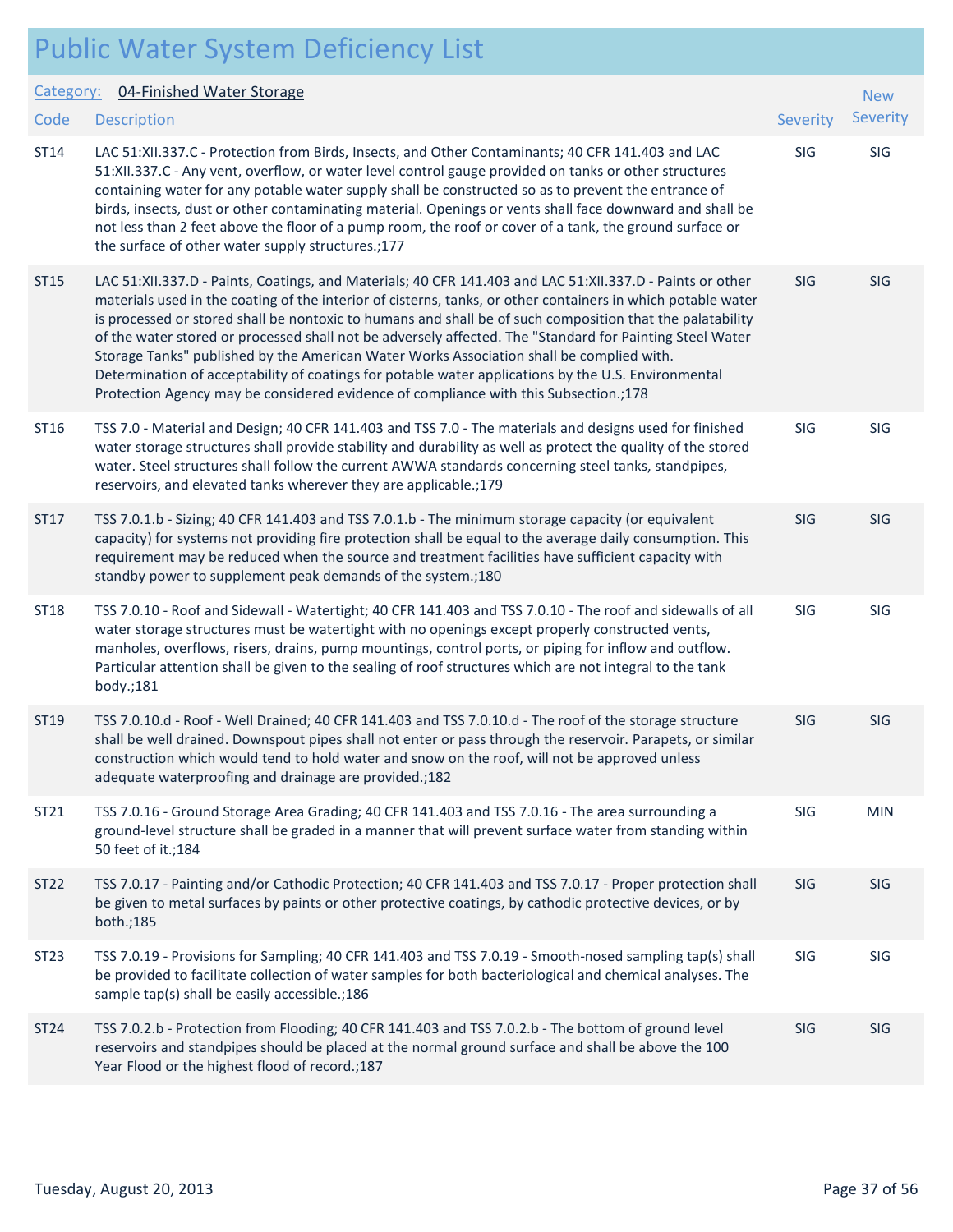|                   | <b>Public Water System Deficiency List</b>                                                                                                                                                                                                                                                                                                                                                                                                                                                                                                                   |            |                               |
|-------------------|--------------------------------------------------------------------------------------------------------------------------------------------------------------------------------------------------------------------------------------------------------------------------------------------------------------------------------------------------------------------------------------------------------------------------------------------------------------------------------------------------------------------------------------------------------------|------------|-------------------------------|
| Category:<br>Code | 04-Finished Water Storage<br><b>Description</b>                                                                                                                                                                                                                                                                                                                                                                                                                                                                                                              | Severity   | <b>New</b><br><b>Severity</b> |
| <b>ST25</b>       | TSS 7.0.2.c - Bottom of Storage Reservoir; 40 CFR 141.403 and TSS 7.0.2.c - If the bottom of a storage<br>reservoir must be below normal ground surface, it shall be placed above the groundwater table. At least<br>50 percent of the water depth should be above grade. Sewers, drains, standing water, and similar<br>sources of possible contamination must be kept at least 50 feet from the reservoir.;188                                                                                                                                             | SIG        | SIG                           |
| ST <sub>26</sub>  | TSS 7.0.3 - Protection from Contamination; 40 CFR 141.403 and TSS 7.0.3 - All finished water storage<br>structures shall have suitable watertight roofs which exclude birds, animals, insects, and excessive dust.<br>The installation of appurtenances, such as antenna, shall be done in a manner that ensures no damage<br>to the tank, coatings or water quality, or corrects any damage that occurred.;189                                                                                                                                              | SIG        | SIG                           |
| ST27              | TSS 7.0.5 - Drains; 40 CFR 141.403 and TSS 7.0.5 - No drain on a water storage structure may have a<br>direct connection to a sewer or storm drain. The design shall allow draining the storage facility for<br>cleaning or maintenance without causing loss of pressure in the distribution system.;190                                                                                                                                                                                                                                                     | SIG        | SIG                           |
| <b>ST50</b>       | TSS 7.2 - Hydropneumatic Tank Systems; 40 CFR 141.403 and TSS 7.2 - Hydropneumatic tank storage is<br>not to be permitted for fire protection puposes.;                                                                                                                                                                                                                                                                                                                                                                                                      | <b>SIG</b> | <b>SIG</b>                    |
| ST51              | TSS 7.3.3 - Level Controls for Distribution System Storage; 40 CFR 141.403 and TSS 7.3.3 - Adequate<br>controls shall be provided to maintain levels in distribution system storage structures. Level indicating<br>devices should be provided at a central location.;                                                                                                                                                                                                                                                                                       | SIG        | SIG                           |
| ST43              | TSS 7.2.1 - Hydropneumatic Tank Systems - Location; 40 CFR 141.403 and TSS 7.2.1 - The tank shall be<br>located above normal ground surface.; 206                                                                                                                                                                                                                                                                                                                                                                                                            | <b>MIN</b> | SIG                           |
| ST20              | TSS 7.0.12.a - Safety - Ladders, Ladder Guards, Balcony Railings, etc.; 40 CFR 141.403 and TSS 7.0.12.a -<br>Ladders, ladder guards, balcony railings, and safely located entrance hatches shall be provided where<br>applicable.;183                                                                                                                                                                                                                                                                                                                        | <b>MIN</b> | <b>REC</b>                    |
| <b>ST52</b>       | TSS 7.0.7 - Overflow Required; 40 CFR 141.403 and TSS 7.0.7 - All water storage structures shall be<br>provided with an overflow which is brought down to an elevation between 12 and 24 inches above the<br>ground surface, and discharges over a drainage inlet structure or a splash plate.;                                                                                                                                                                                                                                                              | <b>MIN</b> | <b>MIN</b>                    |
| ST49              | TSS 7.2 - Hydropneumatic Tank Systems; 40 CFR 141.403 and TSS 7.2 - Systems serving more than 150<br>living units should have a ground or elevated storage designed in accordance with Section 7.1 or 7.3.;                                                                                                                                                                                                                                                                                                                                                  | <b>REC</b> | <b>REC</b>                    |
| <b>ST48</b>       | TSS 7.3.1 - Distribution System Storage - Pressures; 40CFR 141.403 and TSS 7.3.1 - The maximum<br>variation between high and low levels in storage structures providing pressure to a distribution system<br>should not exceed 30 feet. The minimum working pressure in the distribution system should be 35 psi<br>(240 kPa) and the normal working pressure should be approximately 60 to 80 psi (410 - 550 kPa). When<br>static pressures exceed 100 psi (690 kPa), pressure reducing devices should be provided on mains in the<br>distribution system.; | <b>REC</b> | <b>REC</b>                    |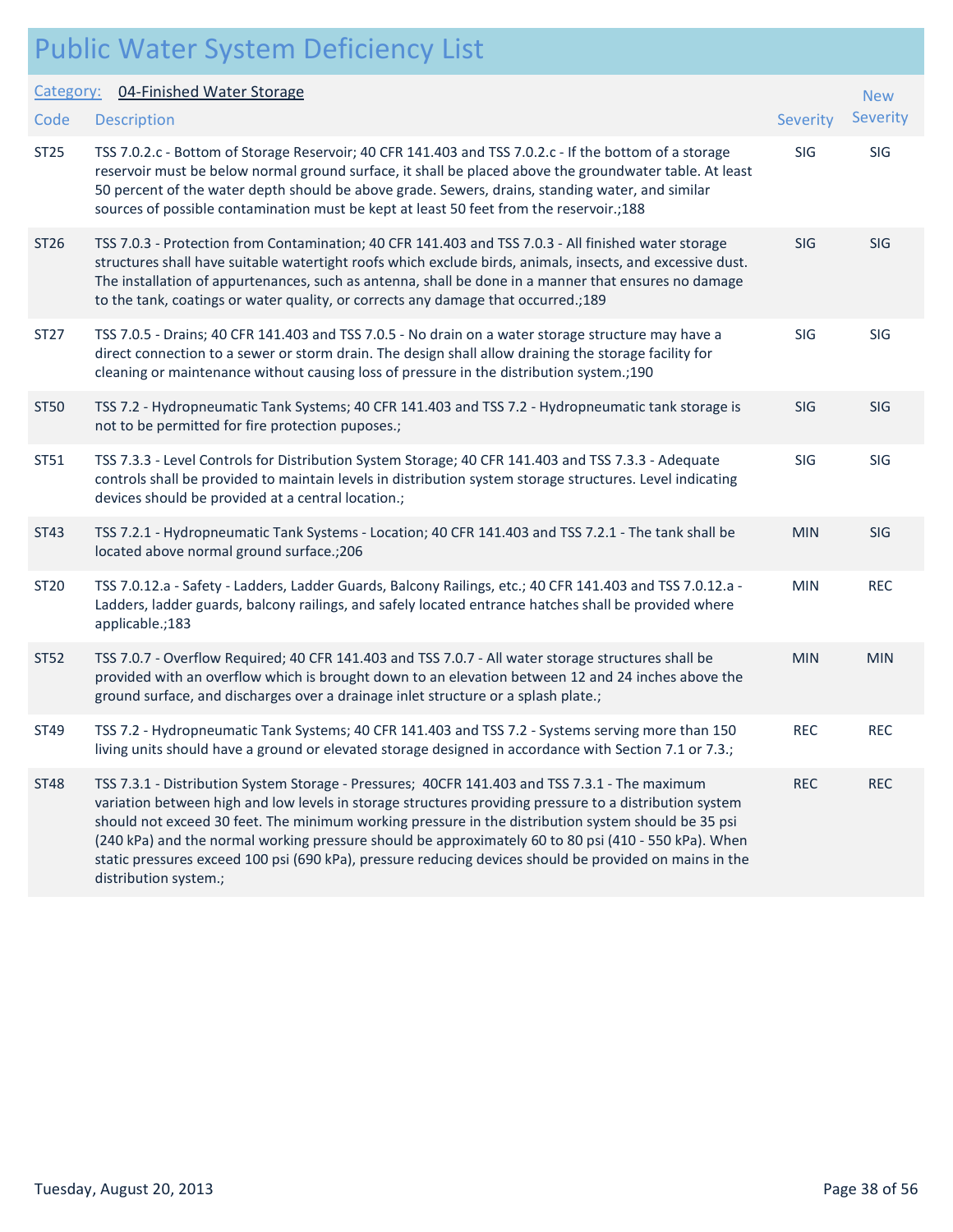#### Public Water System Deficiency List Description Severity of the Severity of the Severity of the Severity of the Severity of the Severity of the Severity Category: 05-Pumps, pump facilities, and **Code** New Severity PU43 TSS 6.6.5 - Pump Controls; 40 CFR 141.403 and TSS 6.6.5 - Pumps, their prime movers and accessories, SIG MIN shall be controlled in such a manner that they will operate at rated capacity without dangerous overload. Where two or more pumps are installed, provision shall be made for alternation. Provision shall be made to prevent energizing the motor in the event of a backspin cycle. Electrical controls shall be provided or other arrangements made to prevent surge pressures from activating controls which switch on pumps or activate other equipment outside the normal design cycle of operation.;141 PU44 TSS 6.6.6 - Appurtenances - Standby Power; 40 CFR 141.403 and TSS 6.6.6 - To ensure continuous service SIG SIG when the primary power has been interrupted, a power supply shall be provided from at least two independent sources or a standby or an auxiliary source shall be provided. If standby power is provided by onsite generators or engines, the fuel storage and fuel line must be designed to protect the water supply from contamination.;142 SE13 LAC 51:XII.315.C - Fencing; 40 CFR 141.403 and LAC 51:XII.315.C - All public water supply wells, treatment SIG SIG units, tanks, etc., shall be located inside a fenced area that is capable of being locked. and areas shall be locked when unattended. The fence shall be resistant to climbing and at least 6 feet high.;145 SE15 TSS 6.1.1.d - Pump Station Security; 40 CFR 141.403 and TSS 6.1.1.d - The station shall be protected to SIG SIG prevent vandalism and entrance by animals or unauthorized persons.;147 PU11 LAC 51:XII.329.A - Construction Prevent Contamination; 40 CFR 141.403 and LAC 51:XII.329.A - All water SIG SIG pumps shall be so constructed and installed as to prevent contamination of the water supply.;109 PU12 LAC 51:XII.329.A.1 - Hand-Operated Pumps; 40 CFR 141.403 and LAC 51:XII.329.A.1 - Every hand- SIG REC operated pump shall have the pump head closed by a stuffing box or other suitable device to exclude contamination from the water chamber. The pump base shall be of solid one-piece recessed type of sufficient diameter and depth to admit the well casing as hereinafter provided. The top of the casing of sleeve of every well, equipped with such a pump, shall project into the base of the pump at lest 1 inch above the bottom thereof and shall extend 12 inches above the level of the platform, well cover, or pump room floor on which the pump rests. The pump shall be fastened to the casing or sleeve. The pumps shall be of the self-priming type.;110 PU13 LAC 51:XII.329.A.2 - Pump Support; 40 CFR 141.403 and LAC 51:XII.329.A.2 - Where pumps or pump SIG SIG SIG motors are placed directly over the well, the pump or motor shall be supported on a base provided therefore. The well casing shall not be used to support pump or motor. This requirement shall not apply to submersible pumps/motors and single-pipe jet pumps/motors. The pump or motor housing shall have a solid watertight metal base without openings to form a cover for the well, recessed to admit the well casing or pump suction. The well casing or pump suction shall project into the base at least 1 inch above the level of the foundation on which the pump rests. The well casing shall project at least 12 inches above ground level or the top of the floor.;111 PU14 LAC 51:XII.329.A.3 - Pump/Casing Design Height and Seal; 40 CFR 141.403 and LAC 51:XII.329.A.3 - Where SIG SIG power pumps are not placed directly over the well, the well casing shall extend at least 12 inches above the floor of the pump house. In flood-prone areas the top of the casing shall extend at least 2 feet above the highest flood level which may have occurred in a 10-year period, but in no case less than 3 feet above the ground surface. The annular space between the well casing and the suction pipe shall be closed by a sanitary well seal to prevent the entrance of contamination.;112 PU15 LAC 51:XII.329.A.4 - Pump/Casing No Confined Space w/o Gravity/Approved Drainage; 40 CFR 141.403 SIG SIG and LAC 51:XII.329.A.4 - No well head, well casing, pump, or pumping machinery shall be located in any pit, room, or space extending below ground level, or in any room or space above the ground which is walled in or otherwise enclosed so that it does not have drainage by gravity to the surface of the ground, except in accordance with design approved by the state health officer, provided, that this shall not apply to a dug well properly constructed as herein prescribed.;113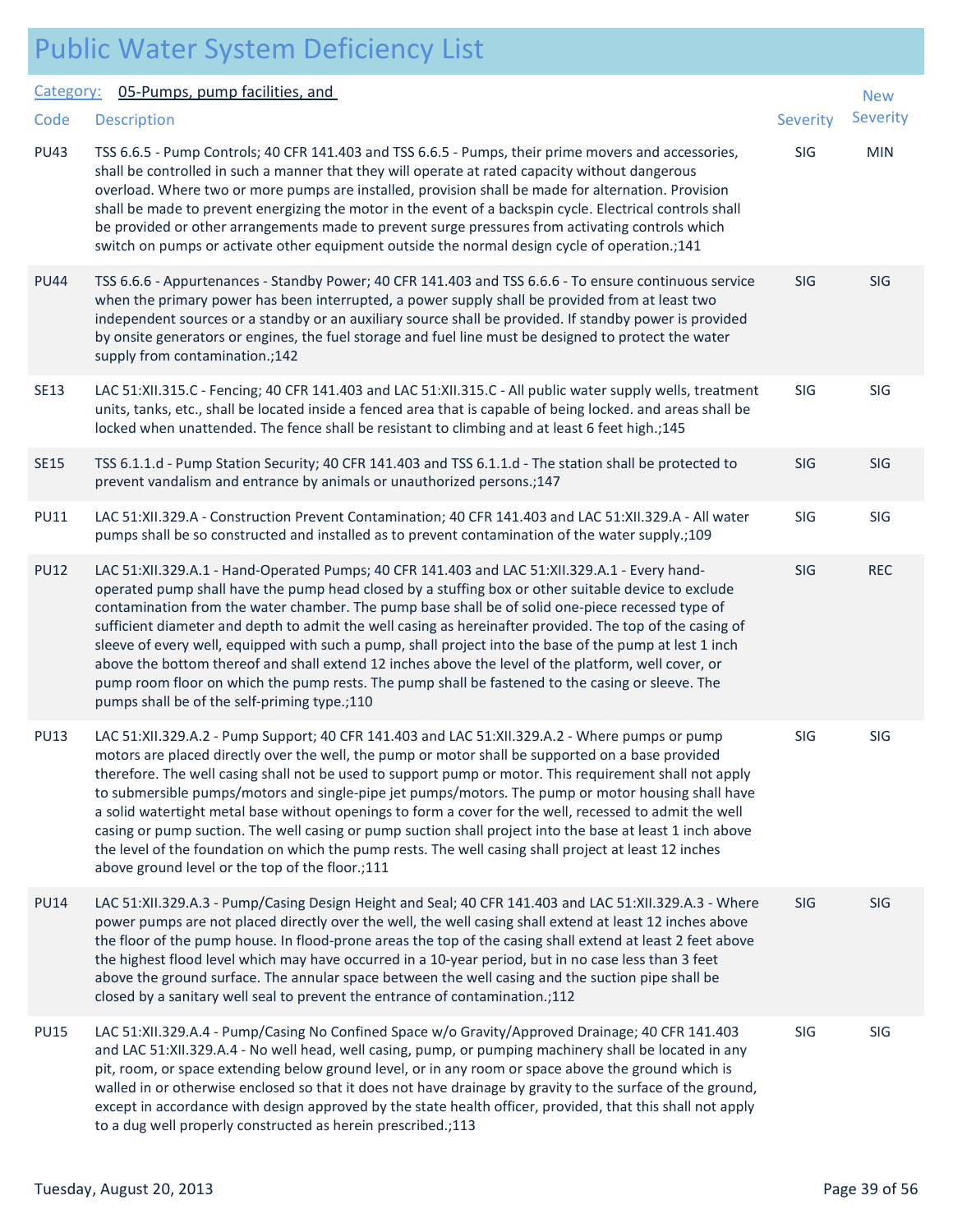| Category:   | 05-Pumps, pump facilities, and                                                                                                                                                                                                                                                                                                                                                                                                                                                     |          | <b>New</b> |
|-------------|------------------------------------------------------------------------------------------------------------------------------------------------------------------------------------------------------------------------------------------------------------------------------------------------------------------------------------------------------------------------------------------------------------------------------------------------------------------------------------|----------|------------|
| Code        | <b>Description</b>                                                                                                                                                                                                                                                                                                                                                                                                                                                                 | Severity | Severity   |
| <b>PU16</b> | LAC 51:XII.329.A.5 - Pump House Prevent Flooding. Need Drainage; 40 CFR 141.403 and LAC<br>51:XII.329.A.5 - All pump houses shall be properly constructed to prevent flooding, and shall be provided<br>with floor drainage.;114                                                                                                                                                                                                                                                   | SIG      | <b>SIG</b> |
| <b>PU17</b> | LAC 51:XII.329.A.6 - Pump Bearing Lubricated with Sanitary Lubricant; 40 CFR 141.403 and LAC<br>51:XII.329.A.6 - Well pump bearings shall be lubricated with oil of a safe, sanitary quality or potable<br>water.;115                                                                                                                                                                                                                                                              | SIG      | SIG        |
| <b>PU18</b> | LAC 51:XII.329.A.7 - Priming only with Potable Water; 40 CFR 141.403 and LAC 51:XII.329.A.7 - Power<br>pumps requiring priming shall be primed only with potable water.;116                                                                                                                                                                                                                                                                                                        | SIG      | <b>SIG</b> |
| <b>PU19</b> | LAC 51:XII.329.A.8 - Hand-Operated Pumps - Priming; 40 CFR 141.403 and LAC 51:XII.329.A.8 - Hand-<br>operated pumps shall have cylinders submerged so that priming shall not be necessary. No pail and rope,<br>bailer, or chain-bucket systems shall be used.;117                                                                                                                                                                                                                 | SIG      | <b>REC</b> |
| <b>PU20</b> | LAC 51:XII.329.A.9 - Aerating Apparatus Installed/Operating as Approved; 40 CFR 141.403 and LAC<br>51:XII.329.A.9 - The air compressor and appurtenances for any airlift system or mechanical aerating<br>apparatus used in connection with a potable ground water supply, shall be installed and operated in<br>accordance with plans and specifications that have been approved as part of a permit issued by the state<br>health officer.;118                                   | SIG      | <b>SIG</b> |
| <b>PU21</b> | TSS 6.0 - Pumping Facilities - General; 40 CFR 141.403 and TSS 6.0 - Pumping facilities shall be designed<br>to maintain the sanitary quality of pumped water. Subsurface pits or pump rooms and inaccessible<br>installations should be avoided. No pumping station shall be subject to flooding.;119                                                                                                                                                                             | SIG      | SIG        |
| <b>PU22</b> | TSS 6.1.1.a - Location - Elevation; 40 CFR 141.403 and TSS 6.1.1.a - The station shall be elevated to a<br>minimum of three feet above the 100-year flood elevation, or three feet above the highest recorded<br>flood elevation, whichever is higher, or protected to such elevations.;120                                                                                                                                                                                        | SIG      | <b>SIG</b> |
| <b>PU23</b> | TSS 6.1.1.b - Location - Accessibility; 40 CFR 141.403 and TSS 6.1.1.b - The station shall be readily<br>accessible at all times unless permitted to be out of service for the period of inaccessibility.;121                                                                                                                                                                                                                                                                      | SIG      | SIG        |
| <b>PU24</b> | TSS 6.1.1.c - Location - Surface Drainage; 40 CFR 141.403 and TSS 6.1.1.c - The station shall be graded<br>around the station so as to lead surface drainage away from the station.;122                                                                                                                                                                                                                                                                                            | SIG      | <b>MIN</b> |
| <b>PU25</b> | TSS 6.2.2 - Pumping Station Equipment Servicing; 40 CFR 141.403 and TSS 6.2.2 - Pump stations shall be<br>provided with. (a) crane-ways, hoist beams, eyebolts, or other adequate facilities for servicing or removal<br>of pumps, motors or other heavy equipment. (b) openings in floors, roofs, or wherever else needed for<br>removal of heavy or bulky equipment. (c) a convenient tool board, or other facilities as needed, for<br>proper maintenance of the equipment.;123 | SIG      | <b>REC</b> |
| <b>PU27</b> | TSS 6.2.b - Pumping Station Construction; 40 CFR 141.403 and TSS 6.2.b - Both raw and finished water<br>pumping stations shall be of durable construction, fire and weather resistant and with outward-opening<br>doors.;125                                                                                                                                                                                                                                                       | SIG      | <b>REC</b> |
| <b>PU28</b> | TSS 6.2.c - Pumping Station Floor Elevation; 40 CFR 141.403 and TSS 6.2.c - Both raw and finished water<br>pumping stations shall have floor elevation of at least six inches above finished grade.;126                                                                                                                                                                                                                                                                            | SIG      | <b>MIN</b> |
| <b>PU29</b> | TSS 6.2.e - Pumping Station Floor Drainage; 40 CFR 141.403 and TSS 6.2.e - Both raw and finished water<br>pumping stations shall have all floor drained in such manner that the quality of the potable water will<br>not be endangered. All floors shall slope to a suitable drain.;127                                                                                                                                                                                            | SIG      | SIG        |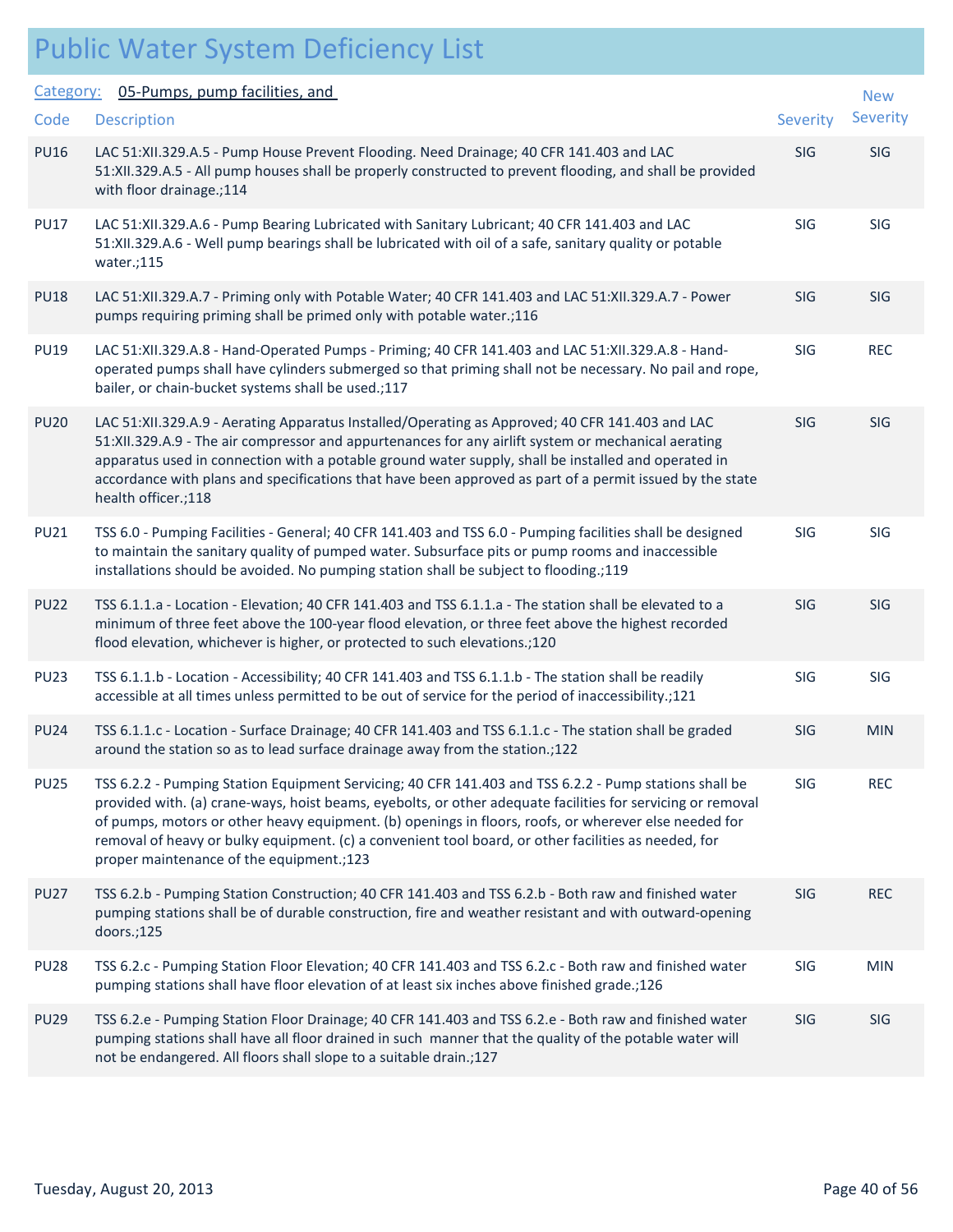|             | <b>Public Water System Deficiency List</b>                                                                                                                                                                                                                                                                                                                                                                                                                                                                                                         |            |                 |
|-------------|----------------------------------------------------------------------------------------------------------------------------------------------------------------------------------------------------------------------------------------------------------------------------------------------------------------------------------------------------------------------------------------------------------------------------------------------------------------------------------------------------------------------------------------------------|------------|-----------------|
| Category:   | 05-Pumps, pump facilities, and                                                                                                                                                                                                                                                                                                                                                                                                                                                                                                                     |            | <b>New</b>      |
| Code        | <b>Description</b>                                                                                                                                                                                                                                                                                                                                                                                                                                                                                                                                 | Severity   | <b>Severity</b> |
| <b>PU31</b> | TSS 6.3.2 - Pumps - Priming Water; 40 CFR 141.403 and TSS 6.3.2 - Prime water must not be of lesser<br>sanitary quality than that of the water being pumped. Means shall be provided to prevent either<br>backpressure or backsiphonage backflow. When an air-operated ejector is used, the screened intake<br>shall draw clean air from a point at least 10 feet above the ground or other source of possible<br>contamination, unless the air is filtered by an apparatus approved by the reviewing authority. Vacuum<br>priming my be used.;129 | <b>SIG</b> | SIG             |
| <b>PU32</b> | TSS 6.3.a - Pumping Facilities - Multiple Pumps; 40 CFR 141.403 and TSS 6.3.a - At least two pumping<br>units shall be provided. With any pump out of service, the remaining pump or pumps shall be capable of<br>the providing the maximum pumping demand of the system. The pumping units shall have ample<br>capacity to supply the peak demand against the required distribution system pressure without<br>dangerous overloading.;130                                                                                                         | <b>SIG</b> | <b>SIG</b>      |
| <b>PU33</b> | TSS 6.4.1 - Booster Pumps - Duplicate Pumps; 40 CFR 141.403 and TSS 6.4.1 - Each booster pumping<br>station shall contain not less than two pumps with capacities such that peak demand can be satisfied<br>with the largest pump out of service.;131                                                                                                                                                                                                                                                                                              | SIG        | <b>SIG</b>      |
| <b>PU35</b> | TSS 6.4.a - Booster Pumps - Not Produce Negative Pressure; 40 CFR 141.403 and TSS 6.4.a - Booster<br>pumps shall be located or controlled so that they will not produce negative pressure in their suction<br>lines.;133                                                                                                                                                                                                                                                                                                                           | SIG        | <b>SIG</b>      |
| <b>PU36</b> | TSS 6.4.c - Booster Pumps - Low Pressure Controller; 40 CFR 141.403 and TSS 6.4.c - Booster pumps shall<br>be located or controlled so that automatic shutoff of low pressure controller shall maintain at least 20<br>psi (140 kPa) in the suction line under all operating conditions, unless otherwise acceptable to the<br>reviewing authority. Pumps taking suction from ground storage tanks shall be equipped with automatic<br>shutoffs or low pressure controllers as recommended by the pump manufacturer.;134                           | SIG        | <b>SIG</b>      |
| <b>PU37</b> | TSS 6.4.d - Booster Pumps - Excessive Cycling; 40 CFR 141.403 and TSS 6.4.d - Booster pumps shall be<br>located or controlled so that automatic or remote control devices shall have a range between the start<br>and cutoff pressure which will prevent excessive cycling.;135                                                                                                                                                                                                                                                                    | <b>SIG</b> | <b>MIN</b>      |
| <b>PU38</b> | TSS 6.4.e - Booster Pumps - Bypass; 40 CFR 141.403 and TSS 6.4.e - Booster pumps shall be located or<br>controlled so that a bypass is available.;136                                                                                                                                                                                                                                                                                                                                                                                              | <b>SIG</b> | SIG             |
| <b>PU39</b> | TSS 6.5 - Pumping Stations - Automatic/Remote Controlled Stations; 40 CFR 141.403 and TSS 6.5 - All<br>automatic stations should be provided with automatic signaling apparatus which will report when the<br>station is out of service. All remote controlled stations shall be electrically operated and controlled and<br>shall have signaling apparatus of proven performance. Installation of electrical equipment shall conform<br>with the applicable state and local electrical codes and the National Electrical Code.;137                | <b>SIG</b> | <b>SIG</b>      |
| <b>PU40</b> | TSS 6.6.1 - Pumping Stations - Valving; 40 CFR 141.403 and TSS 6.6.1 - Pumps shall be adequately valved<br>to permit satisfactory operation, maintenance and repair of the equipment. If foot valves are necessary,<br>they shall have a net valve of at least 2.5 times the area of the suction pipe and they shall be screened.<br>Each pump shall have a positive-acting check valve on the discharge side between the pump and the<br>shut-off valve.;138                                                                                      | SIG        | SIG             |
| <b>PU41</b> | TSS 6.6.2 - Pumping Stations - Piping; 40 CFR 141.403 and TSS 6.6.2 - Piping shall: (a) be designed so that<br>the friction losses will be minimized. (b) not be subject to contamination. (c) have watertight joints. (d)<br>be protected against surge or water hammer and provided with suitable restraint joints where<br>necessary. (e) be such that each pump has an individual suction line or that the lines shall be so<br>manifolded that they will insure similar hydraulic and operating conditions.;139                               | <b>SIG</b> | <b>SIG</b>      |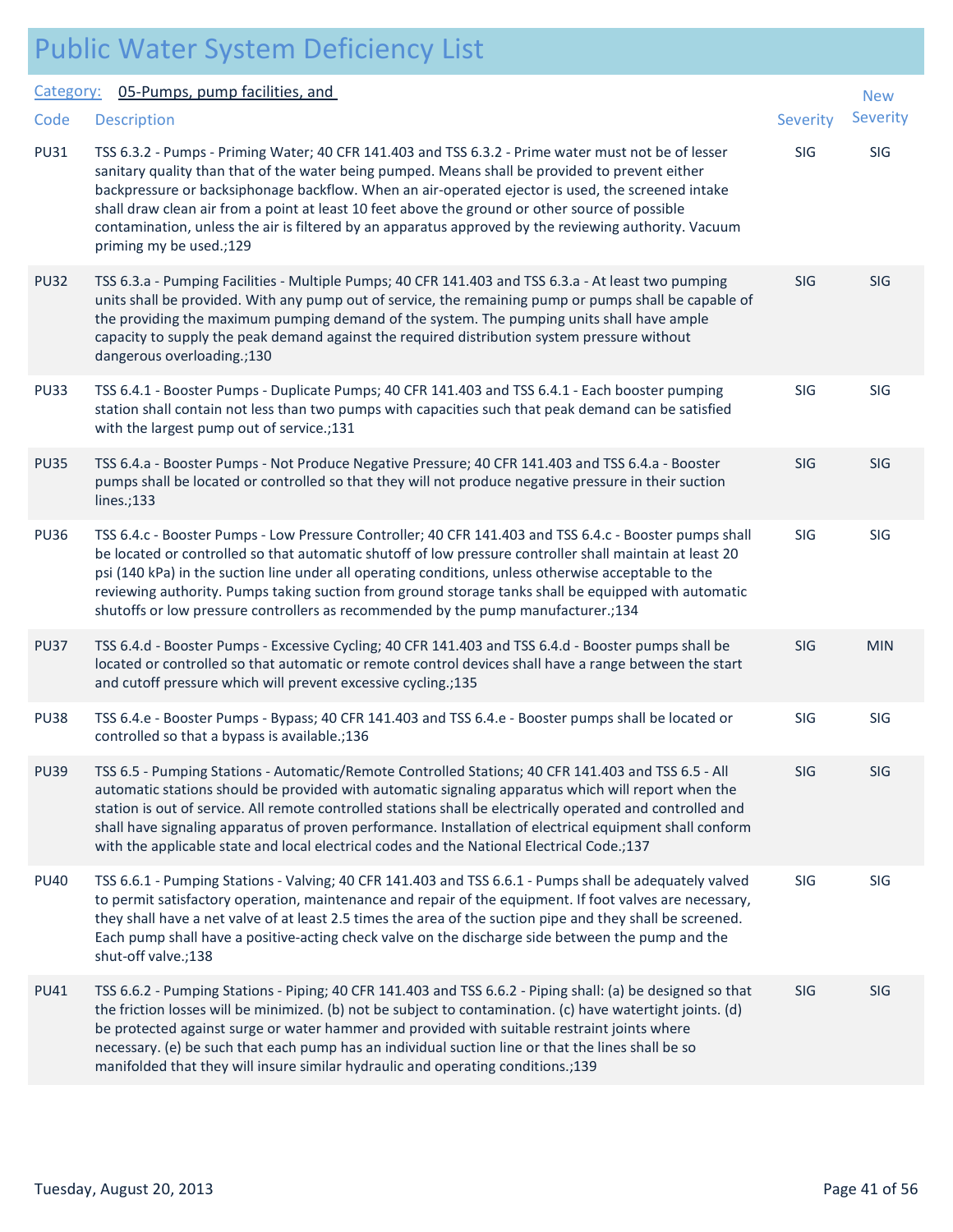|             | T GIONIC TTOCH CYCLIN DONONICIIOT EICH                                                                                                                                                                                                                                                                                                                                                                                                     |            |            |
|-------------|--------------------------------------------------------------------------------------------------------------------------------------------------------------------------------------------------------------------------------------------------------------------------------------------------------------------------------------------------------------------------------------------------------------------------------------------|------------|------------|
| Category:   | 05-Pumps, pump facilities, and                                                                                                                                                                                                                                                                                                                                                                                                             |            | <b>New</b> |
| Code        | <b>Description</b>                                                                                                                                                                                                                                                                                                                                                                                                                         | Severity   | Sever      |
| <b>PU42</b> | TSS 6.6.3 - Appurtenances - Gauges and Meters; 40 CFR 141.403 and TSS 6.6.3 - Each pump: (a) shall have<br>a standard pressure gauge on its discharging line. (b) shall have a compound gauge on its suction line. (c)<br>shall have recording gauges in the larger stations. (d) should have a means for measuring the discharge.<br>The station shall have indicating, totalizing, and recording metering of the total water pumped.;140 | <b>SIG</b> | SIG        |
| <b>PU26</b> | TSS 6.2.7 - Pumping Station Lighting; TSS 6.2.7 - Pump stations shall be adequately lighted throughout.<br>All electrical work shall conform to the requirements of the National Electrical Code or to relevant state<br>and/or local codes.;124                                                                                                                                                                                           | <b>MIN</b> | <b>REC</b> |
| <b>PU30</b> | TSS 6.2.f - Pumping Station Pump Gland Drainage; TSS 6.2.f - Both raw and finished water pumping<br>stations shall provide suitable outlet for drainage from pump glands without discharging onto the<br>floor.; $128$                                                                                                                                                                                                                     | <b>MIN</b> | <b>REC</b> |

| <b>PU34</b> | TSS 6.4.2 - Booster Pumps - Metering; TSS 6.4.2 - All booster pumping stations shall be fitted with a flow | <b>MIN</b> | <b>MIN</b> |
|-------------|------------------------------------------------------------------------------------------------------------|------------|------------|
|             | rate indicating and totalizer meter.;132                                                                   |            |            |

New Severity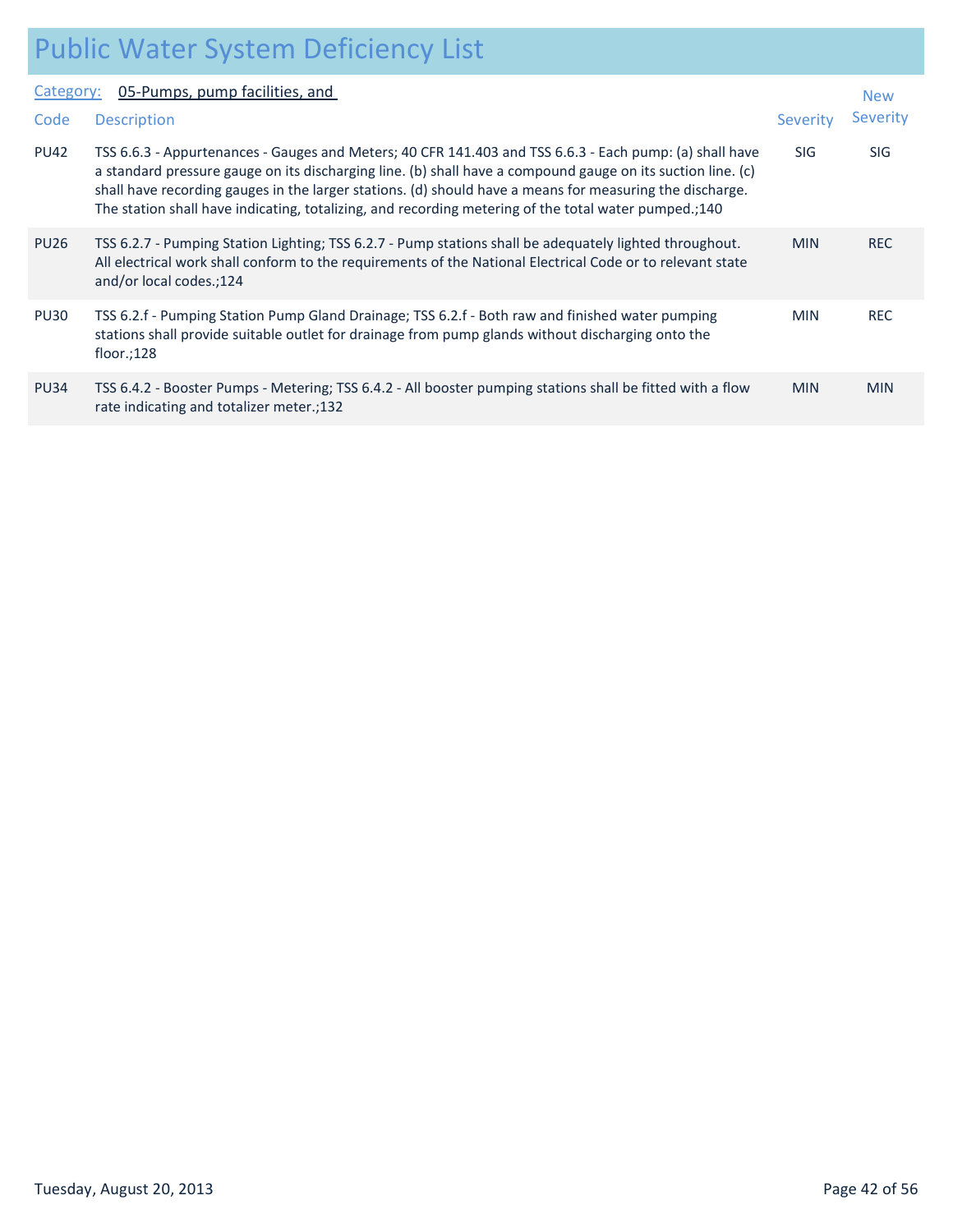|                  | <b>Public Water System Deficiency List</b>                                                                                                                                                                                                                                                                                                                                                                                                                                                                                                                                                                                                                                                                                                                                                                                                                                                                                                                                                                                                                                                                                                                                                                                                                                                                                                                                   |                 |            |
|------------------|------------------------------------------------------------------------------------------------------------------------------------------------------------------------------------------------------------------------------------------------------------------------------------------------------------------------------------------------------------------------------------------------------------------------------------------------------------------------------------------------------------------------------------------------------------------------------------------------------------------------------------------------------------------------------------------------------------------------------------------------------------------------------------------------------------------------------------------------------------------------------------------------------------------------------------------------------------------------------------------------------------------------------------------------------------------------------------------------------------------------------------------------------------------------------------------------------------------------------------------------------------------------------------------------------------------------------------------------------------------------------|-----------------|------------|
| Category:        | 06-Monitoring, reporting and d                                                                                                                                                                                                                                                                                                                                                                                                                                                                                                                                                                                                                                                                                                                                                                                                                                                                                                                                                                                                                                                                                                                                                                                                                                                                                                                                               |                 | <b>New</b> |
| Code             | <b>Description</b>                                                                                                                                                                                                                                                                                                                                                                                                                                                                                                                                                                                                                                                                                                                                                                                                                                                                                                                                                                                                                                                                                                                                                                                                                                                                                                                                                           | <b>Severity</b> | Severity   |
| <b>MN14</b>      | LAC 51:XII.903.A - Coliform Sampling Plan; 40 CFR 141.403 and LAC 51:XII.903.A - Each public water<br>supply must be monitored in accordance with a written sampling plan prepared by the public water<br>supply (PWS) personnel in conjunction with the parish sanitarian. The sampling plan must be reviewed<br>and approved by the OPH district/regional engineering staff. The sampling plan should include a map or<br>sketch of the system with the points of collection (POC) identified along with the street address and/or<br>sufficient information for an unfamiliar person to find the sampling site.;102                                                                                                                                                                                                                                                                                                                                                                                                                                                                                                                                                                                                                                                                                                                                                       | SIG             | SIG        |
| MO11             | LAC 51:XII.1125.A.1-5 - IESWTR Disinfection Monitoring; 40 CFR 141.403 and LAC 51:XII.1125.A.1-5 - To<br>determine compliance with disinfection inactivation requirements specified in Table of §1115.B.1 or<br>Table 3 of §1115.B.2, as applicable, of this Chapter, each supplier shall develop and conduct a monitoring<br>program to measure those parameters that affect the performance of the disinfection process. This shall<br>include but not be limited to: 1. temperature of the disinfected water at each residual disinfectant<br>concentration sampling point. 2. pH(s) of the disinfected water at each chlorine residual disinfectant<br>concentration sampling point. 3. the disinfectant contact time(s) at peak hourly flow at each residual<br>disinfectant concentration sampling point. 4. the residual disinfectant concentrations before or at the<br>first customer during peak hourly flow. and 5. if the system uses more than one point of disinfectant<br>application before the first customer, the system must determine the parameters identified in<br>Paragraphs 1-4 of this Subsection for each individual disinfection segment immediately prior to the next<br>point of disinfectant application during peak hourly flow so that a cumulative CT value can be<br>determined before the treated water reaches the first customer.; 103 | <b>SIG</b>      | SIG        |
| MO12             | LAC 51:XII.1127.A - Disinfection Profiling; 40 CFR 141.403 and LAC 51:XII.1127.A - All public water<br>systems using surface water or GWUDISW as its source of water supply and serving at least 10,000<br>individuals shall perform a disinfection profile of its disinfection practice on a continuous basis.;104                                                                                                                                                                                                                                                                                                                                                                                                                                                                                                                                                                                                                                                                                                                                                                                                                                                                                                                                                                                                                                                          | SIG             | SIG        |
| MO13             | LAC 51:XII.1127.B - Disinfection Profiling Computations and Hardcopies; 40 CFR 141.403 and LAC<br>51:XII.1127.B - In addition, systems subject to the requirements of Subsection A of this Section shall<br>compute their daily total logs of inactivation utilizing a computer spread sheet format/formulas<br>approved by DHH. The system shall retain printed disinfection profile data as daily individual<br>spreadsheets (containing the monitoring dates, CT computation, and total log inactivation data) and in<br>monthly/yearly graphical profile form for review as part of sanitary surveys conducted by DHH.;105                                                                                                                                                                                                                                                                                                                                                                                                                                                                                                                                                                                                                                                                                                                                               | SIG             | SIG        |
| MO14             | LAC 51:XII.301.B - Comply with Monitoring and Analytical Requirements; 40 CFR 141.403 and LAC<br>51:XII.301.B - Each public water supply shall comply with the monitoring and analytical requirements<br>specified in the National Primary Drinking Water Regulations, the Louisiana Total Coliform Rule, the<br>Louisiana Surface Water Treatment Rule, the Louisiana Stage I Disinfectants and Disinfection Byproducts<br>Rule, and the Louisiana Lead and Copper Rule, as applicable.;106                                                                                                                                                                                                                                                                                                                                                                                                                                                                                                                                                                                                                                                                                                                                                                                                                                                                                 | SIG             | SIG        |
| CA19             | LAC 51:XII.1110.A - Minimum Accuracy for pH Meter; 40 CFR 141.403 and LAC 51:XII.1110.A - pH of water<br>within the water treatment plant shall be conducted using a pH meter having a minimum accuracy of +<br>or - 0.2 pH units.;18                                                                                                                                                                                                                                                                                                                                                                                                                                                                                                                                                                                                                                                                                                                                                                                                                                                                                                                                                                                                                                                                                                                                        | <b>SIG</b>      | SIG        |
| CA <sub>20</sub> | LAC 51:XII.1110.B - Calibration of Bench Top pH Meters; 40 CFR 141.403 and LAC 51:XII.1110.B - Bench<br>top pH meters used for determining the pH of water within the water treatment plant shall be calibrated<br>at least once each day in accordance with Section 4.a. of SM 4500-H+ B (Electrometric pH Method) of the<br>Standard Methods for the Examination of Water and Wastewater, 19th Edition, or the manufacturer's<br>specifications.;19                                                                                                                                                                                                                                                                                                                                                                                                                                                                                                                                                                                                                                                                                                                                                                                                                                                                                                                        | SIG             | SIG        |
| CA21             | LAC 51:XII.1110.C - Validation of Bench Top pH Meters; 40 CFR 141.403 and LAC 51:XII.1110.C - The<br>calibration of bench top pH meters shall be validated with at least one buffer solution each time a series<br>of samples is run and, if necessary, recalibrated in accord with the requirements of Subsection B of this<br>Section.;20                                                                                                                                                                                                                                                                                                                                                                                                                                                                                                                                                                                                                                                                                                                                                                                                                                                                                                                                                                                                                                  | SIG             | SIG        |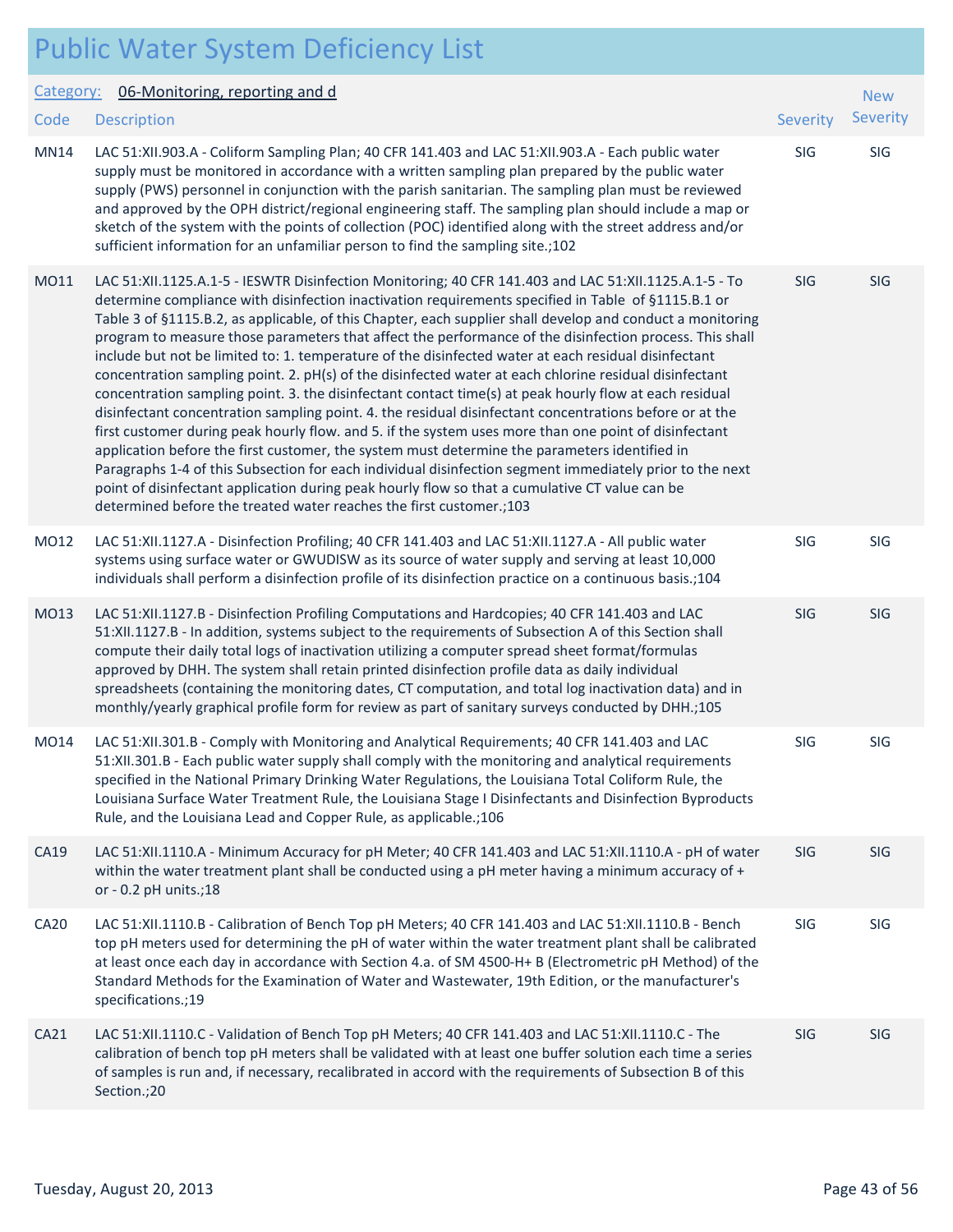#### Public Water System Deficiency List Description Severity of the contract of the contract of the contract of the contract of the contract of the contract of the contract of the contract of the contract of the contract of the contract of the contract of the co Category: 06-Monitoring, reporting and d **Code** New Severity CA22 LAC 51:XII.1110.D - Calibration of Online pH Meters; 40 CFR 141.403 and LAC 51:XII.1110.D - On-line pH SIG SIG meters shall be calibrated according to the manufacturer's specifications at a frequency such that the deviation observed between calibrations is typically less than + or - 0.2 pH units. The deviation is to be recorded at each calibration by recording the current process pH both before and after calibration. In no case shall calibrations of on-line pH meters be performed at a frequency of less than once each week.;21 CA23 LAC 51:XII.1111.A - Minimum Accuracy for Temperature Measuring Devices; 40 CFR 141.403 and LAC SIG SIG 51:XII.1111.A - Water temperature within the water treatment plant shall be measured using a thermometer, thermocouple, or other temperature measuring device having a minimum accuracy of + or - 0.25 degrees Celsius.;22 CA24 LAC 51:XII.1111.B - Validation of Temperature Measuring Devices; 40 CFR 141.403 and LAC SIG SIG SIG 51:XII.1111.B - Service thermometers, thermocouples, and other temperature measuring devices used for determining water temperature within the water treatment plant shall be validated at a frequency of once per month using a field thermometer that has been calibrated annually against a NIST certified thermometer. The NIST certified thermometer shall be sent back to the manufacturer for recalibration at least once every three years.;23 CA25 LAC 51:XII.1112.A - Cleaning of Analytical Instrumentation; 40 CFR 141.403 and LAC 51:XII.1112.A - A SIG SIG thorough cleaning of analytical instrumentation (particularly continuous monitoring turbidimeters, disinfectant residual monitors, and pH meters) shall be performed, as necessary, prior to performing any calibration/validation. On a weekly basis, continuous monitoring turbidimeters and continuous disinfectant residual monitors shall be inspected to determine if there is any material or sedimentation in the measuring chambers. Records of such inspection/cleaning shall be kept for at least three years and such records shall include meter location (e.g., model and serial number), dates of cleaning, and the name of the person performing the cleaning.;24 MG43 LAC 51:XII.1137.A - Disinfection Profile Reporting; 40 CFR 141.403 and LAC 51:XII.1137.A - Public water SIG SIG systems subject to the requirements of §1127.A of this Chapter shall submit to DHH a printed report on the initial 12 consecutive months of disinfection profiling data (including daily individual spreadsheets containing the monitoring data, CT computation, and total log inactivation data) and in monthly/yearly graphical profile form as required under §1127 of this Chapter. This disinfection profiling report is due on no later than February 15, 2004.;93 MG44 LAC 51:XII.1137.B - Accept Existing Operational Data in Lieu of req.; 40 CFR 141.403 and LAC SIG REC 51:XII.1137.B - On a case-by-case basis, DHH may accept existing operational data in lieu of the requirements of Subsection A of this Section if DHH determines that such data is substantially equivalent to data required to be collected under §1127 of this Chapter, Such data shall be representative of inactivation through the entire treatment plant and not just of certain treatment segments.;94 MG45 LAC 51:XII.1137.C - Reporting Current Disinfection Profile Data; 40 CFR 141.403 and LAC 51:XII.1137.C - SIG SIG Following the submittal of the initial 12 consecutive month period report required under Subsection A of this Section, nothing herein shall be construed to prohibit DHH from requiring the public water system to submit a more current disinfection profiling data set on a case-by-case basis (e.g., when a significant change to the disinfection practice is proposed, etc.).;95 MG46 LAC 51:XII.313.B - Reporting Analytical Data; 40 CFR 141.403 and LAC 51:XII.313.B - In addition, if a public SIG SIG water system fails to report required analytical data to the appropriate office designated by the state health officer within the applicable time limit(s) stipulated by the National Primary Drinking Water Regulations of the Interim Enhanced Surface Water Treatment Rule, and such data is required to determine a maximum contaminant level or treatment technique requirement prescribed by this Code, the public water system shall be assessed a monitoring violation and must give appropriate public notification.;96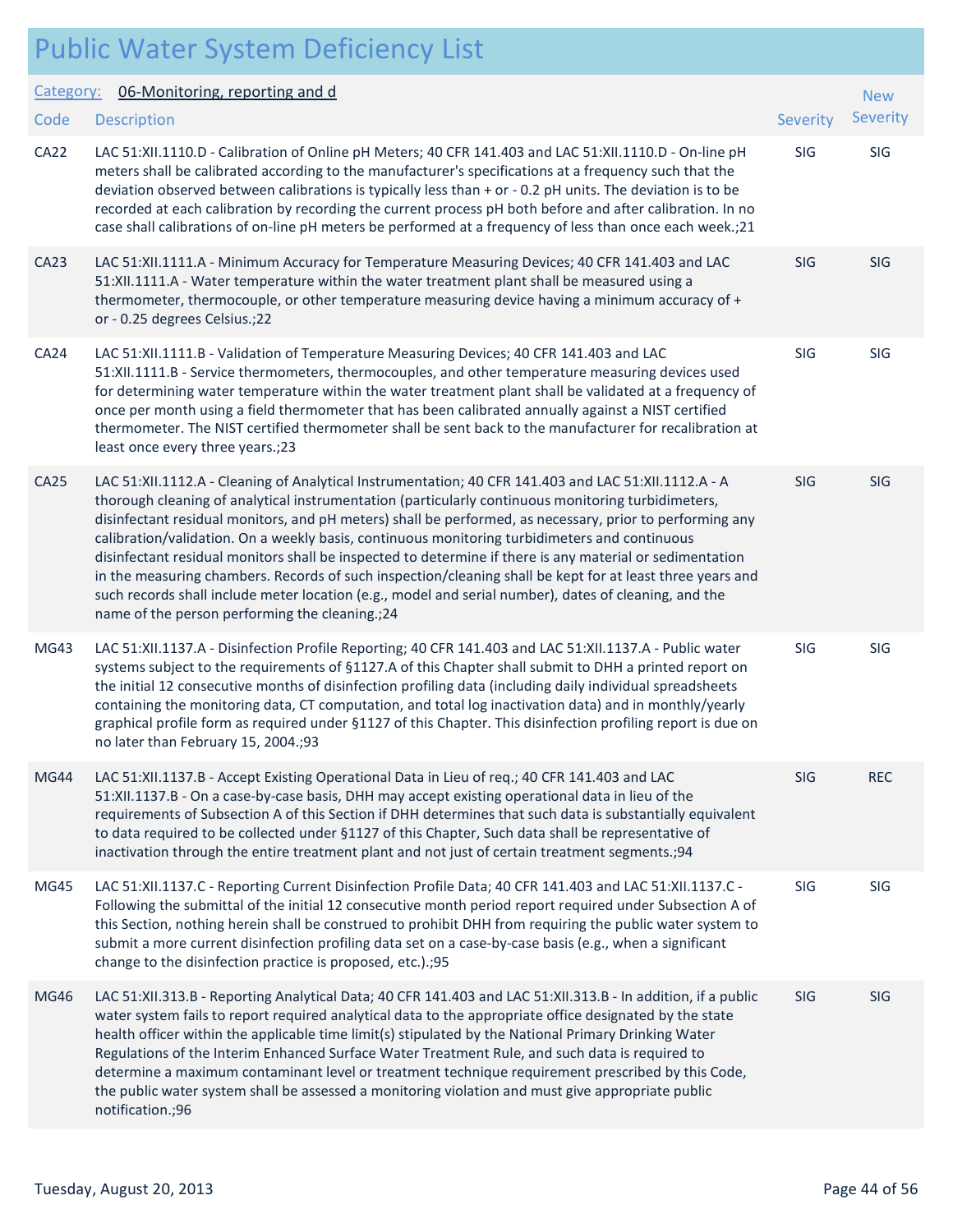|             | <b>Public Water System Deficiency List</b>                                                                                                                                                                                                                                                                                                                                                                                                                                                                                                                                                                                                                                                                                                                                                                                                                                                                                                                                                      |          |            |
|-------------|-------------------------------------------------------------------------------------------------------------------------------------------------------------------------------------------------------------------------------------------------------------------------------------------------------------------------------------------------------------------------------------------------------------------------------------------------------------------------------------------------------------------------------------------------------------------------------------------------------------------------------------------------------------------------------------------------------------------------------------------------------------------------------------------------------------------------------------------------------------------------------------------------------------------------------------------------------------------------------------------------|----------|------------|
| Category:   | 06-Monitoring, reporting and d                                                                                                                                                                                                                                                                                                                                                                                                                                                                                                                                                                                                                                                                                                                                                                                                                                                                                                                                                                  |          | <b>New</b> |
| Code        | <b>Description</b>                                                                                                                                                                                                                                                                                                                                                                                                                                                                                                                                                                                                                                                                                                                                                                                                                                                                                                                                                                              | Severity | Severity   |
| <b>MG47</b> | LAC 51:XII.1903.C - Reporting Public Notices; 40 CFR 141.403 and LAC 51:XII.1903.C - The water supply,<br>within 10 days subsequent to the completion of each public notification shall submit to the state health<br>officer a representative copy of each type of notice distributed, published, posted, and/or made<br>available to the persons served by the supply and/or to the news media.; 97                                                                                                                                                                                                                                                                                                                                                                                                                                                                                                                                                                                           | SIG      | SIG        |
| <b>MG48</b> | LAC 51:XII.321.B - Reporting NPDWR Violations; 40 CFR 141.403 and LAC 51:XII.321.B - Also, any violation<br>of the national Primary Drinking Water Regulations shall be reported to the state health officer with 48<br>hours after learning of any violation.;98                                                                                                                                                                                                                                                                                                                                                                                                                                                                                                                                                                                                                                                                                                                               | SIG      | <b>SIG</b> |
| MN11        | LAC 51:XII.1319.A - D/DBP Monitoring Plan Required; 40 CFR 141.403 and LAC 51:XII.1319.A - Each public<br>water system required to perform monitoring under the requirements of this Chapter shall submit a<br>monitoring plan to the state health officer for review and approval. Such monitoring plan shall<br>specifically be provided to the OPH district engineering office which has jurisdictional oversight of the<br>public water system no later than the effective date of this rule.;99                                                                                                                                                                                                                                                                                                                                                                                                                                                                                            | SIG      | SIG        |
| <b>MN12</b> | LAC 51:XII.1319.B-E - D/DBP Monitoring Plan Maintenance and Location; 40 CFR 141.403 and LAC<br>51:XII.1319.B-E - The monitoring plan shall include a list of all routine samples required on a daily,<br>weekly, monthly, quarterly, and annual basis and identify the sampling location where samples are to be<br>collected. C. The public water system shall revise and re-submit its monitoring plan if changes to a plant<br>or distribution system require changes to the sampling locations of if any significant changes to the<br>disinfection methods are made. In addition, the public water system shall update and re-submit its<br>monitoring plan when the system's sampling requirements or protocols change. D. Minor revisions to a<br>system's monitoring plan shall be submitted to the state health officer upon request. E. The public water<br>system shall maintain a copy of their approved monitoring plan at each treatment plant and at a central<br>location.;100 | SIG      | SIG        |
| <b>MN13</b> | LAC 51:XII.901.A - Sampling Plan - Total Coliform Rule (TCR); 40 CFR 141.403 and LAC 51:XII.901.A - Public<br>water systems must collect total coliform samples at sites which are representative of water throughout<br>the distribution system according to a written sample siting plan. These plans are subject to State review<br>and revision. 40CFR 141.21(a).;101                                                                                                                                                                                                                                                                                                                                                                                                                                                                                                                                                                                                                       | SIG      | SIG        |
| CA11        | LAC 51:XII.1107.A - Calibration of Turbidimeter w/ Approved Method; 40 CFR 141.403 and LAC<br>51:XII.1107.A - Calibration using a turbidity primary standard shall be done in accord with approved<br>methods listed in §1105.B.;10                                                                                                                                                                                                                                                                                                                                                                                                                                                                                                                                                                                                                                                                                                                                                             | SIG      | <b>SIG</b> |
| <b>CA12</b> | LAC 51:XII.1107.B - Calibration of Turbidimeter Frequency; 40 CFR 141.403 and LAC 51:XII.1107.B - Bench<br>top and continuous monitoring turbidimeters shall be calibrated using a turbidity primary standard at a<br>frequency of no less than once every 90 days. The instruments shall be calibrated in accord with the<br>manufacturer's instructions.;11                                                                                                                                                                                                                                                                                                                                                                                                                                                                                                                                                                                                                                   | SIG      | SIG        |
| CA13        | LAC 51:XII.1107.C - Validation of Bench Top Turbidimeters; 40 CFR 141.403 and LAC 51:XII.1107.C -<br>Calibration of the bench top turbidimeters shall be validated with state-approved secondary standards<br>each time a sample or set of samples is tested. For turbidity measurements less than 0.2 NTU and the<br>turbidimeter reading is + or - 0 percent or more deviation of the state-approved secondary standard, the<br>bench top turbidimeter shall be recalibrated with a turbidity primary standard. For turbidity<br>measurements greater than or equal to 0.2 NTU and the turbidimeter reading is + or - 10 percent or<br>more deviation of the state-approved secondary standard, the bench top turbidimeter shall be<br>recalibrated with a turbidity primary standard.;12                                                                                                                                                                                                     | SIG      | SIG        |
| CA14        | LAC 51:XII.1107.D - Validation of Continuous Turbidimeters; 40 CFR 141.403 and LAC 51:XII.1107.D -<br>Calibration of the continuous monitoring turbidimeters shall be validated at least once each week by<br>either using a state-approved secondary standard or determining the turbidity of the water flowing out<br>of the continuous monitoring turbidimeter. Follow-up actions based upon the validation method<br>selected are as follows.;13                                                                                                                                                                                                                                                                                                                                                                                                                                                                                                                                            | SIG      | SIG        |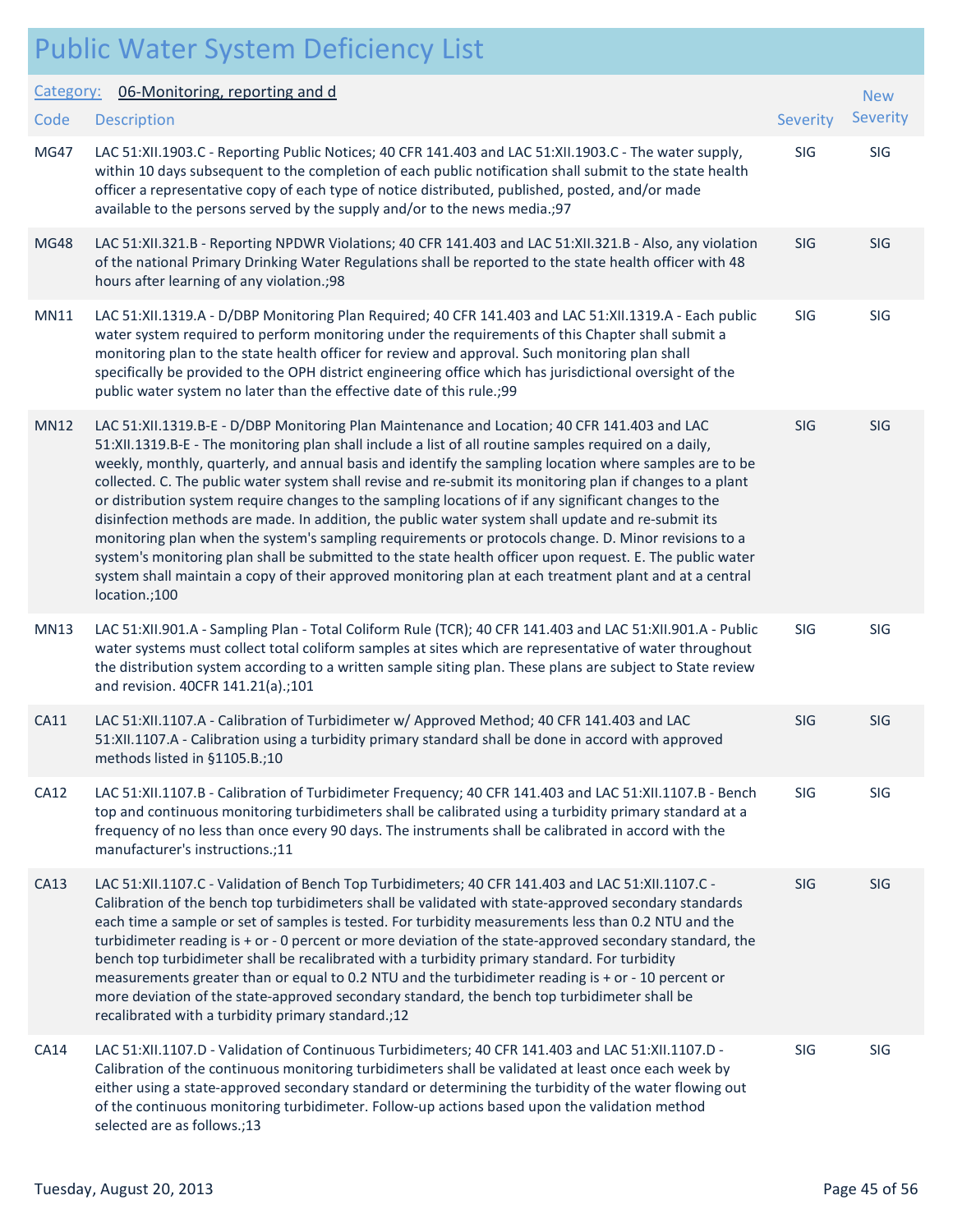|             | <b>Public Water System Deficiency List</b>                                                                                                                                                                                                                                                                                                                                                                                                                                                                                                                                                                                                                                                                                                                                                                                                                                                                                                                                                                                                                                                                                                                                                                                                         |          |            |
|-------------|----------------------------------------------------------------------------------------------------------------------------------------------------------------------------------------------------------------------------------------------------------------------------------------------------------------------------------------------------------------------------------------------------------------------------------------------------------------------------------------------------------------------------------------------------------------------------------------------------------------------------------------------------------------------------------------------------------------------------------------------------------------------------------------------------------------------------------------------------------------------------------------------------------------------------------------------------------------------------------------------------------------------------------------------------------------------------------------------------------------------------------------------------------------------------------------------------------------------------------------------------|----------|------------|
| Category:   | 06-Monitoring, reporting and d                                                                                                                                                                                                                                                                                                                                                                                                                                                                                                                                                                                                                                                                                                                                                                                                                                                                                                                                                                                                                                                                                                                                                                                                                     |          | <b>New</b> |
| Code        | <b>Description</b>                                                                                                                                                                                                                                                                                                                                                                                                                                                                                                                                                                                                                                                                                                                                                                                                                                                                                                                                                                                                                                                                                                                                                                                                                                 | Severity | Severity   |
| CA15        | LAC 51:XII.1107.E - Re-Standardization of Secondary Standards; 40 CFR 141.403 and LAC 51:XII.1107.E -<br>Each time a turbidimeter has been calibrated with a turbidity primary standard, the secondary standard<br>shall be re-standardized. When a secondary standard has been assigned an expiration date by the<br>manufacturer, nothing herein shall be construed as to allow the re-standardization of such secondary<br>standard beyond the expiration date set by the manufacturer.; 14                                                                                                                                                                                                                                                                                                                                                                                                                                                                                                                                                                                                                                                                                                                                                     | SIG      | SIG        |
| CA16        | LAC 51:XII.1109.A - Validation of Bench Top Disinfectant Residual Meters; 40 CFR 141.403 and LAC<br>51:XII.1109.A - The accuracy of bench top spectrophotometers/colorimeters used for disinfectant<br>residual monitoring, particularly for validation of continuous disinfectant residual monitors, shall be<br>determined at a frequency of no less than once every 90 days by use of a NIST traceable standard<br>solution which has been obtained from an approved source (e.g., certificate of analysis by<br>manufacturer). Deviations of + or - 10 percent or more shall be cause for calibration of the equipment.<br>The instruments shall be calibrated in accord with the manufacturer's instructions. After calibration the<br>instrument's accuracy shall be validated prior to return to service.; 15                                                                                                                                                                                                                                                                                                                                                                                                                               | SIG      | SIG        |
| <b>CA17</b> | LAC 51:XII.1109.B - Other Methods for Disinfectant Residual Analyzers; 40 CFR 141.403 and LAC<br>51:XII.1109.B - For approved methods for disinfectant residual analysis other than<br>spectrophotometric/colorimetric methods, validation/standardization of disinfectant residual analyzers<br>shall be performed in accord with procedures outlined in the particular method.;16                                                                                                                                                                                                                                                                                                                                                                                                                                                                                                                                                                                                                                                                                                                                                                                                                                                                | SIG      | SIG        |
| <b>CA18</b> | LAC 51:XII.1109.C - Validation of Continuous Disinfectant Residual Analyzers; 40 CFR 141.403 and LAC<br>51:XII.1109.C - The accuracy of residual disinfectant measurements from any continuous disinfectant<br>residual monitor shall be validated weekly. Validation shall be performed by collecting a grab sample<br>from the tubing supplying water to the monitor (e.g., via a tee connection which is normally capped or<br>valved closed) at a location immediately upstream (less than 5 feet) of the continuous disinfectant<br>residual monitor. Such grab sample shall be analyzed using a bench top spectrophotometer/colorimeter<br>which has been calibrated according to §1109.A of this Chapter. If the spectrophotometer/colorimeter<br>reading indicates + or - 10 percent or more deviation as compared to the continuous disinfectant<br>residual monitor reading, the cause of the disparity shall be investigated and resolved within 5 working<br>days. In the meantime, grab samples shall be collected and analyzed every two hours as per §1125.B of<br>this Chapter. The accuracy of residual disinfectant measurements from any replacement instrument shall<br>be validated prior to service or return to service.;17 | SIG      | SIG        |
| CA26        | LAC 51:XII.1109.D.1 - Records of Calibrations/Validations; 40 CFR 141.403 and LAC 51:XII.1109.D.1 -<br>Records of calibrations/validations on each bench top spectrophotometer/colorimeter used for<br>disinfectant residual monitoring and on each continuous disinfectant residual monitor shall be<br>maintained for at least three years, as follows.1. Records of bench top spectrophotometers/colorimeters<br>shall include meter location, meter identification, dates and results of NIST traceable standard solution,<br>dates of calibration/validation and the name of the person performing the calibration/validation.;                                                                                                                                                                                                                                                                                                                                                                                                                                                                                                                                                                                                               | SIG      | SIG        |
| <b>CA27</b> | LAC 51:XII.1109.D.2 - Records of Calibrations/Validations; 40 CFR 141.403 and LAC 51:XII.1109.D.2 -<br>Records of calibrations/validations on each bench top spectrophotometer/colorimeter used for<br>disinfectant residual monitor shall be maintained for at least three years, as follows. 2. Records of<br>continuous disinfectant residual monitors shall include meter location, unique meter identification (e.g.,<br>model and serial number), dates and results of calibration/validation, and the corrective actions taken<br>when deviations of +/-10 percent or more occur.;                                                                                                                                                                                                                                                                                                                                                                                                                                                                                                                                                                                                                                                          | SIG      | SIG        |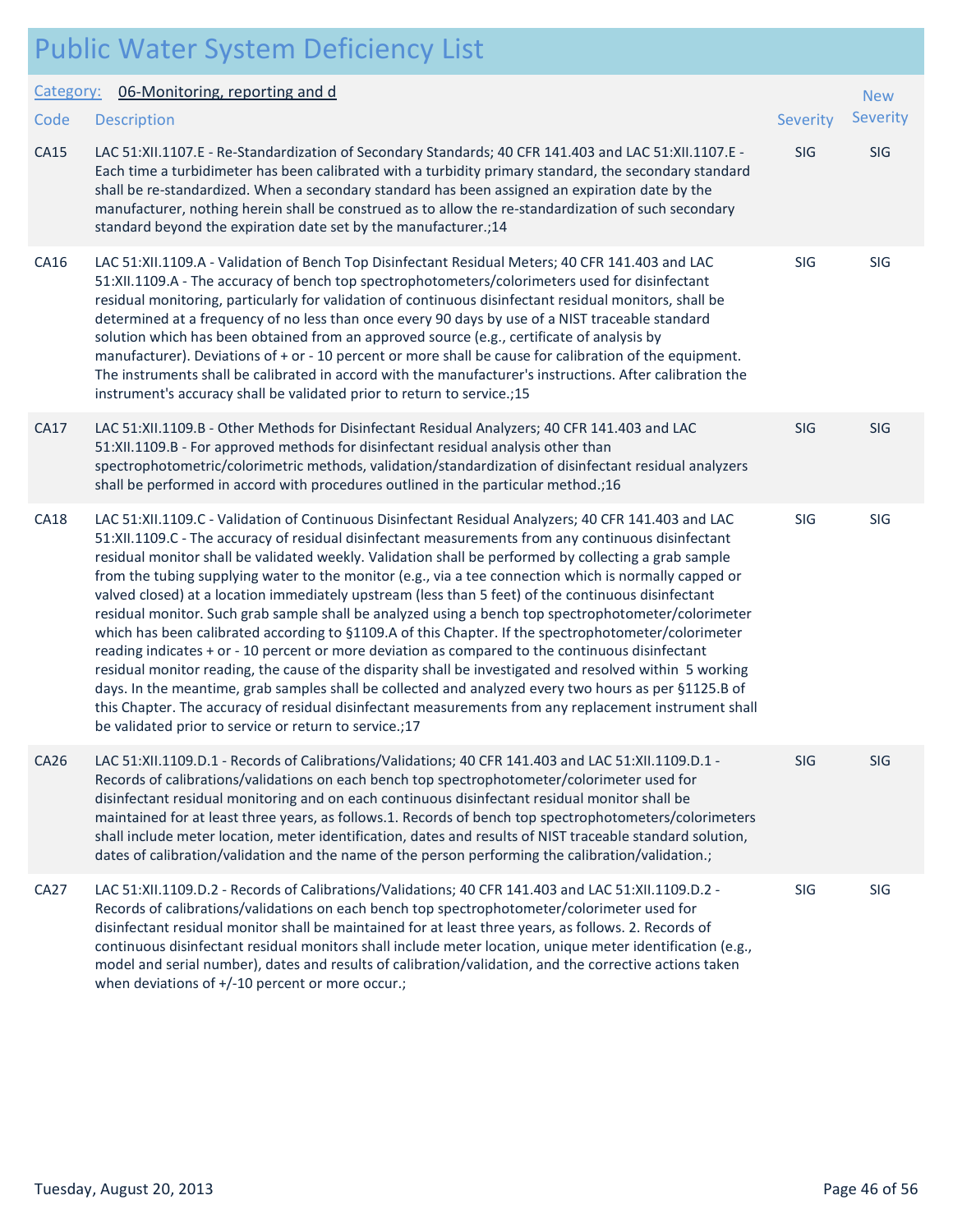| Category: | 07-System Management                                                                                                                                                                                                                                                                                                                                                                                                                                                                                                                                                                                                                                                                                                                                                                                                                                                                                              |                 | <b>New</b>      |
|-----------|-------------------------------------------------------------------------------------------------------------------------------------------------------------------------------------------------------------------------------------------------------------------------------------------------------------------------------------------------------------------------------------------------------------------------------------------------------------------------------------------------------------------------------------------------------------------------------------------------------------------------------------------------------------------------------------------------------------------------------------------------------------------------------------------------------------------------------------------------------------------------------------------------------------------|-----------------|-----------------|
| Code      | <b>Description</b>                                                                                                                                                                                                                                                                                                                                                                                                                                                                                                                                                                                                                                                                                                                                                                                                                                                                                                | <b>Severity</b> | <b>Severity</b> |
| T385      | TSS 4.8.9 - Stabilization - Control - Lab Equipment; 40 CFR 141.403 and TSS 4.8.9 - Laboratory equipment<br>shall be provided for determining the effectiveness of stabilization treatment.; 292                                                                                                                                                                                                                                                                                                                                                                                                                                                                                                                                                                                                                                                                                                                  | SIG             | SIG             |
| T387      | TSS 5.1.10.d - Chemical Application - Solution Tanks - Covers; 40 CFR 141.403 and TSS 5.1.10.d - Chemical<br>solutions shall be kept covered. Large tanks with access openings shall have such openings curbed and<br>fitted with overhanging covers.; 294                                                                                                                                                                                                                                                                                                                                                                                                                                                                                                                                                                                                                                                        | SIG             | SIG             |
| T388      | TSS 5.1.11.g - Chemical Application - Day Tanks - Labeling; 40 CFR 141.403 and TSS 5.1.11.g - Tanks and<br>tank refilling line entry points shall be clearly labeled with the name of the chemical contained.; 295                                                                                                                                                                                                                                                                                                                                                                                                                                                                                                                                                                                                                                                                                                | SIG             | SIG             |
| T392      | TSS 5.1.2.c - Chemical Application - Feed Rates Proportional to Flow; 40 CFR 141.403 and TSS 5.1.2.c -<br>Chemical feed rates shall be proportional to flow.;299                                                                                                                                                                                                                                                                                                                                                                                                                                                                                                                                                                                                                                                                                                                                                  | <b>SIG</b>      | <b>SIG</b>      |
| T393      | TSS 5.1.9.b - Chemical Application - Storage of Chemicals - Labeled; 40 CFR 141.403 and TSS 5.1.9.b -<br>Storage tanks and pipelines for liquid chemicals shall be specified for use with individual chemicals and<br>not used for different chemicals. Offloading areas must be clearly labeled to prevent accidental cross-<br>contamination.;300                                                                                                                                                                                                                                                                                                                                                                                                                                                                                                                                                               | SIG             | <b>SIG</b>      |
| T394      | TSS 5.1.9.c - Chemical Application - Storage of Chemicals - Covers; 40 CFR 141.403 and TSS 5.1.9.c -<br>Chemicals shall be stored in covered or unopened shipping containers, unless the chemical is transferred<br>into an approved storage unit.;301                                                                                                                                                                                                                                                                                                                                                                                                                                                                                                                                                                                                                                                            | <b>SIG</b>      | <b>SIG</b>      |
| T395      | TSS 5.2.1.a - Chemicals - Shipping Containers - Labeling; 40 CFR 141.403 and TSS 5.2.1.a - Chemical<br>shipping containers shall be fully labeled to include chemical name, purity and concentration, and<br>supplier name and address.;302                                                                                                                                                                                                                                                                                                                                                                                                                                                                                                                                                                                                                                                                       | SIG             | SIG             |
| T397      | TSS 5.3.3 - Operator Safety - Chlorine Leak Detection; 40 CFR 141.403 and TSS 5.3.3 - A bottle of<br>concentrated ammonium hydroxide (56 per cent ammonia solution) shall be available for chlorine leak<br>detection. where ton containers are used, a leak repair kit approved by the Chlorine Institute shall be<br>provided. Continuous chlorine leak detection equipment is recommended. Where a leak detector is<br>provided it shall be equipped with both and audible alarm and warning light.;304                                                                                                                                                                                                                                                                                                                                                                                                        | SIG             | <b>SIG</b>      |
| T399      | TSS 5.4.2 - Acids and Caustics; 40 CFR 141.403 and TSS 5.4.2 - Acids and caustics shall be kept in closed<br>corrosion-resistant shipping containers or storage units and shall not be handled in open vessels, but<br>should be pumped in undiluted form from original containers through suitable hose, to the point of<br>treatment or to a covered day tank.;306                                                                                                                                                                                                                                                                                                                                                                                                                                                                                                                                              | SIG             | SIG             |
| T400      | TSS 5.4.4.a.1 - Sodium Hypochlorite - Storage Containers; 40 CFR 141.403 and TSS 5.4.4.a.1 - Sodium<br>hypochlorite shall be stored in the original shipping containers or in sodium hypochlorite compatible<br>containers.;307                                                                                                                                                                                                                                                                                                                                                                                                                                                                                                                                                                                                                                                                                   | SIG             | <b>SIG</b>      |
| T401      | TSS 5.4.4.a.2 - Sodium Hypochlorite - Out of Sunlight; 40 CFR 141.403 and TSS 5.4.4.a.2 - Storage<br>containers of tanks shall be sited out of the sunlight in a cool area and shall be vented to the outside of<br>the building.;308                                                                                                                                                                                                                                                                                                                                                                                                                                                                                                                                                                                                                                                                             | SIG             | SIG             |
| T375      | LAC 51:XII.1129.A.1-4 - Disinfection Practice Changes; 40 CFR 141.403 and LAC 51:XII.1129.A.1-4 -<br>Suppliers using surface water or GWUDISW as the source of water supply which decide to make a<br>significant change to its disinfection practice shall submit plans and specifications to DHH for review and<br>approval (in accord with the requirements of §105 of this Part) prior to making such change. Significant<br>changes to disinfection practice are: 1. any changes to the point of disinfection. 2. any changes to the<br>disinfectant(s) used in the treatment plant. 3. any changes to the disinfection process. or 4. any<br>disinfection practice modification which may lower the system's ability to comply with the required<br>minimum log inactivation attributable to disinfection as listed in Table 2 of §1115.B.A or Table 3 of<br>§1115.B.2, as applicable, of this Chapter.;283 | SIG             | SIG             |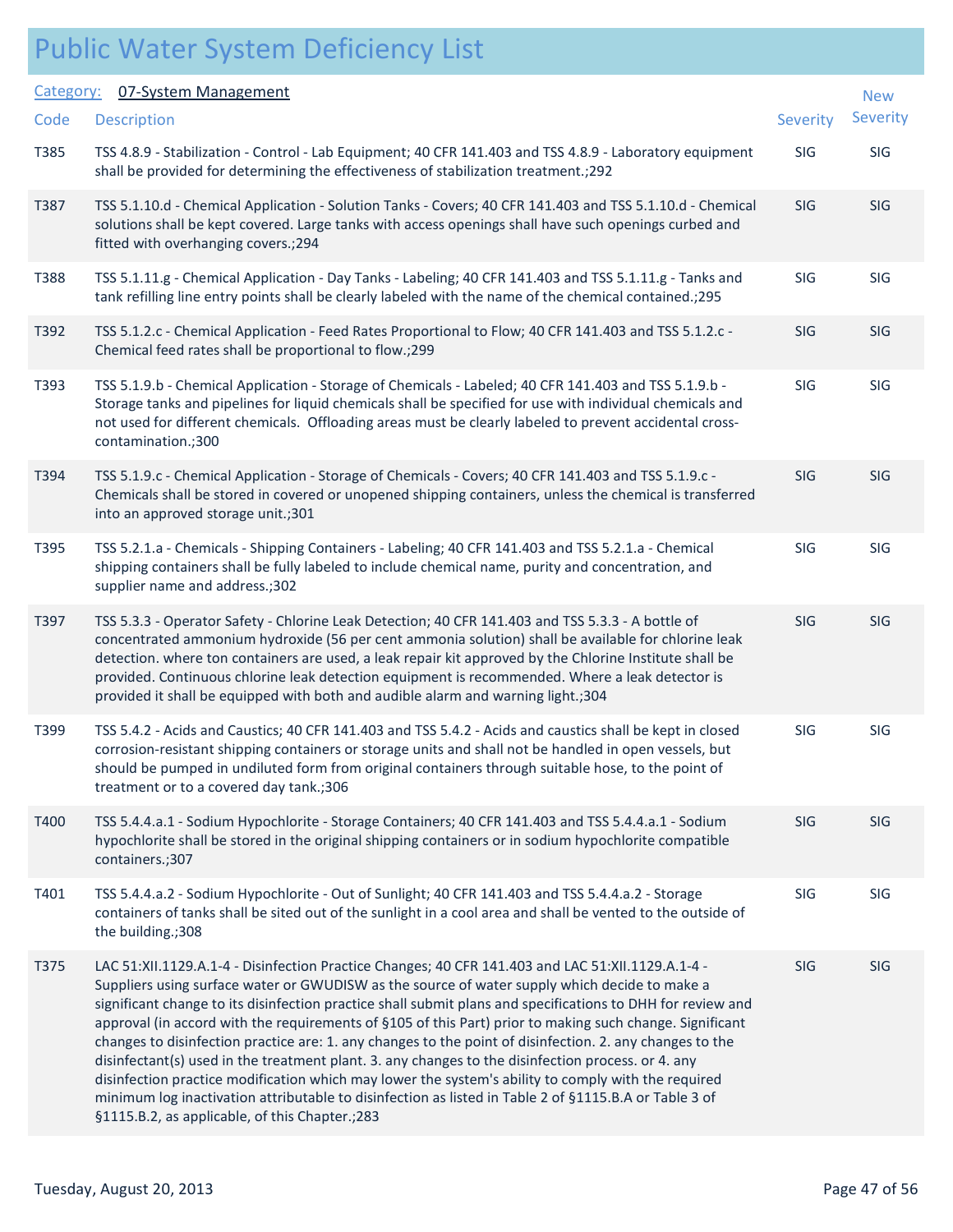#### Public Water System Deficiency List Description Severity of the Severity of the Severity of the Severity of the Severity of the Severity of the Severity Category: 07-System Management **Code** New Severity T376 TSS 4.1.e - Clarification - Manual Startup after Shutdown; 40 CFR 141.403 and TSS 4.1.e - Plants designed SIG REC to include clarification for processing surface water shall be started manually following shutdown.;284 T377 TSS 4.2.1.11.h - Filtration - Rapid Gravity - Backwash - Operation; 40 CFR 141.403 and TSS 4.2.1.11.h - SIG SIG Backwash shall be operator initiated. Automated systems shall be operator adjustable.;285 T378 TSS 4.2.4.10 - Filtration - Slow Gravity - Ripening; 40 CFR 141.403 and TSS 4.2.4.10 - Slow sand filters shall SIG SIG be operated to waste after scraping or rebedding during a ripening period until the filter effluent turbidity falls to consistently below the regulated drinking water standard established for the system.;286 T379 TSS 4.3.7.10.f - Disinfection - Ozone - Safety - Signs; 40 CFR 141.403 and TSS 4.3.7.10.f - A sign shall be SIG REC posted indicating "No smoking, oxygen in use" at all entrances to the treatment plant. In addition, no flammable or combustible materials shall be stored within the oxygen generator areas.;287 T380 TSS 4.4.1.9 - Softening - Plant Start-Up; 40 CFR 141.403 and TSS 4.4.1.9 - The plant processes must be SIG REC manually started following shut-down.;288 T381 TSS 4.4.2.13.a - Softening - Brine and Salt Storage Tanks - Covered; 40 CFR 141.403 and TSS 4.4.2.13.a - SIG SIG Salt dissolving or brine tanks and wet salt storage tanks must be covered and must be corrosionresistant.;289 SO35 LAC 51:XII.327.A.16 - GW - Disinfect after Repair; 40 CFR 141.403 and LAC 51:XII.327.A.16 - All new wells SIG SIG or existing wells on which repair work has been done shall be disinfected before being put into use as prescribed in §353.A if this Part.;173 MG24 LAC 51:XII.369.E - Potable Water Supply Only for Employees; 40 CFR 141.403 and LAC 51:XII.369.E - SIG REC Wherever a public water supply is available, no other supply shall be furnished for potable purposes to employees in any factory or for potable purposes to employees in any factory or industrial plant, or other place of business, unless such other supply is approved by the state health officer. If no public water supply is available, the water for potable purposes shall be of safe, sanitary quality approved by the state health officer. If the water supply for industrial or fire protection purposes is obtained entirely or in part from a source not approved for potable purposes, this supply shall be distributed through an independent piping system having no connection with the system carrying potable water. All faucets or other outlets furnishing water which is not safe for potable purposes shall be conspicuously so marked.;74 MG26 TSS 2.6 - Standby Power; 40 CFR 141.403 and TSS 2.6 - Dedicated Standby power shall be required by the SIG SIG reviewing authority so that water may be treated and/or pumped to the distribution system during outages to meet the average day demand.;76 MG27 TSS 3.2.1.a.1 - Standby Power; 40 CFR 141.403 and TSS 3.2.1.a.1 - To ensure continuous service when the SIG SIG primary power has been interrupted, a standby power supply shall be provided through connection to at least two independent public power sources, or portable or in-place auxiliary power.;77 MG28 TSS 4.3.8.4 - Disinfection - Chlorine Dioxide - Public Notification; 40 CFR 141.403 and TSS 4.3.8.4 - SIG REC Notification of a change in disinfection practices and the schedule for the changes shall be made known to the public. particularly to hospitals, kidney dialysis facilities and fish breeders, as chlorine dioxide and its byproducts may have similar effects s chloramines.;78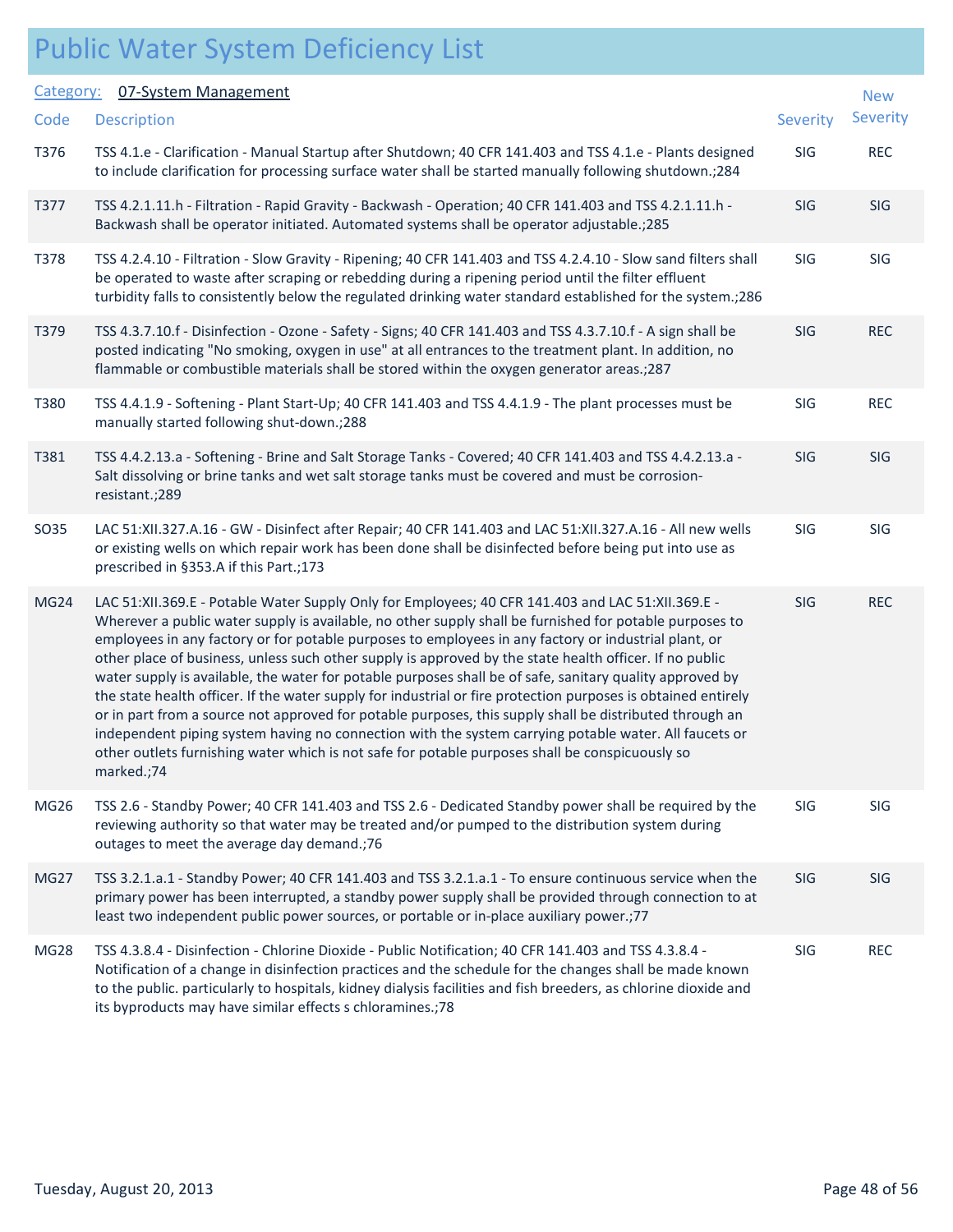#### Category: 07-System Management

| <u>Category:</u> | 07-System Management                                                                                                                                                                                                                                                                                                                                                                                                                                                                                                                                                                                                                                                                                                                                                                                                                                                                                                                                                                                                                                                                                                                                               |            | <b>New</b> |
|------------------|--------------------------------------------------------------------------------------------------------------------------------------------------------------------------------------------------------------------------------------------------------------------------------------------------------------------------------------------------------------------------------------------------------------------------------------------------------------------------------------------------------------------------------------------------------------------------------------------------------------------------------------------------------------------------------------------------------------------------------------------------------------------------------------------------------------------------------------------------------------------------------------------------------------------------------------------------------------------------------------------------------------------------------------------------------------------------------------------------------------------------------------------------------------------|------------|------------|
| Code             | <b>Description</b>                                                                                                                                                                                                                                                                                                                                                                                                                                                                                                                                                                                                                                                                                                                                                                                                                                                                                                                                                                                                                                                                                                                                                 | Severity   | Severity   |
| <b>MG29</b>      | LAC 51:XII.1107.F.1-2 - Records of Calibrations/Validations; 40 CFR 141.403 and LAC 51:XII.1107.F.1-2 -<br>Records of calibrations/validations on each bench top and continuous monitoring turbidimeter shall be<br>maintained for at least three years, as follows: 1. Records of bench top turbidimeters shall include meter<br>location, meter identification, dates of calibration, and the name of the person performing the<br>calibration. 2. Records of continuous monitoring turbidimeters shall include meter location (e.g. filter<br>number), unique meter identification, dates of calibration, and the name of the person performing the<br>calibration.;79                                                                                                                                                                                                                                                                                                                                                                                                                                                                                          | SIG        | SIG        |
| <b>MG30</b>      | LAC 51:XII.1107.G.1-2 - Records of Re-Standardization of Secondary Standards; 40 CFR 141.403 and LAC<br>51:XII.1107.G.1-2 - Records of any re-standardization of secondary standards shall be maintained for at<br>least three years, as follows: 1. Records or re-standardizations done using continuous monitoring<br>turbidimeters shall include the value assigned to the secondary standard, date of assignment, meter<br>location (e.g., filter number), meter identification (e.g., model and serial number) which was used to<br>assign the secondary standard its unique value for such meter, manufacturer's expiration date, and the<br>name of the person performing the re-standardization. 2. Records of re-standardizations done using<br>continuous monitoring turbidimeters shall include the value assigned to the secondary standard, date of<br>assignment, meter location (e.g., filter number), meter identification (e.g., model and serial number)<br>which was used to assign the secondary standard its unique value for such meter, manufacturer's<br>expiration date, and the name of the person performing the re-standardization.;80 | SIG        | SIG        |
| MG31             | LAC 51:XII.1109.D.1-2 - Records of Bench Top Disinfectant Residual Analyzers; 40 CFR 141.403 and LAC<br>51:XII.1109.D.1-2 - Records of calibrations/validations on each bench top<br>spectrophotometer/calorimeter used for disinfectant residual monitoring and on each continuous<br>disinfectant residual monitor shall be maintained for at least three years, as follows: 1. Records of bench<br>top spectrophotometers/calorimeters shall include meter location, meter identification, dates and<br>results of NIST traceable standard solution, dates of calibration/validation and the name of the person<br>performing the calibration/validation. 2. Records of continuous disinfectant residual monitors shall<br>include meter location, unique meter identification (e.g., model and serial number), dates and results of<br>calibration/validation, and the corrective actions taken when deviations of $+$ or $-$ 10 percent or more<br>occur.;81                                                                                                                                                                                                  | <b>SIG</b> | SIG        |
| MG32             | LAC 51:XII.1110.E - Records of Calibrations on pH Meters; 40 CFR 141.403 and LAC 51:XII.1110.E -<br>Records of calibrations on each pH meter shall be maintained for at least three years.; 82                                                                                                                                                                                                                                                                                                                                                                                                                                                                                                                                                                                                                                                                                                                                                                                                                                                                                                                                                                     | SIG        | SIG        |
| MG33             | LAC 51:XII.1111.C - Records of Cal/Val of Temp Measuring Devices; 40 CFR 141.403 and LAC<br>51:XII.1111.C - Records of validations/calibrations on each temperature measuring device shall be<br>maintained for at least three years.;83                                                                                                                                                                                                                                                                                                                                                                                                                                                                                                                                                                                                                                                                                                                                                                                                                                                                                                                           | <b>SIG</b> | SIG        |
| MG34             | LAC 51:XII.311.A - Daily Records Recording/Reporting; 40 CFR 141.403 and LAC 51:XII.311.A - Complete<br>daily records of the operation of water treatment plants, including reports of laboratory control tests,<br>shall be kept for a period of three years on forms approved by the state health officer. Copies of these<br>records shall be provided to the office designated by the state health officer within 10 days following the<br>end of each calendar month.;84                                                                                                                                                                                                                                                                                                                                                                                                                                                                                                                                                                                                                                                                                      | SIG        | SIG        |
| MG35             | LAC 51:XII.367.A - Chlorine Residual Records; 40 CFR 141.403 and LAC 51:XII.367.A - Daily records of<br>chlorine residual measurements shall be kept. These records shall be maintained on forms approved by<br>the state health officer and shall be retained for a period of three years.; 85                                                                                                                                                                                                                                                                                                                                                                                                                                                                                                                                                                                                                                                                                                                                                                                                                                                                    | SIG        | SIG        |
| MG36             | LAC 51:XII.377.A.1 - Records - Microbiological, Turbidity, and Chemical; 40 CFR 141.403 and LAC<br>51:XII.377.A.1 - Records of micrbiological analyses and turbidity analyses made pursuant to this part shall<br>be kept for not less than 5 years. Records of chemical analyses made pursuant to this part shall be kept<br>for not less than 10 years. 40CFR 141.33(a).;86                                                                                                                                                                                                                                                                                                                                                                                                                                                                                                                                                                                                                                                                                                                                                                                      | SIG        | SIG        |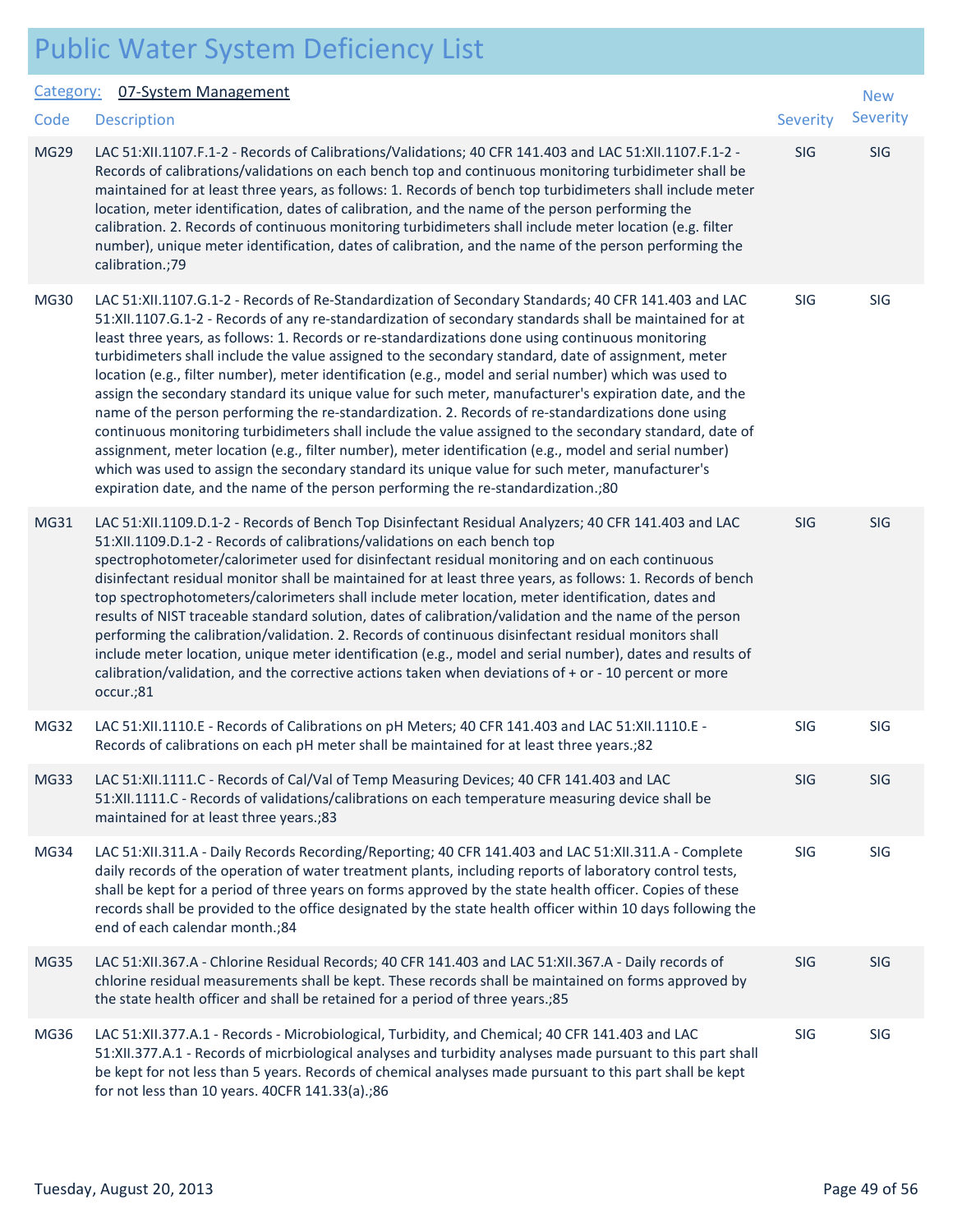|                   | <b>Public Water System Deficiency List</b>                                                                                                                                                                                                                                                                                                                                                                                                                                                                                     |            |                     |
|-------------------|--------------------------------------------------------------------------------------------------------------------------------------------------------------------------------------------------------------------------------------------------------------------------------------------------------------------------------------------------------------------------------------------------------------------------------------------------------------------------------------------------------------------------------|------------|---------------------|
| Category:<br>Code | 07-System Management<br><b>Description</b>                                                                                                                                                                                                                                                                                                                                                                                                                                                                                     | Severity   | <b>New</b><br>Sever |
| MG37              | LAC 51:XII.377.A.2 - Records - Monitoring Plans; 40 CFR 141.403 and LAC 51:XII.377.A.2 - Copies of<br>monitoring plans developed pursuant to this part shall be kept for the same period of time as the<br>records of analyses taken under the plan are required to be kept under paragraph (a) of this section,<br>except as specified elsewhere in this part. 40CFR 141.33(f).;87                                                                                                                                            | SIG        | SIG                 |
| <b>MG38</b>       | LAC 51:XII.377.A.3 - Records - Actions to Correct Violations; 40 CFR 141.403 and LAC 51:XII.377.A.3 -<br>Records of actions taken by the system to correct violations of primary drinking water regulations shall<br>be kept for a period not less than 3 years after the last action taken with respect to the particular<br>violation involved. 40CFR 141.33(b).;88                                                                                                                                                          | SIG        | SIG                 |
| <b>MG39</b>       | LAC 51:XII.377.A.4 - Records - Written Reports/Sanitary Surveys; 40 CFR 141.403 and LAC 51:XII.377.A.4 -<br>Copies of any written reports, summaries or communications relating to sanitary surveys of the system<br>conducted by the system itself, by a private consultant, or by any local, State, or Federal agency, shall be<br>kept for a period not less than 10 years after completion of the sanitary survey involved. 40CFR<br>141.33(c).;89                                                                         | SIG        | SIG                 |
| <b>MG40</b>       | LAC 51:XII.377.A.5 - Records - Variances or Exemptions; 40 CFR 141.403 and LAC 51:XII.377.A.5 - Records<br>concerning a variance or exemption granted to the system shall be kept for a period ending not less than<br>5 years following the expiration of such variance or exemption. 40CFR 141.33(d).;90                                                                                                                                                                                                                     | <b>SIG</b> | SIG                 |
| AP11              | LAC 51:XII.1503.A - Approved Lab Requirement; 40 CFR 141.403 and LAC 51:XII.1503.A - Public water<br>systems which provide treatment (other than chlorination) to the water shall provide an approved<br>chemical laboratory/drinking water on-site or make contractual arrangements with an approved<br>chemical laboratory/drinking water off-site to analyze and report results for certain physical and<br>chemical analytes which are not required to be analyzed in a certified chemical laboratory/drinking<br>water.;1 | SIG        | SIG                 |
| AP12              | LAC 51:XII.1503.A.1.a-l - Samples for Compliance; 40 CFR 141.403 and LAC 51:XII.1503.A.1.a-l - All<br>samples collected for compliance determination shall be either analyzed in a certified chemical<br>$\sim$ . The contract of the contract of the contract of the contract of the contract of the contract of the contract of the contract of the contract of the contract of the contract of the contract of the contract of the co                                                                                       | SIG        | SIG                 |

laboratory/drinking water or in an approved chemical/laboratory drinking water. Samples collected for compliance determination which are allowed to be analyzed in an approved chemical laboratory/drinking water include the following: a. daily chlorite levels (at point of entry to the distribution system when using chlorine dioxide). b. daily fluoride levels. c. daily corrosion inhibitor concentration (orthophosphate and silica). d. pH. e. calcium. f. conductivity. g. temperature. h. alkalinity. i. turbidity. j. jar test for ACC #6 (as per §1311.B of this Part). k. jar tests for determining optimum coagulant dose (including Step 2 TOC removal per §1309 of this Part). and l. other drinking water analytes which are not required to be analyzed in a certified chemical laboratory/drinking water under other requirements of this Part or USEPA requirements.;2

AP13 LAC 51:XII.1503.B - Analyte Accuracy for Off-Site Approved Chemical Lab; 40 CFR 141.403 and LAC SIG SIG SIG 51:XII.1503.B - In order to ensure an accurate and true representation of the level of an analyte associated with drinking water, the requirements of Subsection A of this Section shall not be construed to allow an approved chemical laboratory/drinking water off-site to perform a physical or chemical determination of an analyte when such analyte cannot be satisfactorily fixed, preserved, or transported (e.g., disinfectant residual levels, etc.).;3

AP14 LAC 51:XII.1503.C - Use Approved Chemical Lab Methodology; 40 CFR 141.403 and LAC 51:XII.1503.C - An SIG SIG approved chemical laboratory/drinking water shall perform all analyses using the laboratory methodology specifically required to be used under the provisions of this Part for such analyte.;4

AP15 LAC 51:XII.1505.A - Staffing; 40 CFR 141.403 and LAC 51:XII.1505.A - There shall be sufficient staff to SIG SIG perform the tests required.;5

New Severity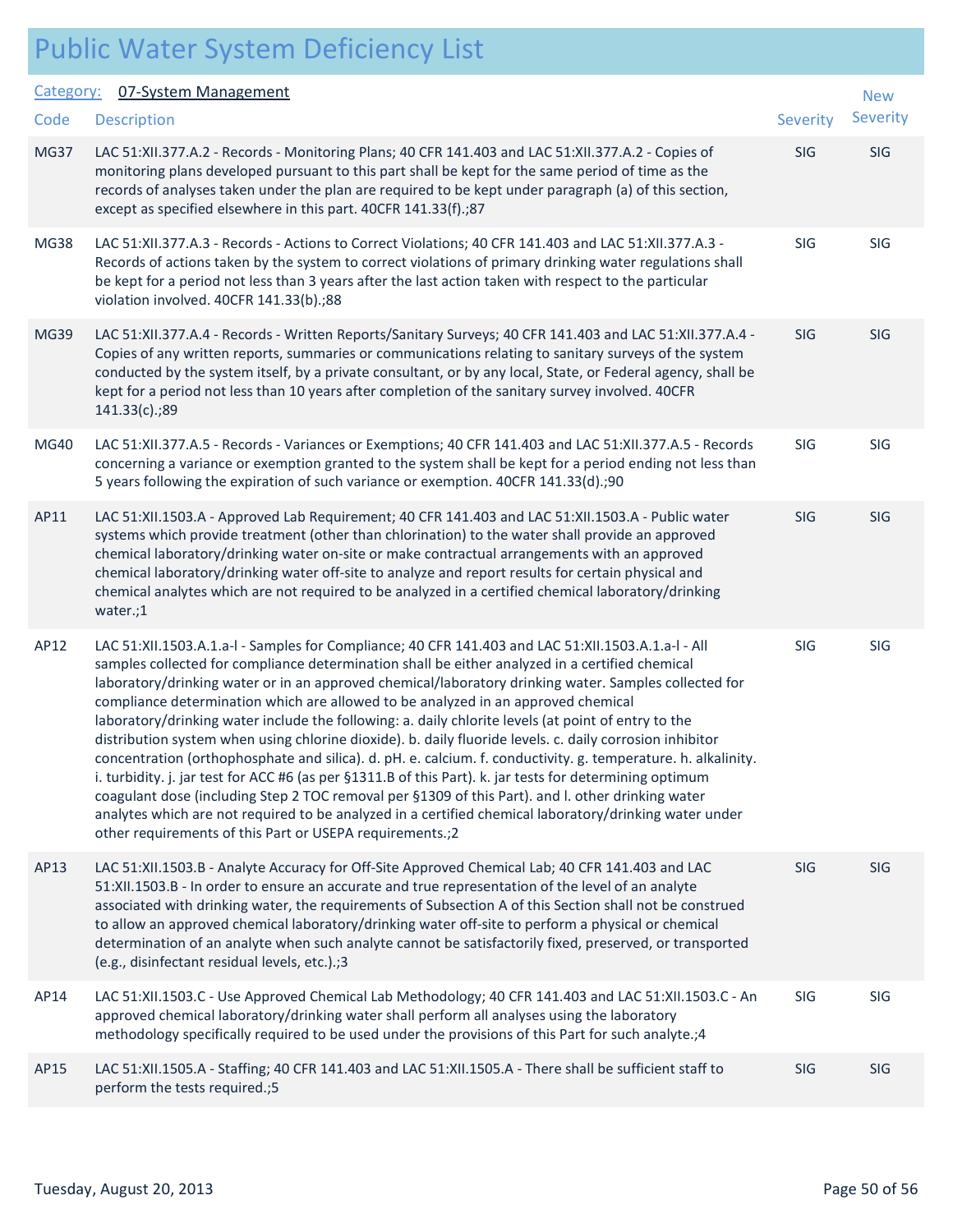#### Public Water System Deficiency List Category: 07-System Management Code

| Category:   | 07-System Management                                                                                                                                                                                                                                                                                                                                                                                                                                                                                                                                                                                                                                                                                                                                                                                                                                                                                                                                                                                         |            | <b>New</b> |
|-------------|--------------------------------------------------------------------------------------------------------------------------------------------------------------------------------------------------------------------------------------------------------------------------------------------------------------------------------------------------------------------------------------------------------------------------------------------------------------------------------------------------------------------------------------------------------------------------------------------------------------------------------------------------------------------------------------------------------------------------------------------------------------------------------------------------------------------------------------------------------------------------------------------------------------------------------------------------------------------------------------------------------------|------------|------------|
| Code        | <b>Description</b>                                                                                                                                                                                                                                                                                                                                                                                                                                                                                                                                                                                                                                                                                                                                                                                                                                                                                                                                                                                           | Severity   | Severity   |
| AP16        | LAC 51:XII.1505.B - Equipment; 40 CFR 141.403 and LAC 51:XII.1505.B - There shall be sufficient supplies,<br>equipment, and space to perform the required volume of work with optimal accuracy, precision,<br>timeliness, and safety.;6                                                                                                                                                                                                                                                                                                                                                                                                                                                                                                                                                                                                                                                                                                                                                                      | SIG        | SIG        |
| AP17        | LAC 51:XII.1505.C - Quality;40 CFR 141.403 and LAC 51:XII.1505.C - An approved chemical<br>laboratory/drinking water shall ensure that satisfactory provisions are maintained for an<br>instrumentation preventative maintenance program, an acceptable quality control program, and an<br>approved proficiency testing program covering all of the various types of analyses performed.;7                                                                                                                                                                                                                                                                                                                                                                                                                                                                                                                                                                                                                   | SIG        | SIG        |
| AP18        | LAC 51:XII.1505.D - Records; 40 CFR 141.403 and LAC 51:XII.1505.D - An approved chemical<br>laboratory/drinking water shall ensure that records and reports are satisfactorily maintained and<br>retrievable. Copies of records and reports for any off-site approved chemical laboratory/drinking water<br>shall be filed in a folder identifying the public water system by name as well as is public water system<br>identification number (PWS ID #).;8                                                                                                                                                                                                                                                                                                                                                                                                                                                                                                                                                  | <b>SIG</b> | SIG        |
| AP19        | LAC 51:XII.301.C - Laboratory Certification; 40 CFR 141.403 and LAC 51:XII.301.C - A laboratory<br>certification program has been established to approve commercially and publicly owned laboratories to<br>perform chemistry compliance monitoring for any chemistry category for which certification is offered<br>must adhere to the rules and regulations governing laboratory certifications as contained in the<br>Department of Health and Hospitals' Laboratory Certification Manual dated September 1989. An annual<br>certification fee will be assessed laboratories seeking certification from the Department of Health and<br>Hospitals.;9                                                                                                                                                                                                                                                                                                                                                      | <b>SIG</b> | <b>SIG</b> |
| DS37        | LAC 51:XII.351.A - Disinfect When Deemed Necessary; 40 CFR 141.403 and LAC 51:XII.351.A - Pipes,<br>pumps, and other parts of water supply systems shall be disinfected when deemed necessary by the<br>state health officer.;57                                                                                                                                                                                                                                                                                                                                                                                                                                                                                                                                                                                                                                                                                                                                                                             | SIG        | SIG        |
| DS38        | LAC 51:XII.353.A - Disinfect Before Putting into Service; 40 CFR 141.403 and LAC 51:XII.353.A - Pumps,<br>pipes, wells, tanks and other parts of new systems shall be thoroughly disinfected by the use of chlorine<br>or chlorine compounds before being placed in use. The rate of application of chlorine shall be in such<br>proportion to the rate of water entering the pipe or other appurtenances that the chlorine dose applied<br>to the water shall be at least 50 mg/l. Chlorinated water shall be retained long enough to destroy non-<br>spore-forming bacteria. The period shall be at least three hours and preferably longer, as may be<br>directed. After the chlorine treated water has been retained for the required time, the chlorine residual<br>at pipe extremities and at other representative points shall be at least 5 mg/l. If the residual is less than 5<br>mg/l, the disinfection procedure shall be repeated until a 5 mg/l residual is obtained, as required<br>above.;58 | SIG        | SIG        |
| <b>DS39</b> | LAC 51:XII.353.B - Disinfect Large Storage Tanks; 40 CFR 141.403 and LAC 51:XII.353.B - Large storage<br>tanks may be disinfected by washing down the interior of the tank with a chlorine solution having at<br>least 200 mg/l available chlorine and then washing the interior of the tank with potable water and<br>wasting the wash water.;59                                                                                                                                                                                                                                                                                                                                                                                                                                                                                                                                                                                                                                                            | SIG        | SIG        |
| <b>DS40</b> | LAC 51:XII.373.A - Potable Hoses for Filling Water Containers; 40 CFR 141.403 and LAC 51:XII.373.A -<br>Portable hoses used for filling water containers shall be provided with a metal disk at the nozzle to<br>prevent contact of nozzle with ground or floors. When not in use, the portable hoses shall be protected<br>from dirt and contamination by storage in a tightly enclosed cabinet and shall have a cap to cover the<br>nozzle.;60                                                                                                                                                                                                                                                                                                                                                                                                                                                                                                                                                             | <b>SIG</b> | <b>SIG</b> |
| MG11        | LAC 51:XII.103.A - Potable Water Supply Shall Comply with Code; 40 CFR 141.403 and LAC 51:XII.103.A -<br>Every potable water supply which is hereafter constructed, or reconstructed, or every existing water<br>supply which the state health officer determines is unsafe, shall be made to comply with the<br>requirements of the Code.;61                                                                                                                                                                                                                                                                                                                                                                                                                                                                                                                                                                                                                                                                | SIG        | SIG        |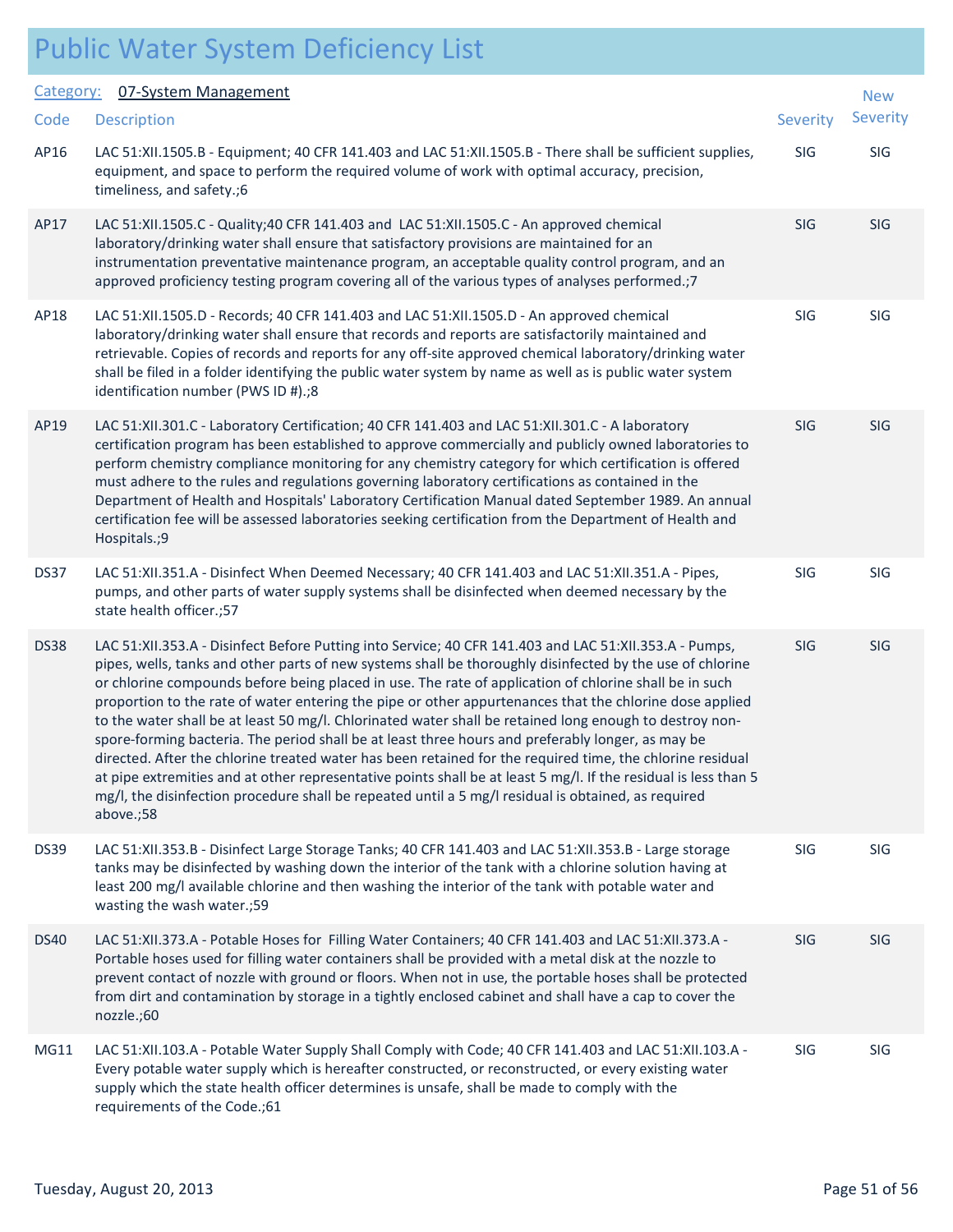|             |                   | <b>Public Water System Deficiency List</b>                                                                                                                                                                                                                                                                                                                                                                                                                                                                                                                                                                                                                                                                                           |          |                     |
|-------------|-------------------|--------------------------------------------------------------------------------------------------------------------------------------------------------------------------------------------------------------------------------------------------------------------------------------------------------------------------------------------------------------------------------------------------------------------------------------------------------------------------------------------------------------------------------------------------------------------------------------------------------------------------------------------------------------------------------------------------------------------------------------|----------|---------------------|
|             | Category:<br>Code | 07-System Management<br><b>Description</b>                                                                                                                                                                                                                                                                                                                                                                                                                                                                                                                                                                                                                                                                                           | Severity | <b>New</b><br>Sever |
| <b>MG12</b> |                   | LAC 51:XII.105.A - Permit Required for Construction/Modification; 40 CFR 141.403 and LAC 51:XII.105.A -<br>No public water supply shall be hereafter constructed, operated or modified to the extent that the<br>capacity, hydraulic conditions, functioning of treatment processes, or the quality of finished water is<br>affected, without, and except in accordance with, a permit from the state health officer.;62                                                                                                                                                                                                                                                                                                             | SIG      | SIG                 |
|             | MG13              | LAC 51:XII.105.B - Construction in Accordance with Approved Plans; 40 CFR 141.403 and LAC<br>51:XII.105.B - No public water supply shall be constructed or modified to the extent mentioned above<br>except in accordance with the plans and specifications for the installation which have been approved, in<br>advance, as a part of a permit issued by the state health officer prior to the start of construction or<br>modification.;63                                                                                                                                                                                                                                                                                         | SIG      | SIG                 |
|             | <b>MG14</b>       | LAC 51:XII.105.C - Responsibility for Plans and Specifications; 40 CFR 141.403 and LAC 51:XII.105.C -<br>Detailed plans and specifications for the installation for which a permit is requested shall be submitted<br>by the person having responsible charge of a municipally owned public water supply or by the owner of<br>a privately owned public water supply.; 64                                                                                                                                                                                                                                                                                                                                                            | SIG      | SIG                 |
|             | <b>MG15</b>       | LAC 51:XII.105.D - Permit Review Standards; 40 CFR 141.403 and LAC 51:XII.105.D - The review and<br>approval of plans and specifications submitted for issuance of a permit, will be made in accordance with<br>the "Ten-State Standards" and the Louisiana Water Well Rules, Regulations, and Standards, plus any<br>additional requirements of the state health officer as set forth in this Part.;65                                                                                                                                                                                                                                                                                                                              | SIG      | <b>REC</b>          |
|             | <b>MG16</b>       | LAC 51:XII.307.A - Responsibility of Owner; 40 CFR 141.403 and LAC 51:XII.307.A - It shall be the duty of<br>the mayor, or the person having responsible charge of a municipally owned water supply, or the legal or<br>natural person owning a public water supply, to take all measures and precautions which are necessary<br>to secure and ensure compliance with this Part of the Code, and such persons shall be held primarily<br>responsible for the execution and compliance with regulations of this Code. A printed copy of this Part of<br>the code shall be kept permanently posted in the office used by the authority owning or having charge of<br>a public water supply.;66                                         | SIG      | <b>SIG</b>          |
|             | MG17              | LAC 51:XII.313.A - Public Notification for Violations; 40 CFR 141.403 and LAC 51:XII.313.A - If a public<br>water system fails to comply with an applicable maximum contaminant level, treatment technique<br>requirement, or analytical requirement as prescribed by this Code or fails to comply with the<br>requirements of any schedule prescribed pursuant to a variance or exemption, or fails to perform any<br>monitoring required by this Code, the supplier of water shall notify persons served by the system of the<br>failure in a manner prescribed by the National Primary Drinking Water Regulations, the Louisiana Total<br>Coliform Rule, or the Interim Enhanced Surface Water Treatment Rule, as applicable.; 67 | SIG      | SIG                 |
|             | <b>MG18</b>       | LAC 51:XII.321.A - Notification of Changes in Water Supply/Quality; 40 CFR 141.403 and LAC<br>51:XII.321.A - No person owning, or having by law the management control of any public water supply,<br>shall take or cause to be taken for use for potable purposes, water from any auxiliary source other than a<br>source of sources of water approved by the state health officer, or shall make any change whatsoever<br>which may affect the sanitary quality of such water supply, without first having notified the state health<br>officer.;68                                                                                                                                                                                | SIG      | SIG                 |

- MG19 LAC 51:XII.347.A Connections to Public Water Supply; 40 CFR 141.403 and LAC 51:XII.347.A All SIG REC inhabited premises and buildings located within 300 feet of an approved public water supply shall be connected with such supply, provided that the property owner is legally entitled to make such a connection. The state health officer may grant permission to use water from some other source.;69 MG20 LAC 51:XII.369.A - Owner of Premise Provide Potable Water; 40 CFR 141.403 and LAC 51:XII.369.A - It SIG REC shall be the duty of owner or manager of any premises occupied as a residence, hotel, lodging house,
- tenement house, office building, shop, factory, or waiting room or depot of a railroad or other common carrier to provide a safe supply of potable water for human consumption and for sanitary purposes.;70

New Severity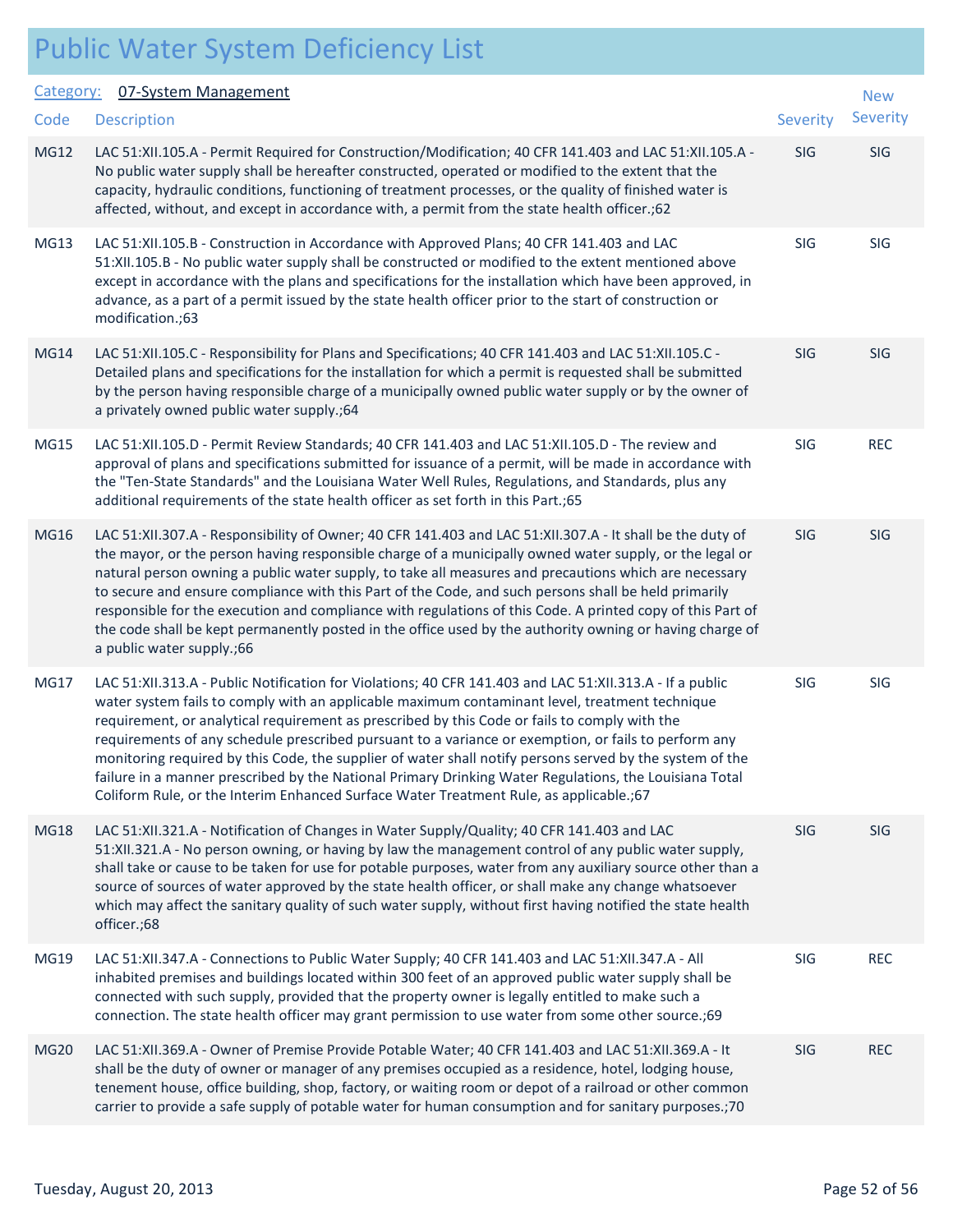| Public Water System Deficiency List |  |  |
|-------------------------------------|--|--|
|                                     |  |  |

#### Category: 07-System Management

| Category:        | 07-System Management                                                                                                                                                                                                                                                                                                                                                                                                                                                                                                                                                                                                                                                                                                                                                                                                                                                    |                 | <b>New</b> |
|------------------|-------------------------------------------------------------------------------------------------------------------------------------------------------------------------------------------------------------------------------------------------------------------------------------------------------------------------------------------------------------------------------------------------------------------------------------------------------------------------------------------------------------------------------------------------------------------------------------------------------------------------------------------------------------------------------------------------------------------------------------------------------------------------------------------------------------------------------------------------------------------------|-----------------|------------|
| Code             | <b>Description</b>                                                                                                                                                                                                                                                                                                                                                                                                                                                                                                                                                                                                                                                                                                                                                                                                                                                      | <b>Severity</b> | Severity   |
| MG21             | LAC 51:XII.369.B - Person in Charge of Premise Provide Potable Water; 40 CFR 141.403 and LAC<br>51:XII.369.B - In all cases where the owner or owners of the property or premises referred to in this Code<br>shall not reside in the place where the property is situated, or when such property shall belong to an<br>estate, succession or corporation, it shall be the duty of the agent, or representative of the owners<br>thereof, or the persons who shall have charge of said property for the owners thereof, or who shall<br>collect the rent of such premises, if the same is rented, to provide and furnish such premises with a safe<br>and adequate potable water supply. In case such person shall fail or neglect to supply the same to such<br>premises, within 15 days after due notice, he shall be in violation of the provisions of this Part.;71 | SIG             | <b>REC</b> |
| MG <sub>22</sub> | LAC 51:XII.369.C - Schools Shall be Provided with Potable Water Supply; 40 CFR 141.403 and LAC<br>51:XII.369.C - Each public, parochial and private school shall be provided with a potable water supply<br>which is approved as to source, location, and distribution by the state health officer.;72                                                                                                                                                                                                                                                                                                                                                                                                                                                                                                                                                                  | SIG             | <b>REC</b> |
| MG <sub>23</sub> | LAC 51:XII.369.D - Employers Shall Provide Potable Water for Employees; 40 CFR 141.403 and LAC<br>51:XII.369.D - It shall be the duty of all employers to supply an adequate, safe, potable water supply for<br>all employees.;73                                                                                                                                                                                                                                                                                                                                                                                                                                                                                                                                                                                                                                       | SIG             | <b>REC</b> |
| <b>MG49</b>      | TSS 2.5 - Electrical Controls; 40 CFR 141.403 and TSS 2.5 - Main switch gear electrical controls shall be<br>located above grade, in areas not subject to flooding. All electrical work shall conform to the<br>requirements of the National Electric code or to relevant state and/or local codes.;                                                                                                                                                                                                                                                                                                                                                                                                                                                                                                                                                                    | SIG             | SIG        |
| SO37             | SRC WL - TSS 3.2.1.1 - GW - Source Capacity; 40 CFR 141.403 and TSS 3.2.1.1 - The total developed<br>groundwater source capacity, unless otherwise specified by the reviewing authority, shall equal or<br>exceed the design maximum day demand with the largest producing well out of service.;                                                                                                                                                                                                                                                                                                                                                                                                                                                                                                                                                                        | SIG             | <b>MIN</b> |
| MG50             | LAC 51:XII.1123.C - Combined Filter Effluent Turbidity Monitoring; 40 CFR 141.403 and LAC<br>51:XII.1123.C - To determine compliance with the performance standards specified in 1115 of this<br>Chapter, each supplier using surface water or GWUDISW shall conduct continuous turbidity monitoring<br>of representative samples of the combined filter effluent prior to clearwell storage during all times that<br>the system is in operation. Combined filter effluent turbidity measurements shall be recorded every 15<br>minutes.;                                                                                                                                                                                                                                                                                                                               | <b>SIG</b>      | SIG        |
| T386             | TSS 5.1.1.c - Chemical Application - Facility Design - Spare Parts; TSS 5.1.1.c - Spare parts shall be<br>available for all feeders to replace parts which are subject to wear and damage.; 293                                                                                                                                                                                                                                                                                                                                                                                                                                                                                                                                                                                                                                                                         | <b>MIN</b>      | <b>MIN</b> |
| T389             | TSS 5.1.13.a - Chemical Application - Handling - Lifting Equipment; 40 CFR 141.403 and TSS 5.1.13.a -<br>Carts, elevators and other appropriate means shall be provided for lifting chemical containers to<br>minimize excessive lifting by operators.; 296                                                                                                                                                                                                                                                                                                                                                                                                                                                                                                                                                                                                             | <b>MIN</b>      | <b>REC</b> |
| T390             | TSS 5.1.13.b - Chemical Application - Handling - Empty Containers; 40 CFR 141.403 and TSS 5.1.13.b -<br>Provisions shall be made for disposing of empty bags, drums or barrels by an approved procedure which<br>will minimize exposure to dusts.; 297                                                                                                                                                                                                                                                                                                                                                                                                                                                                                                                                                                                                                  | <b>MIN</b>      | <b>REC</b> |
| T391             | TSS 5.1.13.c - Chemical Application - Handling - Dry Chemical Transfer; 40 CFR 141.403 and TSS 5.1.13.c -<br>Provision must be made for the proper transfer of dry chemicals from shipping containers to storage bins<br>or hoppers, in such a way as to minimize the quantity of dust which may enter the room in which the<br>equipment is installed. Control should be provided by use of vacuum pneumatic equipment or closed<br>conveyor systems, facilities for emptying shipping containers in special enclosures, and/or exhaust fans<br>and dust filters which put the hoppers or bins under negative pressure.; 298                                                                                                                                                                                                                                           | <b>MIN</b>      | <b>REC</b> |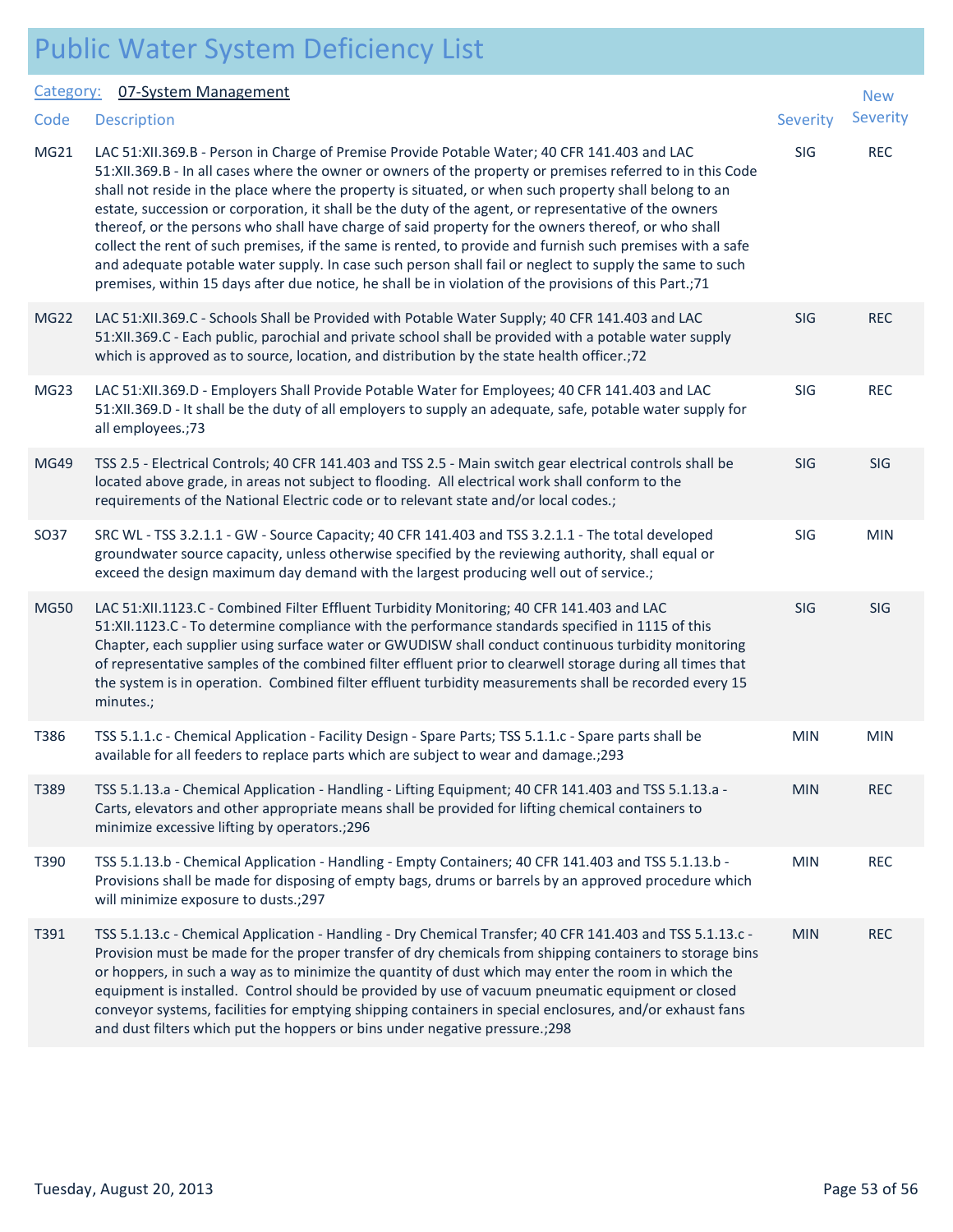#### 07-System M

|                  | Category: 07-System Management                                                                                                                                                                                                                                                                                                                                                                                                                                                                                                                                                                                                                          |            | <b>New</b> |  |
|------------------|---------------------------------------------------------------------------------------------------------------------------------------------------------------------------------------------------------------------------------------------------------------------------------------------------------------------------------------------------------------------------------------------------------------------------------------------------------------------------------------------------------------------------------------------------------------------------------------------------------------------------------------------------------|------------|------------|--|
| Code             | <b>Description</b>                                                                                                                                                                                                                                                                                                                                                                                                                                                                                                                                                                                                                                      | Severity   | Severity   |  |
| T396             | TSS 5.3.2 - Operator Safety - Respiratory Protection Equipment; 40 CFR 141.403 and TSS 5.3.2 -<br>Respiratory protection equipment, meeting the requirements of the National Institute for Occupational<br>Safety and Health (NIOSH) shall be available where chlorine gas is handled, and shall be stored at a<br>convenient heated location, but not inside any room where chlorine is used or stored. The units shall use<br>compressed air, have at least a 30 minute capacity, and be compatible with or exactly the same as units<br>used by the fire department responsible for the plant.;303                                                   | <b>MIN</b> | <b>MIN</b> |  |
| T398             | TSS 5.3.4 - Operator Safety - Protective Equipment; 40 CFR 141.403 and TSS 5.3.4 - At least one pair of<br>rubber gloves, a dust respirator of a type certified by NIOSH for toxic dusts. An apron or other protective<br>clothing and goggles or face mask shall be provided for each operator as required by the reviewing<br>authority. A deluge shower and eyewashing device should be installed where strong acids and alkalis are<br>used or stored.;305                                                                                                                                                                                          | <b>MIN</b> | <b>REC</b> |  |
| T382             | TSS 4.7.5.a - Fluoridation - Dust Control - Transfer of Dry Fluoride; 40 CFR 141.403 and TSS 4.7.5.a -<br>Provision must be made for the transfer of dry fluoride compounds from shipping containers to storage<br>bins or hoppers in such a way as to minimize the quantity of fluoride dust which may enter the room in<br>which the equipment is installed. The enclosure shall be provided with an exhaust fan and dust filter<br>which place the hopper under a negative pressure. Air exhausted from fluoride handling equipment shall<br>discharge through a dust filter to the outside atmosphere of the building.; 290                         | <b>MIN</b> | <b>MIN</b> |  |
| T383             | TSS 4.7.5.b - Fluoridation - Dust Control - Empty Bags; 40 CFR 141.403 and TSS 4.7.5.b - Provision shall be<br>made for disposing of empty bags, drums or barrels in a manner which will minimize exposure to fluoride<br>dusts. A floor drain should be provided to facilitate the hosing of floors.; 291                                                                                                                                                                                                                                                                                                                                              | <b>MIN</b> | <b>REC</b> |  |
| MG <sub>25</sub> | TSS 2.18 - Safety; 40 CFR 141.403 and TSS 2.18 - Consideration must be given to the safety of water plant<br>personnel and visitors. The design must comply with all applicable safety codes and regulations that may<br>include the Uniform Building Code, Uniform Fire Code, National Fire Protection Association Standards,<br>and state and federal OSHA standards. Items to be considered include noise arresters, noise protection,<br>confined space entry, protective equipment and clothing, gas masks, safety showers and eye washes,<br>handrails and guards, warning signs, smoke detectors, toxic gas detectors and fire extinguishers.;75 | <b>MIN</b> | <b>REC</b> |  |
| MG41             | LAC 51:XII.377.A.6 - Records - Public Notices Issued; 40 CFR 141.403 and LAC 51:XII.377.A.6 - Copies of<br>public notices issued pursuant to Subpart Q of this part and certifications made to the primacy agency<br>pursuant to §141.31 must be kept for three years after issuance. 40CFR 141.33(e).;91                                                                                                                                                                                                                                                                                                                                               | <b>MIN</b> | <b>MIN</b> |  |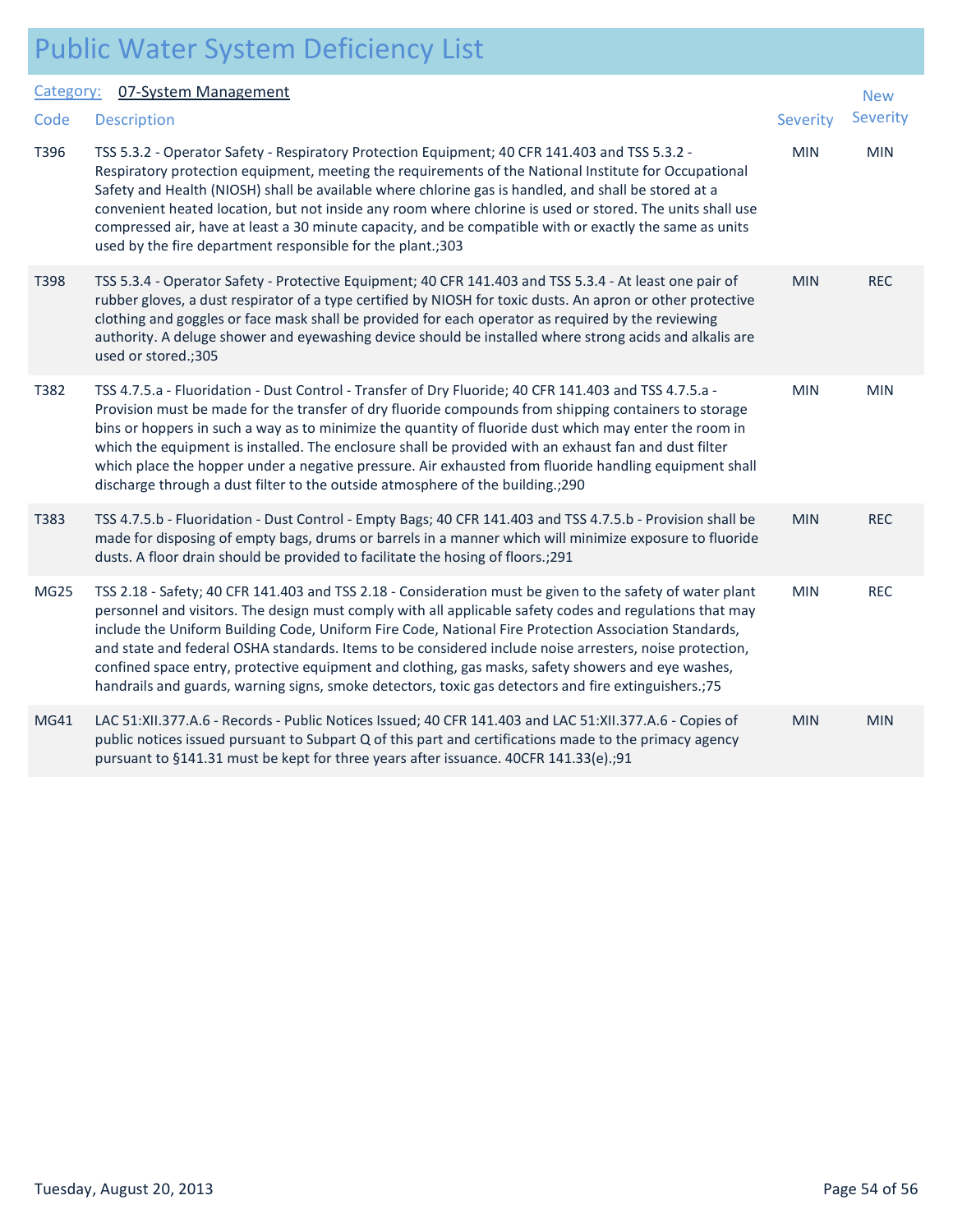|                   | <b>Public Water System Deficiency List</b>                                                                                                                                                                                                                                                                                                                                                                                                                                                                                                                                   |            |                        |  |
|-------------------|------------------------------------------------------------------------------------------------------------------------------------------------------------------------------------------------------------------------------------------------------------------------------------------------------------------------------------------------------------------------------------------------------------------------------------------------------------------------------------------------------------------------------------------------------------------------------|------------|------------------------|--|
| Category:<br>Code | 08-Operator Compliance<br><b>Description</b>                                                                                                                                                                                                                                                                                                                                                                                                                                                                                                                                 | Severity   | <b>New</b><br>Severity |  |
| <b>OP11</b>       | LAC 48:V.21.7303.B - Operator Class Level and Availability; 40 CFR 141.403 and LAC 48:V.21.7303.B - The<br>Operator of any public water system or any community sewerage system shall hold current and valid<br>professional certification(s) of the required category(s) at or above the level required for the total system<br>and individual facility. Additionally, an operator shall demonstrate that, when not actually on site at the<br>facility, he is capable of responding to that location within one hour of being notified that his presence is<br>needed.;107 | <b>SIG</b> | SIG.                   |  |
| <b>OP12</b>       | LAC 51:XII.309.A - Operator Duly Certified; 40 CFR 141.403 and LAC 51:XII.309.A - All public water<br>supplies shall be under the supervision and control of a duly certified operator as per requirements of<br>the State Operator Certification Act, Act 538 of 1972, as amended.;108                                                                                                                                                                                                                                                                                      | SIG.       | SIG.                   |  |